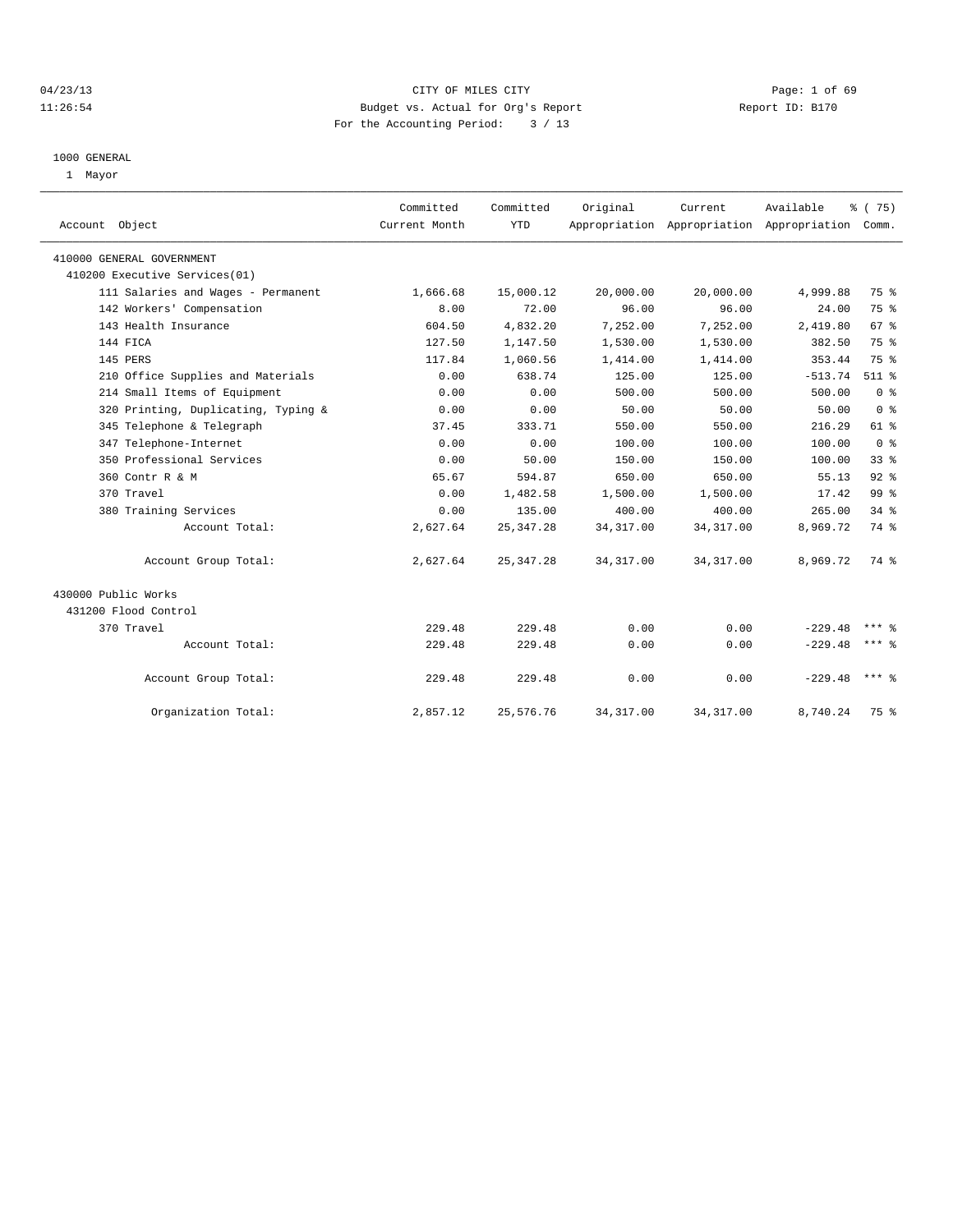# 04/23/13 Page: 2 of 69 11:26:54 Budget vs. Actual for Org's Report Report ID: B170 For the Accounting Period: 3 / 13

#### 1000 GENERAL

2 City Council

| Account Object                           | Committed<br>Current Month | Committed<br><b>YTD</b> | Original  | Current<br>Appropriation Appropriation Appropriation | Available | % (75)<br>Comm. |
|------------------------------------------|----------------------------|-------------------------|-----------|------------------------------------------------------|-----------|-----------------|
| 410000 GENERAL GOVERNMENT                |                            |                         |           |                                                      |           |                 |
| 410100 Legislative Services(02)          |                            |                         |           |                                                      |           |                 |
| 111 Salaries and Wages - Permanent       | 2,000.00                   | 18,000.00               | 24,000.00 | 24,000.00                                            | 6,000.00  | 75 %            |
| 142 Workers' Compensation                | 9.60                       | 86.40                   | 115.00    | 115.00                                               | 28.60     | 75 %            |
| 144 FICA                                 | 152.96                     | 1,376.64                | 1,836.00  | 1,836.00                                             | 459.36    | 75 %            |
| 145 PERS                                 | 53.04                      | 477.36                  | 636.00    | 636.00                                               | 158.64    | 75 %            |
| 220 Operating Expenses                   | 47.52                      | 486.64                  | 0.00      | 0.00                                                 | $-486.64$ | $***$ $%$       |
| 370 Travel                               | 0.00                       | 0.00                    | 500.00    | 500.00                                               | 500.00    | 0 <sup>8</sup>  |
| 380 Training Services                    | 0.00                       | 0.00                    | 500.00    | 500.00                                               | 500.00    | 0 <sup>8</sup>  |
| Account Total:                           | 2,263.12                   | 20,427.04               | 27,587.00 | 27,587.00                                            | 7,159.96  | 74 %            |
| 410105 Safety Culture-Supplies           |                            |                         |           |                                                      |           |                 |
| 230 Repair and Maintenance Supplies      | 0.00                       | 0.00                    | 1,000.00  | 1,000.00                                             | 1,000.00  | 0 <sup>8</sup>  |
| Account Total:                           | 0.00                       | 0.00                    | 1,000.00  | 1,000.00                                             | 1,000.00  | 0 <sup>8</sup>  |
| Account Group Total:                     | 2,263.12                   | 20,427.04               | 28,587.00 | 28,587.00                                            | 8,159.96  | 71 %            |
| 470000 Housing and Community Development |                            |                         |           |                                                      |           |                 |
| 470300 Ecomonic Development              |                            |                         |           |                                                      |           |                 |
| 350 Professional Services                | 0.00                       | 13,438.00               | 13,438.00 | 13,438.00                                            | 0.00      | $100*$          |
| Account Total:                           | 0.00                       | 13,438.00               | 13,438.00 | 13,438.00                                            | 0.00      | $100*$          |
| Account Group Total:                     | 0.00                       | 13,438.00               | 13,438.00 | 13,438.00                                            | 0.00      | 100 %           |
| Organization Total:                      | 2,263.12                   | 33,865.04               | 42,025.00 | 42,025.00                                            | 8,159.96  | $81$ %          |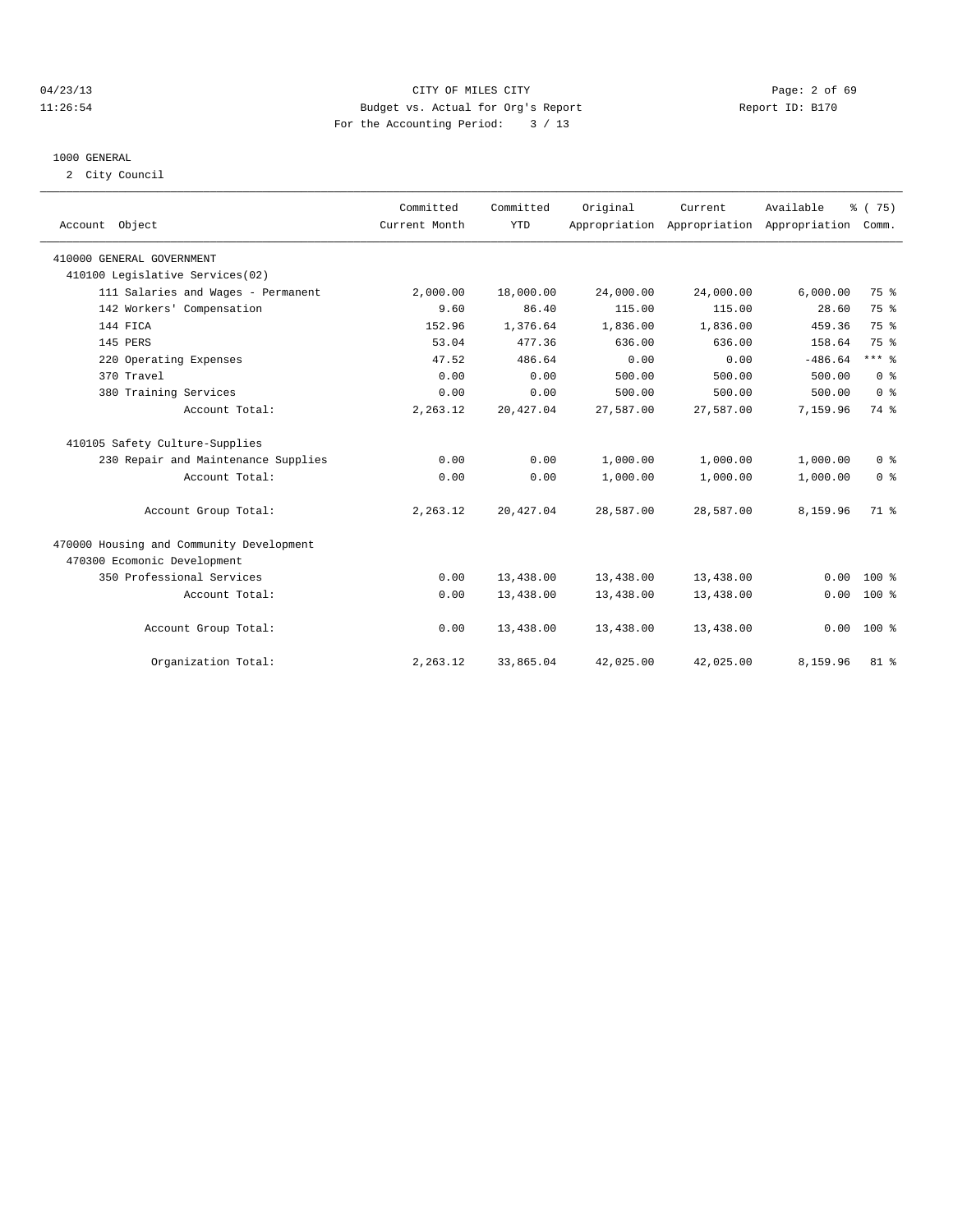04/23/13 Page: 3 of 69 11:26:54 Budget vs. Actual for Org's Report Report ID: B170 For the Accounting Period: 3 / 13

————————————————————————————————————————————————————————————————————————————————————————————————————————————————————————————————————

#### 1000 GENERAL

3 City Clerk

|                                            | Committed     | Committed  | Original    | Current     | Available                                       | % (75)           |
|--------------------------------------------|---------------|------------|-------------|-------------|-------------------------------------------------|------------------|
| Account Object                             | Current Month | <b>YTD</b> |             |             | Appropriation Appropriation Appropriation Comm. |                  |
| 410000 GENERAL GOVERNMENT                  |               |            |             |             |                                                 |                  |
| 410500 Financial Services(03)              |               |            |             |             |                                                 |                  |
| 111 Salaries and Wages - Permanent         | 7,992.12      | 78, 346.32 | 124,074.00  | 124,074.00  | 45,727.68                                       | $63$ $%$         |
| 121 OVERTIME-PERMANENT                     | 0.00          | 352.59     | 3,573.00    | 3,573.00    | 3,220.41                                        | $10*$            |
| 131 VACATION                               | 1,025.70      | 4,049.91   | 6, 173.00   | 6, 173.00   | 2,123.09                                        | 66 %             |
| 132 SICK LEAVE                             | 1,451.13      | 4,624.30   | 2,692.00    | 2,692.00    | $-1,932.30$                                     | 172 %            |
| 133 OTHER LEAVE PAY                        | 113.98        | 1,145.35   | 7,212.00    | 7,212.00    | 6,066.65                                        | 16 <sup>8</sup>  |
| 141 Unemployment Insurance                 | 39.56         | 331.35     | 503.00      | 503.00      | 171.65                                          | 66 %             |
| 142 Workers' Compensation                  | 85.86         | 778.21     | 1,322.00    | 1,322.00    | 543.79                                          | 59 <sup>8</sup>  |
| 143 Health Insurance                       | 1,813.50      | 13, 224.56 | 23,931.00   | 23,931.00   | 10,706.44                                       | 55 <sup>8</sup>  |
| 144 FICA                                   | 860.52        | 7,206.92   | 10,995.00   | 10,995.00   | 3,788.08                                        | 66 %             |
| 145 PERS                                   | 697.18        | 5,291.73   | 10,079.00   | 10,079.00   | 4,787.27                                        | 53%              |
| 196 CLOTHING ALLOTMENT                     | 0.00          | 495.00     | 450.00      | 450.00      | $-45.00$                                        | 110 %            |
| 210 Office Supplies and Materials          | 18.86         | 2,106.05   | 1,000.00    | 1,000.00    | $-1, 106.05$                                    | $211$ %          |
| 214 Small Items of Equipment               | 0.00          | 95.32      | 4,000.00    | 4,000.00    | 3,904.68                                        | 2 <sup>°</sup>   |
| 220 Operating Expenses                     | $-0.01$       | 2,659.54   | 2,000.00    | 2,000.00    | $-659.54$                                       | 133 %            |
| 230 Repair and Maintenance Supplies        | 0.00          | 0.00       | 200.00      | 200.00      | 200.00                                          | 0 <sup>8</sup>   |
| 311 Postage, Box Rent, Etc.                | $-159.22$     | 2,451.12   | 1,000.00    | 1,000.00    | $-1,451.12$                                     | $245$ %          |
| 320 Printing, Duplicating, Typing &        | 0.00          | 321.10     | 2,000.00    | 2,000.00    | 1,678.90                                        | 16 <sup>8</sup>  |
| 330 Publicity, Subscriptions & Dues        | 0.00          | 441.45     | 1,700.00    | 1,700.00    | 1,258.55                                        | $26$ %           |
| 334 Memberships, Registrations & Dues      | 0.00          | 2,838.00   | 2,700.00    | 2,700.00    | $-138.00$                                       | 105 <sub>8</sub> |
| 345 Telephone & Telegraph                  | 74.60         | 533.84     | 1,200.00    | 1,200.00    | 666.16                                          | 44 %             |
| 347 Telephone-Internet                     | 21.87         | 178.03     | 250.00      | 250.00      | 71.97                                           | 71.8             |
| 350 Professional Services                  | 0.00          | 21,301.66  | 30,000.00   | 30,000.00   | 8,698.34                                        | 71 %             |
| 360 Contr R & M                            | 330.47        | 2,717.77   | 8,000.00    | 8,000.00    | 5,282.23                                        | $34$ $%$         |
| 370 Travel                                 | 44.07         | 44.07      | 1,200.00    | 1,200.00    | 1,155.93                                        | 4%               |
| 380 Training Services                      | 0.00          | 77.00      | 1,000.00    | 1,000.00    | 923.00                                          | $8 \div$         |
| 382 Books                                  | 0.00          | 305.99     | 100.00      | 100.00      | $-205.99$                                       | 306 <sup>8</sup> |
| 521 Surety Bonds for Officials & Employees | 0.00          | 923.00     | 923.00      | 923.00      | 0.00                                            | $100*$           |
| Account Total:                             | 14,410.19     | 152,840.18 | 248, 277.00 | 248, 277.00 | 95, 436.82                                      | $62$ $%$         |
|                                            |               |            |             |             |                                                 |                  |
| 411101 Labor Negotiations                  |               |            |             |             |                                                 |                  |
| 350 Professional Services                  | 700.00        | 6,781.25   | 15,000.00   | 15,000.00   | 8,218.75                                        | 45 %             |
| Account Total:                             | 700.00        | 6,781.25   | 15,000.00   | 15,000.00   | 8,218.75                                        | 45 %             |
| Account Group Total:                       | 15,110.19     | 159,621.43 | 263, 277.00 | 263, 277.00 | 103,655.57                                      | 61 %             |
| 510000 MISCELLANEOUS                       |               |            |             |             |                                                 |                  |
| 510330 Comprehensive Liability Insurance   |               |            |             |             |                                                 |                  |
| 513 Liability                              | 0.00          | 67,923.15  | 67,952.00   | 67,952.00   |                                                 | 28.85 100 %      |
| Account Total:                             | 0.00          | 67,923.15  | 67,952.00   | 67,952.00   | 28.85                                           | 100 %            |
| Account Group Total:                       | 0.00          | 67,923.15  | 67,952.00   | 67,952.00   |                                                 | 28.85 100 %      |
| Organization Total:                        | 15, 110.19    | 227,544.58 | 331,229.00  | 331,229.00  | 103,684.42                                      | 69 %             |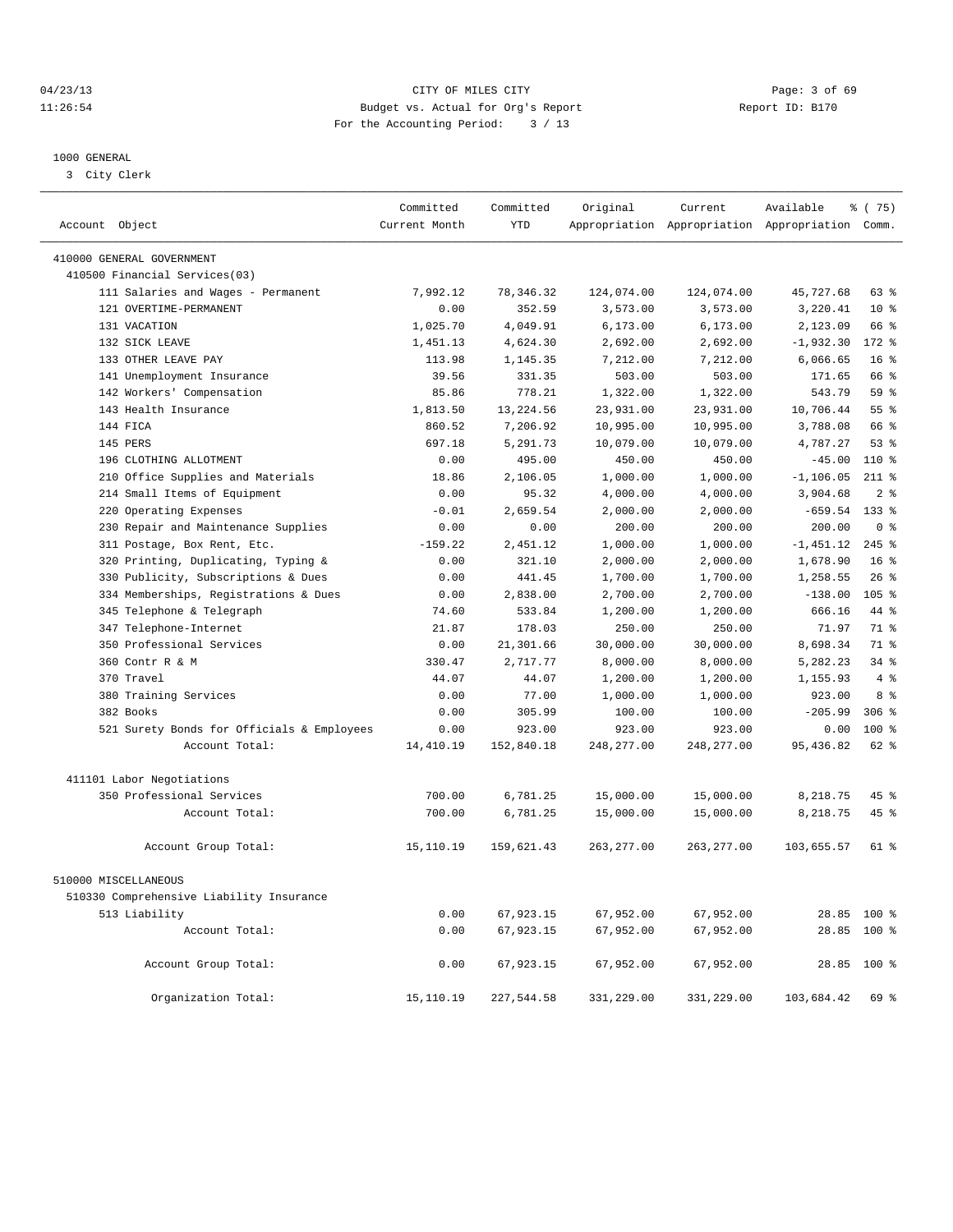# 04/23/13 CITY OF MILES CITY Page: 4 of 69 11:26:54 Budget vs. Actual for Org's Report Report ID: B170 For the Accounting Period: 3 / 13

# 1000 GENERAL

4 Attorney

| Account Object |                                    | Committed<br>Current Month | Committed<br>YTD | Original  | Current<br>Appropriation Appropriation Appropriation | Available          | $\frac{3}{6}$ ( 75)<br>Comm. |  |
|----------------|------------------------------------|----------------------------|------------------|-----------|------------------------------------------------------|--------------------|------------------------------|--|
|                | 410000 GENERAL GOVERNMENT          |                            |                  |           |                                                      |                    |                              |  |
|                | 411100 Legal Services(04)          |                            |                  |           |                                                      |                    |                              |  |
|                | 111 Salaries and Wages - Permanent | 8,012.20                   | 79, 217.16       | 72,942.00 | 72,942.00                                            | $-6, 275.16$ 109 % |                              |  |
|                | 141 Unemployment Insurance         | 28.05                      | 277.47           | 256.00    | 256.00                                               | $-21.47$           | 108 %                        |  |
|                | 142 Workers' Compensation          | 301.58                     | 1,374.35         | 375.00    | 375.00                                               | $-999.35$          | $366$ $%$                    |  |
| 144 FICA       |                                    | 612.91                     | 6,062.92         | 5,580.00  | 5,580.00                                             | $-482.92$          | 109 %                        |  |
| 145 PERS       |                                    | 528.48                     | 5,250.50         | 5,157.00  | 5,157.00                                             | $-93.50$           | 102 %                        |  |
|                | 196 CLOTHING ALLOTMENT             | 0.00                       | 37.50            | 0.00      | 0.00                                                 | $-37.50$           | $***$ $%$                    |  |
|                | 210 Office Supplies and Materials  | 120.51                     | 1,025.90         | 0.00      | 0.00                                                 | $-1,025.90$        | $***$ $%$                    |  |
|                | 220 Operating Expenses             | 17.60                      | 370.69           | 300.00    | 300.00                                               | $-70.69$           | $124$ $%$                    |  |
|                | 311 Postage, Box Rent, Etc.        | 2.44                       | 205.59           | 300.00    | 300.00                                               | 94.41              | 69 %                         |  |
|                | 345 Telephone & Telegraph          | 11.09                      | 96.34            | 120.00    | 120.00                                               | 23.66              | $80*$                        |  |
|                | 347 Telephone-Internet             | 0.00                       | 0.00             | 120.00    | 120.00                                               | 120.00             | 0 <sup>8</sup>               |  |
|                | 350 Professional Services          | 100.00                     | 1,433.12         | 1,200.00  | 1,200.00                                             | $-233.12$          | 119.8                        |  |
|                | 360 Contr R & M                    | 0.00                       | 100.00           | 200.00    | 200.00                                               | 100.00             | $50*$                        |  |
|                | 370 Travel                         | 0.00                       | 0.00             | 550.00    | 550.00                                               | 550.00             | 0 <sup>8</sup>               |  |
|                | Account Total:                     | 9,734.86                   | 95, 451.54       | 87,100.00 | 87,100.00                                            | $-8,351.54$ 110 %  |                              |  |
|                | Account Group Total:               | 9,734.86                   | 95, 451.54       | 87,100.00 | 87,100.00                                            | $-8,351.54$ 110 %  |                              |  |
|                | Organization Total:                | 9,734.86                   | 95, 451.54       | 87,100.00 | 87,100.00                                            | $-8,351.54$ 110 %  |                              |  |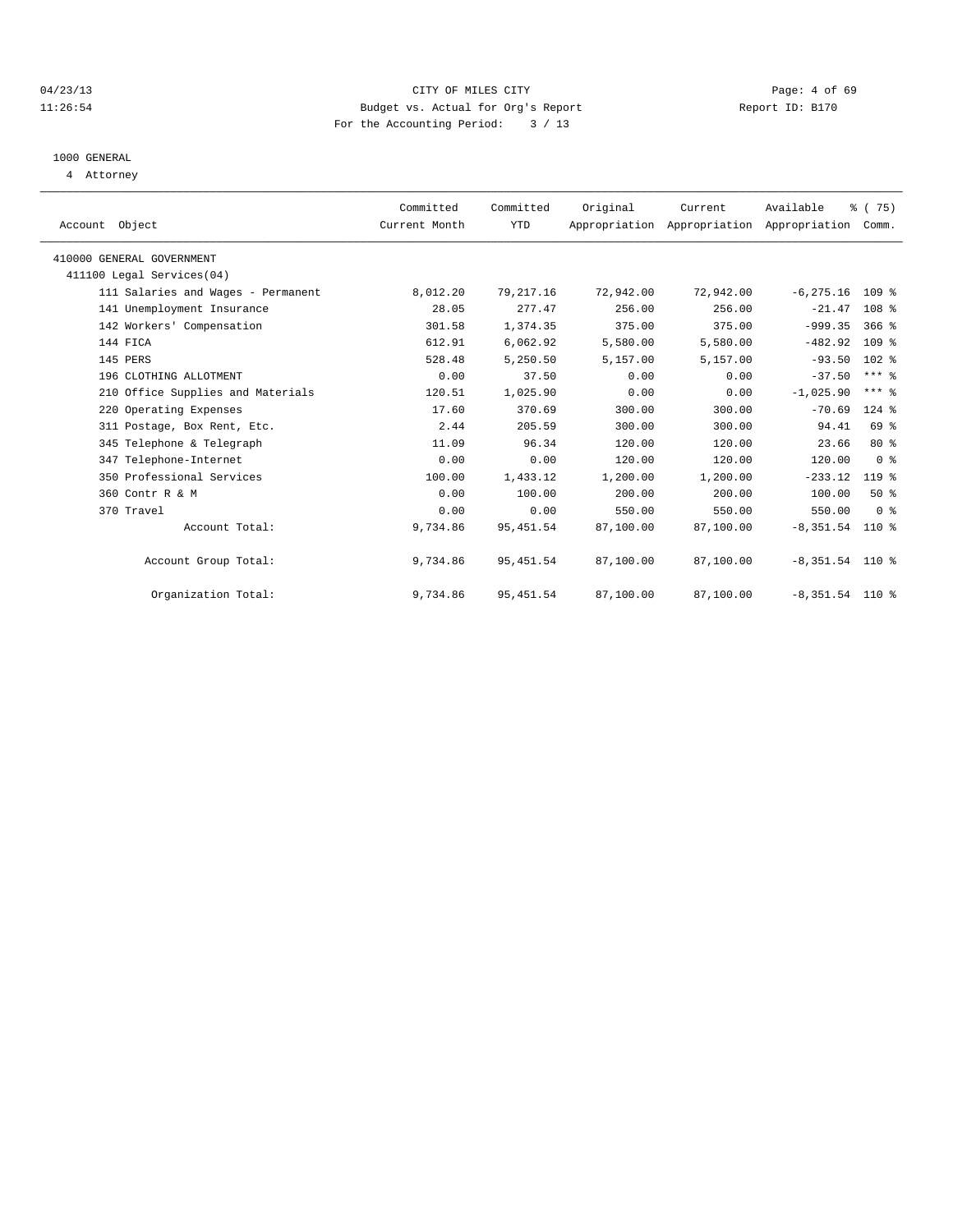# 04/23/13 Page: 5 of 69 11:26:54 Budget vs. Actual for Org's Report Report ID: B170 For the Accounting Period: 3 / 13

#### 1000 GENERAL

5 Police

|                                             | Committed     | Committed  | Original     | Current      | Available                                       | 8 (75)           |
|---------------------------------------------|---------------|------------|--------------|--------------|-------------------------------------------------|------------------|
| Account Object                              | Current Month | <b>YTD</b> |              |              | Appropriation Appropriation Appropriation Comm. |                  |
|                                             |               |            |              |              |                                                 |                  |
| 420000 PUBLIC SAFETY                        |               |            |              |              |                                                 |                  |
| 420140 Crime Control and Investigation (05) |               |            |              |              |                                                 |                  |
| 111 Salaries and Wages - Permanent          | 54,867.86     | 444,016.27 | 674,824.00   | 674,824.00   | 230,807.73                                      | 66 %             |
| 121 OVERTIME-PERMANENT                      | 2,816.63      | 28,559.39  | 21,500.00    | 21,500.00    | $-7,059.39$                                     | $133$ %          |
| 131 VACATION                                | 1,921.55      | 21,935.79  | 30,000.00    | 30,000.00    | 8,064.21                                        | 73 %             |
| 132 SICK LEAVE                              | 641.78        | 8,133.53   | 7.500.00     | 7,500.00     | $-633.53$                                       | 108 <sup>8</sup> |
| 133 OTHER LEAVE PAY                         | 460.70        | 5,700.29   | 8,000.00     | 8,000.00     | 2,299.71                                        | 71 %             |
| 134 HOLIDAY PAY                             | 0.00          | 27, 144.79 | 21,500.00    | 21,500.00    | $-5,644.79$                                     | $126$ %          |
| 141 Unemployment Insurance                  | 212.49        | 1,914.22   | 2,762.00     | 2,762.00     | 847.78                                          | 69 %             |
| 142 Workers' Compensation                   | 2,585.21      | 22,509.92  | 34, 412.00   | 34, 412.00   | 11,902.08                                       | 65 %             |
| 143 Health Insurance                        | 7,912.25      | 73,022.78  | 116,154.00   | 116,154.00   | 43, 131. 22                                     | 63 %             |
| 144 FICA                                    | 917.23        | 8,310.80   | 15,554.00    | 15,554.00    | 7,243.20                                        | $53$ $%$         |
| 146 Police Pension                          | 7,821.96      | 64, 411.97 | 104,372.00   | 104,372.00   | 39,960.03                                       | 62 %             |
| 196 CLOTHING ALLOTMENT                      | 0.00          | 11,546.00  | 12,960.00    | 12,960.00    | 1,414.00                                        | 89 %             |
| Office Supplies and Materials<br>210        | 914.63        | 4,407.67   | 4,000.00     | 4,000.00     | $-407.67$                                       | 110 %            |
| 214 Small Items of Equipment                | 180.95        | 9,354.10   | 30,000.00    | 30,000.00    | 20,645.90                                       | $31*$            |
| 220 Operating Expenses                      | 611.71        | 7,651.84   | 6,500.00     | 6,500.00     | $-1, 151.84$                                    | 118 %            |
| 226 Clothing and Uniforms                   | 41.01         | 334.83     | 1,000.00     | 1,000.00     | 665.17                                          | 33 <sup>8</sup>  |
| 227 Firearm Supplies                        | 0.00          | 3,274.96   | 4,800.00     | 4,800.00     | 1,525.04                                        | 68 %             |
| Repair and Maintenance Supplies<br>230      | 839.42        | 5,955.70   | 6,000.00     | 6,000.00     | 44.30                                           | 99 %             |
| 231 Gas, Oil, Diesel Fuel, Grease, etc.     | 0.00          | 24, 483.58 | 32,000.00    | 32,000.00    | 7,516.42                                        | 77.8             |
| 311 Postage, Box Rent, Etc.                 | 39.40         | 529.00     | 600.00       | 600.00       | 71.00                                           | 88 %             |
| 330 Publicity, Subscriptions & Dues         | 110.00        | 110.00     | 300.00       | 300.00       | 190.00                                          | $37*$            |
| 334 Memberships, Registrations & Dues       | 0.00          | 1,800.00   | 1,800.00     | 1,800.00     | 0.00                                            | 100 %            |
| Telephone & Telegraph<br>345                | 319.56        | 2,896.21   | 6,000.00     | 6,000.00     | 3,103.79                                        | 48 %             |
| 346 Garbage Service                         | 43.00         | 387.00     | 500.00       | 500.00       | 113.00                                          | 77.8             |
| 347 Telephone-Internet                      | 65.60         | 590.40     | 800.00       | 800.00       | 209.60                                          | 74 %             |
| 350 Professional Services                   | 1,302.50      | 7,554.40   | 12,000.00    | 12,000.00    | 4,445.60                                        | 63 %             |
| 360 Contr R & M                             | 16.06         | 176.57     | 1,000.00     | 1,000.00     | 823.43                                          | 18 %             |
| 366 R&M Vehicles - Police/Animal Control    | 3,804.11      | 13,797.60  | 20,000.00    | 20,000.00    | 6,202.40                                        | 69 %             |
| 370 Travel                                  | 205.08        | 5,319.82   | 6,500.00     | 6,500.00     | 1,180.18                                        | $82*$            |
| 380 Training Services                       | 493.00        | 6,977.88   | 10,000.00    | 10,000.00    | 3,022.12                                        | 70 %             |
| 381 BOOKS(POP&MILES) (correct)              | 0.00          | 0.00       | 500.00       | 500.00       | 500.00                                          | 0 <sup>8</sup>   |
| 512 Insurance on Vehicles & Equipment       | 0.00          | 1,031.65   | 1,032.00     | 1,032.00     | 0.35                                            | 100 %            |
| 513 Liability                               | 0.00          | 1,413.45   | 0.00         | 0.00         | $-1, 413.45$                                    | $***$ $%$        |
| 700 Grants, Contributions & Indemnities     | 0.00          | 15,970.00  | 15,970.00    | 15,970.00    | 0.00                                            | $100*$           |
| Account Total:                              | 89, 143.69    | 831,222.41 | 1,210,840.00 | 1,210,840.00 | 379,617.59                                      | $69*$            |
|                                             |               |            |              |              |                                                 |                  |
| 420142 Drug Enforcement                     |               |            |              |              |                                                 |                  |
| 111 Salaries and Wages - Permanent          | 2,166.84      | 23,706.91  | 32,280.00    | 32,280.00    | 8,573.09                                        | 73 %             |
| 121 OVERTIME-PERMANENT                      | 130.76        | 1,898.91   | 1,274.00     | 1,274.00     | $-624.91$                                       | 149 %            |
| 131 VACATION                                | 0.00          | 429.00     | 1,070.00     | 1,070.00     | 641.00                                          | 40 %             |
| 132 SICK LEAVE                              | 1,743.20      | 2,150.75   | 700.00       | 700.00       | $-1,450.75$                                     | 307 %            |
| 133 OTHER LEAVE PAY                         | 0.00          | 214.50     | 530.00       | 530.00       | 315.50                                          | 40 %             |
| 134 HOLIDAY PAY                             | 0.00          | 0.00       | 212.00       | 212.00       | 212.00                                          | 0 <sup>8</sup>   |
| 141 Unemployment Insurance                  | 14.14         | 99.41      | 65.00        | 65.00        | $-34.41$                                        | 153 %            |
| 142 Workers' Compensation                   | 176.28        | 1,224.55   | 1,803.00     | 1,803.00     | 578.45                                          | 68 %             |
| 143 Health Insurance                        | 604.50        | 4,231.50   | 7,252.00     | 7,252.00     | 3,020.50                                        | 58 %             |
| 144 FICA                                    | 58.59         | 411.80     | 593.00       | 593.00       | 181.20                                          | 69 %             |
| 146 Police Pension                          | 552.62        | 3,742.90   | 5,602.00     | 5,602.00     | 1,859.10                                        | 67 %             |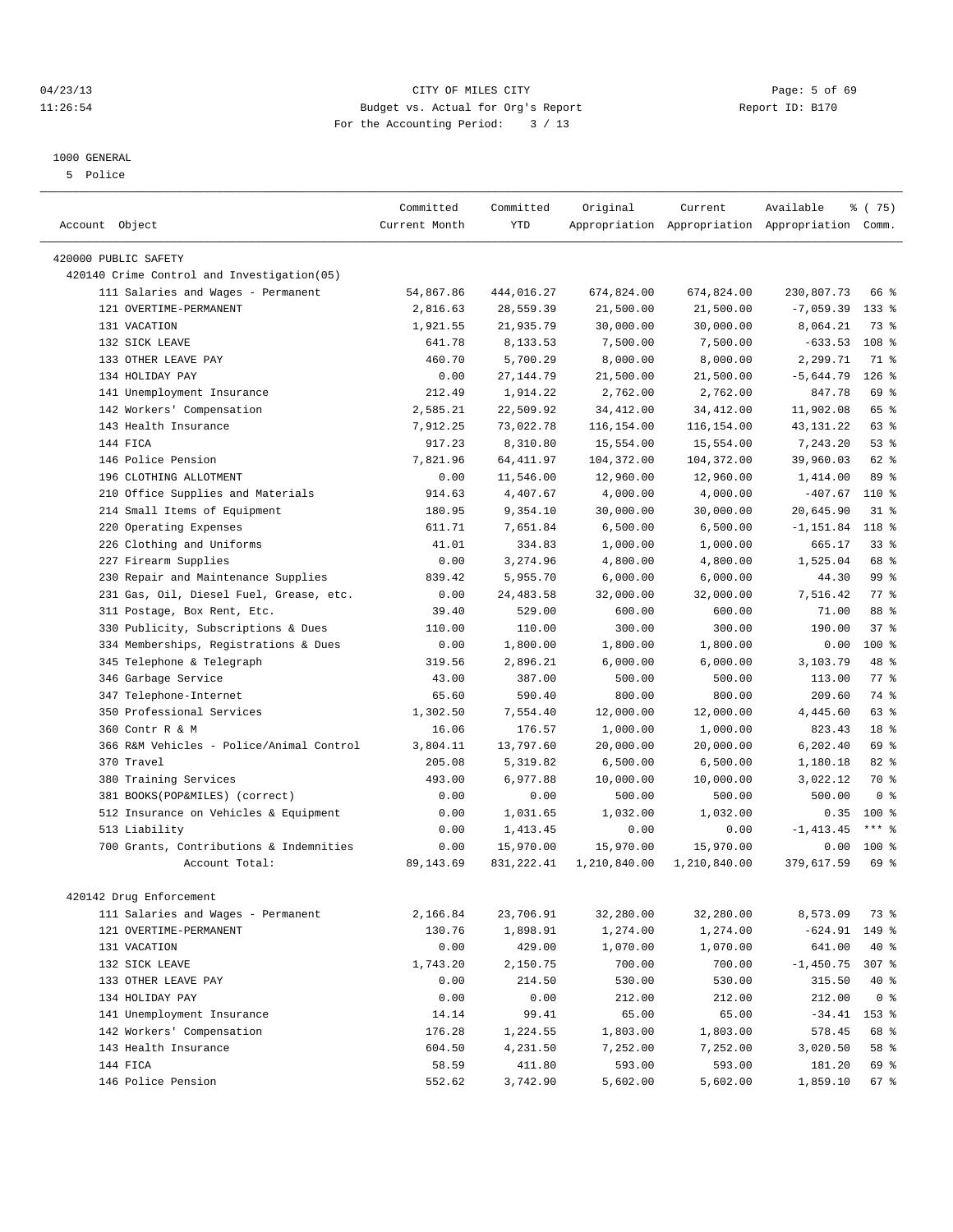# 04/23/13 CITY OF MILES CITY Page: 6 of 69 11:26:54 Budget vs. Actual for Org's Report Report ID: B170 For the Accounting Period: 3 / 13

#### 1000 GENERAL

5 Police

| Account Object                           | Committed<br>Current Month | Committed<br><b>YTD</b>      | Original     | Current      | Available<br>Appropriation Appropriation Appropriation Comm. | % (75)         |
|------------------------------------------|----------------------------|------------------------------|--------------|--------------|--------------------------------------------------------------|----------------|
| 196 CLOTHING ALLOTMENT                   | 0.00                       | 0.00                         | 720.00       | 720.00       | 720.00                                                       | 0 <sup>8</sup> |
| Account Total:                           | 5,446.93                   | 38,110.23                    | 52,101.00    | 52,101.00    | 13,990.77                                                    | 73 %           |
| 420144 School Resource Officer           |                            |                              |              |              |                                                              |                |
| 214 Small Items of Equipment             | 346.46                     | 346.46                       | 0.00         | 0.00         | $-346.46$                                                    | $***$ %        |
| Account Total:                           | 346.46                     | 346.46                       | 0.00         | 0.00         | $-346.46$                                                    | $***$ 2        |
| 420160 Communications-Dispatch           |                            |                              |              |              |                                                              |                |
| 111 Salaries and Wages - Permanent       | 20,491.29                  | 146, 231.46                  | 210,876.00   | 210,876.00   | 64,644.54                                                    | 69 %           |
| 121 OVERTIME-PERMANENT                   | 0.00                       | 1,456.95                     | 6,996.00     | 6,996.00     | 5,539.05                                                     | $21$ %         |
| 131 VACATION                             | 1,400.52                   | 9,245.63                     | 15,000.00    | 15,000.00    | 5,754.37                                                     | 62 %           |
| 132 SICK LEAVE                           | 510.34                     | 6,627.06                     | 9,000.00     | 9,000.00     | 2,372.94                                                     | 74 %           |
| 133 OTHER LEAVE PAY                      | 35.96                      | 1,960.18                     | 3,504.00     | 3,504.00     | 1,543.82                                                     | 56%            |
| 134 HOLIDAY PAY                          | 0.00                       | 10,719.80                    | 12,624.00    | 12,624.00    | 1,904.20                                                     | 85%            |
| 141 Unemployment Insurance               | 78.53                      | 623.61                       | 903.00       | 903.00       | 279.39                                                       | 69 %           |
| 142 Workers' Compensation                | 989.53                     | 7,551.55                     | 11,378.00    | 11,378.00    | 3,826.45                                                     | 66 %           |
| 143 Health Insurance                     | 3,630.80                   | 29,635.74                    | 36,259.00    | 36,259.00    | 6,623.26                                                     | $82*$          |
| 144 FICA                                 | 1,701.48                   | 13,495.08                    | 19,737.00    | 19,737.00    | 6,241.92                                                     | 68 %           |
| 145 PERS                                 | 1,586.37                   | 12, 237.79                   | 16,465.00    | 16,465.00    | 4,227.21                                                     | 74 %           |
| 196 CLOTHING ALLOTMENT                   | 0.00                       | 1,933.75                     | 2,400.00     | 2,400.00     | 466.25                                                       | 81 %           |
| 210 Office Supplies and Materials        | 774.59                     | 1,038.56                     | 3,500.00     | 3,500.00     | 2,461.44                                                     | $30*$          |
| 214 Small Items of Equipment             | 0.00                       | 0.00                         | 200.00       | 200.00       | 200.00                                                       | 0 <sup>8</sup> |
| 220 Operating Expenses                   | 262.31                     | 804.89                       | 1,000.00     | 1,000.00     | 195.11                                                       | $80*$          |
| 226 Clothing and Uniforms                | 0.00                       | 0.00                         | 150.00       | 150.00       | 150.00                                                       | 0 <sup>8</sup> |
| 231 Gas, Oil, Diesel Fuel, Grease, etc.  | 0.00                       | 297.68                       | 700.00       | 700.00       | 402.32                                                       | $43*$          |
| 311 Postage, Box Rent, Etc.              | 0.00                       | 51.80                        | 100.00       | 100.00       | 48.20                                                        | $52$ $%$       |
| 320 Printing, Duplicating, Typing &      | 0.00                       | 118.00                       | 100.00       | 100.00       | $-18.00$                                                     | 118 %          |
| 330 Publicity, Subscriptions & Dues      | 0.00                       | 0.00                         | 150.00       | 150.00       | 150.00                                                       | 0 <sup>8</sup> |
| 334 Memberships, Registrations & Dues    | 0.00                       | 368.00                       | 400.00       | 400.00       | 32.00                                                        | 92%            |
| 345 Telephone & Telegraph                | 289.32                     | 2,899.21                     | 4,000.00     | 4,000.00     | 1,100.79                                                     | $72$ $%$       |
| 347 Telephone-Internet                   | 0.00                       | 0.00                         | 100.00       | 100.00       | 100.00                                                       | 0 <sup>8</sup> |
| 350 Professional Services                | 0.00                       | 695.00                       | 400.00       | 400.00       | $-295.00$                                                    | $174$ %        |
| 360 Contr R & M                          | 0.00                       | 0.00                         | 50.00        | 50.00        | 50.00                                                        | 0 <sup>8</sup> |
| 366 R&M Vehicles - Police/Animal Control | 0.00                       | 0.00                         | 200.00       | 200.00       | 200.00                                                       | 0 <sup>8</sup> |
| 370<br>Travel                            | 35.00                      | 541.56                       | 1,000.00     | 1,000.00     | 458.44                                                       | 54%            |
| 380 Training Services                    | 379.00                     | $-41.00$                     | 1,000.00     | 1,000.00     | 1,041.00                                                     | $-4$ %         |
| Account Total:                           | 32, 165.04                 | 248,492.30                   | 358,192.00   | 358,192.00   | 109,699.70                                                   | $69*$          |
| Account Group Total:                     |                            | 127, 102. 12 1, 118, 171. 40 | 1,621,133.00 | 1,621,133.00 | 502,961.60                                                   | 69 %           |
| 490000 DEBT SERVICE                      |                            |                              |              |              |                                                              |                |
| 490500 Other Debt Service Payments       |                            |                              |              |              |                                                              |                |
| 610 Principal-Police Cars                | 0.00                       | 17,659.33                    | 17,659.00    | 17,659.00    |                                                              | $-0.33$ 100 %  |
| 620 Interest-Police Cars                 | 0.00                       | 504.80                       | 505.00       | 505.00       |                                                              | $0.20$ 100 %   |
| Account Total:                           | 0.00                       | 18, 164. 13                  | 18,164.00    | 18,164.00    |                                                              | $-0.13$ 100 %  |
| Account Group Total:                     | 0.00                       | 18, 164. 13                  | 18,164.00    | 18,164.00    |                                                              | $-0.13$ 100 %  |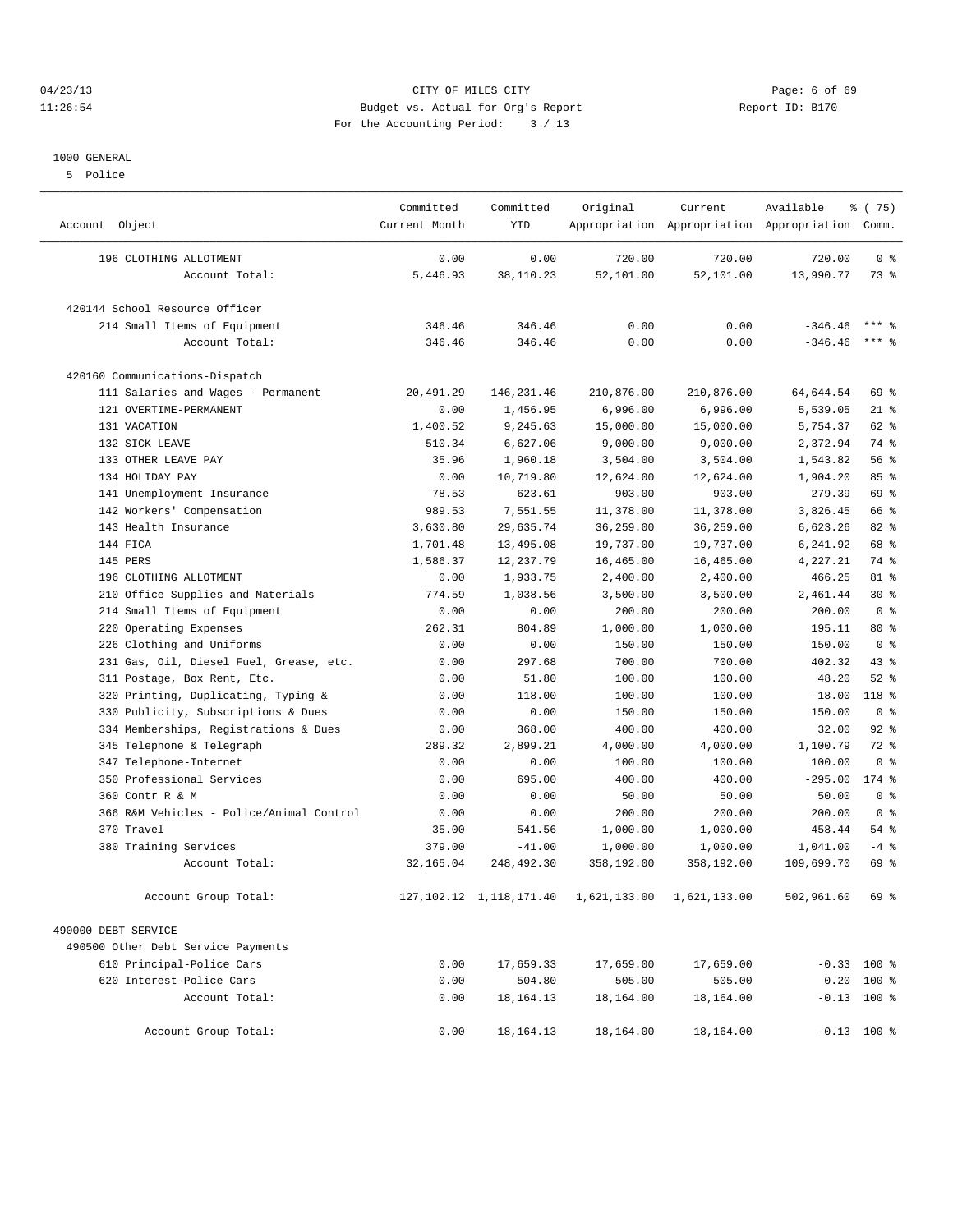# 04/23/13 Page: 7 of 69 11:26:54 Budget vs. Actual for Org's Report Report ID: B170 For the Accounting Period: 3 / 13

#### 1000 GENERAL

5 Police

| Account Object      | Committed<br>Current Month | Committed<br><b>YTD</b> | Original                                                        | Current<br>Appropriation Appropriation Appropriation Comm. | Available % (75) |  |
|---------------------|----------------------------|-------------------------|-----------------------------------------------------------------|------------------------------------------------------------|------------------|--|
| Organization Total: |                            |                         | 127, 102. 12  1, 136, 335. 53  1, 639, 297. 00  1, 639, 297. 00 |                                                            | 502,961.47 69 %  |  |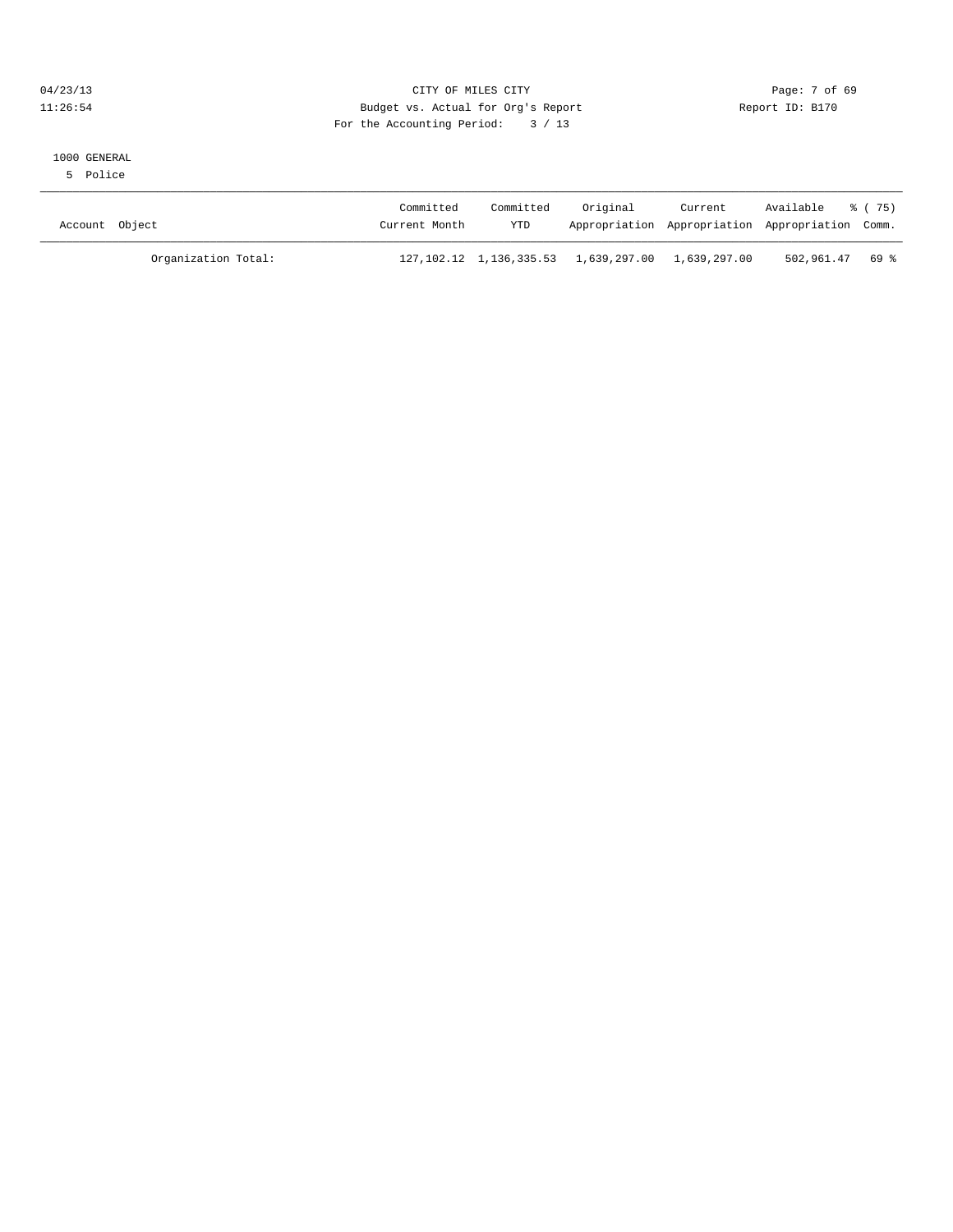# 04/23/13 Page: 8 of 69 11:26:54 Budget vs. Actual for Org's Report Report ID: B170 For the Accounting Period: 3 / 13

#### 1000 GENERAL

6 Police Judge

| Account Object                        | Committed<br>Current Month | Committed<br>YTD | Original   | Current<br>Appropriation Appropriation Appropriation Comm. | Available    | 8 (75)           |  |
|---------------------------------------|----------------------------|------------------|------------|------------------------------------------------------------|--------------|------------------|--|
| 410000 GENERAL GOVERNMENT             |                            |                  |            |                                                            |              |                  |  |
| 410300 Judicial Services(06)          |                            |                  |            |                                                            |              |                  |  |
| 111 Salaries and Wages - Permanent    | 6,199.53                   | 59, 361.23       | 87,827.00  | 87,827.00                                                  | 28, 465. 77  | 68 %             |  |
| 121 OVERTIME-PERMANENT                | 0.00                       | 52.92            | 0.00       | 0.00                                                       | $-52.92$     | $***$ 8          |  |
| 131 VACATION                          | 945.15                     | 3,277.39         | 0.00       | 0.00                                                       | $-3, 277.39$ | $***$ 2          |  |
| 132 SICK LEAVE                        | 70.56                      | 1,097.06         | 0.00       | 0.00                                                       | $-1,097.06$  | $***$ $=$        |  |
| 141 Unemployment Insurance            | 20.70                      | 183.36           | 260.00     | 260.00                                                     | 76.64        | 71 %             |  |
| 142 Workers' Compensation             | 89.04                      | 665.00           | 884.00     | 884.00                                                     | 219.00       | 75 %             |  |
| 143 Health Insurance                  | 1,208.30                   | 10,874.78        | 14,504.00  | 14,504.00                                                  | 3,629.22     | 75 %             |  |
| 144 FICA                              | 547.09                     | 4,858.90         | 6,719.00   | 6,719.00                                                   | 1,860.10     | 72 %             |  |
| 145 PERS                              | 418.25                     | 3,683.03         | 6, 209.00  | 6, 209.00                                                  | 2,525.97     | 59 %             |  |
| 196 CLOTHING ALLOTMENT                | 0.00                       | 300.00           | 300.00     | 300.00                                                     | 0.00         | 100 %            |  |
| 210 Office Supplies and Materials     | 198.49                     | 1,285.34         | 1,800.00   | 1,800.00                                                   | 514.66       | 71 %             |  |
| 214 Small Items of Equipment          | 0.00                       | 1,427.00         | 1,000.00   | 1,000.00                                                   | $-427.00$    | $143*$           |  |
| 220 Operating Expenses                | $-17.60$                   | $-240.70$        | 350.00     | 350.00                                                     | 590.70       | $-69$ %          |  |
| 230 Repair and Maintenance Supplies   | 0.00                       | 0.00             | 125.00     | 125.00                                                     | 125.00       | 0 <sup>8</sup>   |  |
| 311 Postage, Box Rent, Etc.           | 76.16                      | 796.93           | 1,200.00   | 1,200.00                                                   | 403.07       | 66 %             |  |
| 330 Publicity, Subscriptions & Dues   | 0.00                       | 0.00             | 1,000.00   | 1,000.00                                                   | 1,000.00     | 0 <sup>8</sup>   |  |
| 334 Memberships, Registrations & Dues | 300.00                     | 1,100.00         | 1,300.00   | 1,300.00                                                   | 200.00       | 85%              |  |
| 345 Telephone & Telegraph             | 171.63                     | 1,341.55         | 1,300.00   | 1,300.00                                                   | $-41.55$     | 103 <sub>8</sub> |  |
| 346 Garbage Service                   | 0.00                       | 177.52           | 0.00       | 0.00                                                       | $-177.52$    | $***$ $-$        |  |
| 347 Telephone-Internet                | 0.00                       | 0.00             | 400.00     | 400.00                                                     | 400.00       | 0 <sup>8</sup>   |  |
| 350 Professional Services             | 0.00                       | 200.00           | 500.00     | 500.00                                                     | 300.00       | 40 %             |  |
| 360 Contr R & M                       | 0.00                       | 0.00             | 1,500.00   | 1,500.00                                                   | 1,500.00     | 0 <sup>8</sup>   |  |
| 370 Travel                            | 0.00                       | 1,630.80         | 3,500.00   | 3,500.00                                                   | 1,869.20     | 47 %             |  |
| 380 Training Services                 | 0.00                       | 58.00            | 500.00     | 500.00                                                     | 442.00       | $12*$            |  |
| 382 Books                             | 0.00                       | 145.00           | 400.00     | 400.00                                                     | 255.00       | 36%              |  |
| 394 Jury and Witness Fees             | $-250.00$                  | $-641.50$        | 0.00       | 0.00                                                       | 641.50       | $***$ $_{8}$     |  |
| 533 Machinery and Equipment Rental    | 28.55                      | $-1,025.08$      | 2,000.00   | 2,000.00                                                   | 3,025.08     | $-51$ %          |  |
| Account Total:                        | 10,005.85                  | 90,608.53        | 133,578.00 | 133,578.00                                                 | 42,969.47    | 68 %             |  |
| Account Group Total:                  | 10,005.85                  | 90,608.53        | 133,578.00 | 133,578.00                                                 | 42,969.47    | 68 %             |  |
| Organization Total:                   | 10,005.85                  | 90,608.53        | 133,578.00 | 133,578.00                                                 | 42,969.47    | 68 %             |  |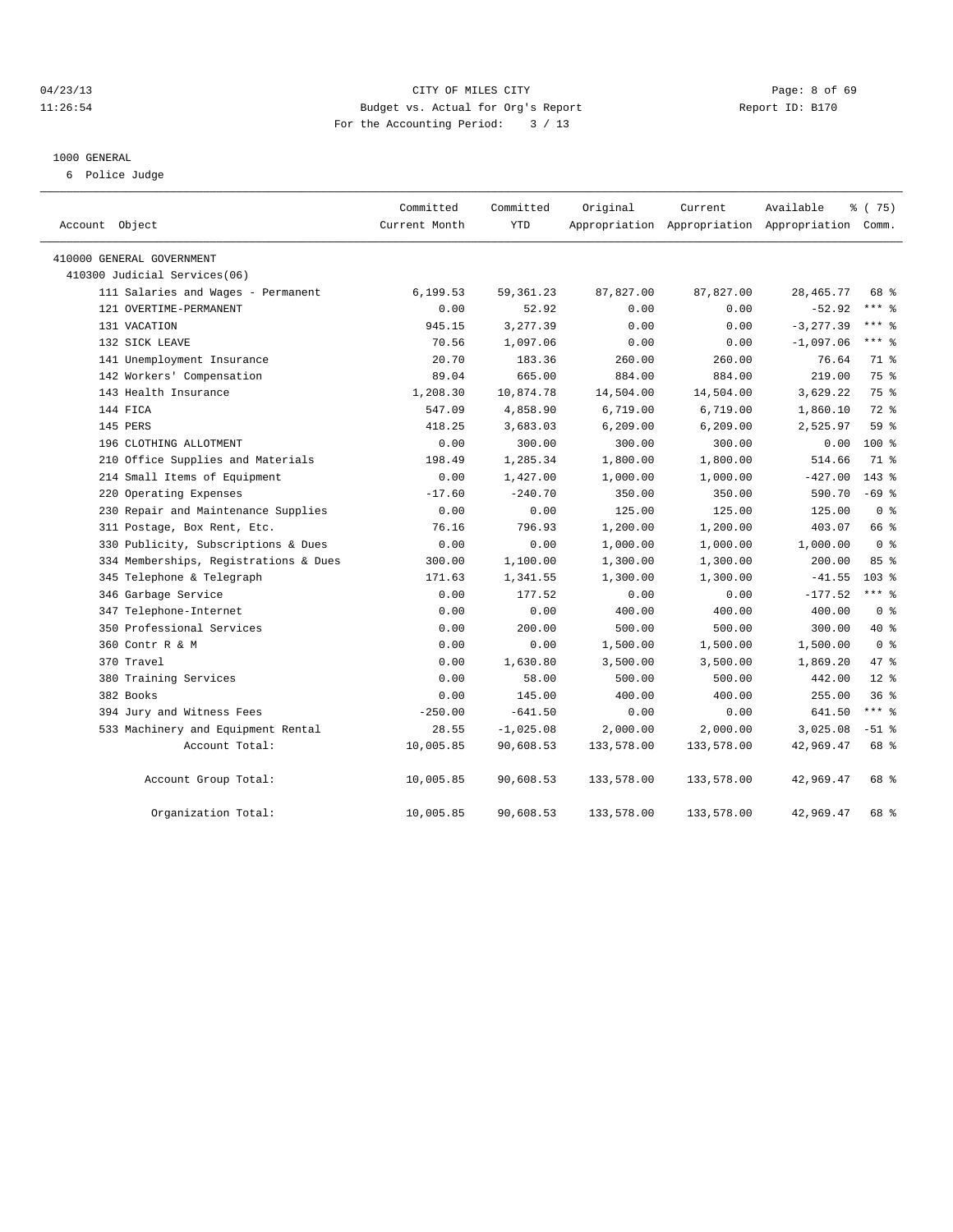# 04/23/13 Page: 9 of 69 11:26:54 Budget vs. Actual for Org's Report Report ID: B170 For the Accounting Period: 3 / 13

————————————————————————————————————————————————————————————————————————————————————————————————————————————————————————————————————

#### 1000 GENERAL

7 Fire

|                                         | Committed     | Committed   | Original   | Current    | Available                                       | % (75)   |
|-----------------------------------------|---------------|-------------|------------|------------|-------------------------------------------------|----------|
| Account Object                          | Current Month | YTD         |            |            | Appropriation Appropriation Appropriation Comm. |          |
| 420000 PUBLIC SAFETY                    |               |             |            |            |                                                 |          |
| 420460 Fire Suppression(07)             |               |             |            |            |                                                 |          |
| 111 Salaries and Wages - Permanent      | 27,041.88     | 239,848.49  | 347,643.00 | 347,643.00 | 107,794.51                                      | 69 %     |
| 112 SALARIES AND WAGES - PART PAID      | 345.01        | 3,668.34    | 5,500.00   | 5,500.00   | 1,831.66                                        | 67%      |
| 121 OVERTIME-PERMANENT                  | 732.40        | 20, 318.17  | 21,000.00  | 21,000.00  | 681.83                                          | 97%      |
| 131 VACATION                            | 165.24        | 12, 182. 13 | 15,240.00  | 15,240.00  | 3,057.87                                        | $80*$    |
| 132 SICK LEAVE                          | 217.10        | 6,037.23    | 19,000.00  | 19,000.00  | 12,962.77                                       | $32$ $%$ |
| 133 OTHER LEAVE PAY                     | 0.00          | 295.37      | 2,900.00   | 2,900.00   | 2,604.63                                        | $10*$    |
| 134 HOLIDAY PAY                         | 0.00          | 7,339.72    | 8,500.00   | 8,500.00   | 1,160.28                                        | 86 %     |
| 141 Unemployment Insurance              | 99.74         | 1,017.45    | 556.00     | 556.00     | $-461.45$                                       | 183 %    |
| 142 Workers' Compensation               | 1,038.68      | 10,459.94   | 12,341.00  | 12,341.00  | 1,881.06                                        | 85%      |
| 143 Health Insurance                    | 4,820.25      | 43, 335.67  | 57,870.00  | 57,870.00  | 14,534.33                                       | 75 %     |
| 144 FICA                                | 433.76        | 4,419.15    | 5,041.00   | 5,041.00   | 621.85                                          | 88 %     |
| 147 Firemen's Pension                   | 3,883.17      | 36, 343.00  | 49,922.00  | 49,922.00  | 13,579.00                                       | 73 %     |
| 210 Office Supplies and Materials       | 88.88         | 248.11      | 900.00     | 900.00     | 651.89                                          | $28$ %   |
| 211 Clothing Allotment                  | 399.74        | 5,979.74    | 7,900.00   | 7,900.00   | 1,920.26                                        | 76 %     |
| 214 Small Items of Equipment            | 392.96        | 2,920.37    | 4,500.00   | 4,500.00   | 1,579.63                                        | 65 %     |
| 220 Operating Expenses                  | 0.00          | 3,225.71    | 3,000.00   | 3,000.00   | $-225.71$                                       | 108 %    |
| 226 Clothing and Uniforms               | 0.00          | 4,614.21    | 4,500.00   | 4,500.00   | $-114.21$                                       | $103$ %  |
| 230 Repair and Maintenance Supplies     | 818.81        | 4,195.16    | 5,000.00   | 5,000.00   | 804.84                                          | 84 %     |
| 231 Gas, Oil, Diesel Fuel, Grease, etc. | 0.00          | 4,759.50    | 6,000.00   | 6,000.00   | 1,240.50                                        | 79 %     |
| 241 Consumable Tools                    | 333.00        | 399.85      | 350.00     | 350.00     | $-49.85$                                        | 114 %    |
| 311 Postage, Box Rent, Etc.             | 0.00          | 15.05       | 175.00     | 175.00     | 159.95                                          | 9%       |
| 320 Printing, Duplicating, Typing &     | 0.00          | 70.84       | 200.00     | 200.00     | 129.16                                          | 35%      |
| 330 Publicity, Subscriptions & Dues     | 0.00          | 165.42      | 700.00     | 700.00     | 534.58                                          | $24$ %   |
| 334 Memberships, Registrations & Dues   | 0.00          | 1,780.00    | 2,000.00   | 2,000.00   | 220.00                                          | 89 %     |
| 341 Electric Utility Services           | 190.89        | 2,577.11    | 3,300.00   | 3,300.00   | 722.89                                          | 78 %     |
| 342 Water Utility Services              | 33.25         | 325.93      | 450.00     | 450.00     | 124.07                                          | 72 %     |
| 343 Sewer Utility Services              | 20.12         | 175.95      | 300.00     | 300.00     | 124.05                                          | 59 %     |
| 344 Gas Utility Service                 | 157.92        | 880.39      | 2,000.00   | 2,000.00   | 1,119.61                                        | 44 %     |
| 345 Telephone & Telegraph               | 209.94        | 2,021.23    | 3,000.00   | 3,000.00   | 978.77                                          | 67 %     |
| 346 Garbage Service                     | 47.42         | 642.26      | 800.00     | 800.00     | 157.74                                          | $80*$    |
| 347 Telephone-Internet                  | 42.36         | 754.20      | 400.00     | 400.00     | $-354.20$                                       | 189 %    |
| 350 Professional Services               | 204.26        | 5,271.97    | 5,000.00   | 5,000.00   | $-271.97$                                       | $105$ %  |
| 360 Contr R & M                         | 815.00        | 815.00      | 2,000.00   | 2,000.00   | 1,185.00                                        | 41 %     |
| 364 R&M Vehicles - Fire/Amb             | 0.00          | 6,596.88    | 4,000.00   | 4,000.00   | $-2,596.88$                                     | $165$ %  |
| 370 Travel                              | 97.56         | $-229.38$   | 2,500.00   | 2,500.00   | 2,729.38                                        | $-9$ %   |
| 380 Training Services                   | 0.00          | 70.00       | 2,500.00   | 2,500.00   | 2,430.00                                        | 3%       |
| 382 Books                               | 243.29        | 461.44      | 1,600.00   | 1,600.00   | 1,138.56                                        | 29%      |
| 400 BUILDING MATERIALS                  | 9.67          | 1,165.33    | 1,800.00   | 1,800.00   | 634.67                                          | 65 %     |
| 511 Insurance on Buildings              | 0.00          | 2,033.22    | 2,034.00   | 2,034.00   | 0.78                                            | 100 %    |
| 512 Insurance on Vehicles & Equipment   | 0.00          | 5,265.93    | 5,266.00   | 5,266.00   | 0.07                                            | 100 %    |
| Account Total:                          | 42,882.30     | 442,466.08  | 617,688.00 | 617,688.00 | 175, 221.92                                     | 72 %     |
| Account Group Total:                    | 42,882.30     | 442,466.08  | 617,688.00 | 617,688.00 | 175, 221.92                                     | 72 %     |
| Organization Total:                     | 42,882.30     | 442,466.08  | 617,688.00 | 617,688.00 | 175, 221.92                                     | 72 %     |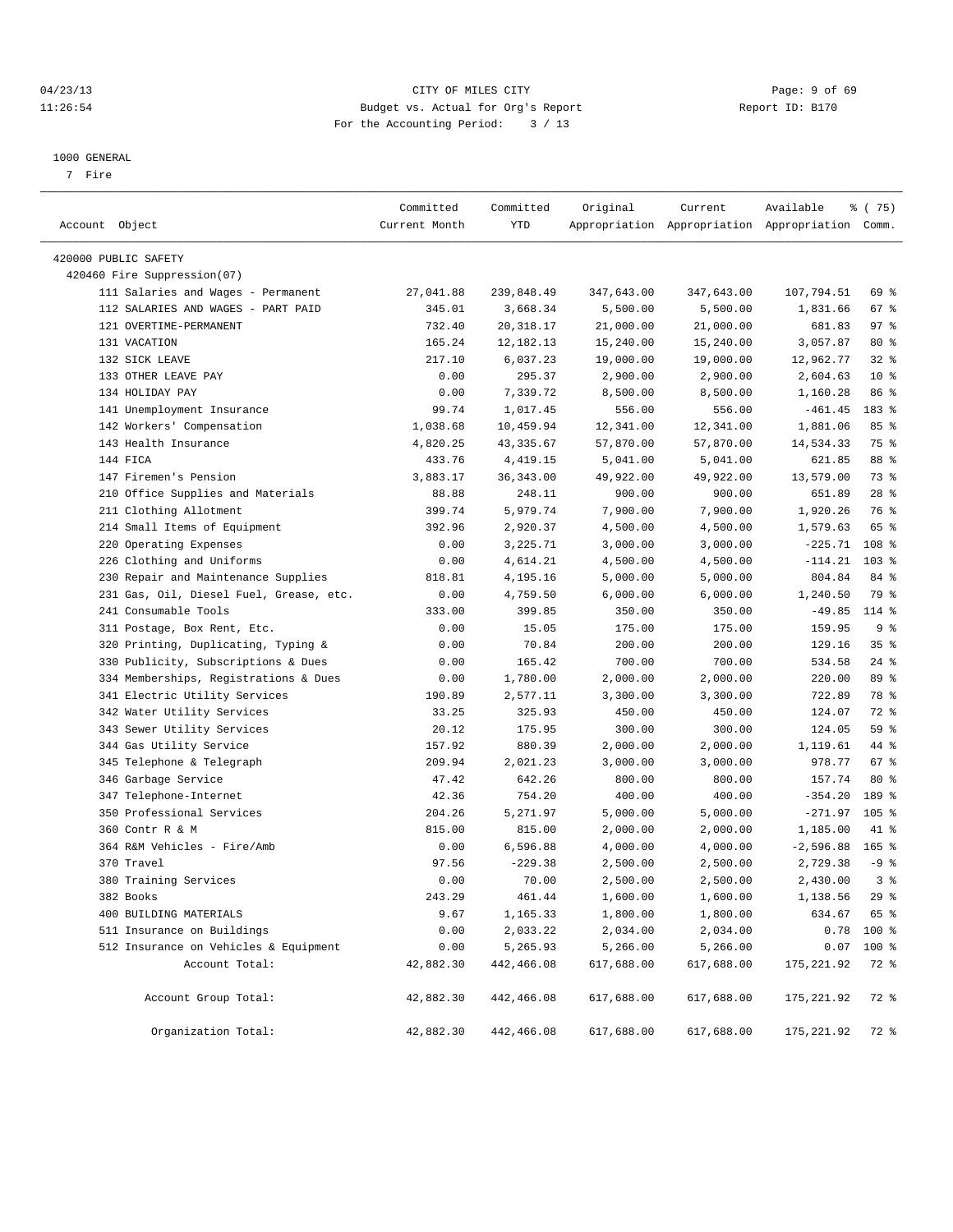# 04/23/13 Page: 10 of 69 11:26:54 Budget vs. Actual for Org's Report Report ID: B170 For the Accounting Period: 3 / 13

#### 1000 GENERAL

8 City Hall Maintenance

| Account Object                      | Committed<br>Current Month | Committed<br><b>YTD</b> | Original  | Current<br>Appropriation Appropriation Appropriation | Available   | % (75)<br>Comm. |  |
|-------------------------------------|----------------------------|-------------------------|-----------|------------------------------------------------------|-------------|-----------------|--|
| 410000 GENERAL GOVERNMENT           |                            |                         |           |                                                      |             |                 |  |
| 411230 City Hall                    |                            |                         |           |                                                      |             |                 |  |
| 214 Small Items of Equipment        | 0.00                       | 0.00                    | 400.00    | 400.00                                               | 400.00      | 0 <sup>8</sup>  |  |
| 220 Operating Expenses              | 194.09                     | 1,861.34                | 2,500.00  | 2,500.00                                             | 638.66      | 74 %            |  |
| 230 Repair and Maintenance Supplies | 303.79                     | 592.12                  | 1,000.00  | 1,000.00                                             | 407.88      | 59 %            |  |
| 341 Electric Utility Services       | 0.00                       | 3,737.38                | 5,500.00  | 5,500.00                                             | 1,762.62    | 68 %            |  |
| 342 Water Utility Services          | 54.74                      | 511.81                  | 750.00    | 750.00                                               | 238.19      | 68 %            |  |
| 343 Sewer Utility Services          | 32.50                      | 283.50                  | 500.00    | 500.00                                               | 216.50      | 57 <sup>8</sup> |  |
| 344 Gas Utility Service             | 0.00                       | 1,715.64                | 6,000.00  | 6,000.00                                             | 4,284.36    | 29%             |  |
| 346 Garbage Service                 | 47.41                      | 142.23                  | 200.00    | 200.00                                               | 57.77       | 71 %            |  |
| 360 Contr R & M                     | 550.00                     | 5,059.00                | 20,000.00 | 20,000.00                                            | 14,941.00   | 25%             |  |
| 400 BUILDING MATERIALS              | 0.00                       | 0.00                    | 300.00    | 300.00                                               | 300.00      | 0 <sup>8</sup>  |  |
| 511 Insurance on Buildings          | 0.00                       | 2,648.89                | 2,649.00  | 2,649.00                                             | 0.11        | $100$ %         |  |
| Account Total:                      | 1,182.53                   | 16,551.91               | 39,799.00 | 39,799.00                                            | 23, 247.09  | $42$ $%$        |  |
| Account Group Total:                | 1,182.53                   | 16,551.91               | 39,799.00 | 39,799.00                                            | 23, 247.09  | $42*$           |  |
| Organization Total:                 | 1,182.53                   | 16,551.91               | 39,799.00 | 39,799.00                                            | 23, 247, 09 | $42$ $%$        |  |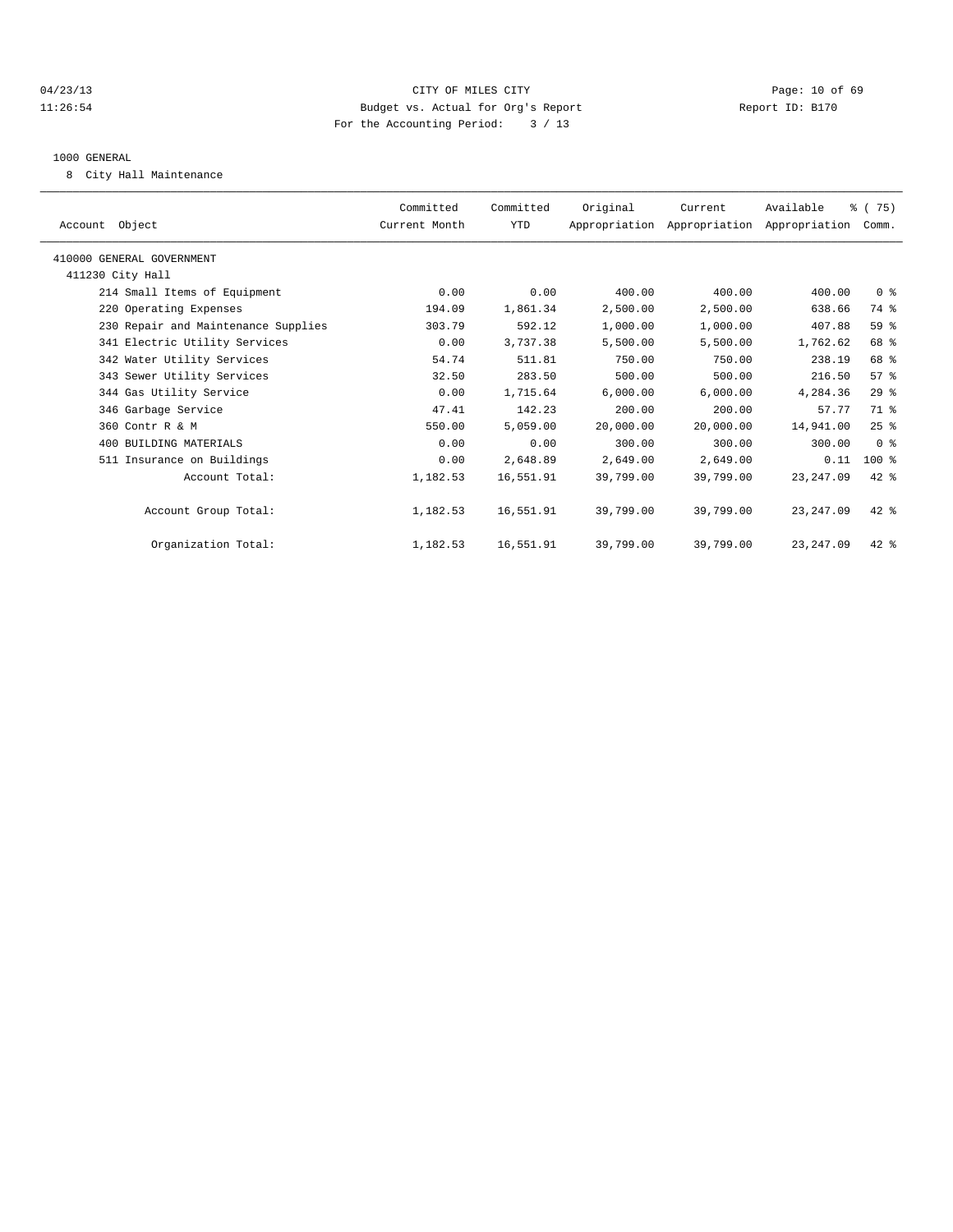# 04/23/13 Page: 11 of 69 11:26:54 Budget vs. Actual for Org's Report Report ID: B170 For the Accounting Period: 3 / 13

#### 1000 GENERAL

9 Treasurer

| Account Object                     | Committed<br>Current Month | Committed<br>YTD | Original  | Current<br>Appropriation Appropriation | Available<br>Appropriation | % (75)<br>Comm. |  |
|------------------------------------|----------------------------|------------------|-----------|----------------------------------------|----------------------------|-----------------|--|
|                                    |                            |                  |           |                                        |                            |                 |  |
| 410000 GENERAL GOVERNMENT          |                            |                  |           |                                        |                            |                 |  |
| 410540 City Treasurer(09)          |                            |                  |           |                                        |                            |                 |  |
| 111 Salaries and Wages - Permanent | 1,666.66                   | 14,999.94        | 20,000.00 | 20,000.00                              | 5,000.06                   | 75 %            |  |
| 142 Workers' Compensation          | 8.00                       | 72.00            | 96.00     | 96.00                                  | 24.00                      | 75 %            |  |
| 144 FICA                           | 127.50                     | 1,147.50         | 1,530.00  | 1,530.00                               | 382.50                     | 75 %            |  |
| 145 PERS                           | 117.84                     | 1,060.56         | 1,414.00  | 1,414.00                               | 353.44                     | 75 %            |  |
| 345 Telephone & Telegraph          | 11.09                      | 96.35            | 100.00    | 100.00                                 | 3.65                       | 96 <sup>8</sup> |  |
| 350 Professional Services          | 0.00                       | 50.00            | 0.00      | 0.00                                   | $-50.00$                   | *** 응           |  |
| 360 Contr R & M                    | 73.88                      | 669.28           | 840.00    | 840.00                                 | 170.72                     | $80*$           |  |
| 369 Other Repair and Maintenance   | 0.00                       | 0.00             | 450.00    | 450.00                                 | 450.00                     | 0 <sup>8</sup>  |  |
| Account Total:                     | 2,004.97                   | 18,095.63        | 24,430.00 | 24,430.00                              | 6,334.37                   | 74 %            |  |
|                                    |                            |                  |           |                                        |                            |                 |  |
| Account Group Total:               | 2,004.97                   | 18,095.63        | 24,430.00 | 24,430.00                              | 6,334.37                   | 74 %            |  |
|                                    |                            |                  |           |                                        |                            |                 |  |
| Organization Total:                | 2,004.97                   | 18,095.63        | 24,430.00 | 24,430.00                              | 6,334.37                   | 74 %            |  |
|                                    |                            |                  |           |                                        |                            |                 |  |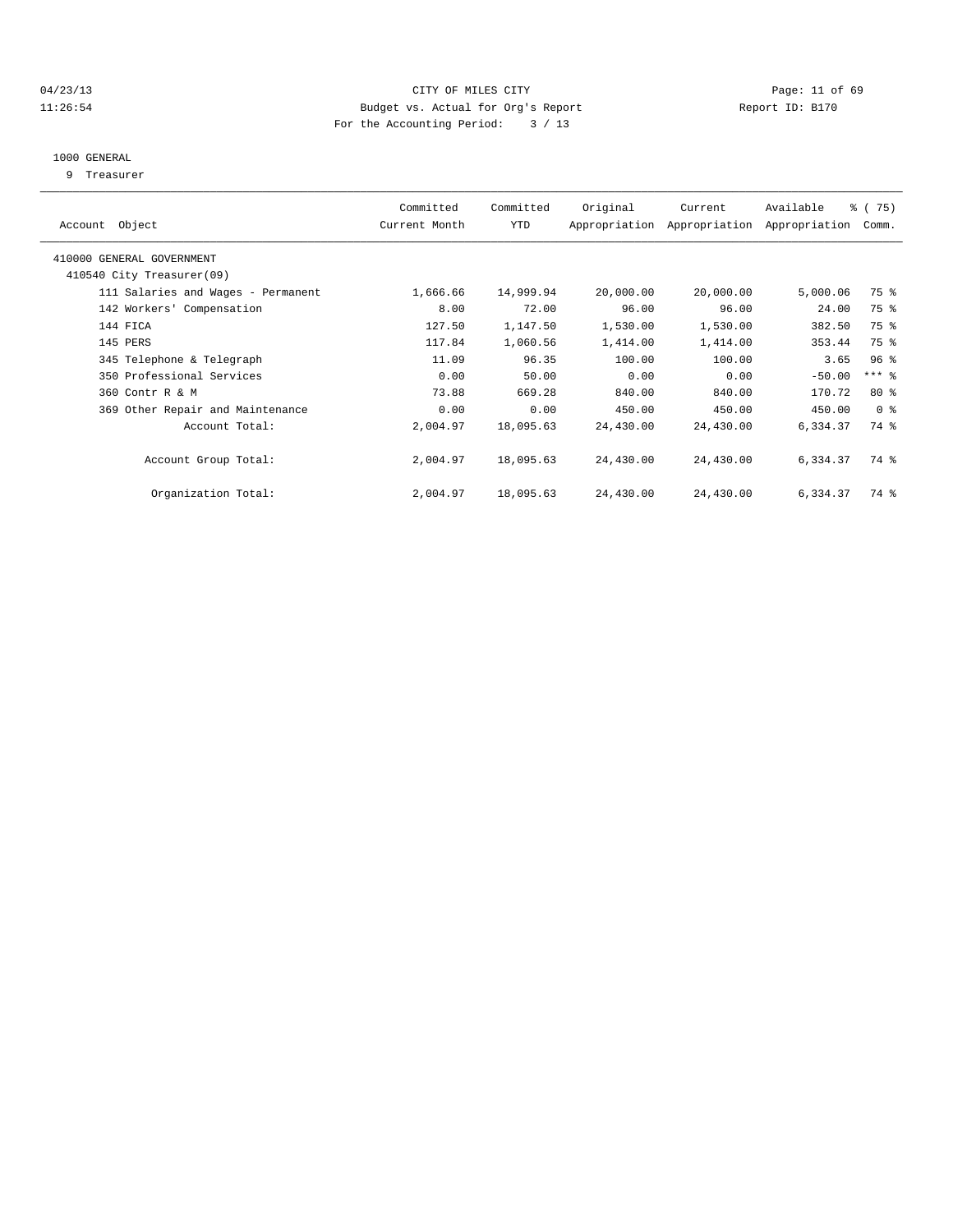# 04/23/13 Page: 12 of 69 11:26:54 Budget vs. Actual for Org's Report Report ID: B170 For the Accounting Period: 3 / 13

#### 1000 GENERAL

11 Historic Preservation

| Object<br>Account                                                       | Committed<br>Current Month | Committed<br>YTD | Original<br>Appropriation | Current<br>Appropriation | Available<br>Appropriation | % (75)<br>Comm. |
|-------------------------------------------------------------------------|----------------------------|------------------|---------------------------|--------------------------|----------------------------|-----------------|
| 520000 OTHER FINANCING USES<br>521000 Interfund Operating Transfers Out |                            |                  |                           |                          |                            |                 |
| 820 Transfers to Other Funds                                            | 0.00                       | 6,000.00         | 6,000.00                  | 6,000.00                 | 0.00                       | $100$ %         |
| Account Total:                                                          | 0.00                       | 6.000.00         | 6.000.00                  | 6.000.00                 | 0.00                       | $100*$          |
| Account Group Total:                                                    | 0.00                       | 6.000.00         | 6.000.00                  | 6.000.00                 | 0.00                       | $100*$          |
| Organization Total:                                                     | 0.00                       | 6,000.00         | 6.000.00                  | 6.000.00                 | 0.00                       | $100$ $\approx$ |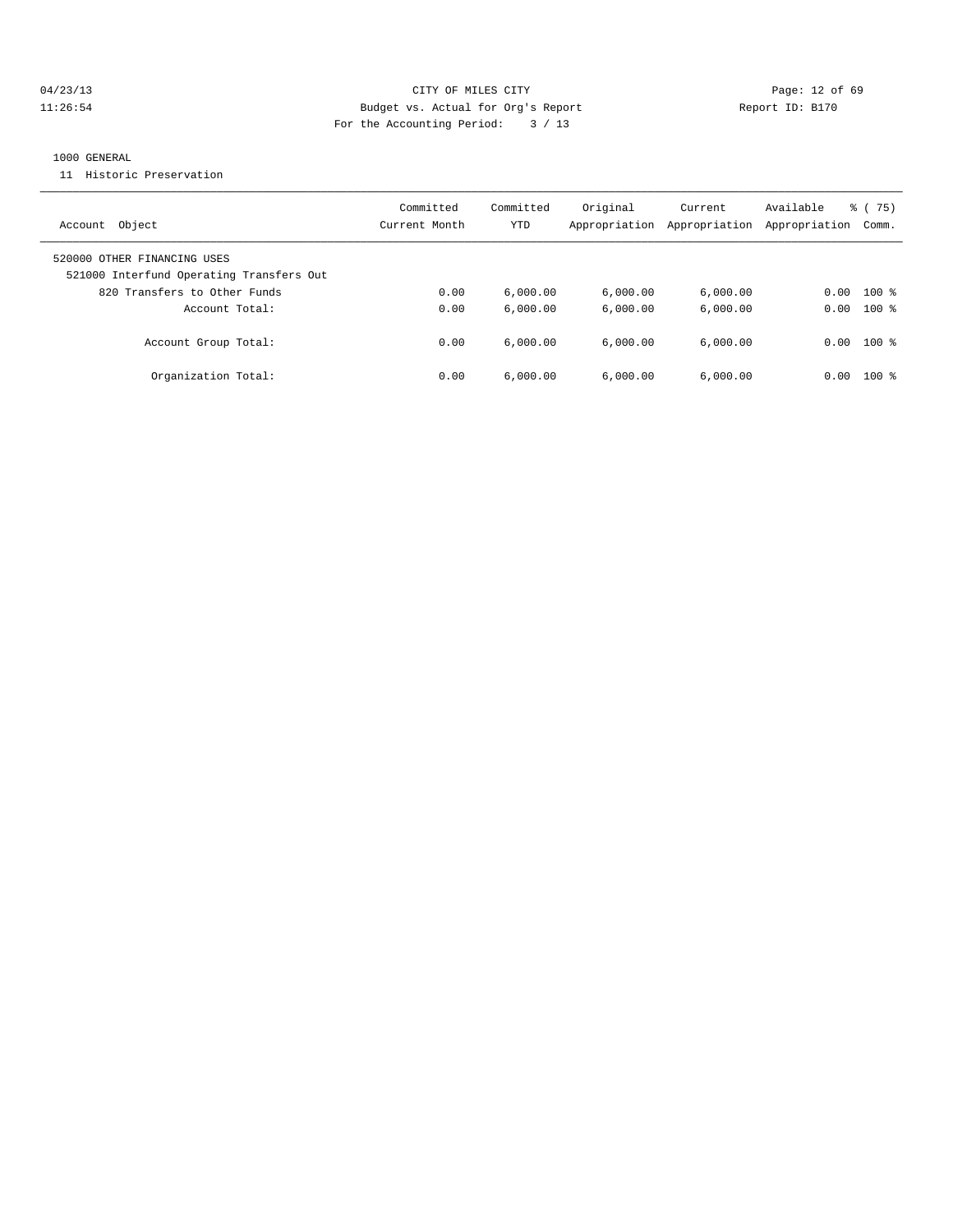## 04/23/13 Page: 13 of 69 11:26:54 Budget vs. Actual for Org's Report Report ID: B170 For the Accounting Period: 3 / 13

#### 1000 GENERAL

13 Park

| Account Object                          | Committed<br>Current Month | Committed<br>YTD | Original   | Current    | Available<br>Appropriation Appropriation Appropriation Comm. | ៖ (75)         |
|-----------------------------------------|----------------------------|------------------|------------|------------|--------------------------------------------------------------|----------------|
| 430000 Public Works                     |                            |                  |            |            |                                                              |                |
| 430263 STREET LIGHTING                  |                            |                  |            |            |                                                              |                |
| 341 Electric Utility Services           | 0.00                       | 0.00             | 850.00     | 850.00     | 850.00                                                       | 0 <sup>8</sup> |
| Account Total:                          | 0.00                       | 0.00             | 850.00     | 850.00     | 850.00                                                       | 0 <sup>8</sup> |
|                                         |                            |                  |            |            |                                                              |                |
| Account Group Total:                    | 0.00                       | 0.00             | 850.00     | 850.00     | 850.00                                                       | 0 <sup>8</sup> |
| 460000 CULTURE AND RECREATION           |                            |                  |            |            |                                                              |                |
| 460433 Park Operations(13)              |                            |                  |            |            |                                                              |                |
| 111 Salaries and Wages - Permanent      | 9,073.66                   | 88,695.44        | 118,179.00 | 118,179.00 | 29, 483.56                                                   | 75 %           |
| 121 OVERTIME-PERMANENT                  | 1.49                       | 4,595.62         | 6,000.00   | 6,000.00   | 1,404.38                                                     | 77 %           |
| 131 VACATION                            | 233.06                     | 6,338.98         | 10,500.00  | 10,500.00  | 4,161.02                                                     | 60 %           |
| 132 SICK LEAVE                          | 773.68                     | 2,966.91         | 5,000.00   | 5,000.00   | 2,033.09                                                     | 59 %           |
| 134 HOLIDAY PAY                         | 0.00                       | 3,029.96         | 3,000.00   | 3,000.00   | $-29.96$                                                     | 101 %          |
| 141 Unemployment Insurance              | 35.26                      | 371.31           | 500.00     | 500.00     | 128.69                                                       | 74 %           |
| 142 Workers' Compensation               | 549.42                     | 5,596.18         | 7,715.00   | 7,715.00   | 2,118.82                                                     | 73 %           |
| 143 Health Insurance                    | 1,843.32                   | 16,666.09        | 22,771.00  | 22,771.00  | 6,104.91                                                     | 73 %           |
| 144 FICA                                | 730.20                     | 7,770.84         | 10,915.00  | 10,915.00  | 3,144.16                                                     | 71 %           |
| 145 PERS                                | 712.80                     | 6,844.80         | 9,424.00   | 9,424.00   | 2,579.20                                                     | 73 %           |
| 196 CLOTHING ALLOTMENT                  | 0.00                       | 450.00           | 473.00     | 473.00     | 23.00                                                        | 95%            |
| 210 Office Supplies and Materials       | 41.00                      | 166.48           | 150.00     | 150.00     | $-16.48$                                                     | 111 %          |
| 214 Small Items of Equipment            | 1,007.96                   | 2,421.64         | 10,300.00  | 10,300.00  | 7,878.36                                                     | $24$ %         |
| 220 Operating Expenses                  | 0.00                       | 1,183.82         | 2,500.00   | 2,500.00   | 1,316.18                                                     | 47 %           |
| 222 Chemicals, Lab & Med Supplies       | 0.00                       | 4,111.01         | 8,920.00   | 8,920.00   | 4,808.99                                                     | 46 %           |
| 226 Clothing and Uniforms               | 239.79                     | 420.76           | 500.00     | 500.00     | 79.24                                                        | 84 %           |
| 230 Repair and Maintenance Supplies     | 500.35                     | 6,909.25         | 10,000.00  | 10,000.00  | 3,090.75                                                     | 69 %           |
| 231 Gas, Oil, Diesel Fuel, Grease, etc. | 599.13                     | 5,325.82         | 8,000.00   | 8,000.00   | 2,674.18                                                     | 67 %           |
| 334 Memberships, Registrations & Dues   | 0.00                       | 320.00           | 650.00     | 650.00     | 330.00                                                       | 49 %           |
| 341 Electric Utility Services           | 129.89                     | 5,424.87         | 7,500.00   | 7,500.00   | 2,075.13                                                     | 72 %           |
| 342 Water Utility Services              | 37.79                      | 29,615.71        | 19,000.00  | 19,000.00  | $-10,615.71$                                                 | $156$ %        |
| 343 Sewer Utility Services              | 21.33                      | 763.27           | 1,000.00   | 1,000.00   | 236.73                                                       | 76 %           |
| 344 Gas Utility Service                 | 151.46                     | 2,119.35         | 2,300.00   | 2,300.00   | 180.65                                                       | $92$ $%$       |
| 345 Telephone & Telegraph               | 44.46                      | 399.30           | 900.00     | 900.00     | 500.70                                                       | 44 %           |
| 346 Garbage Service                     | 237.06                     | 711.18           | 850.00     | 850.00     | 138.82                                                       | 84 %           |
| 347 Telephone-Internet                  | 37.60                      | 338.40           | 450.00     | 450.00     | 111.60                                                       | 75 %           |
| 350 Professional Services               | 116.00                     | 1,290.76         | 15,000.00  | 15,000.00  | 13,709.24                                                    | 9 <sub>8</sub> |
| 360 Contr R & M                         | 1,136.14                   | 1,439.30         | 6,000.00   | 6,000.00   | 4,560.70                                                     | $24$ %         |
| 363 R&M Vehicles/Equip/Labor-PW         | 2,100.16                   | 14,172.90        | 17,500.00  | 17,500.00  | 3,327.10                                                     | 81 %           |
| 370 Travel                              | 0.00                       | 0.00             | 600.00     | 600.00     | 600.00                                                       | 0 <sup>8</sup> |
| 380 Training Services                   | 0.00                       | 358.44           | 1,200.00   | 1,200.00   | 841.56                                                       | $30*$          |
| 511 Insurance on Buildings              | 0.00                       | 2,799.49         | 2,800.00   | 2,800.00   | 0.51                                                         | 100 %          |
| 512 Insurance on Vehicles & Equipment   | 0.00                       | 475.51           | 476.00     | 476.00     | 0.49                                                         | $100$ %        |
| 514 Other Insurance (Boilers)           | 0.00                       | 0.00             | 852.00     | 852.00     | 852.00                                                       | 0 <sup>8</sup> |
| 533 Machinery and Equipment Rental      | 0.00                       | 52.50            | 0.00       | 0.00       | $-52.50$                                                     | $***$ $_{8}$   |
| 936 Parks and Recreation Facilities     | 0.00                       | 34,830.43        | 312,221.00 | 312,221.00 | 277,390.57                                                   | $11$ %         |
| Account Total:                          | 20,353.01                  | 258,976.32       | 624,146.00 | 624,146.00 | 365,169.68                                                   | 41 %           |
| 460434 Fish, Wildlife Trailways         |                            |                  |            |            |                                                              |                |
| 740 Awards and Indemnities              | 0.00                       | 14,810.00        | 0.00       | 0.00       | $-14,810.00$ *** %                                           |                |
|                                         |                            |                  |            |            |                                                              |                |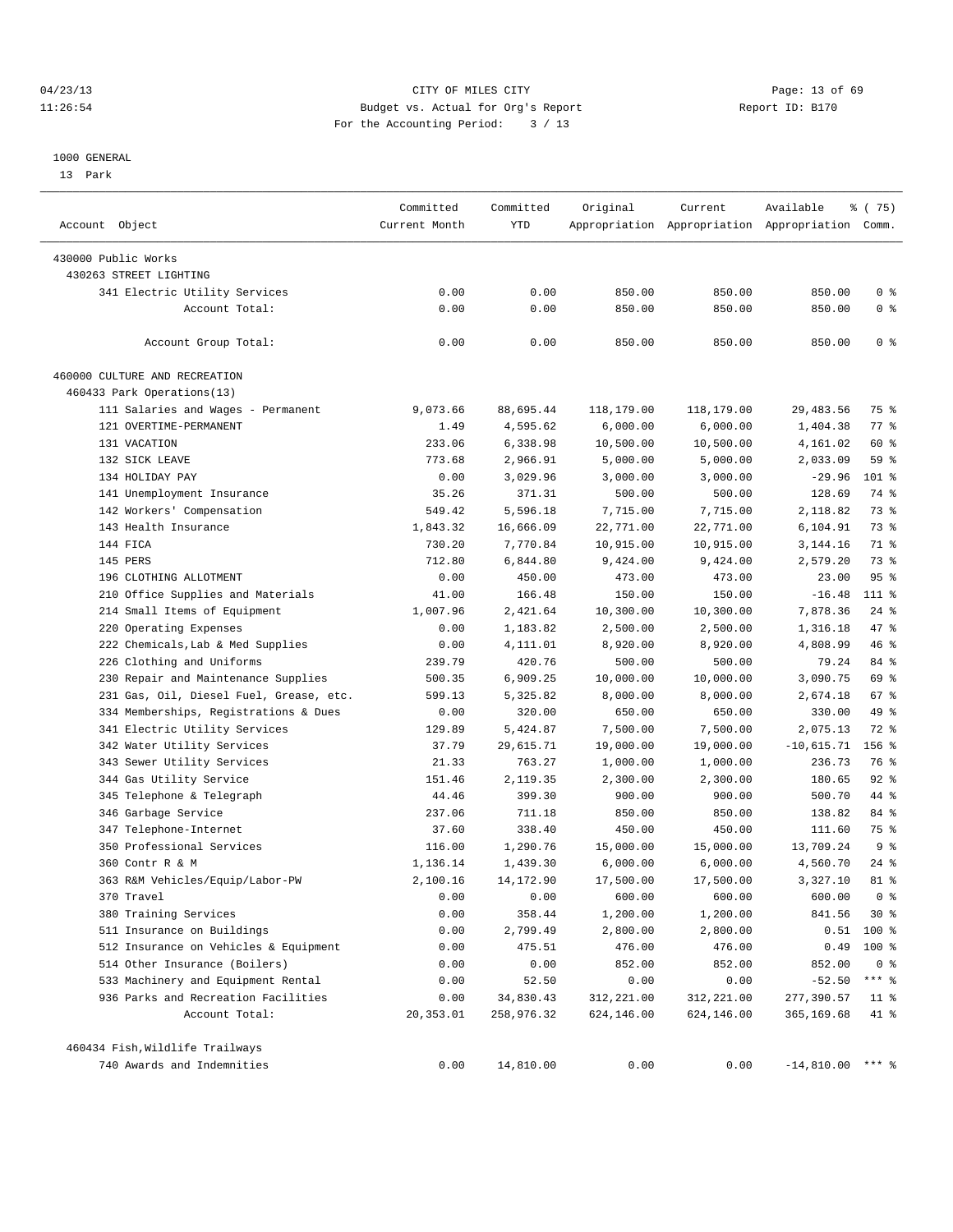# 04/23/13 Page: 14 of 69 11:26:54 Budget vs. Actual for Org's Report Report ID: B170 For the Accounting Period: 3 / 13

#### 1000 GENERAL

13 Park

| Object<br>Account                          | Committed<br>Current Month | Committed<br><b>YTD</b> | Original<br>Appropriation | Current<br>Appropriation | Available<br>Appropriation | $\frac{3}{6}$ ( 75)<br>Comm. |
|--------------------------------------------|----------------------------|-------------------------|---------------------------|--------------------------|----------------------------|------------------------------|
| Account Total:                             | 0.00                       | 14,810.00               | 0.00                      | 0.00                     | $-14,810.00$               | $***$ 2                      |
| 460439 Riverside Park Tennis Court Project |                            |                         |                           |                          |                            |                              |
| 350 Professional Services                  | 0.00                       | 0.00                    | 1,100.00                  | 1,100.00                 | 1,100.00                   | 0 <sup>8</sup>               |
| Account Total:                             | 0.00                       | 0.00                    | 1,100.00                  | 1,100.00                 | 1,100.00                   | 0 <sup>8</sup>               |
| Account Group Total:                       | 20, 353.01                 | 273,786.32              | 625, 246, 00              | 625, 246, 00             | 351,459.68                 | $44*$                        |
| Organization Total:                        | 20, 353.01                 | 273,786.32              | 626,096.00                | 626,096.00               | 352, 309.68                | $44*$                        |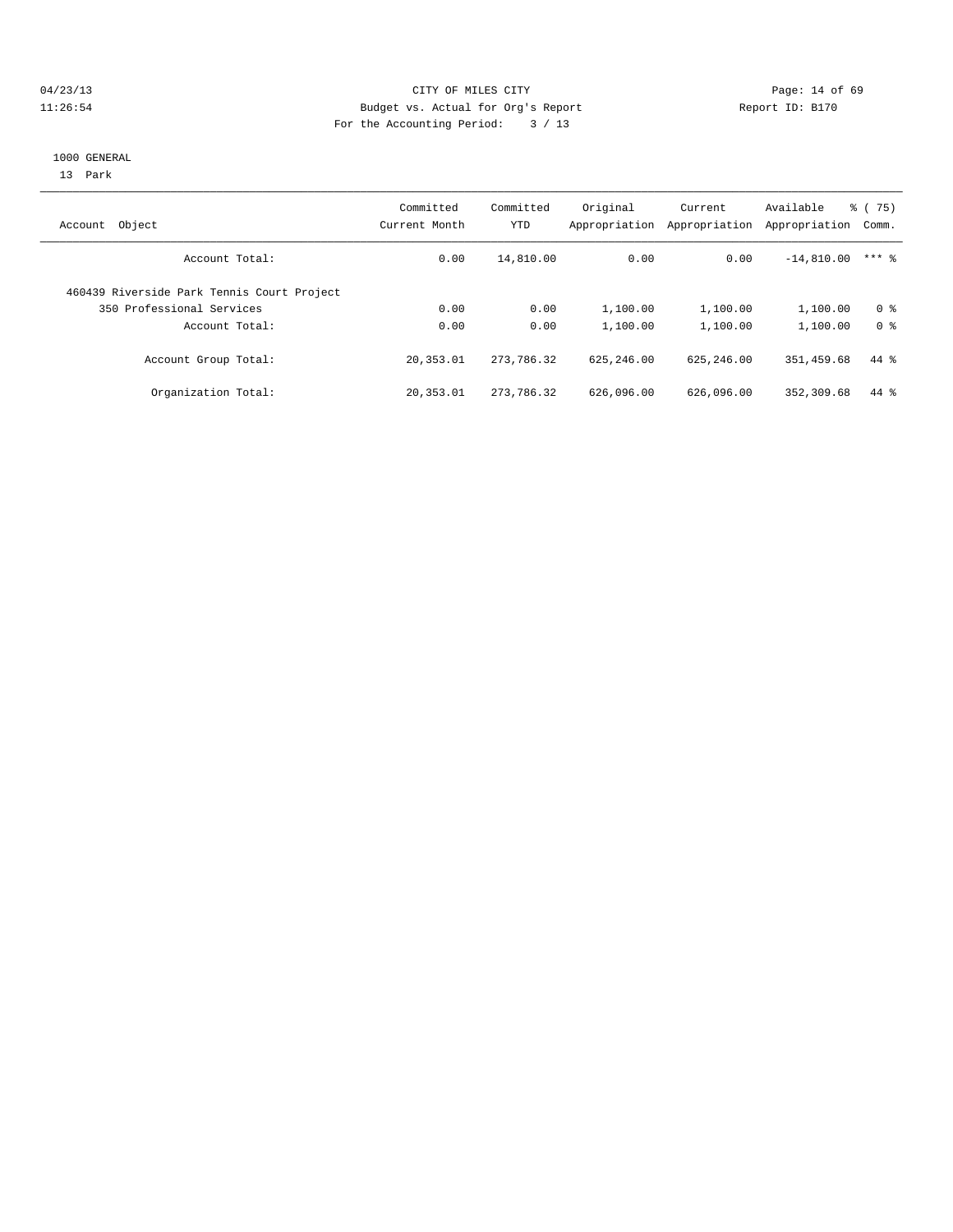# 04/23/13 Page: 15 of 69 11:26:54 Budget vs. Actual for Org's Report Report ID: B170 For the Accounting Period: 3 / 13

### 1000 GENERAL

14 Swim Pool

| Account Object                      | Committed<br>Current Month | Committed<br><b>YTD</b> | Original  | Current<br>Appropriation Appropriation Appropriation | Available | % (75)<br>Comm.  |
|-------------------------------------|----------------------------|-------------------------|-----------|------------------------------------------------------|-----------|------------------|
| 460000 CULTURE AND RECREATION       |                            |                         |           |                                                      |           |                  |
| 460445 Swimming Pool                |                            |                         |           |                                                      |           |                  |
| 111 Salaries and Wages - Permanent  | 0.00                       | 25,882.91               | 48,191.00 | 48,191.00                                            | 22,308.09 | 54%              |
| 141 Unemployment Insurance          | 0.00                       | 90.61                   | 77.00     | 77.00                                                | $-13.61$  | 118 %            |
| 142 Workers' Compensation           | 0.00                       | 1,410.62                | 2,626.00  | 2,626.00                                             | 1,215.38  | 54%              |
| 144 FICA                            | 0.00                       | 1,980.04                | 3,687.00  | 3,687.00                                             | 1,706.96  | 54 %             |
| 145 PERS                            | 0.00                       | 322.15                  | 382.00    | 382.00                                               | 59.85     | 84 %             |
| 214 Small Items of Equipment        | 0.00                       | 0.00                    | 200.00    | 200.00                                               | 200.00    | 0 <sup>8</sup>   |
| 220 Operating Expenses              | 0.00                       | 98.43                   | 1,200.00  | 1,200.00                                             | 1,101.57  | 8 <sup>8</sup>   |
| 222 Chemicals, Lab & Med Supplies   | 0.00                       | 0.00                    | 3,000.00  | 3,000.00                                             | 3,000.00  | 0 <sup>8</sup>   |
| 230 Repair and Maintenance Supplies | 0.00                       | 0.00                    | 1,000.00  | 1,000.00                                             | 1,000.00  | 0 <sup>8</sup>   |
| 341 Electric Utility Services       | 0.00                       | 903.45                  | 1,000.00  | 1,000.00                                             | 96.55     | 90%              |
| 342 Water Utility Services          | 0.00                       | 322.38                  | 300.00    | 300.00                                               | $-22.38$  | 107 <sub>8</sub> |
| 343 Sewer Utility Services          | 0.00                       | 76.32                   | 75.00     | 75.00                                                | $-1.32$   | $102$ %          |
| 345 Telephone & Telegraph           | 0.00                       | 121.23                  | 130.00    | 130.00                                               | 8.77      | 93%              |
| 350 Professional Services           | 0.00                       | $-100.00$               | 250.00    | 250.00                                               | 350.00    | $-40$ %          |
| 360 Contr R & M                     | 450.00                     | 450.00                  | 21,100.00 | 21,100.00                                            | 20,650.00 | 2 <sup>°</sup>   |
| 363 R&M Vehicles/Equip/Labor-PW     | 0.00                       | 405.00                  | 1,000.00  | 1,000.00                                             | 595.00    | 41.8             |
| Training Services<br>380            | 0.00                       | 0.00                    | 1,200.00  | 1,200.00                                             | 1,200.00  | 0 <sup>8</sup>   |
| 540 Special Assessments             | 0.00                       | 0.00                    | 588.00    | 588.00                                               | 588.00    | 0 <sup>8</sup>   |
| Account Total:                      | 450.00                     | 31,963.14               | 86,006.00 | 86,006.00                                            | 54,042.86 | 37%              |
| Account Group Total:                | 450.00                     | 31,963.14               | 86,006.00 | 86,006.00                                            | 54,042.86 | 37%              |
| Organization Total:                 | 450.00                     | 31,963.14               | 86,006.00 | 86,006.00                                            | 54,042.86 | 37 <sup>8</sup>  |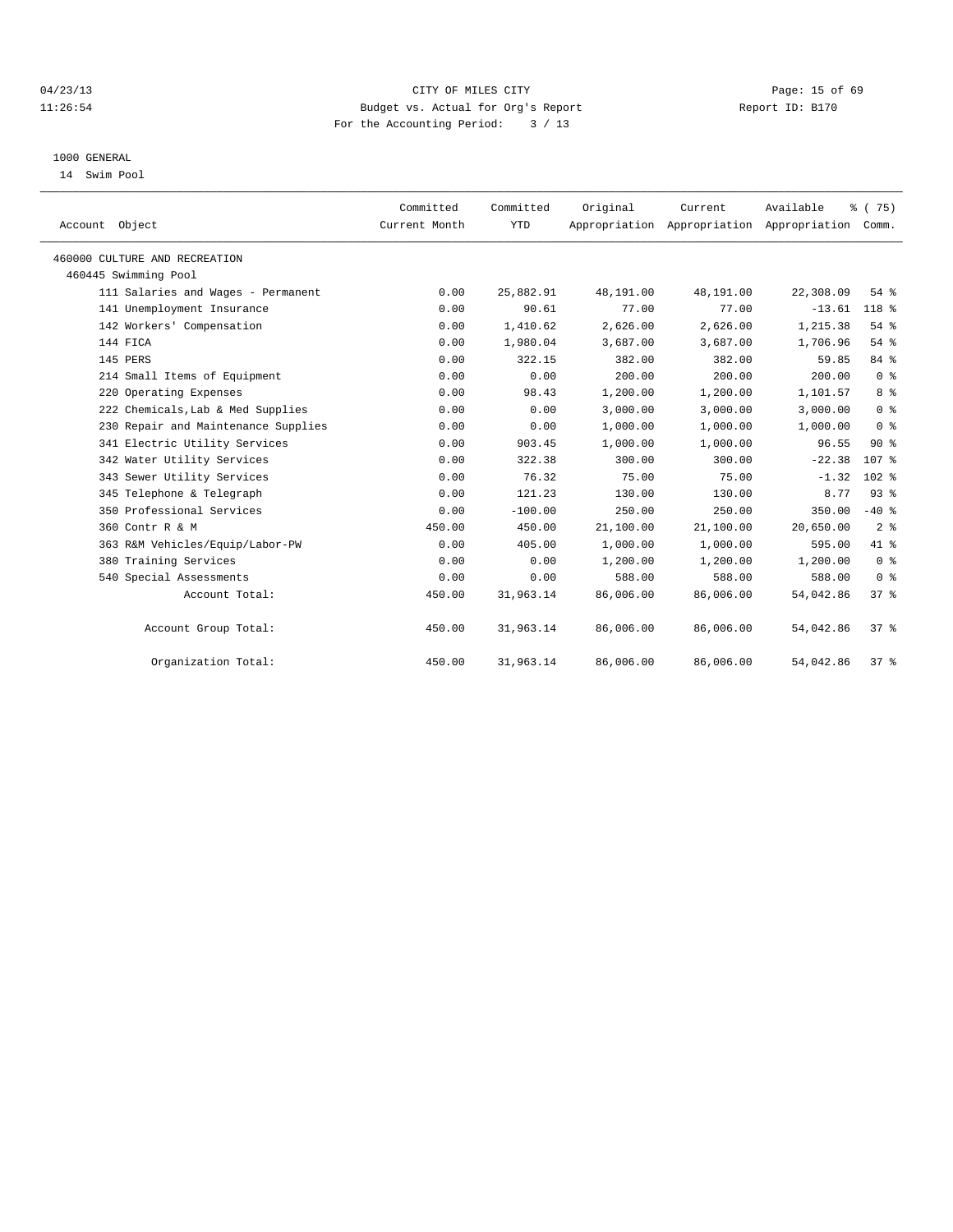# 04/23/13 Page: 16 of 69 11:26:54 Budget vs. Actual for Org's Report Report ID: B170 For the Accounting Period: 3 / 13

# 1000 GENERAL 16 Library

| Object<br>Account                                                       | Committed<br>Current Month | Committed<br><b>YTD</b> | Original<br>Appropriation | Current<br>Appropriation | Available<br>Appropriation | $\frac{3}{6}$ ( 75)<br>Comm. |
|-------------------------------------------------------------------------|----------------------------|-------------------------|---------------------------|--------------------------|----------------------------|------------------------------|
| 520000 OTHER FINANCING USES<br>521000 Interfund Operating Transfers Out |                            |                         |                           |                          |                            |                              |
| 820 Transfers to Other Funds                                            | 23,160.66                  | 208, 445.94             | 277,928.00                | 277,928.00               | 69,482.06                  | 75 %                         |
| Account Total:                                                          | 23,160.66                  | 208, 445.94             | 277,928,00                | 277,928,00               | 69,482.06                  | 75 %                         |
| Account Group Total:                                                    | 23,160.66                  | 208, 445.94             | 277,928,00                | 277,928,00               | 69,482.06                  | 75 %                         |
| Organization Total:                                                     | 23,160.66                  | 208, 445.94             | 277,928,00                | 277,928,00               | 69,482.06                  | 75 %                         |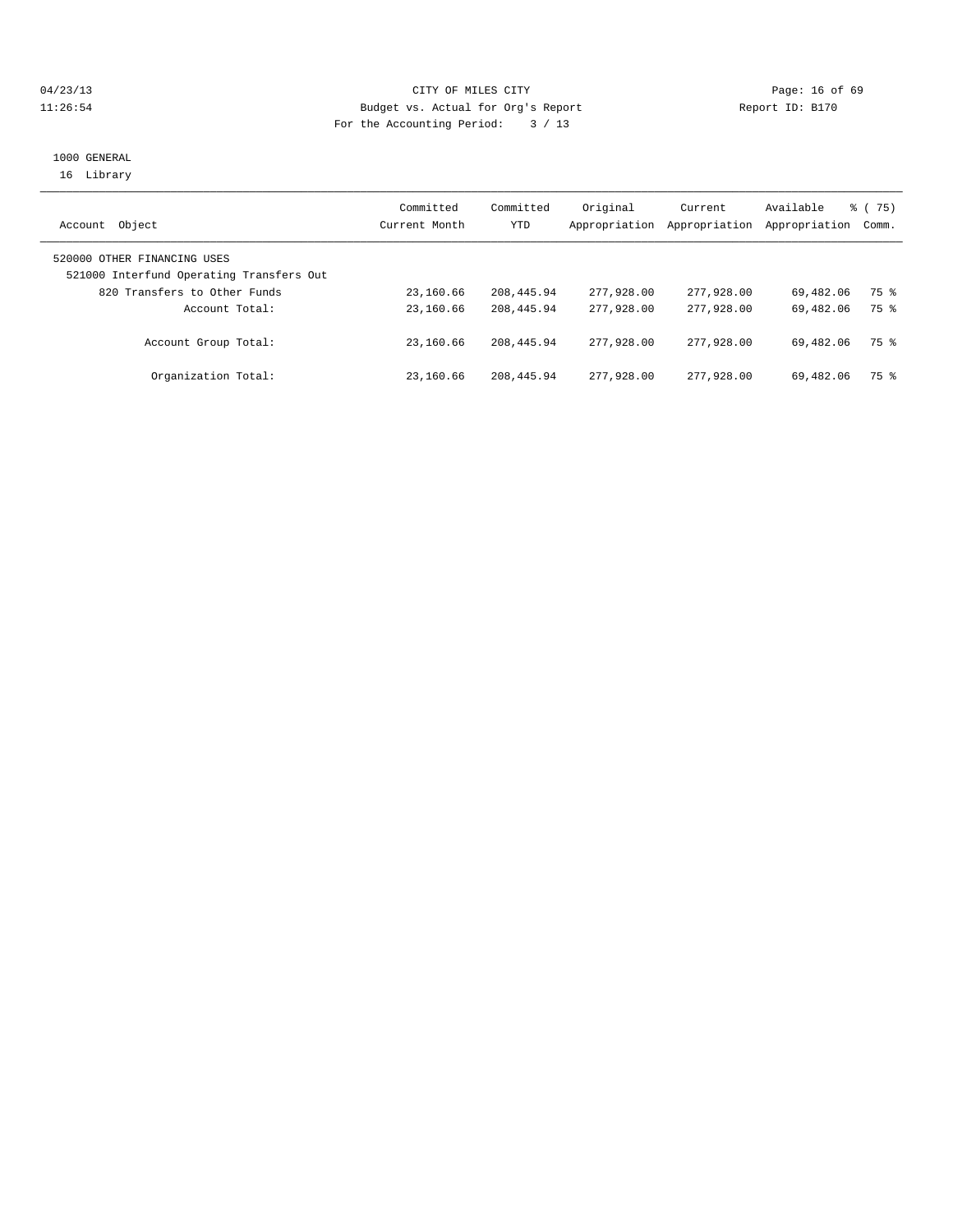# 04/23/13 Page: 17 of 69 11:26:54 Budget vs. Actual for Org's Report Report ID: B170 For the Accounting Period: 3 / 13

#### 1000 GENERAL

21 Animal Control

| Account Object                           | Committed<br>Current Month | Committed<br><b>YTD</b> | Original  | Current   | Available<br>Appropriation Appropriation Appropriation Comm. | 8 (75)          |
|------------------------------------------|----------------------------|-------------------------|-----------|-----------|--------------------------------------------------------------|-----------------|
| 440000 PUBLIC HEALTH                     |                            |                         |           |           |                                                              |                 |
| 440600 Animal Control Services (21)      |                            |                         |           |           |                                                              |                 |
| 111 Salaries and Wages - Permanent       | 3,091.64                   | 26,486.79               | 41,456.00 | 41,456.00 | 14,969.21                                                    | 64 %            |
| 131 VACATION                             | 414.92                     | 3,230.81                | 0.00      | 0.00      | $-3, 230.81$                                                 | $***$ 8         |
| 132 SICK LEAVE                           | 0.00                       | 957.66                  | 0.00      | 0.00      | $-957.66$                                                    | $***$ 8         |
| 134 HOLIDAY PAY                          | 0.00                       | 192.78                  | 0.00      | 0.00      | $-192.78$                                                    | $***$ 8         |
| 141 Unemployment Insurance               | 12.28                      | 109.28                  | 145.00    | 145.00    | 35.72                                                        | 75 %            |
| 142 Workers' Compensation                | 191.10                     | 1,693.67                | 2,259.00  | 2,259.00  | 565.33                                                       | 75 %            |
| 143 Health Insurance                     | 604.50                     | 5,440.54                | 7,252.00  | 7,252.00  | 1,811.46                                                     | 75 %            |
| 144 FICA                                 | 268.26                     | 2,389.00                | 3,172.00  | 3,172.00  | 783.00                                                       | 75 %            |
| 145 PERS                                 | 234.68                     | 2,081.61                | 2,784.00  | 2,784.00  | 702.39                                                       | 75 %            |
| 196 CLOTHING ALLOTMENT                   | 0.00                       | 360.00                  | 720.00    | 720.00    | 360.00                                                       | $50*$           |
| 210 Office Supplies and Materials        | 0.00                       | 0.00                    | 150.00    | 150.00    | 150.00                                                       | 0 <sup>8</sup>  |
| 211 Clothing Allotment                   | 0.00                       | 0.00                    | 250.00    | 250.00    | 250.00                                                       | 0 <sup>8</sup>  |
| 214 Small Items of Equipment             | 0.00                       | 322.14                  | 400.00    | 400.00    | 77.86                                                        | 81 %            |
| 220 Operating Expenses                   | 32.47                      | 704.86                  | 1,200.00  | 1,200.00  | 495.14                                                       | 59 <sub>8</sub> |
| 230 Repair and Maintenance Supplies      | 0.00                       | 3.42                    | 250.00    | 250.00    | 246.58                                                       | 1 <sup>8</sup>  |
| 231 Gas, Oil, Diesel Fuel, Grease, etc.  | 0.00                       | 889.03                  | 1,400.00  | 1,400.00  | 510.97                                                       | 64 %            |
| 311 Postage, Box Rent, Etc.              | 0.00                       | 0.00                    | 20.00     | 20.00     | 20.00                                                        | 0 <sup>8</sup>  |
| Printing, Duplicating, Typing &<br>320   | 0.00                       | 0.00                    | 25.00     | 25.00     | 25.00                                                        | 0 <sup>8</sup>  |
| 330 Publicity, Subscriptions & Dues      | 0.00                       | 0.00                    | 25.00     | 25.00     | 25.00                                                        | 0 <sup>8</sup>  |
| 341 Electric Utility Services            | 23.50                      | 392.92                  | 350.00    | 350.00    | $-42.92$                                                     | $112*$          |
| 342 Water Utility Services               | 22.22                      | 208.73                  | 350.00    | 350.00    | 141.27                                                       | 60 %            |
| 343 Sewer Utility Services               | 12.95                      | 107.55                  | 150.00    | 150.00    | 42.45                                                        | 72 %            |
| 344 Gas Utility Service                  | 51.97                      | 310.88                  | 600.00    | 600.00    | 289.12                                                       | $52$ $%$        |
| 345 Telephone & Telegraph                | 45.05                      | 361.83                  | 500.00    | 500.00    | 138.17                                                       | $72$ $%$        |
| 347 Telephone-Internet                   | 0.00                       | 0.00                    | 20.00     | 20.00     | 20.00                                                        | 0 <sup>8</sup>  |
| 350 Professional Services                | 102.95                     | 2,215.00                | 3,000.00  | 3,000.00  | 785.00                                                       | 74 %            |
| 360 Contr R & M                          | 0.00                       | 0.00                    | 100.00    | 100.00    | 100.00                                                       | 0 <sup>8</sup>  |
| 366 R&M Vehicles - Police/Animal Control | 0.00                       | 0.00                    | 100.00    | 100.00    | 100.00                                                       | 0 <sup>8</sup>  |
| 370 Travel                               | 0.00                       | 0.00                    | 200.00    | 200.00    | 200.00                                                       | 0 <sup>8</sup>  |
| 380 Training Services                    | 0.00                       | 0.00                    | 100.00    | 100.00    | 100.00                                                       | 0 <sup>8</sup>  |
| 511 Insurance on Buildings               | 0.00                       | 80.67                   | 110.00    | 110.00    | 29.33                                                        | 73 %            |
| Account Total:                           | 5,108.49                   | 48,539.17               | 67,088.00 | 67,088.00 | 18,548.83                                                    | 72 %            |
| Account Group Total:                     | 5,108.49                   | 48,539.17               | 67,088.00 | 67,088.00 | 18,548.83                                                    | 72 %            |
| Organization Total:                      | 5,108.49                   | 48,539.17               | 67,088.00 | 67,088.00 | 18,548.83                                                    | 72 %            |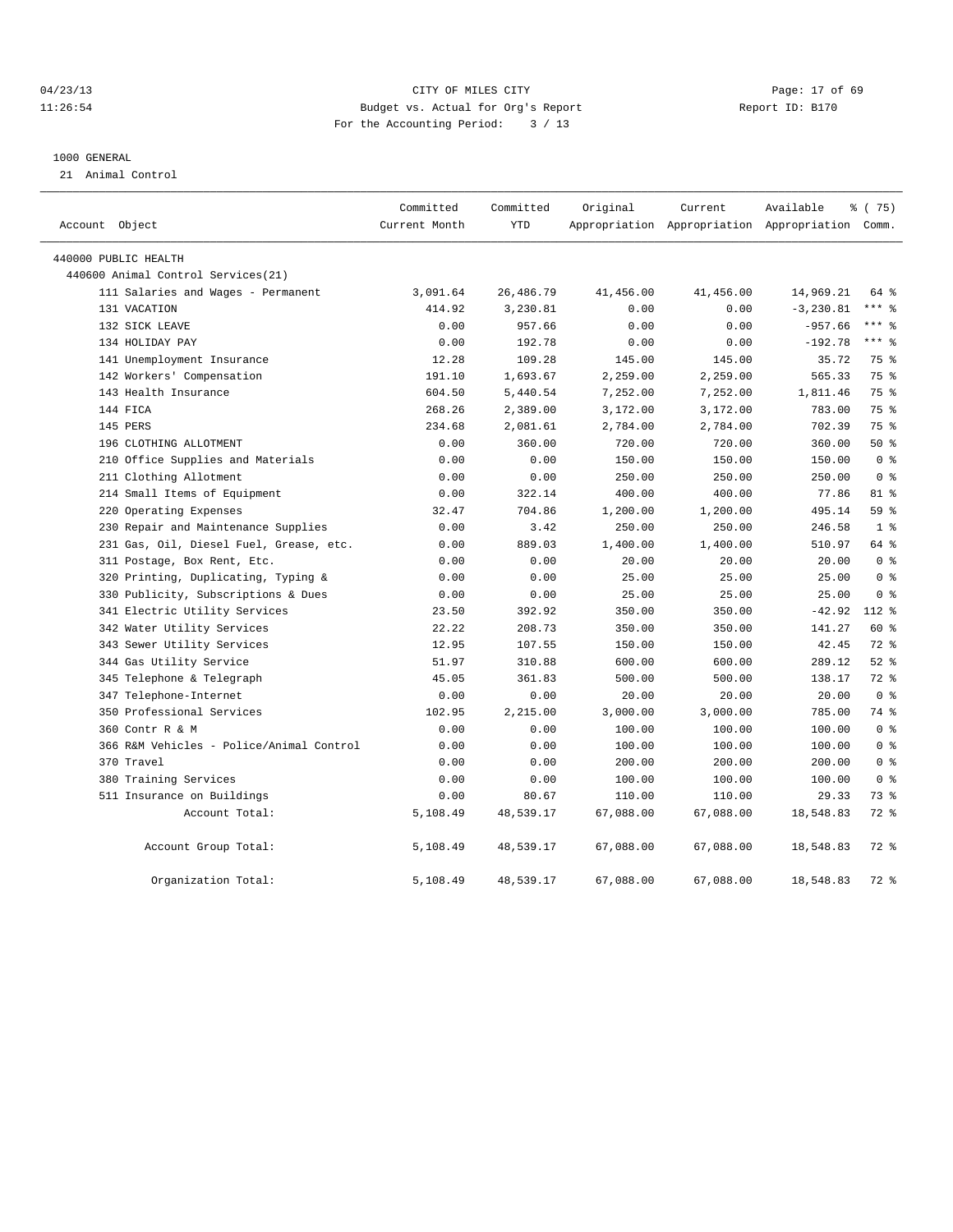## 04/23/13 Page: 18 of 69 11:26:54 Budget vs. Actual for Org's Report Report ID: B170 For the Accounting Period: 3 / 13

#### 1000 GENERAL

36 Planning & Community Services

| Account Object                            | Committed<br>Current Month | Committed<br><b>YTD</b> | Original   | Current<br>Appropriation Appropriation Appropriation Comm. | Available     | 8 (75)           |
|-------------------------------------------|----------------------------|-------------------------|------------|------------------------------------------------------------|---------------|------------------|
| 410000 GENERAL GOVERNMENT                 |                            |                         |            |                                                            |               |                  |
| 411020 Community Services & Planning      |                            |                         |            |                                                            |               |                  |
| 111 Salaries and Wages - Permanent        | 6,459.54                   | 54,949.42               | 76,363.00  | 76,363.00                                                  | 21, 413.58    | 72 %             |
| 121 OVERTIME-PERMANENT                    | 4.88                       | 39.04                   | 0.00       | 0.00                                                       | $-39.04$      | $***$ $_{8}$     |
| 131 VACATION                              | 331.16                     | 4,804.67                | 4,400.00   | 4,400.00                                                   | $-404.67$     | $109$ %          |
| 132 SICK LEAVE                            | 24.45                      | 969.60                  | 2,200.00   | 2,200.00                                                   | 1,230.40      | 44 %             |
| 133 OTHER LEAVE PAY                       | 86.68                      | 1,305.50                | 4,630.00   | 4,630.00                                                   | 3,324.50      | 28 <sup>8</sup>  |
| 141 Unemployment Insurance                | 24.18                      | 218.29                  | 306.00     | 306.00                                                     | 87.71         | 71 %             |
| 142 Workers' Compensation                 | 35.03                      | 316.18                  | 2,327.00   | 2,327.00                                                   | 2,010.82      | $14*$            |
| 143 Health Insurance                      | 1,263.15                   | 11,367.80               | 15,156.00  | 15,156.00                                                  | 3,788.20      | 75 %             |
| 144 FICA                                  | 524.15                     | 4,734.45                | 6,701.00   | 6,701.00                                                   | 1,966.55      | 71 %             |
| 145 PERS                                  | 488.26                     | 4,388.08                | 6, 193.00  | 6, 193.00                                                  | 1,804.92      | 71 %             |
| 196 CLOTHING ALLOTMENT                    | 0.00                       | 313.50                  | 314.00     | 314.00                                                     | 0.50          | 100 %            |
| 210 Office Supplies and Materials         | 288.58                     | 489.38                  | 850.00     | 850.00                                                     | 360.62        | 58 %             |
| 214 Small Items of Equipment              | 3,932.55                   | 4,983.89                | 1,200.00   | 1,200.00                                                   | $-3,783.89$   | $415$ %          |
| 220 Operating Expenses                    | 0.00                       | 124.41                  | 0.00       | 0.00                                                       | $-124.41$     | $***$ $=$        |
| 311 Postage, Box Rent, Etc.               | 10.12                      | 119.59                  | 200.00     | 200.00                                                     | 80.41         | 60 %             |
| 320 Printing, Duplicating, Typing &       | 0.00                       | 27.00                   | 600.00     | 600.00                                                     | 573.00        | 5 <sup>8</sup>   |
| 327 Map Printing                          | 0.00                       | 28.31                   | 300.00     | 300.00                                                     | 271.69        | 9 <sup>8</sup>   |
| 331 Publication of Formal & Legal Notices | 0.00                       | 257.00                  | 250.00     | 250.00                                                     | $-7.00$       | 103 <sub>8</sub> |
| 334 Memberships, Registrations & Dues     | 0.00                       | 275.00                  | 0.00       | 0.00                                                       | $-275.00$     | $***$ 8          |
| 345 Telephone & Telegraph                 | 74.90                      | 727.52                  | 900.00     | 900.00                                                     | 172.48        | 81 %             |
| 347 Telephone-Internet                    | 39.89                      | 39.89                   | 100.00     | 100.00                                                     | 60.11         | $40*$            |
| 350 Professional Services                 | 0.00                       | 10,500.00               | 300.00     | 300.00                                                     | $-10, 200.00$ | $***$ 8          |
| 360 Contr R & M                           | 153.01                     | 1,386.04                | 2,000.00   | 2,000.00                                                   | 613.96        | 69 %             |
| 370 Travel                                | 44.07                      | 455.20                  | 1,100.00   | 1,100.00                                                   | 644.80        | 41 %             |
| 380 Training Services                     | 0.00                       | 280.00                  | 1,100.00   | 1,100.00                                                   | 820.00        | $25$ %           |
| 382 Books                                 | 0.00                       | 0.00                    | 500.00     | 500.00                                                     | 500.00        | 0 <sup>8</sup>   |
| Account Total:                            | 13,784.60                  | 103,099.76              | 127,990.00 | 127,990.00                                                 | 24,890.24     | 81 %             |
| Account Group Total:                      | 13,784.60                  | 103,099.76              | 127,990.00 | 127,990.00                                                 | 24,890.24     | $81$ %           |
| Organization Total:                       | 13,784.60                  | 103,099.76              | 127,990.00 | 127,990.00                                                 | 24,890.24     | 81 %             |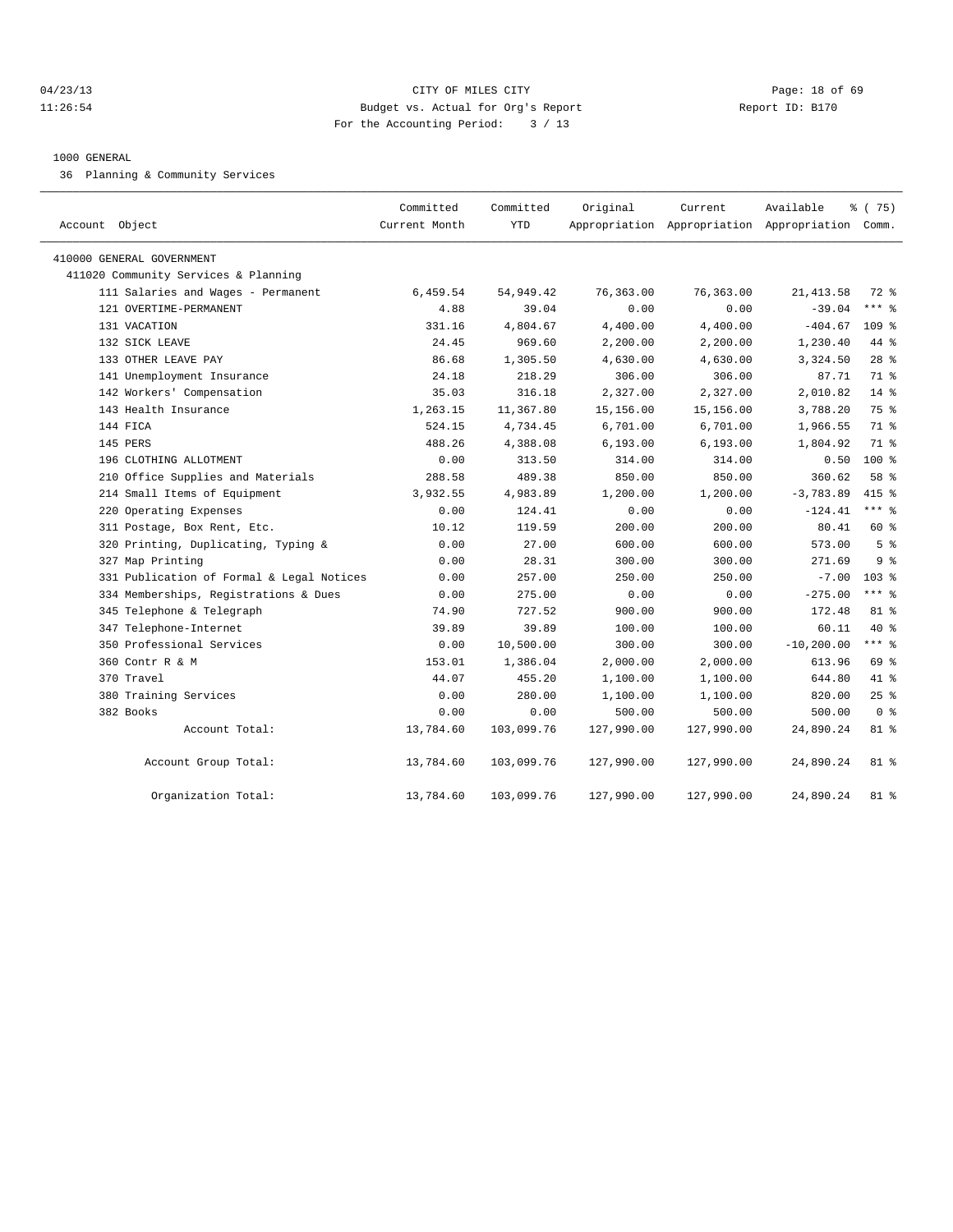# 04/23/13 Page: 19 of 69 11:26:54 Budget vs. Actual for Org's Report Report ID: B170 For the Accounting Period: 3 / 13

# 1000 GENERAL

37 CITY HEALTH

| Object<br>Account                                                       | Committed<br>Current Month | Committed<br>YTD | Original<br>Appropriation | Current<br>Appropriation | Available<br>Appropriation | $\frac{1}{6}$ (75)<br>Comm. |
|-------------------------------------------------------------------------|----------------------------|------------------|---------------------------|--------------------------|----------------------------|-----------------------------|
| 520000 OTHER FINANCING USES<br>521000 Interfund Operating Transfers Out |                            |                  |                           |                          |                            |                             |
| 820 Transfers to Other Funds                                            | 0.00                       | 30,000.00        | 30,000.00                 | 30,000.00                | 0.00                       | $100*$                      |
| Account Total:                                                          | 0.00                       | 30,000.00        | 30,000.00                 | 30,000.00                | 0.00                       | $100*$                      |
| Account Group Total:                                                    | 0.00                       | 30,000.00        | 30,000.00                 | 30,000.00                | 0.00                       | $100$ %                     |
| Organization Total:                                                     | 0.00                       | 30,000.00        | 30,000.00                 | 30,000.00                | 0.00                       | 100 %                       |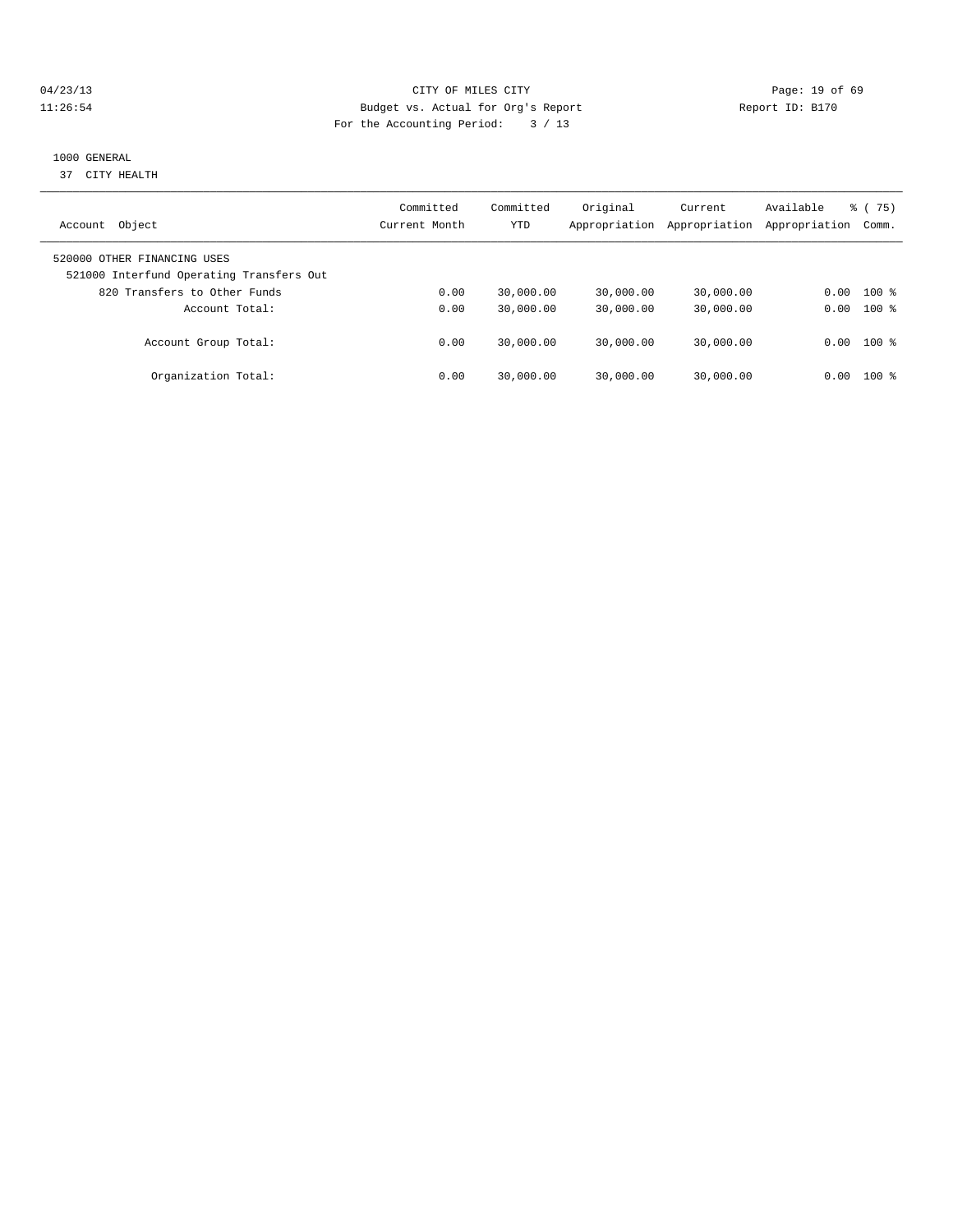## 04/23/13 Page: 20 of 69 11:26:54 Budget vs. Actual for Org's Report Report ID: B170 For the Accounting Period: 3 / 13

#### 1000 GENERAL

201 Flood Prevention

| Account Object                            | Committed<br>Current Month | Committed<br><b>YTD</b> | Original  | Current<br>Appropriation Appropriation Appropriation Comm. | Available    | % (75)           |
|-------------------------------------------|----------------------------|-------------------------|-----------|------------------------------------------------------------|--------------|------------------|
| 430000 Public Works                       |                            |                         |           |                                                            |              |                  |
| 431200 Flood Control                      |                            |                         |           |                                                            |              |                  |
| 111 Salaries and Wages - Permanent        | 1,169.23                   | 8,694.18                | 12,262.00 | 12,262.00                                                  | 3,567.82     | 71 %             |
| 131 VACATION                              | 0.00                       | 632.43                  | 400.00    | 400.00                                                     | $-232.43$    | 158 %            |
| 132 SICK LEAVE                            | 86.61                      | 252.14                  | 400.00    | 400.00                                                     | 147.86       | 63 %             |
| 133 OTHER LEAVE PAY                       | 0.00                       | 0.00                    | 832.00    | 832.00                                                     | 832.00       | 0 <sup>8</sup>   |
| 141 Unemployment Insurance                | 4.38                       | 33.48                   | 22.00     | 22.00                                                      | $-11.48$     | $152$ $%$        |
| 142 Workers' Compensation                 | 14.04                      | 107.16                  | 757.00    | 757.00                                                     | 649.84       | $14$ %           |
| 143 Health Insurance                      | 241.76                     | 1,814.22                | 2,901.00  | 2,901.00                                                   | 1,086.78     | 63 %             |
| 144 FICA                                  | 96.06                      | 732.85                  | 1,063.00  | 1,063.00                                                   | 330.15       | 69 %             |
| 145 PERS                                  | 88.77                      | 677.19                  | 982.00    | 982.00                                                     | 304.81       | 69 %             |
| 196 CLOTHING ALLOTMENT                    | 0.00                       | 60.00                   | 60.00     | 60.00                                                      | 0.00         | $100*$           |
| 210 Office Supplies and Materials         | 13.47                      | 156.74                  | 300.00    | 300.00                                                     | 143.26       | $52$ $%$         |
| 214 Small Items of Equipment              | 4,103.64                   | 5,003.64                | 3,700.00  | 3,700.00                                                   | $-1, 303.64$ | 135 <sub>8</sub> |
| 220 Operating Expenses                    | 0.00                       | 0.00                    | 200.00    | 200.00                                                     | 200.00       | 0 <sup>8</sup>   |
| 311 Postage, Box Rent, Etc.               | 3.78                       | 87.99                   | 200.00    | 200.00                                                     | 112.01       | 44 %             |
| 327 Map Printing                          | 0.00                       | 32.60                   | 200.00    | 200.00                                                     | 167.40       | 16 <sup>8</sup>  |
| 331 Publication of Formal & Legal Notices | 0.00                       | 1,394.85                | 1,000.00  | 1,000.00                                                   | $-394.85$    | 139 <sub>8</sub> |
| 334 Memberships, Registrations & Dues     | 0.00                       | 110.00                  | 250.00    | 250.00                                                     | 140.00       | 44 %             |
| 345 Telephone & Telegraph                 | 0.00                       | 0.00                    | 100.00    | 100.00                                                     | 100.00       | 0 <sup>8</sup>   |
| 350 Professional Services                 | 0.00                       | 0.00                    | 770.00    | 770.00                                                     | 770.00       | 0 <sup>8</sup>   |
| 370 Travel                                | 0.00                       | 0.00                    | 1,300.00  | 1,300.00                                                   | 1,300.00     | 0 <sup>8</sup>   |
| 380 Training Services                     | 0.00                       | 0.00                    | 900.00    | 900.00                                                     | 900.00       | 0 <sup>8</sup>   |
| 382 Books                                 | 0.00                       | 0.00                    | 100.00    | 100.00                                                     | 100.00       | 0 <sup>8</sup>   |
| 533 Machinery and Equipment Rental        | 0.00                       | 0.00                    | 500.00    | 500.00                                                     | 500.00       | 0 <sup>8</sup>   |
| 540 Special Assessments                   | 0.00                       | 0.00                    | 250.00    | 250.00                                                     | 250.00       | 0 <sup>8</sup>   |
| Account Total:                            | 5,821.74                   | 19,789.47               | 29,449.00 | 29,449.00                                                  | 9,659.53     | $67*$            |
| Account Group Total:                      | 5,821.74                   | 19,789.47               | 29,449.00 | 29,449.00                                                  | 9,659.53     | 67 %             |
| Organization Total:                       | 5,821.74                   | 19,789.47               | 29,449.00 | 29,449.00                                                  | 9,659.53     | 67 %             |

Fund Total: 281,821.56 2,808,119.40 4,200,020.00 4,200,020.00 1,391,900.60 67 %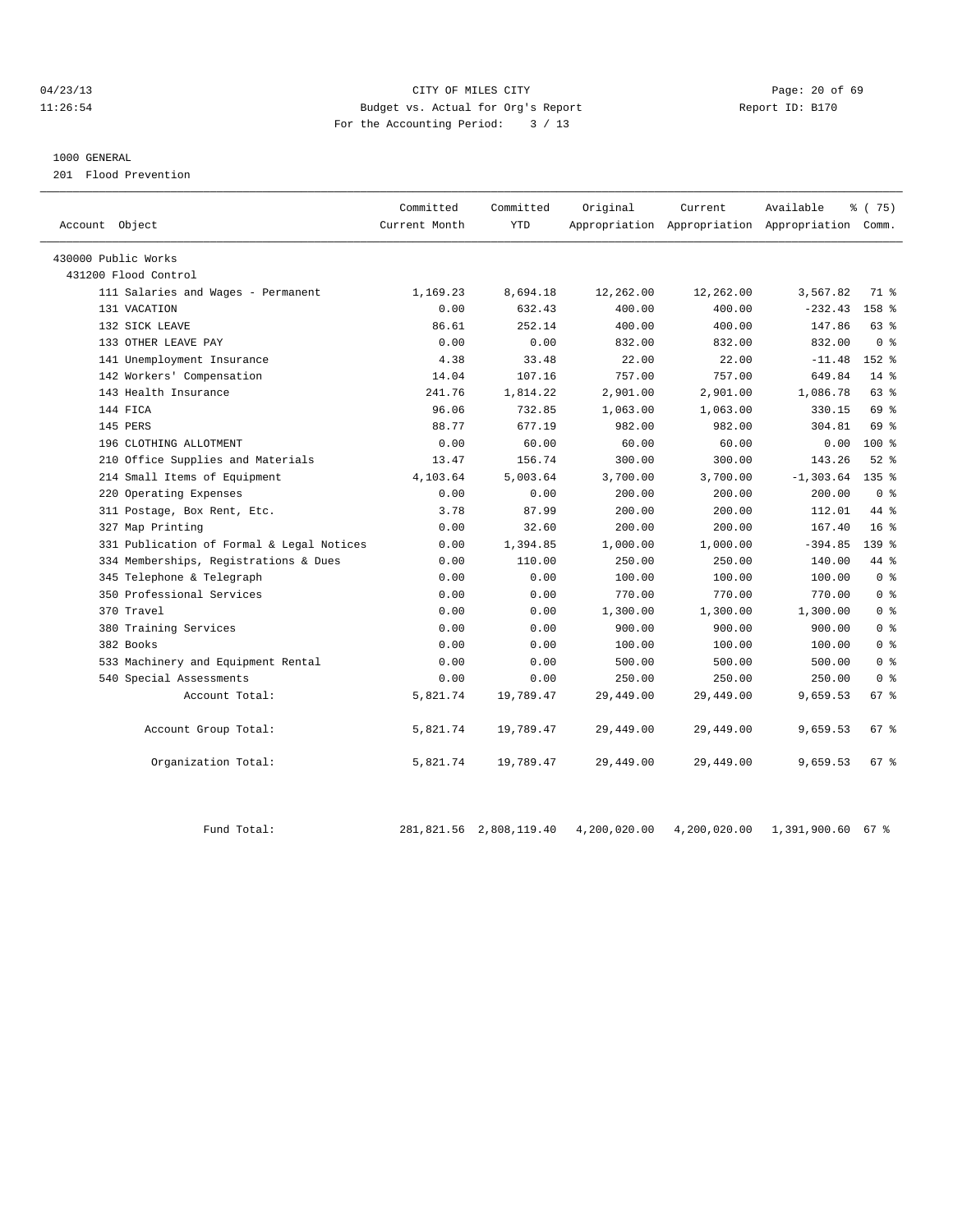# 04/23/13 Page: 21 of 69 11:26:54 Budget vs. Actual for Org's Report Report ID: B170 For the Accounting Period: 3 / 13

# 2220 LIBRARY

16 Library

|                                          | Committed     | Committed   | Original   | Current    | Available                                       | 8 (75)           |  |
|------------------------------------------|---------------|-------------|------------|------------|-------------------------------------------------|------------------|--|
| Account Object                           | Current Month | <b>YTD</b>  |            |            | Appropriation Appropriation Appropriation Comm. |                  |  |
| 460000 CULTURE AND RECREATION            |               |             |            |            |                                                 |                  |  |
| 460100 Library Services(16)              |               |             |            |            |                                                 |                  |  |
| 111 Salaries and Wages - Permanent       | 13,970.89     | 127,540.19  | 191,430.00 | 191,430.00 | 63,889.81                                       | 67 %             |  |
| 131 VACATION                             | 1,819.97      | 11,106.88   | 0.00       | 0.00       | $-11, 106.88$                                   | $***$ $=$        |  |
| 132 SICK LEAVE                           | 109.62        | 3,587.87    | 0.00       | 0.00       | $-3,587.87$                                     | $***$ 8          |  |
| 133 OTHER LEAVE PAY                      | 84.66         | 420.95      | 0.00       | 0.00       | $-420.95$                                       | $***$ 8          |  |
| 141 Unemployment Insurance               | 55.94         | 501.94      | 670.00     | 670.00     | 168.06                                          | 75 %             |  |
| 142 Workers' Compensation                | 76.74         | 688.45      | 919.00     | 919.00     | 230.55                                          | 75 %             |  |
| 143 Health Insurance                     | 3,021.80      | 27, 196. 15 | 36,270.00  | 36,270.00  | 9,073.85                                        | 75 %             |  |
| 144 FICA                                 | 1,174.42      | 10,534.71   | 14,644.00  | 14,644.00  | 4,109.29                                        | $72$ $%$         |  |
| 145 PERS                                 | 1,130.14      | 10,085.74   | 13,534.00  | 13,534.00  | 3,448.26                                        | 75 %             |  |
| 196 CLOTHING ALLOTMENT                   | 0.00          | 750.00      | 750.00     | 750.00     | 0.00                                            | $100*$           |  |
| 210 Office Supplies and Materials        | 36.50         | 421.55      | 1,500.00   | 1,500.00   | 1,078.45                                        | $28$ $%$         |  |
| 214 Small Items of Equipment             | 0.00          | 0.00        | 500.00     | 500.00     | 500.00                                          | 0 <sup>8</sup>   |  |
| 220 Operating Expenses                   | 0.00          | 0.00        | 1,000.00   | 1,000.00   | 1,000.00                                        | 0 <sup>8</sup>   |  |
| 224 Janitorial Supplies                  | 83.22         | 313.11      | 500.00     | 500.00     | 186.89                                          | 63 %             |  |
| 311 Postage, Box Rent, Etc.              | 93.96         | 819.41      | 2,000.00   | 2,000.00   | 1,180.59                                        | 41 %             |  |
| 320 Printing, Duplicating, Typing &      | 130.69        | 543.99      | 1,445.00   | 1,445.00   | 901.01                                          | 38 %             |  |
| 330 Publicity, Subscriptions & Dues      | 0.00          | 0.00        | 500.00     | 500.00     | 500.00                                          | 0 <sup>8</sup>   |  |
| 334 Memberships, Registrations & Dues    | 0.00          | 0.00        | 300.00     | 300.00     | 300.00                                          | 0 <sup>8</sup>   |  |
| 341 Electric Utility Services            | 0.00          | 4,306.00    | 6,000.00   | 6,000.00   | 1,694.00                                        | $72$ $%$         |  |
| 342 Water Utility Services               | 25.54         | 219.39      | 700.00     | 700.00     | 480.61                                          | 31.8             |  |
| 343 Sewer Utility Services               | 25.52         | 220.68      | 300.00     | 300.00     | 79.32                                           | 74 %             |  |
| 344 Gas Utility Service                  | 0.00          | 1,116.78    | 4,000.00   | 4,000.00   | 2,883.22                                        | $28$ $%$         |  |
| 345 Telephone & Telegraph                | 0.00          | 724.06      | 1,500.00   | 1,500.00   | 775.94                                          | 48 %             |  |
| 346 Garbage Service                      | 0.00          | 0.00        | 500.00     | 500.00     | 500.00                                          | 0 <sup>8</sup>   |  |
| 347 Telephone-Internet                   | 0.00          | 306.36      | 1,500.00   | 1,500.00   | 1,193.64                                        | $20*$            |  |
| 350 Professional Services                | 0.00          | 0.00        | 7,000.00   | 7,000.00   | 7,000.00                                        | 0 <sup>8</sup>   |  |
| 360 Contr R & M                          | 325.00        | 3, 157. 26  | 8,000.00   | 8,000.00   | 4,842.74                                        | 39 %             |  |
| 370 Travel                               | 0.00          | 956.62      | 2,000.00   | 2,000.00   | 1,043.38                                        | 48 %             |  |
| 380 Training Services                    | 202.00        | 202.00      | 1,500.00   | 1,500.00   | 1,298.00                                        | 13 <sup>8</sup>  |  |
| 382 Books                                | 500.06        | 4, 414.48   | 15,000.00  | 15,000.00  | 10,585.52                                       | 29%              |  |
| 511 Insurance on Buildings               | 0.00          | 3,605.09    | 3,606.00   | 3,606.00   | 0.91                                            | $100*$           |  |
| 920 Buildings                            | 0.00          | 59, 311.00  | 55,000.00  | 55,000.00  | $-4, 311.00$                                    | 108 <sup>8</sup> |  |
| Account Total:                           | 22,866.67     | 273,050.66  | 372,568.00 | 372,568.00 | 99,517.34                                       | 73.8             |  |
| Account Group Total:                     | 22,866.67     | 273,050.66  | 372,568.00 | 372,568.00 | 99,517.34                                       | 73 %             |  |
| 510000 MISCELLANEOUS                     |               |             |            |            |                                                 |                  |  |
| 510330 Comprehensive Liability Insurance |               |             |            |            |                                                 |                  |  |
| 513 Liability                            | 0.00          | 4,754.03    | 4,754.00   | 4,754.00   | $-0.03$ 100 %                                   |                  |  |
| Account Total:                           | 0.00          | 4,754.03    | 4,754.00   | 4,754.00   | $-0.03$ 100 %                                   |                  |  |
| Account Group Total:                     | 0.00          | 4,754.03    | 4,754.00   | 4,754.00   | $-0.03$ 100 %                                   |                  |  |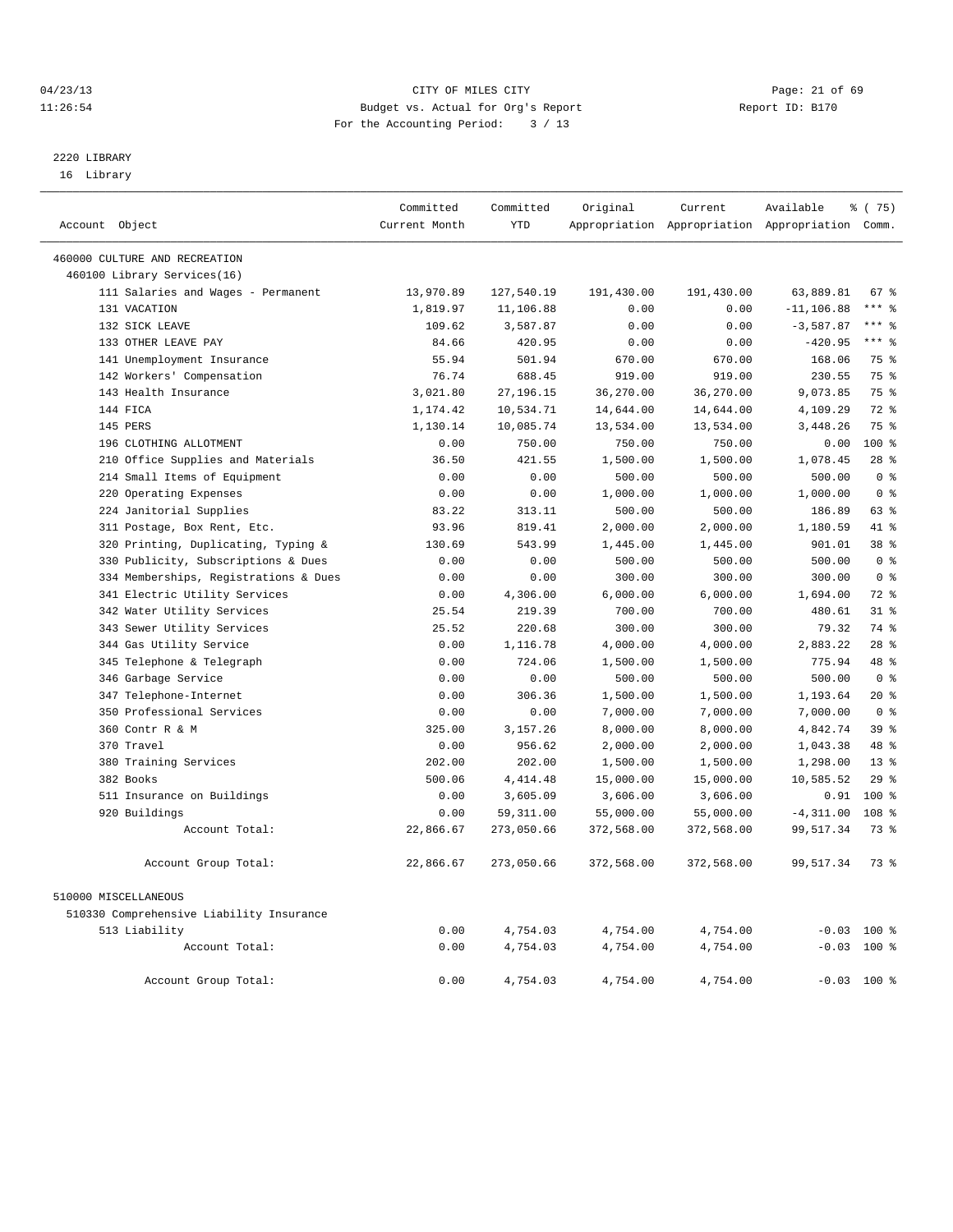# 04/23/13 Page: 22 of 69 11:26:54 Budget vs. Actual for Org's Report Report ID: B170 For the Accounting Period: 3 / 13

# 2220 LIBRARY 16 Library

| Object<br>Account                                                       | Committed<br>Current Month | Committed<br>YTD | Original   | Current<br>Appropriation Appropriation | Available<br>Appropriation | $\frac{3}{6}$ ( 75)<br>Comm. |
|-------------------------------------------------------------------------|----------------------------|------------------|------------|----------------------------------------|----------------------------|------------------------------|
| 520000 OTHER FINANCING USES<br>521000 Interfund Operating Transfers Out |                            |                  |            |                                        |                            |                              |
| 820 Transfers to Other Funds                                            | 1,512.66                   | 13,613.94        | 18,152.00  | 18,152.00                              | 4,538.06                   | 75 %                         |
| Account Total:                                                          | 1,512.66                   | 13,613.94        | 18,152.00  | 18,152.00                              | 4,538.06                   | 75 %                         |
| Account Group Total:                                                    | 1,512.66                   | 13,613.94        | 18,152.00  | 18,152.00                              | 4,538.06                   | 75 %                         |
| Organization Total:                                                     | 24,379.33                  | 291, 418.63      | 395,474.00 | 395, 474.00                            | 104,055.37                 | 74 %                         |
|                                                                         |                            |                  |            |                                        |                            |                              |
| Fund Total:                                                             | 24,379.33                  | 291,418.63       | 395,474.00 | 395,474.00                             | $104,055.37$ 74 %          |                              |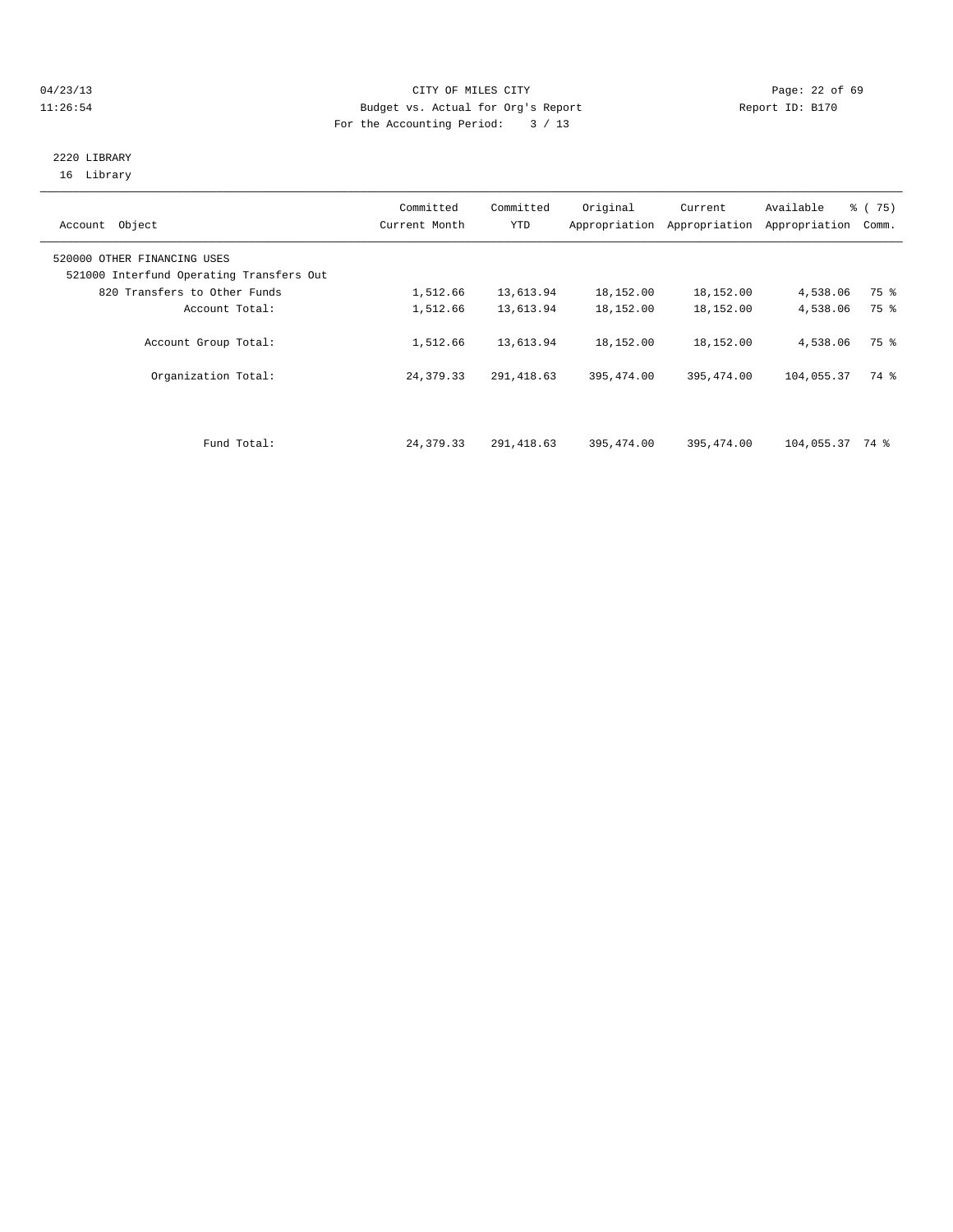# 04/23/13 Page: 23 of 69 11:26:54 Budget vs. Actual for Org's Report Report ID: B170 For the Accounting Period: 3 / 13

# 2260 EMERGENCY DISASTER

202 Flood Disaster

| Account Object            | Committed<br>Current Month | Committed<br><b>YTD</b> | Original  | Current<br>Appropriation Appropriation | Available<br>Appropriation | $\frac{3}{6}$ ( 75)<br>Comm. |
|---------------------------|----------------------------|-------------------------|-----------|----------------------------------------|----------------------------|------------------------------|
| 430000 Public Works       |                            |                         |           |                                        |                            |                              |
| 431200 Flood Control      |                            |                         |           |                                        |                            |                              |
| 350 Professional Services | 0.00                       | 44,646.00               | 44,000.00 | 44,000.00                              | $-646.00$ 101 %            |                              |
| 940 Machinery & Equipment | 0.00                       | 24,499.48               | 0.00      | 0.00                                   | $-24, 499.48$              | $***$ $-$                    |
| Account Total:            | 0.00                       | 69,145.48               | 44,000.00 | 44,000.00                              | $-25, 145.48$ 157 %        |                              |
| Account Group Total:      | 0.00                       | 69,145.48               | 44,000.00 | 44,000.00                              | $-25, 145.48$ 157 %        |                              |
| Organization Total:       | 0.00                       | 69,145.48               | 44,000.00 | 44,000.00                              | $-25, 145.48$ 157 %        |                              |
|                           |                            |                         |           |                                        |                            |                              |
| Fund Total:               | 0.00                       | 69,145.48               | 44,000.00 | 44,000.00                              | $-25, 145.48$ 157 %        |                              |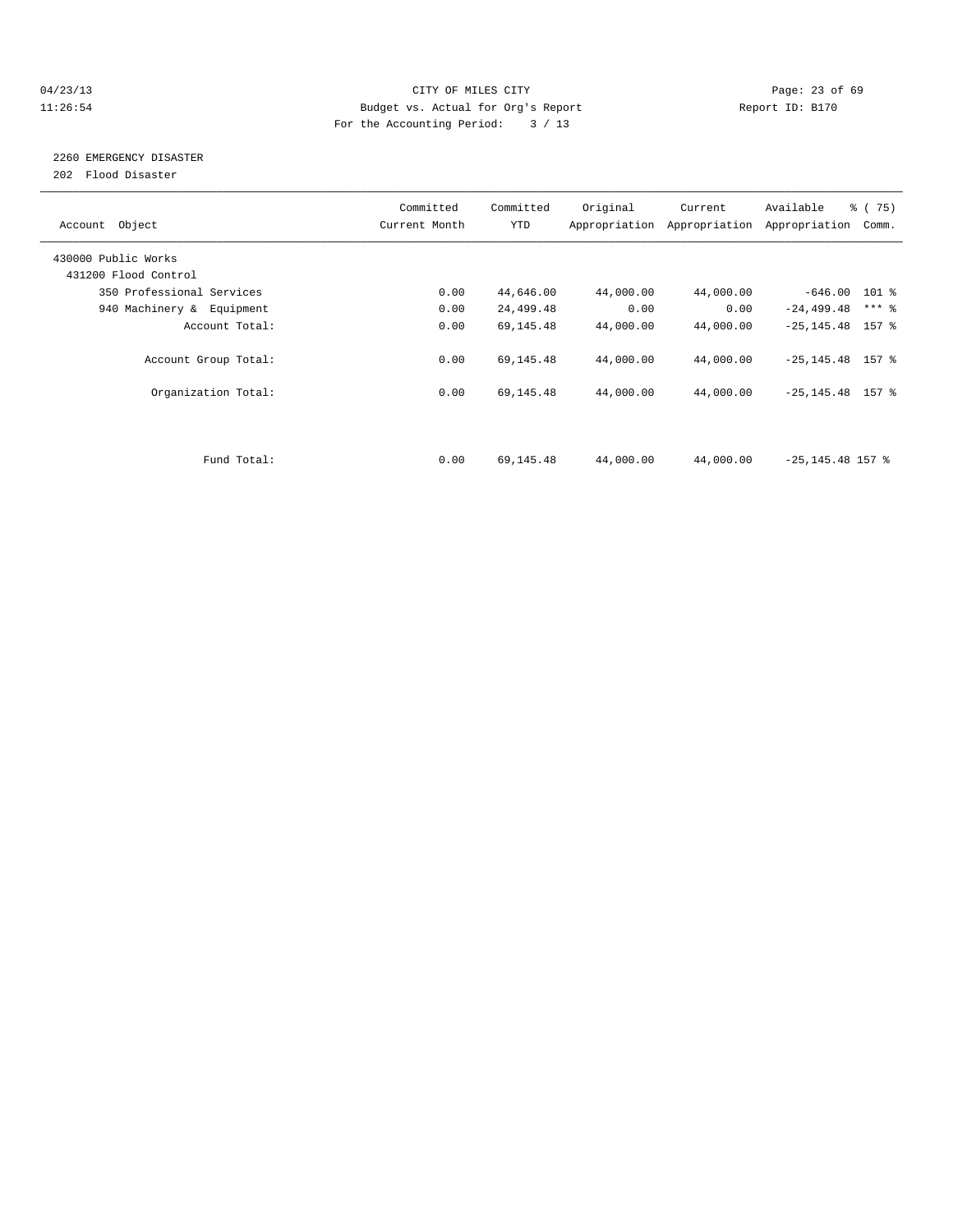# 04/23/13 Page: 24 of 69 11:26:54 Budget vs. Actual for Org's Report Report ID: B170 For the Accounting Period: 3 / 13

# 2270 Health

37 CITY HEALTH

| Account Object                                             | Committed<br>Current Month | Committed<br>YTD | Original  | Current<br>Appropriation Appropriation | Available<br>Appropriation | 8 (75)<br>Comm. |
|------------------------------------------------------------|----------------------------|------------------|-----------|----------------------------------------|----------------------------|-----------------|
| 440000 PUBLIC HEALTH<br>440140 Registration and Inspection |                            |                  |           |                                        |                            |                 |
| 210 Office Supplies and Materials                          | 0.00                       | 0.00             | 1,000.00  | 1,000.00                               | 1,000.00                   | 0 <sup>8</sup>  |
| 311 Postage, Box Rent, Etc.                                | 21.28                      | 98.88            | 1,000.00  | 1,000.00                               | 901.12                     | 10 <sub>8</sub> |
| 350 Professional Services                                  | 2,750.00                   | 24, 249.96       | 35,000.00 | 35,000.00                              | 10,750.04                  | 69 %            |
| Account Total:                                             | 2,771.28                   | 24,348.84        | 37,000.00 | 37,000.00                              | 12,651.16                  | 66 %            |
| Account Group Total:                                       | 2,771.28                   | 24,348.84        | 37,000.00 | 37,000.00                              | 12,651.16                  | 66 %            |
| Organization Total:                                        | 2,771.28                   | 24,348.84        | 37,000.00 | 37,000.00                              | 12,651.16                  | 66 %            |
|                                                            |                            |                  |           |                                        |                            |                 |
| Fund Total:                                                | 2,771.28                   | 24,348.84        | 37,000.00 | 37,000.00                              | 12,651.16 66 %             |                 |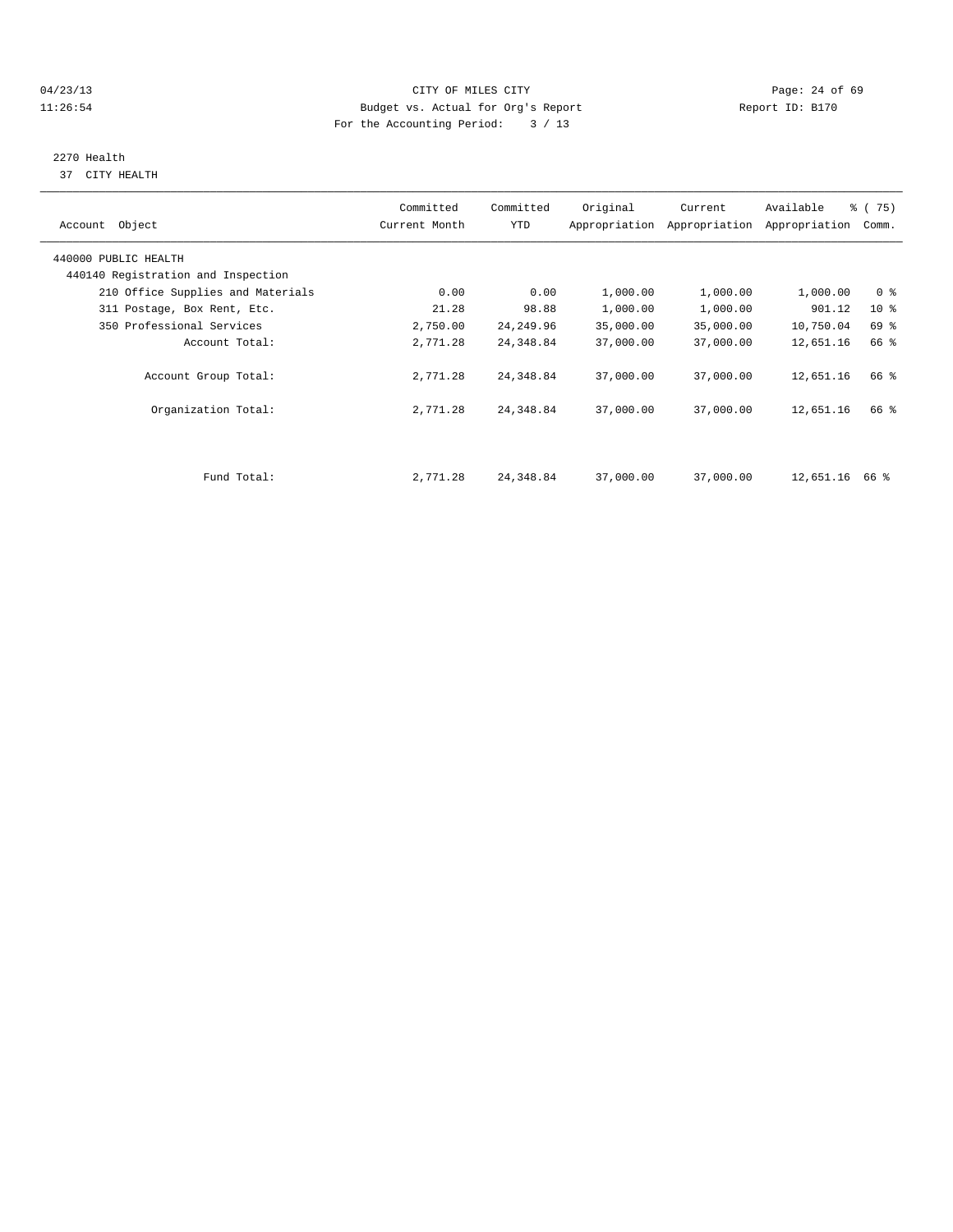# 04/23/13 Page: 25 of 69 11:26:54 Budget vs. Actual for Org's Report Report ID: B170 For the Accounting Period: 3 / 13

# 2372 Permissive Medical Levy

20 Permissive Medical Levy

| Account Object                                                          | Committed<br>Current Month | Committed<br>YTD | Original   | Current<br>Appropriation Appropriation | Available<br>Appropriation | % (75)<br>Comm. |
|-------------------------------------------------------------------------|----------------------------|------------------|------------|----------------------------------------|----------------------------|-----------------|
| 520000 OTHER FINANCING USES<br>521000 Interfund Operating Transfers Out |                            |                  |            |                                        |                            |                 |
| 820 Transfers to Other Funds                                            | 0.00                       | 70,734.00        | 141,468.00 | 141,468.00                             | 70,734.00                  | $50*$           |
| Account Total:                                                          | 0.00                       | 70,734.00        | 141,468.00 | 141,468.00                             | 70,734.00                  | $50*$           |
| Account Group Total:                                                    | 0.00                       | 70,734.00        | 141,468.00 | 141,468.00                             | 70,734.00                  | $50*$           |
| Organization Total:                                                     | 0.00                       | 70,734.00        | 141,468.00 | 141,468.00                             | 70,734.00                  | $50*$           |
| Fund Total:                                                             | 0.00                       | 70,734.00        | 141,468.00 | 141,468.00                             | 70,734.00                  | 50 %            |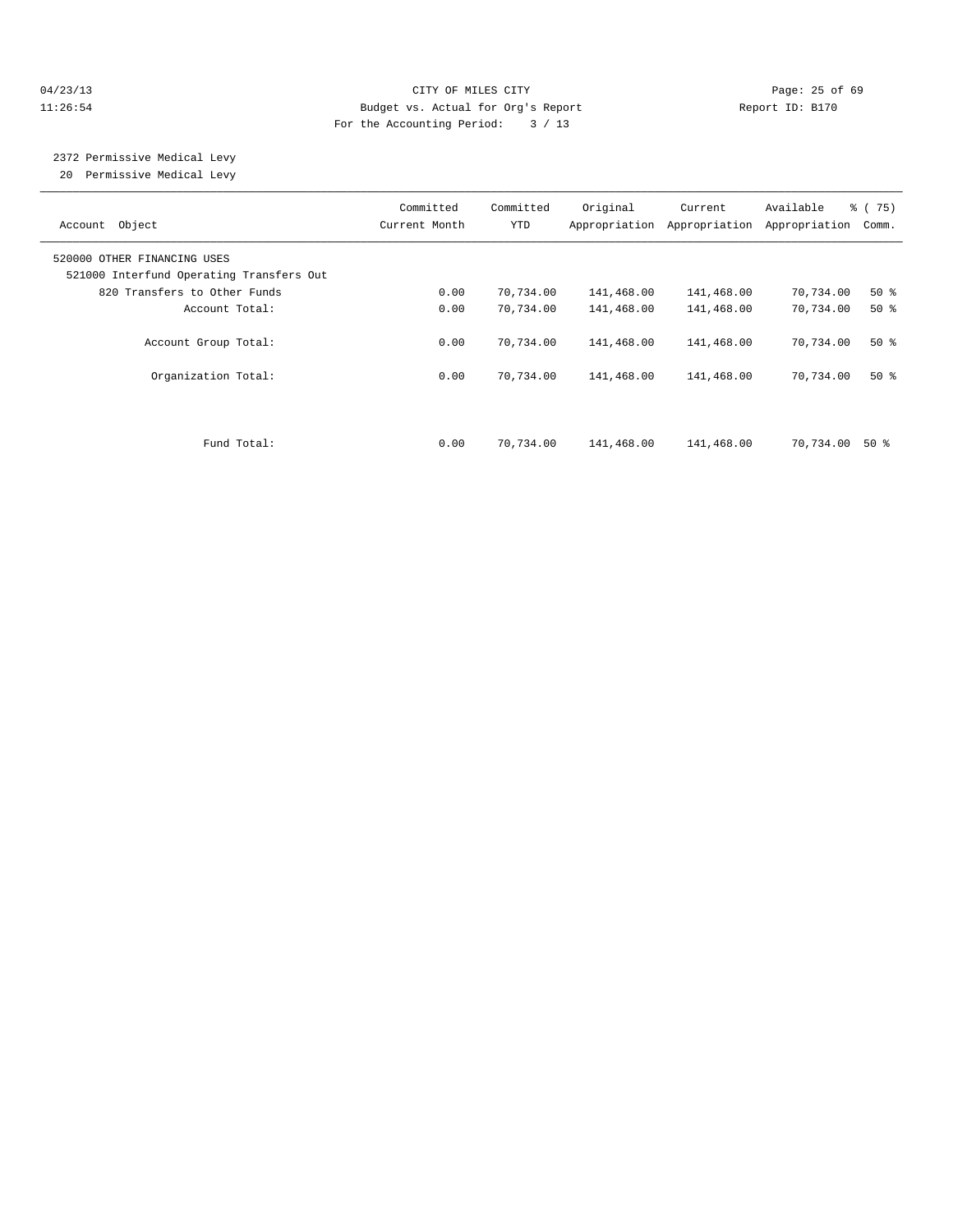# 04/23/13 Page: 26 of 69 11:26:54 Budget vs. Actual for Org's Report Report ID: B170 For the Accounting Period: 3 / 13

————————————————————————————————————————————————————————————————————————————————————————————————————————————————————————————————————

# 2394 BUILDING CODE ENFORCEMENT

18 BUILDING INSPECTION

|                                                     | Committed     | Committed | Original  | Current                                         | Available      | % (75)                      |
|-----------------------------------------------------|---------------|-----------|-----------|-------------------------------------------------|----------------|-----------------------------|
| Account Object                                      | Current Month | YTD       |           | Appropriation Appropriation Appropriation Comm. |                |                             |
|                                                     |               |           |           |                                                 |                |                             |
| 420000 PUBLIC SAFETY                                |               |           |           |                                                 |                |                             |
| 420531 Building Inspection                          |               |           |           |                                                 |                |                             |
| 111 Salaries and Wages - Permanent                  | 568.14        | 4,639.70  | 7,243.00  | 7,243.00                                        | 2,603.30       | 64 %                        |
| 121 OVERTIME-PERMANENT                              | 5.42          | 43.36     | 100.00    | 100.00                                          | 56.64          | $43$ %                      |
| 131 VACATION                                        | 24.43         | 379.74    | 0.00      | 0.00                                            | $-379.74$      | $***$ $-$                   |
| 132 SICK LEAVE                                      | 39.75         | 211.71    | 0.00      | 0.00                                            | $-211.71$      | $***$ $-$<br>0 <sup>8</sup> |
| 133 OTHER LEAVE PAY                                 | 0.00          | 0.00      | 150.00    | 150.00                                          | 150.00         |                             |
| 141 Unemployment Insurance                          | 2.22          | 18.52     | 26.00     | 26.00                                           | 7.48           | 71 %<br>26%                 |
| 142 Workers' Compensation                           | 7.12          | 59.08     | 231.00    | 231.00                                          | 171.92         |                             |
| 143 Health Insurance                                | 120.93        | 997.76    | 1,450.00  | 1,450.00                                        | 452.24         | 69 %                        |
| 144 FICA                                            | 44.56         | 366.49    | 573.00    | 573.00                                          | 206.51         | 64 %<br>70 %                |
| 145 PERS                                            | 45.08         | 372.88    | 530.00    | 530.00                                          | 157.12         |                             |
| 196 CLOTHING ALLOTMENT                              | 0.00          | 30.00     | 30.00     | 30.00                                           | 0.00           | $100*$                      |
| 210 Office Supplies and Materials                   | 0.00          | 1,406.59  | 100.00    | 100.00                                          | $-1, 306.59$   | *** %                       |
| 214 Small Items of Equipment                        | 0.00          | 599.00    | 0.00      | 0.00                                            | $-599.00$      | *** %                       |
| 311 Postage, Box Rent, Etc.                         | 0.00          | 90.00     | 100.00    | 100.00                                          | 10.00          | 90%                         |
| 320 Printing, Duplicating, Typing &                 | 0.00          | 27.00     | 250.00    | 250.00                                          | 223.00         | $11*$<br>66 %               |
| 330 Publicity, Subscriptions & Dues                 | 0.00          | 16.50     | 25.00     | 25.00                                           | 8.50           |                             |
| 334 Memberships, Registrations & Dues               | 0.00          | 175.00    | 150.00    | 150.00                                          | $-25.00$       | 117 %                       |
| 345 Telephone & Telegraph                           | 26.36         | 238.39    | 350.00    | 350.00                                          | 111.61         | 68 %                        |
| 347 Telephone-Internet<br>350 Professional Services | 0.00          | 0.00      | 65.00     | 65.00                                           | 65.00          | 0 <sup>8</sup>              |
|                                                     | 2,476.20      | 43,364.40 | 55,000.00 | 55,000.00                                       | 11,635.60      | 79 %                        |
| 360 Contr R & M                                     | 240.00        | 240.00    | 0.00      | 0.00                                            | $-240.00$      | $***$ $-$                   |
| 380 Training Services                               | 0.00          | 0.00      | 150.00    | 150.00                                          | 150.00         | 0 <sup>8</sup>              |
| 382 Books                                           | 1,176.25      | 1,358.25  | 1,500.00  | 1,500.00                                        | 141.75         | $91$ %                      |
| 540 Special Assessments                             | 0.00          | 558.32    | 450.00    | 450.00                                          | $-108.32$      | $124$ %                     |
| Account Total:                                      | 4,776.46      | 55,192.69 | 68,473.00 | 68,473.00                                       | 13,280.31      | 81 %                        |
| Account Group Total:                                | 4,776.46      | 55,192.69 | 68,473.00 | 68,473.00                                       | 13,280.31      | 81 %                        |
| 510000 MISCELLANEOUS                                |               |           |           |                                                 |                |                             |
| 510330 Comprehensive Liability Insurance            |               |           |           |                                                 |                |                             |
| 513 Liability                                       | 0.00          | 96.27     | 96.00     | 96.00                                           | $-0.27$        | 100 %                       |
| Account Total:                                      | 0.00          | 96.27     | 96.00     | 96.00                                           | $-0.27$        | 100 %                       |
|                                                     |               |           |           |                                                 |                |                             |
| Account Group Total:                                | 0.00          | 96.27     | 96.00     | 96.00                                           |                | $-0.27$ 100 %               |
| 520000 OTHER FINANCING USES                         |               |           |           |                                                 |                |                             |
| 521000 Interfund Operating Transfers Out            |               |           |           |                                                 |                |                             |
| 820 Transfers to Other Funds                        | 464.25        | 4,178.25  | 5,571.00  | 5,571.00                                        | 1,392.75       | 75 %                        |
| Account Total:                                      | 464.25        | 4,178.25  | 5,571.00  | 5,571.00                                        | 1,392.75       | 75 %                        |
|                                                     |               |           |           |                                                 |                |                             |
| Account Group Total:                                | 464.25        | 4,178.25  | 5,571.00  | 5,571.00                                        | 1,392.75       | 75 %                        |
| Organization Total:                                 | 5,240.71      | 59,467.21 | 74,140.00 | 74,140.00                                       | 14,672.79      | $80*$                       |
| Fund Total:                                         | 5,240.71      | 59,467.21 | 74,140.00 | 74,140.00                                       | 14,672.79 80 % |                             |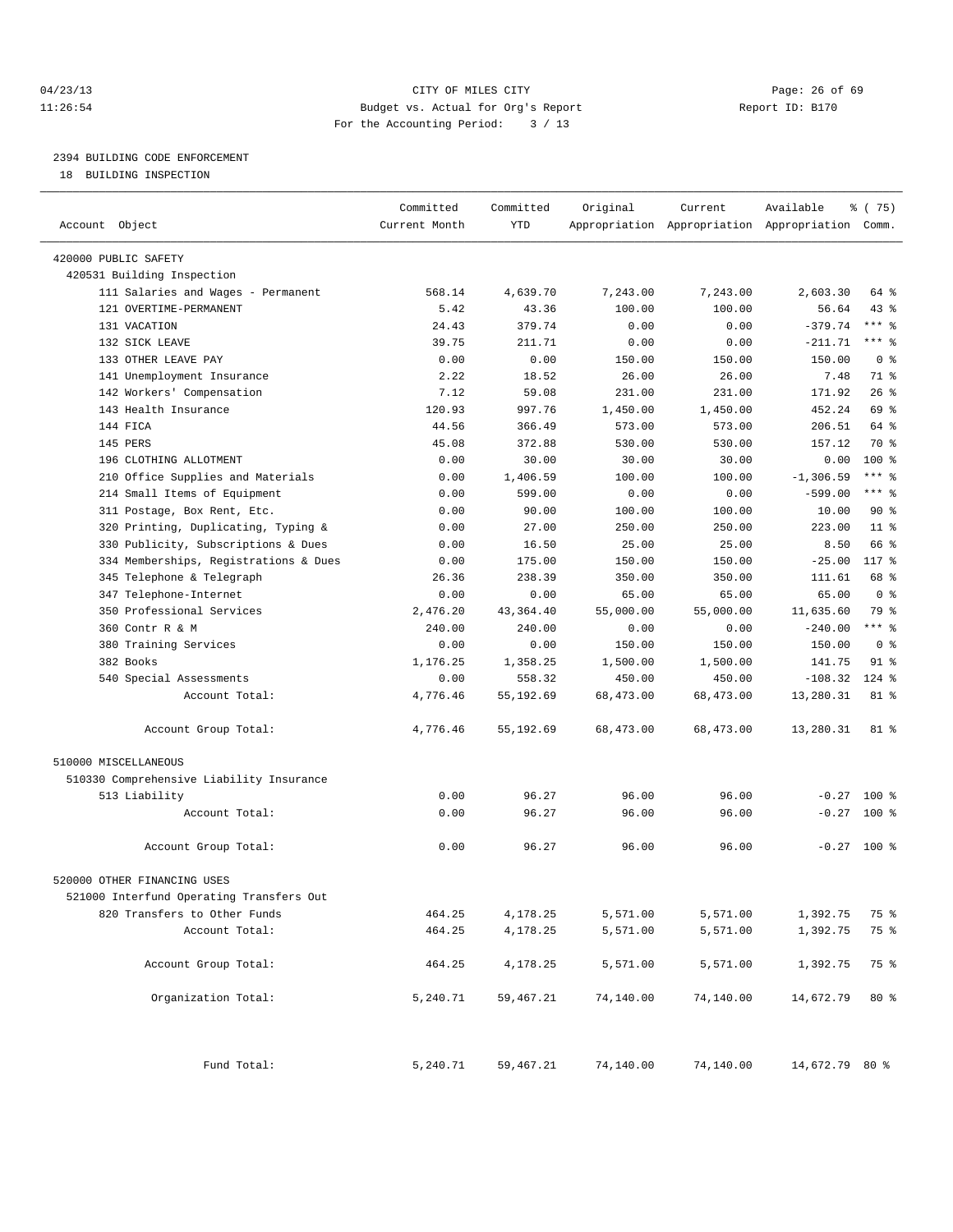# 04/23/13 Page: 27 of 69 11:26:54 Budget vs. Actual for Org's Report Report ID: B170 For the Accounting Period: 3 / 13

# 2400 LTG M D#165-(Gen City) 46 SID #165

| Account Object                           | Committed<br>Current Month | Committed<br><b>YTD</b> | Original   | Current<br>Appropriation Appropriation Appropriation | Available      | % (75)<br>Comm. |  |
|------------------------------------------|----------------------------|-------------------------|------------|------------------------------------------------------|----------------|-----------------|--|
| 430000 Public Works                      |                            |                         |            |                                                      |                |                 |  |
| 430263 STREET LIGHTING                   |                            |                         |            |                                                      |                |                 |  |
| 341 Electric Utility Services            | 9,769.25                   | 88,648.62               | 109,000.00 | 109,000.00                                           | 20, 351.38     | 81 %            |  |
| 533 Machinery and Equipment Rental       | 4,119.85                   | 32, 269.43              | 47,000.00  | 47,000.00                                            | 14,730.57      | 69 %            |  |
| Account Total:                           | 13,889.10                  | 120,918.05              | 156,000.00 | 156,000.00                                           | 35,081.95      | 78 %            |  |
| Account Group Total:                     | 13,889.10                  | 120,918.05              | 156,000.00 | 156,000.00                                           | 35,081.95      | 78 %            |  |
| 520000 OTHER FINANCING USES              |                            |                         |            |                                                      |                |                 |  |
| 521000 Interfund Operating Transfers Out |                            |                         |            |                                                      |                |                 |  |
| 820 Transfers to Other Funds             | 0.00                       | 1,000.00                | 1,000.00   | 1,000.00                                             | 0.00           | 100 %           |  |
| Account Total:                           | 0.00                       | 1,000.00                | 1,000.00   | 1,000.00                                             | 0.00           | 100 %           |  |
| Account Group Total:                     | 0.00                       | 1,000.00                | 1,000.00   | 1,000.00                                             |                | $0.00$ 100 %    |  |
| Organization Total:                      | 13,889.10                  | 121,918.05              | 157,000.00 | 157,000.00                                           | 35,081.95      | 78 %            |  |
|                                          |                            |                         |            |                                                      |                |                 |  |
| Fund Total:                              | 13,889.10                  | 121,918.05              | 157,000.00 | 157,000.00                                           | 35,081.95 78 % |                 |  |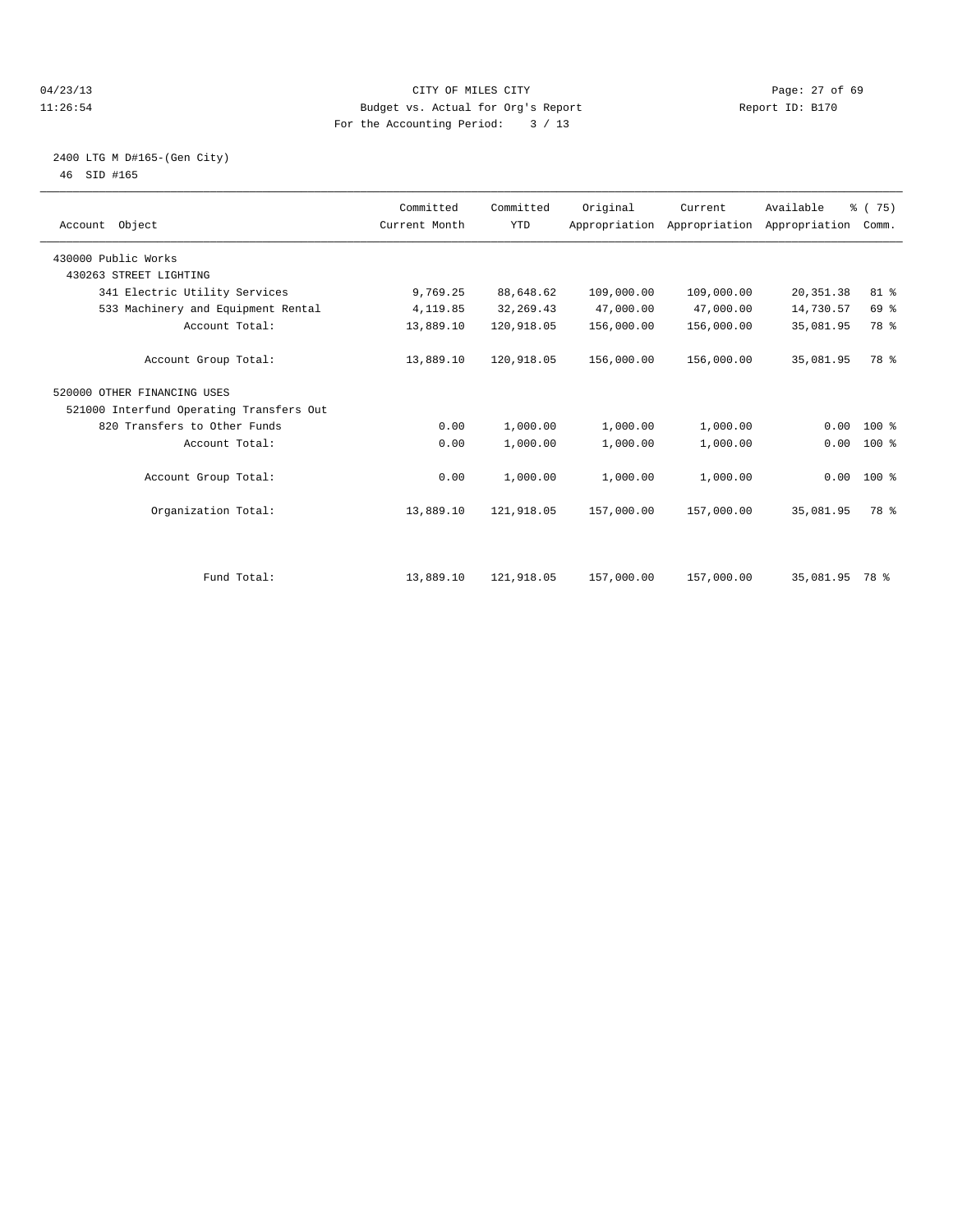# 04/23/13 Page: 28 of 69 11:26:54 Budget vs. Actual for Org's Report Report ID: B170 For the Accounting Period: 3 / 13

# 2420 LTG M D#167-(MilesAddn Etc)

48 SID #167

| Account Object                           | Committed<br>Current Month | Committed<br><b>YTD</b> | Original  | Current<br>Appropriation Appropriation Appropriation | Available       | % (75)<br>Comm. |  |
|------------------------------------------|----------------------------|-------------------------|-----------|------------------------------------------------------|-----------------|-----------------|--|
| 430000 Public Works                      |                            |                         |           |                                                      |                 |                 |  |
| 430263 STREET LIGHTING                   |                            |                         |           |                                                      |                 |                 |  |
| 341 Electric Utility Services            | 1,787.89                   | 13,848.39               | 19,900.00 | 19,900.00                                            | 6,051.61        | 70 %            |  |
| 533 Machinery and Equipment Rental       | 664.90                     | 5,319.20                | 9,000.00  | 9,000.00                                             | 3,680.80        | 59 %            |  |
| Account Total:                           | 2,452.79                   | 19,167.59               | 28,900.00 | 28,900.00                                            | 9,732.41        | 66 %            |  |
| Account Group Total:                     | 2,452.79                   | 19,167.59               | 28,900.00 | 28,900.00                                            | 9,732.41        | 66 %            |  |
| 520000 OTHER FINANCING USES              |                            |                         |           |                                                      |                 |                 |  |
| 521000 Interfund Operating Transfers Out |                            |                         |           |                                                      |                 |                 |  |
| 820 Transfers to Other Funds             | 0.00                       | 1,000.00                | 1,000.00  | 1,000.00                                             | 0.00            | $100*$          |  |
| Account Total:                           | 0.00                       | 1,000.00                | 1,000.00  | 1,000.00                                             | 0.00            | 100 %           |  |
| Account Group Total:                     | 0.00                       | 1,000.00                | 1,000.00  | 1,000.00                                             | $0.00$ 100 %    |                 |  |
| Organization Total:                      | 2,452.79                   | 20,167.59               | 29,900.00 | 29,900.00                                            | 9,732.41        | 67 %            |  |
|                                          |                            |                         |           |                                                      |                 |                 |  |
| Fund Total:                              | 2,452.79                   | 20,167.59               | 29,900.00 | 29,900.00                                            | $9,732.41$ 67 % |                 |  |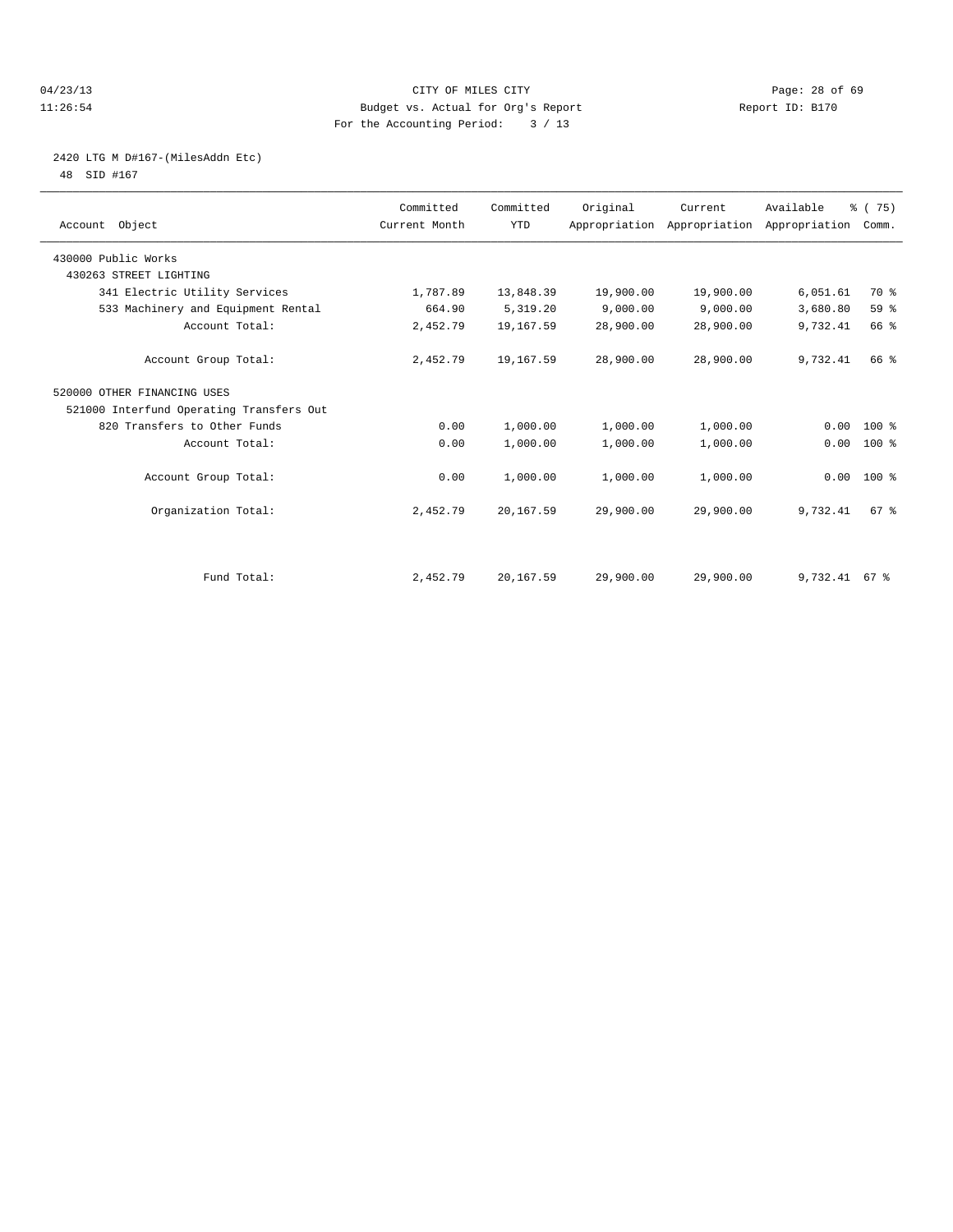# 04/23/13 Page: 29 of 69 11:26:54 Budget vs. Actual for Org's Report Report ID: B170 For the Accounting Period: 3 / 13

# 2430 LTG M D#171-(Balsam Est) 49 SID #171

| Account Object                           | Committed<br>Current Month | Committed<br><b>YTD</b> | Original | Current<br>Appropriation Appropriation | Available<br>Appropriation | % (75)<br>Comm. |
|------------------------------------------|----------------------------|-------------------------|----------|----------------------------------------|----------------------------|-----------------|
| 430000 Public Works                      |                            |                         |          |                                        |                            |                 |
| 430263 STREET LIGHTING                   |                            |                         |          |                                        |                            |                 |
| 230 Repair and Maintenance Supplies      | 0.00                       | 0.00                    | 500.00   | 500.00                                 | 500.00                     | 0 <sup>8</sup>  |
| 341 Electric Utility Services            | 126.54                     | 1,074.94                | 1,400.00 | 1,400.00                               | 325.06                     | 77.8            |
| 360 Contr R & M                          | 0.00                       | 119.00                  | 300.00   | 300.00                                 | 181.00                     | 40 %            |
| Account Total:                           | 126.54                     | 1,193.94                | 2,200.00 | 2,200.00                               | 1,006.06                   | 54%             |
| Account Group Total:                     | 126.54                     | 1,193.94                | 2,200.00 | 2,200.00                               | 1,006.06                   | 54%             |
| 520000 OTHER FINANCING USES              |                            |                         |          |                                        |                            |                 |
| 521000 Interfund Operating Transfers Out |                            |                         |          |                                        |                            |                 |
| 820 Transfers to Other Funds             | 0.00                       | 1,000.00                | 1,000.00 | 1,000.00                               | 0.00                       | $100*$          |
| Account Total:                           | 0.00                       | 1,000.00                | 1,000.00 | 1,000.00                               | 0.00                       | $100*$          |
| Account Group Total:                     | 0.00                       | 1,000.00                | 1,000.00 | 1,000.00                               | 0.00                       | 100 %           |
| Organization Total:                      | 126.54                     | 2,193.94                | 3,200.00 | 3,200.00                               | 1,006.06                   | 69 %            |
| Fund Total:                              | 126.54                     | 2,193.94                | 3,200.00 | 3,200.00                               | 1,006.06                   | 69 %            |
|                                          |                            |                         |          |                                        |                            |                 |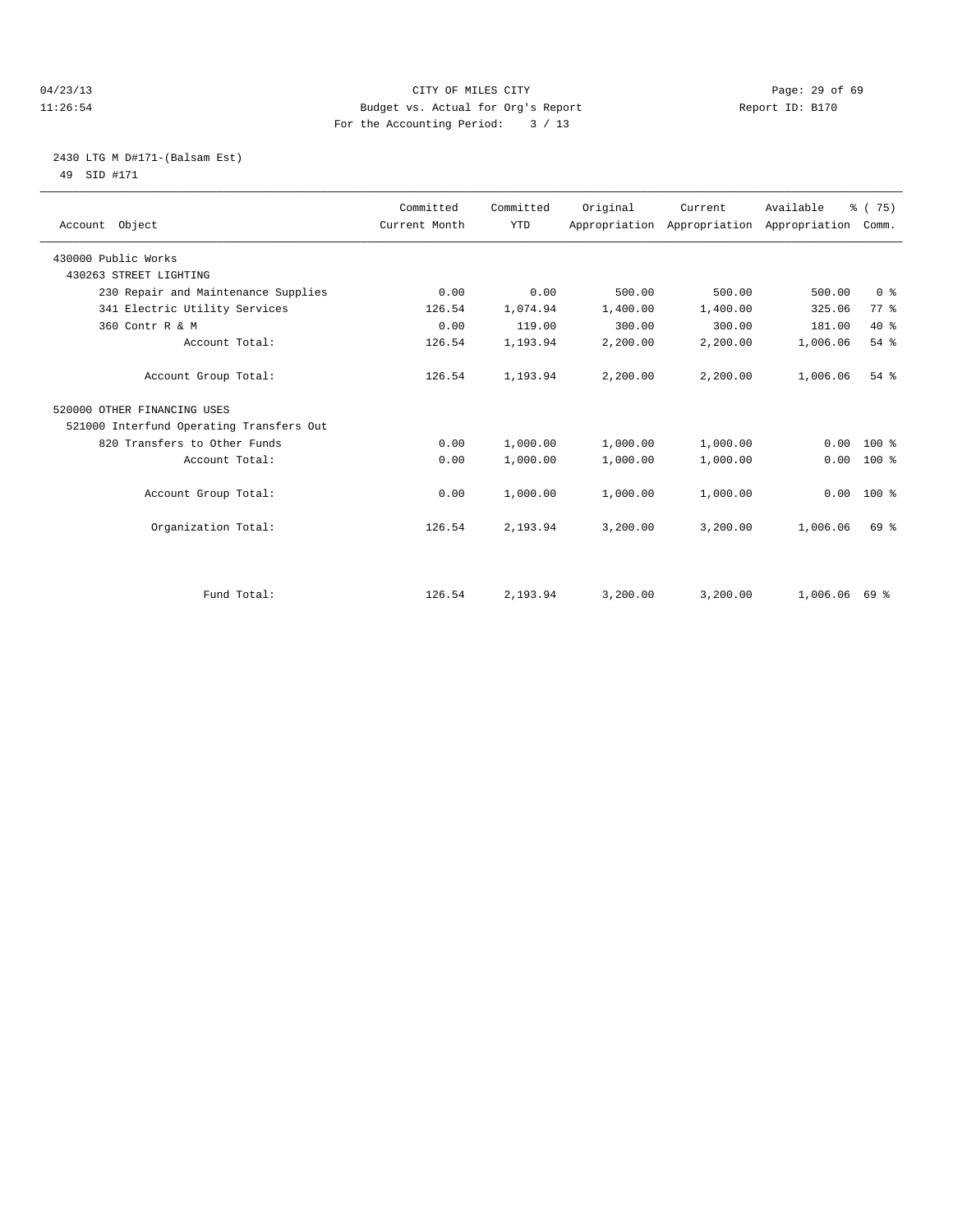# 04/23/13 Page: 30 of 69 11:26:54 Budget vs. Actual for Org's Report Report ID: B170 For the Accounting Period: 3 / 13

# 2440 LTG M D#172-(Main Str) 50 SID #172

| Account Object                           | Committed<br>Current Month | Committed<br><b>YTD</b> | Original  | Current<br>Appropriation Appropriation Appropriation | Available      | % (75)<br>Comm. |
|------------------------------------------|----------------------------|-------------------------|-----------|------------------------------------------------------|----------------|-----------------|
| 430000 Public Works                      |                            |                         |           |                                                      |                |                 |
| 430263 STREET LIGHTING                   |                            |                         |           |                                                      |                |                 |
| 230 Repair and Maintenance Supplies      | 0.00                       | 111.62                  | 5,700.00  | 5,700.00                                             | 5,588.38       | 2 <sup>8</sup>  |
| 341 Electric Utility Services            | 17.21                      | 8,572.43                | 13,360.00 | 13,360.00                                            | 4,787.57       | 64 %            |
| 360 Contr R & M                          | 0.00                       | 58.10                   | 1,700.00  | 1,700.00                                             | 1,641.90       | 3 <sup>8</sup>  |
| Account Total:                           | 17.21                      | 8,742.15                | 20,760.00 | 20,760.00                                            | 12,017.85      | $42$ $%$        |
| Account Group Total:                     | 17.21                      | 8,742.15                | 20,760.00 | 20,760.00                                            | 12,017.85      | $42*$           |
| 520000 OTHER FINANCING USES              |                            |                         |           |                                                      |                |                 |
| 521000 Interfund Operating Transfers Out |                            |                         |           |                                                      |                |                 |
| 820 Transfers to Other Funds             | 0.00                       | 1,000.00                | 1,000.00  | 1,000.00                                             | 0.00           | $100*$          |
| Account Total:                           | 0.00                       | 1,000.00                | 1,000.00  | 1,000.00                                             | 0.00           | $100*$          |
| Account Group Total:                     | 0.00                       | 1,000.00                | 1,000.00  | 1,000.00                                             | 0.00           | 100 %           |
| Organization Total:                      | 17.21                      | 9,742.15                | 21,760.00 | 21,760.00                                            | 12,017.85      | $45$ $%$        |
|                                          |                            |                         |           |                                                      |                |                 |
| Fund Total:                              | 17.21                      | 9,742.15                | 21,760.00 | 21,760.00                                            | 12,017.85 45 % |                 |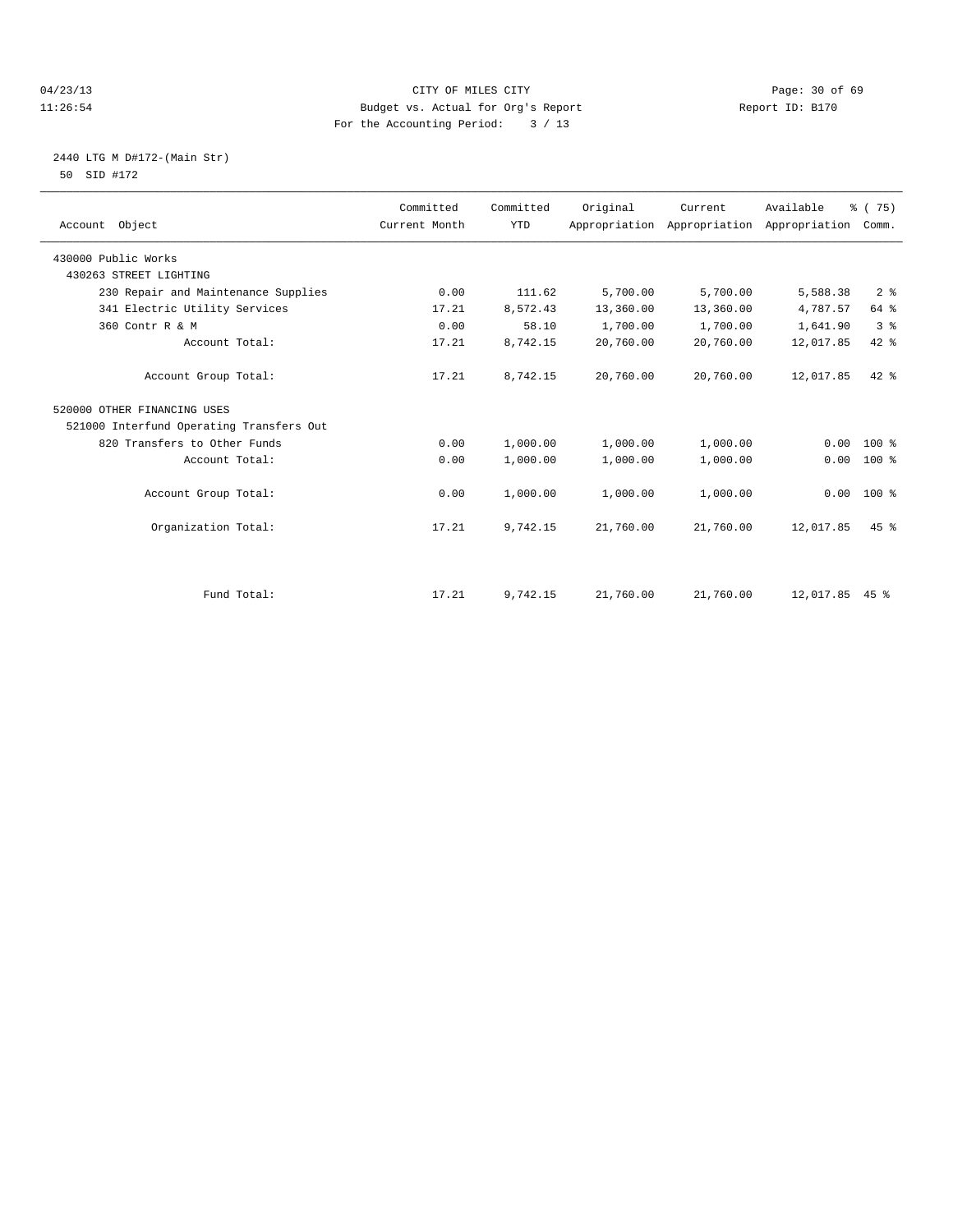# 04/23/13 Page: 31 of 69 11:26:54 Budget vs. Actual for Org's Report Report ID: B170 For the Accounting Period: 3 / 13

# 2450 LTG M D#195-(SG-Trico) 51 SID #195

| Account Object                           | Committed<br>Current Month | Committed<br><b>YTD</b> | Original | Current  | Available<br>Appropriation Appropriation Appropriation | % (75)<br>Comm. |  |
|------------------------------------------|----------------------------|-------------------------|----------|----------|--------------------------------------------------------|-----------------|--|
| 430000 Public Works                      |                            |                         |          |          |                                                        |                 |  |
| 430263 STREET LIGHTING                   |                            |                         |          |          |                                                        |                 |  |
| 341 Electric Utility Services            | 401.84                     | 3,616.56                | 5,000.00 | 5,000.00 | 1,383.44                                               | 72 %            |  |
| Account Total:                           | 401.84                     | 3,616.56                | 5,000.00 | 5,000.00 | 1,383.44                                               | 72 %            |  |
| Account Group Total:                     | 401.84                     | 3,616.56                | 5,000.00 | 5,000.00 | 1,383.44                                               | $72$ $%$        |  |
| 520000 OTHER FINANCING USES              |                            |                         |          |          |                                                        |                 |  |
| 521000 Interfund Operating Transfers Out |                            |                         |          |          |                                                        |                 |  |
| 820 Transfers to Other Funds             | 0.00                       | 1,000.00                | 1,000.00 | 1,000.00 | $0.00 100$ %                                           |                 |  |
| Account Total:                           | 0.00                       | 1,000.00                | 1,000.00 | 1,000.00 | 0.00                                                   | 100 %           |  |
| Account Group Total:                     | 0.00                       | 1,000.00                | 1,000.00 | 1,000.00 | $0.00$ 100 %                                           |                 |  |
| Organization Total:                      | 401.84                     | 4,616.56                | 6,000.00 | 6,000.00 | 1,383.44                                               | 77 %            |  |
|                                          |                            |                         |          |          |                                                        |                 |  |
| Fund Total:                              | 401.84                     | 4,616.56                | 6,000.00 | 6,000.00 | $1,383.44$ 77 %                                        |                 |  |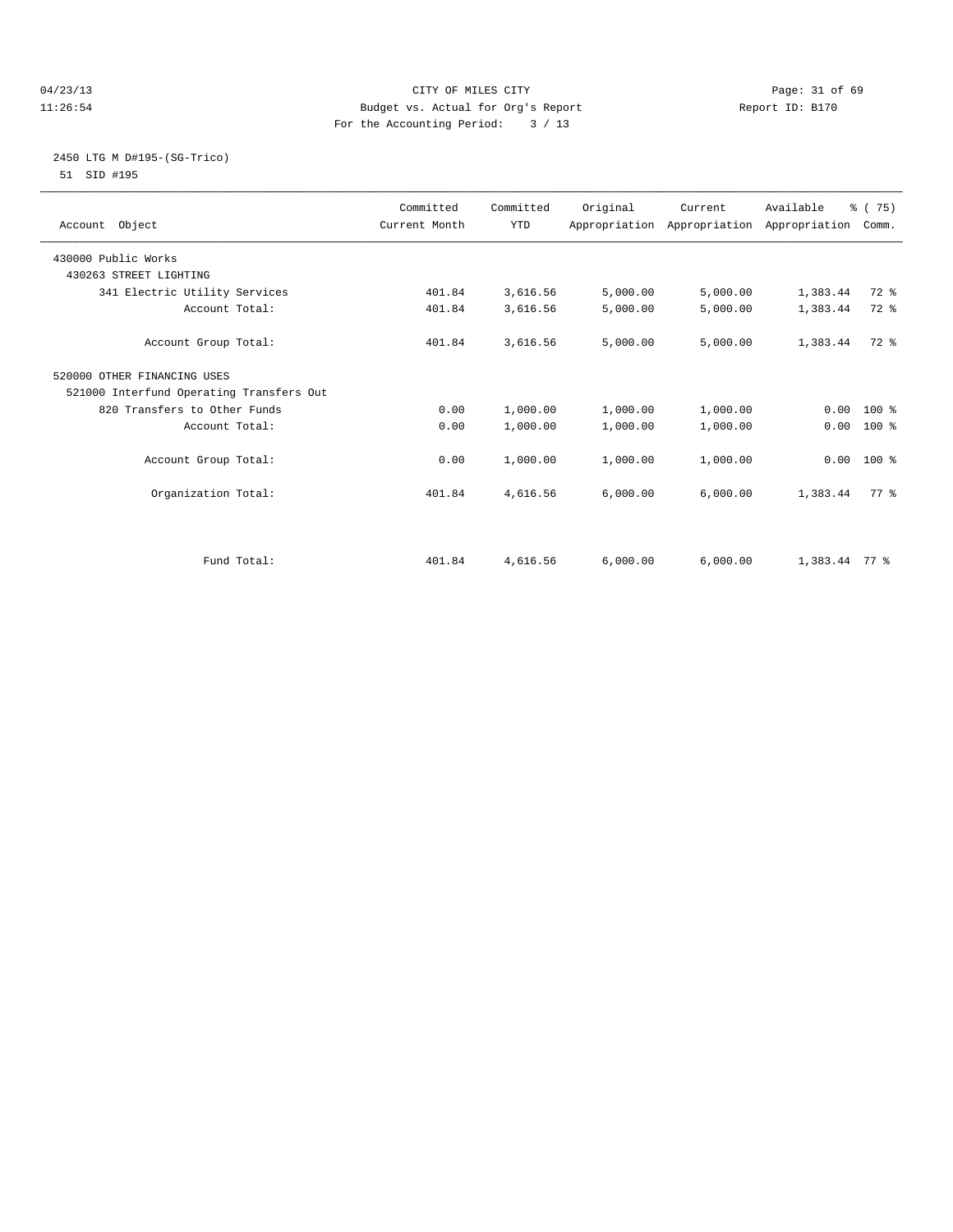# 04/23/13 Page: 32 of 69 11:26:54 Budget vs. Actual for Org's Report Report ID: B170 For the Accounting Period: 3 / 13

# 2470 LTG M D#202-(SG-MDU&NV) 72 SID #202

| Account Object                           | Committed<br>Current Month | Committed<br><b>YTD</b> | Original | Current<br>Appropriation Appropriation Appropriation | Available     | % (75)<br>Comm. |  |
|------------------------------------------|----------------------------|-------------------------|----------|------------------------------------------------------|---------------|-----------------|--|
| 430000 Public Works                      |                            |                         |          |                                                      |               |                 |  |
| 430263 STREET LIGHTING                   |                            |                         |          |                                                      |               |                 |  |
| 341 Electric Utility Services            | 270.80                     | 2,608.19                | 3,200.00 | 3,200.00                                             | 591.81        | $82*$           |  |
| 533 Machinery and Equipment Rental       | 304.12                     | 2,372.14                | 3,650.00 | 3,650.00                                             | 1,277.86      | 65 %            |  |
| Account Total:                           | 574.92                     | 4,980.33                | 6,850.00 | 6,850.00                                             | 1,869.67      | 73 %            |  |
|                                          |                            |                         |          |                                                      |               |                 |  |
| Account Group Total:                     | 574.92                     | 4,980.33                | 6,850.00 | 6,850.00                                             | 1,869.67      | 73 %            |  |
| 520000 OTHER FINANCING USES              |                            |                         |          |                                                      |               |                 |  |
| 521000 Interfund Operating Transfers Out |                            |                         |          |                                                      |               |                 |  |
| 820 Transfers to Other Funds             | 0.00                       | 1,000.00                | 1,000.00 | 1,000.00                                             | 0.00          | $100*$          |  |
| Account Total:                           | 0.00                       | 1,000.00                | 1,000.00 | 1,000.00                                             | 0.00          | $100*$          |  |
|                                          |                            |                         |          |                                                      |               |                 |  |
| Account Group Total:                     | 0.00                       | 1,000.00                | 1,000.00 | 1,000.00                                             |               | $0.00$ 100 %    |  |
|                                          |                            |                         |          |                                                      |               |                 |  |
| Organization Total:                      | 574.92                     | 5,980.33                | 7,850.00 | 7,850.00                                             | 1,869.67      | 76 %            |  |
|                                          |                            |                         |          |                                                      |               |                 |  |
|                                          |                            |                         |          |                                                      |               |                 |  |
| Fund Total:                              | 574.92                     | 5,980.33                | 7,850.00 | 7,850.00                                             | 1,869.67 76 % |                 |  |
|                                          |                            |                         |          |                                                      |               |                 |  |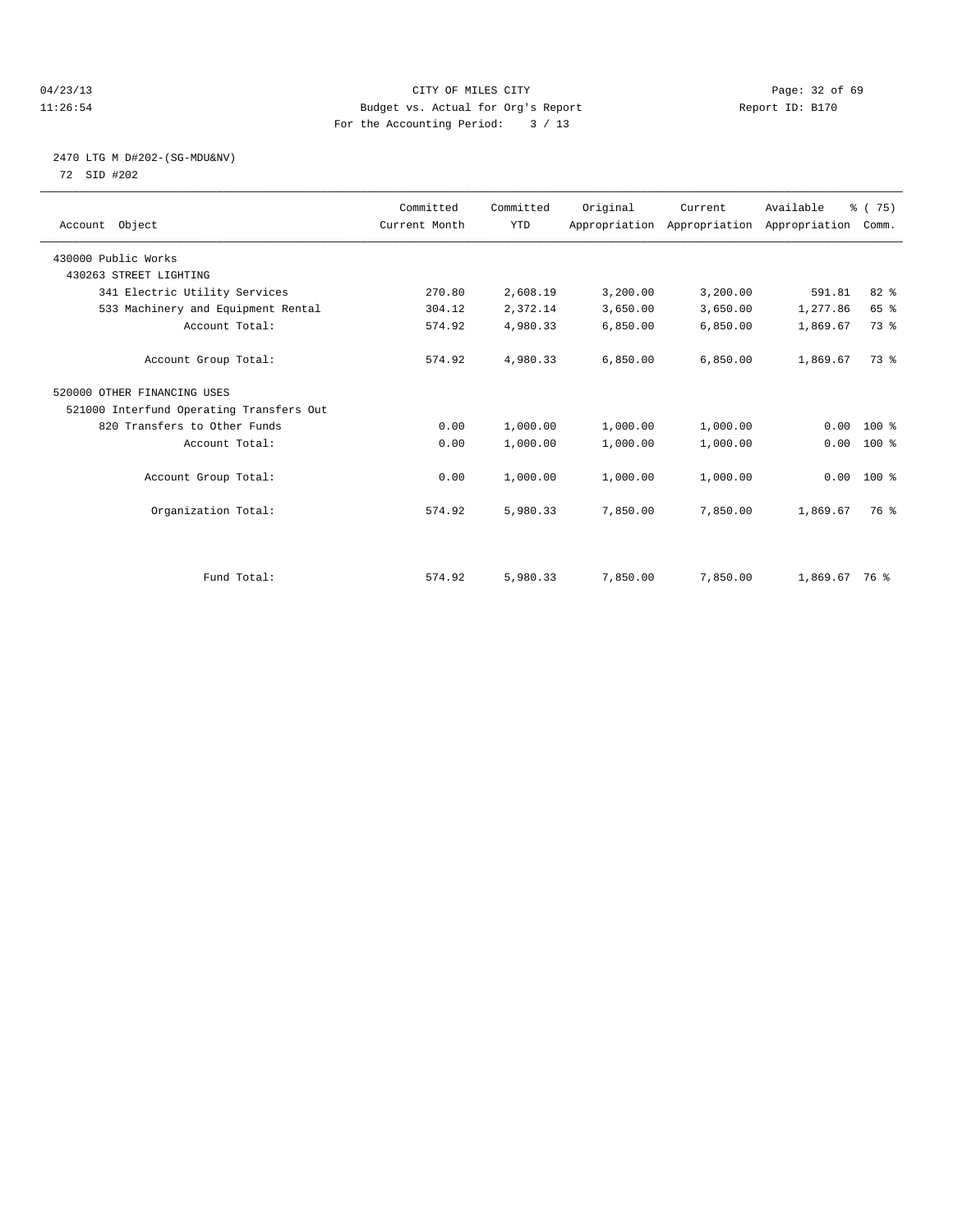## 04/23/13 Page: 33 of 69 11:26:54 Budget vs. Actual for Org's Report Report ID: B170 For the Accounting Period: 3 / 13

### 2480 LTG M M#173-(Milestown Estates)

47 SID #173(Ltg-Milestown)

| Account Object                           | Committed<br>Current Month | Committed<br><b>YTD</b> | Original | Current<br>Appropriation Appropriation Appropriation | Available | % (75)<br>Comm. |  |
|------------------------------------------|----------------------------|-------------------------|----------|------------------------------------------------------|-----------|-----------------|--|
| 430000 Public Works                      |                            |                         |          |                                                      |           |                 |  |
| 430263 STREET LIGHTING                   |                            |                         |          |                                                      |           |                 |  |
| 230 Repair and Maintenance Supplies      | 0.00                       | 0.00                    | 460.00   | 460.00                                               | 460.00    | 0 <sup>8</sup>  |  |
| 341 Electric Utility Services            | 62.92                      | 502.48                  | 700.00   | 700.00                                               | 197.52    | $72$ $%$        |  |
| 360 Contr R & M                          | 0.00                       | 0.00                    | 200.00   | 200.00                                               | 200.00    | 0 <sup>8</sup>  |  |
| Account Total:                           | 62.92                      | 502.48                  | 1,360.00 | 1,360.00                                             | 857.52    | 37 <sup>8</sup> |  |
| Account Group Total:                     | 62.92                      | 502.48                  | 1,360.00 | 1,360.00                                             | 857.52    | 37 <sup>8</sup> |  |
| 520000 OTHER FINANCING USES              |                            |                         |          |                                                      |           |                 |  |
| 521000 Interfund Operating Transfers Out |                            |                         |          |                                                      |           |                 |  |
| 820 Transfers to Other Funds             | 0.00                       | 250.00                  | 250.00   | 250.00                                               | 0.00      | $100*$          |  |
| Account Total:                           | 0.00                       | 250.00                  | 250.00   | 250.00                                               | 0.00      | $100*$          |  |
| Account Group Total:                     | 0.00                       | 250.00                  | 250.00   | 250.00                                               | 0.00      | $100*$          |  |
| Organization Total:                      | 62.92                      | 752.48                  | 1,610.00 | 1,610.00                                             | 857.52    | 47.8            |  |
|                                          |                            |                         |          |                                                      |           |                 |  |
| Fund Total:                              | 62.92                      | 752.48                  | 1,610.00 | 1,610.00                                             | 857.52    | 47.8            |  |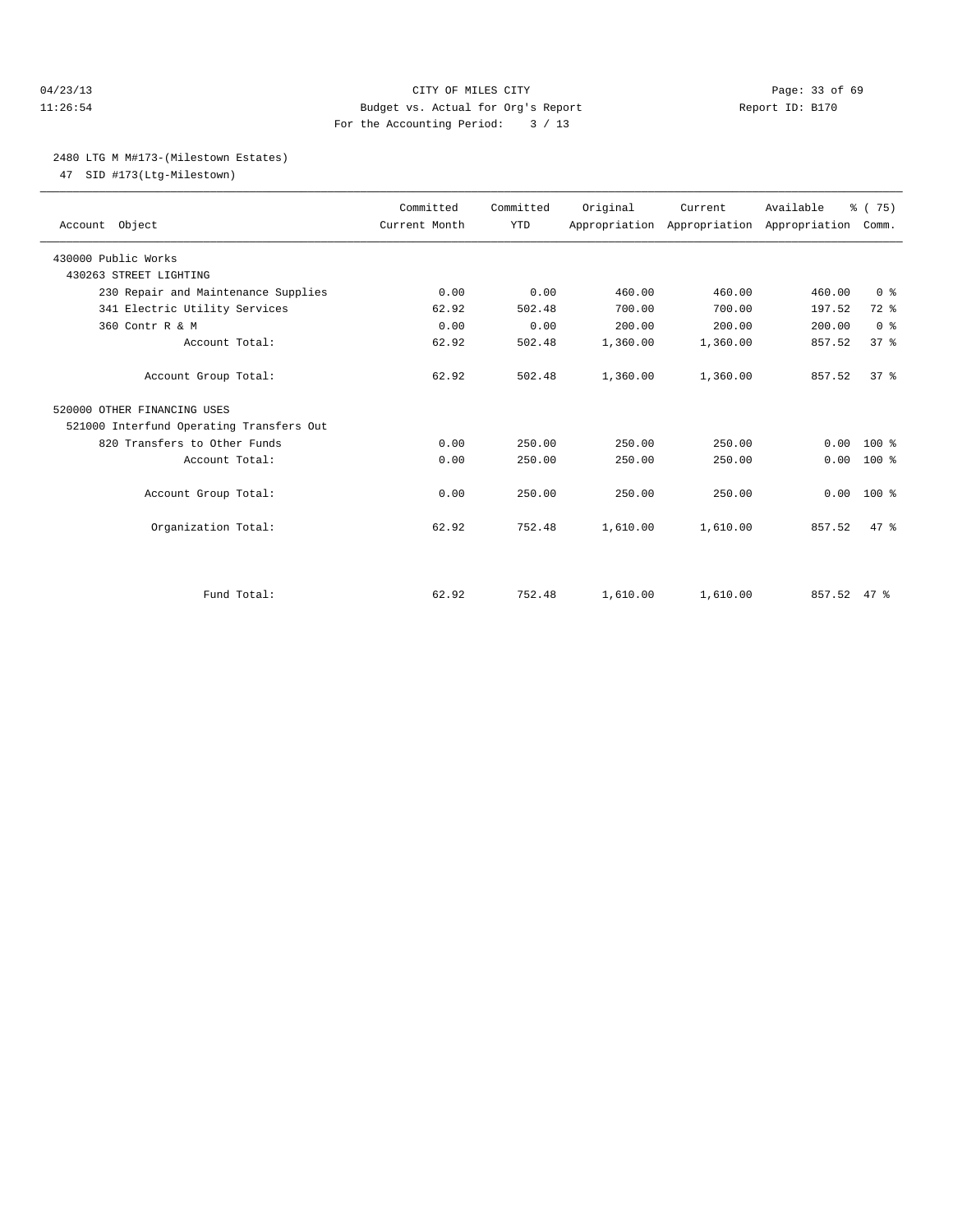# 04/23/13 Page: 34 of 69 11:26:54 Budget vs. Actual for Org's Report Report ID: B170 For the Accounting Period: 3 / 13

————————————————————————————————————————————————————————————————————————————————————————————————————————————————————————————————————

# 2510 STR MAINT DIST #204

107 Paved St. Maint. Dist.#204

| Account Object                          | Committed<br>Current Month | Committed<br>YTD | Original    | Current    | Available<br>Appropriation Appropriation Appropriation Comm. | ៖ (75)            |
|-----------------------------------------|----------------------------|------------------|-------------|------------|--------------------------------------------------------------|-------------------|
| 430000 Public Works                     |                            |                  |             |            |                                                              |                   |
| 430220 Operations                       |                            |                  |             |            |                                                              |                   |
| 111 Salaries and Wages - Permanent      | 9,494.76                   | 104,160.98       | 170,500.00  | 170,500.00 | 66,339.02                                                    | 61 %              |
| 121 OVERTIME-PERMANENT                  | 104.61                     | 3,571.75         | 5,119.00    | 5,119.00   | 1,547.25                                                     | 70 %              |
| 131 VACATION                            | 1,611.86                   | 7,158.22         | 14,000.00   | 14,000.00  | 6,841.78                                                     | $51$ %            |
| 132 SICK LEAVE                          | 1,994.44                   | 4,840.21         | 11,000.00   | 11,000.00  | 6,159.79                                                     | 44 %              |
| 133 OTHER LEAVE PAY                     | 0.00                       | 0.00             | 9,480.00    | 9,480.00   | 9,480.00                                                     | 0 <sup>8</sup>    |
| 134 HOLIDAY PAY                         | 0.00                       | 651.75           | 6,446.00    | 6,446.00   | 5,794.25                                                     | $10*$             |
| 141 Unemployment Insurance              | 46.26                      | 423.09           | 758.00      | 758.00     | 334.91                                                       | 56 %              |
| 142 Workers' Compensation               | 691.22                     | 6,260.42         | 11,474.00   | 11, 474.00 | 5, 213.58                                                    | 55 <sup>8</sup>   |
| 143 Health Insurance                    | 2,387.71                   | 20,722.94        | 32,851.00   | 32,851.00  | 12,128.06                                                    | 63 %              |
| 144 FICA                                | 954.54                     | 8,738.34         | 16,566.00   | 16,566.00  | 7,827.66                                                     | $53$ $%$          |
| 145 PERS                                | 933.64                     | 8,247.16         | 14,777.00   | 14,777.00  | 6,529.84                                                     | 56 %              |
| 196 CLOTHING ALLOTMENT                  | 0.00                       | 540.00           | 602.00      | 602.00     | 62.00                                                        | 90%               |
| 210 Office Supplies and Materials       | 4.60                       | 567.77           | 500.00      | 500.00     | $-67.77$                                                     | 114 %             |
| 214 Small Items of Equipment            | 4,602.91                   | 4,852.34         | 9,000.00    | 9,000.00   | 4,147.66                                                     | 54 %              |
| 220 Operating Expenses                  | 25.70                      | 4,641.42         | 12,000.00   | 12,000.00  | 7,358.58                                                     | 39 %              |
| 222 Chemicals, Lab & Med Supplies       | 0.00                       | 0.00             | 400.00      | 400.00     | 400.00                                                       | 0 <sup>8</sup>    |
| 226 Clothing and Uniforms               | 165.03                     | 516.19           | 500.00      | 500.00     | $-16.19$                                                     | $103$ %           |
| 230 Repair and Maintenance Supplies     | 0.00                       | 5,907.72         | 23,000.00   | 23,000.00  | 17,092.28                                                    | $26$ %            |
| 231 Gas, Oil, Diesel Fuel, Grease, etc. | 638.38                     | 19,860.96        | 35,000.00   | 35,000.00  | 15, 139.04                                                   | 57%               |
| 241 Consumable Tools                    | 0.00                       | 0.00             | 50.00       | 50.00      | 50.00                                                        | 0 <sup>8</sup>    |
| 242 Sign Parts and Supplies             | 0.00                       | 8,161.52         | 6,000.00    | 6,000.00   | $-2,161.52$                                                  | $136$ %           |
| 311 Postage, Box Rent, Etc.             | 0.00                       | 13.11            | 75.00       | 75.00      | 61.89                                                        | $17$ %            |
| 320 Printing, Duplicating, Typing &     | 0.00                       | 0.00             | 200.00      | 200.00     | 200.00                                                       | 0 <sup>8</sup>    |
| 330 Publicity, Subscriptions & Dues     | 0.00                       | 141.65           | 400.00      | 400.00     | 258.35                                                       | 35 <sup>8</sup>   |
| 334 Memberships, Registrations & Dues   | 0.00                       | 0.00             | 150.00      | 150.00     | 150.00                                                       | 0 <sup>8</sup>    |
| 341 Electric Utility Services           | 0.00                       | 581.55           | 1,200.00    | 1,200.00   | 618.45                                                       | 48 %              |
| 344 Gas Utility Service                 | 0.00                       | 254.96           | 1,200.00    | 1,200.00   | 945.04                                                       | 21 %              |
| 345 Telephone & Telegraph               | 161.39                     | 1,289.94         | 1,500.00    | 1,500.00   | 210.06                                                       | 86 %              |
| 346 Garbage Service                     | 0.00                       | 0.00             | 175.00      | 175.00     | 175.00                                                       | 0 <sup>8</sup>    |
| 347 Telephone-Internet                  | 4.70                       | 4.70             | 250.00      | 250.00     | 245.30                                                       | 2 <sup>°</sup>    |
| 350 Professional Services               | 0.00                       | 785.04           | 4,000.00    | 4,000.00   | 3,214.96                                                     | $20*$             |
| 360 Contr R & M                         | 63.04                      | 647.05           | 7,500.00    | 7,500.00   | 6,852.95                                                     | 9 <sub>8</sub>    |
| 363 R&M Vehicles/Equip/Labor-PW         | 21, 254.78                 | 62,303.77        | 80,000.00   | 80,000.00  | 17,696.23                                                    | 78 %              |
| 370 Travel                              | 0.00                       | 350.04           | 800.00      | 800.00     | 449.96                                                       | 44 %              |
| 380 Training Services                   | 0.00                       | 232.00           | 700.00      | 700.00     | 468.00                                                       | 338               |
| 382 Books                               | 0.00                       | 0.00             | 200.00      | 200.00     | 200.00                                                       | 0 <sup>8</sup>    |
| 511 Insurance on Buildings              | 0.00                       | 640.22           | 641.00      | 641.00     | 0.78                                                         | $100*$            |
| 512 Insurance on Vehicles & Equipment   | 0.00                       | 2,731.60         | 2,732.00    | 2,732.00   |                                                              | $0.40$ 100 %      |
| 531 Building & Office Rental            | 350.00                     | 3,150.00         | 4,200.00    | 4,200.00   | 1,050.00                                                     | 75 %              |
| 532 Land Rental                         | 0.00                       | 8,027.54         | 8,000.00    | 8,000.00   | $-27.54$                                                     | 100 %             |
| Account Total:                          | 45, 489.57                 | 290,975.95       | 493,946.00  | 493,946.00 | 202,970.05                                                   | 59%               |
| 430233 Roadway/Re-surfacing             |                            |                  |             |            |                                                              |                   |
| 350 Professional Services               | 0.00                       | 14,235.98        | 681,423.00  | 681,423.00 | 667,187.02                                                   | 2 <sub>8</sub>    |
| Account Total:                          | 0.00                       | 14,235.98        | 681, 423.00 | 681,423.00 | 667,187.02                                                   | $2$ $\frac{6}{9}$ |
| 430234 CURB AND GUTTER                  |                            |                  |             |            |                                                              |                   |
| 350 Professional Services               | 0.00                       | 2,112.00         | 72,000.00   | 72,000.00  | 69,888.00                                                    | 3%                |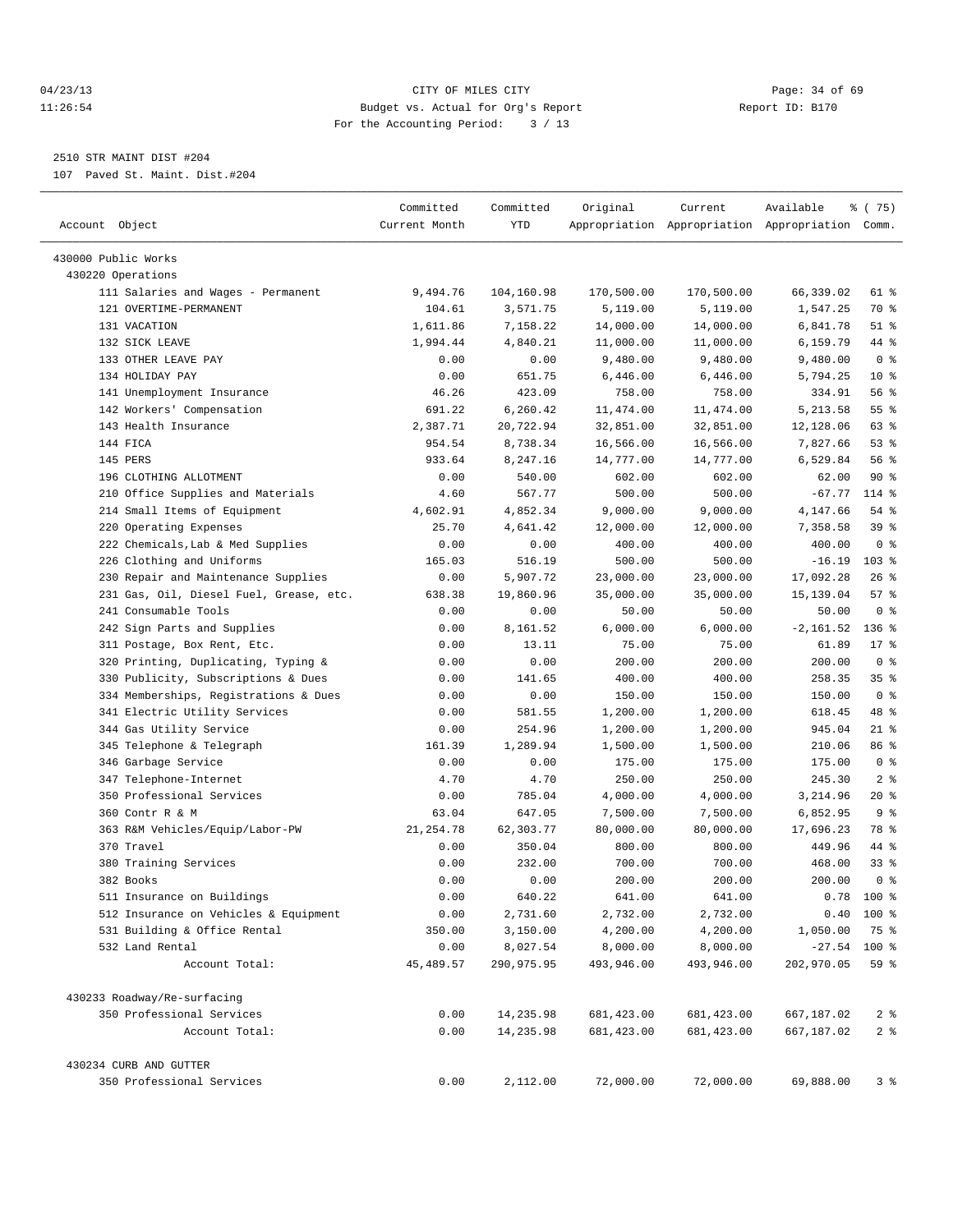# 04/23/13 Page: 35 of 69 11:26:54 Budget vs. Actual for Org's Report Report ID: B170 For the Accounting Period: 3 / 13

# 2510 STR MAINT DIST #204

107 Paved St. Maint. Dist.#204

| Account Object                           | Committed<br>Current Month | Committed<br><b>YTD</b> | Original     | Current                   | Available<br>Appropriation Appropriation Appropriation Comm. | % (75)             |
|------------------------------------------|----------------------------|-------------------------|--------------|---------------------------|--------------------------------------------------------------|--------------------|
| Account Total:                           | 0.00                       | 2,112.00                | 72,000.00    | 72,000.00                 | 69,888.00                                                    | 3%                 |
| 430235 Storm Drain & Culvert Maintenance |                            |                         |              |                           |                                                              |                    |
| 230 Repair and Maintenance Supplies      | 0.00                       | 4,492.00                | 236,465.00   | 236,465.00                | 231,973.00                                                   | 2 <sup>8</sup>     |
| 350 Professional Services                | 0.00                       | 11,454.72               | 10,000.00    | 10,000.00                 | $-1,454.72$                                                  | $115$ %            |
| Account Total:                           | 0.00                       | 15,946.72               | 246,465.00   | 246,465.00                | 230,518.28                                                   | 6 %                |
| Account Group Total:                     | 45, 489.57                 | 323, 270.65             | 1,493,834.00 | 1,493,834.00              | 1,170,563.35                                                 | $22*$              |
| 510000 MISCELLANEOUS                     |                            |                         |              |                           |                                                              |                    |
| 510330 Comprehensive Liability Insurance |                            |                         |              |                           |                                                              |                    |
| 513 Liability                            | 0.00                       | 5,380.69                | 5,381.00     | 5,381.00                  |                                                              | $0.31$ 100 %       |
| Account Total:                           | 0.00                       | 5,380.69                | 5,381.00     | 5,381.00                  |                                                              | $0.31$ 100 %       |
| Account Group Total:                     | 0.00                       | 5,380.69                | 5,381.00     | 5,381.00                  |                                                              | $0.31$ 100 %       |
| 520000 OTHER FINANCING USES              |                            |                         |              |                           |                                                              |                    |
| 521000 Interfund Operating Transfers Out |                            |                         |              |                           |                                                              |                    |
| 820 Transfers to Other Funds             | 1,742.92                   | 36, 271.78              | 46,086.00    | 46,086.00                 | 9.814.22                                                     | 79 %               |
| Account Total:                           | 1,742.92                   | 36, 271.78              | 46,086.00    | 46,086.00                 | 9,814.22                                                     | 79 %               |
| Account Group Total:                     | 1,742.92                   | 36, 271.78              | 46,086.00    | 46,086.00                 | 9,814.22                                                     | 79 %               |
| Organization Total:                      | 47, 232.49                 | 364, 923. 12            | 1,545,301.00 | 1,545,301.00              | 1,180,377.88                                                 | $24$ $\frac{6}{5}$ |
|                                          |                            |                         |              |                           |                                                              |                    |
| Fund Total:                              | 47, 232.49                 | 364, 923. 12            |              | 1,545,301.00 1,545,301.00 | 1,180,377.88 24 %                                            |                    |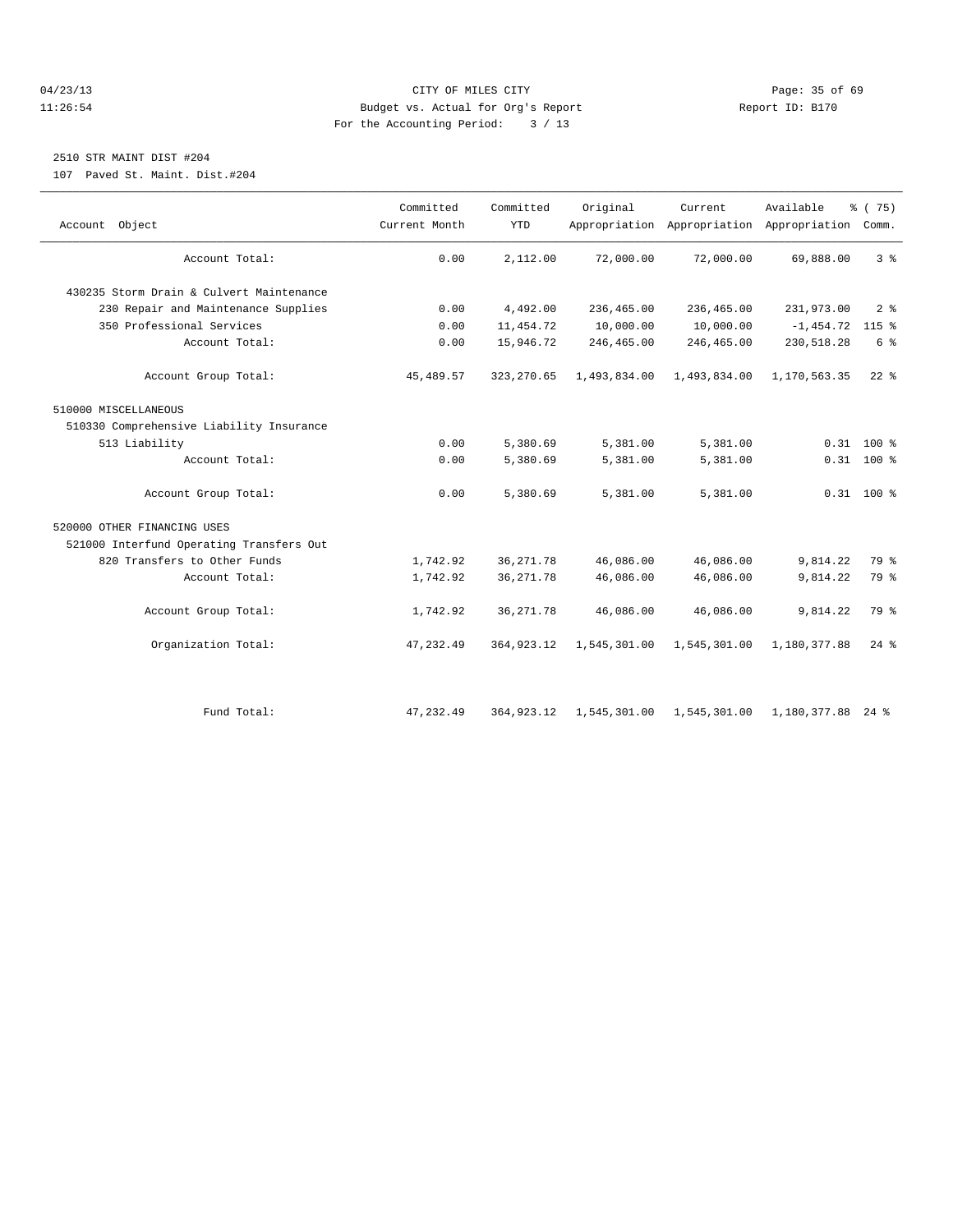## 04/23/13 Page: 36 of 69 11:26:55 Budget vs. Actual for Org's Report Report ID: B170 For the Accounting Period: 3 / 13

————————————————————————————————————————————————————————————————————————————————————————————————————————————————————————————————————

2520 STR MAINT DIST #205

108 Unpaved St.Maint.Dist#205

|                                          | Committed     | Committed  | Original   | Current    | Available                                       | % (75)         |
|------------------------------------------|---------------|------------|------------|------------|-------------------------------------------------|----------------|
| Account Object                           | Current Month | YTD        |            |            | Appropriation Appropriation Appropriation Comm. |                |
| 430000 Public Works                      |               |            |            |            |                                                 |                |
| 430220 Operations                        |               |            |            |            |                                                 |                |
| 111 Salaries and Wages - Permanent       | 2,818.02      | 30,609.25  | 51,740.00  | 51,740.00  | 21,130.75                                       | 59 %           |
| 121 OVERTIME-PERMANENT                   | 34.63         | 970.49     | 1,296.00   | 1,296.00   | 325.51                                          | 75 %           |
| 131 VACATION                             | 444.53        | 2,144.57   | 4,000.00   | 4,000.00   | 1,855.43                                        | 54 %           |
| 132 SICK LEAVE                           | 532.24        | 1,449.80   | 4,000.00   | 4,000.00   | 2,550.20                                        | 36%            |
| 133 OTHER LEAVE PAY                      | 0.00          | 0.00       | 2,400.00   | 2,400.00   | 2,400.00                                        | 0 <sup>8</sup> |
| 134 HOLIDAY PAY                          | 0.00          | 165.34     | 1,632.00   | 1,632.00   | 1,466.66                                        | $10*$          |
| 141 Unemployment Insurance               | 13.41         | 124.34     | 228.00     | 228.00     | 103.66                                          | $55$ %         |
| 142 Workers' Compensation                | 180.63        | 1,641.40   | 3,114.00   | 3,114.00   | 1,472.60                                        | 53%            |
| 143 Health Insurance                     | 695.17        | 6,175.24   | 9,935.00   | 9,935.00   | 3,759.76                                        | 62 %           |
| 144 FICA                                 | 272.49        | 2,528.49   | 4,978.00   | 4,978.00   | 2,449.51                                        | $51$ %         |
| 145 PERS                                 | 270.76        | 2,431.75   | 4,466.00   | 4,466.00   | 2,034.25                                        | 54 %           |
| 196 CLOTHING ALLOTMENT                   | 0.00          | 159.00     | 180.00     | 180.00     | 21.00                                           | 88 %           |
| 210 Office Supplies and Materials        | 1.15          | 143.74     | 200.00     | 200.00     | 56.26                                           | 72 %           |
| 214 Small Items of Equipment             | 1,150.73      | 1,213.09   | 4,000.00   | 4,000.00   | 2,786.91                                        | $30*$          |
| 220 Operating Expenses                   | 5.90          | 2,265.13   | 4,000.00   | 4,000.00   | 1,734.87                                        | 57%            |
| 222 Chemicals, Lab & Med Supplies        | 0.00          | 134.80     | 500.00     | 500.00     | 365.20                                          | $27$ %         |
| 226 Clothing and Uniforms                | 41.26         | 129.04     | 125.00     | 125.00     | $-4.04$                                         | $103$ %        |
| 230 Repair and Maintenance Supplies      | 0.00          | 1,476.93   | 8,500.00   | 8,500.00   | 7,023.07                                        | $17$ %         |
| 231 Gas, Oil, Diesel Fuel, Grease, etc.  | 159.61        | 4,965.23   | 10,000.00  | 10,000.00  | 5,034.77                                        | 50%            |
| 242 Sign Parts and Supplies              | 0.00          | 2,141.55   | 2,600.00   | 2,600.00   | 458.45                                          | $82$ $%$       |
| 311 Postage, Box Rent, Etc.              | 0.00          | 12.66      | 40.00      | 40.00      | 27.34                                           | $32$ $%$       |
| 330 Publicity, Subscriptions & Dues      | 0.00          | 22.00      | 100.00     | 100.00     | 78.00                                           | $22$ %         |
| 334 Memberships, Registrations & Dues    | 0.00          | 0.00       | 50.00      | 50.00      | 50.00                                           | 0 <sup>8</sup> |
| 341 Electric Utility Services            | 0.00          | 46.87      | 150.00     | 150.00     | 103.13                                          | $31$ $%$       |
| 344 Gas Utility Service                  | 0.00          | 78.20      | 250.00     | 250.00     | 171.80                                          | $31$ %         |
| 345 Telephone & Telegraph                | 77.52         | 523.20     | 450.00     | 450.00     | $-73.20$                                        | $116$ %        |
| 347 Telephone-Internet                   | 4.70          | 4.70       | 150.00     | 150.00     | 145.30                                          | 3%             |
| 350 Professional Services                | 0.00          | 196.26     | 750.00     | 750.00     | 553.74                                          | 26%            |
| 360 Contr R & M                          | 24.95         | 240.01     | 2,000.00   | 2,000.00   | 1,759.99                                        | $12*$          |
| 363 R&M Vehicles/Equip/Labor-PW          | 14,747.93     | 40,715.18  | 30,000.00  | 30,000.00  | $-10, 715.18$                                   | $136$ %        |
| 370 Travel                               | 0.00          | 87.52      | 250.00     | 250.00     | 162.48                                          | 35%            |
| 380 Training Services                    | 0.00          | 58.00      | 150.00     | 150.00     | 92.00                                           | 39%            |
| 382 Books                                | 0.00          | 0.00       | 100.00     | 100.00     | 100.00                                          | 0 <sup>8</sup> |
| 511 Insurance on Buildings               | 0.00          | 160.06     | 161.00     | 161.00     | 0.94                                            | 99 %           |
| 512 Insurance on Vehicles & Equipment    | 0.00          | 682.90     | 683.00     | 683.00     | 0.10                                            | $100*$         |
| 531 Building & Office Rental             | 166.66        | 1,499.94   | 2,000.00   | 2,000.00   | 500.06                                          | 75 %           |
| 532 Land Rental                          | 0.00          | 900.00     | 1,500.00   | 1,500.00   | 600.00                                          | 60 %           |
| Account Total:                           | 21,642.29     | 106,096.68 | 156,678.00 | 156,678.00 | 50,581.32                                       | 68 %           |
|                                          |               |            |            |            |                                                 |                |
| 430233 Roadway/Re-surfacing              |               |            |            |            |                                                 |                |
| 230 Repair and Maintenance Supplies      | 0.00          | 0.00       | 9,600.00   | 9,600.00   | 9,600.00                                        | 0 <sup>8</sup> |
| 350 Professional Services                | 0.00          | 0.00       | 144,000.00 | 144,000.00 | 144,000.00                                      | $0$ %          |
| Account Total:                           | 0.00          | 0.00       | 153,600.00 | 153,600.00 | 153,600.00                                      | $0$ %          |
| 430235 Storm Drain & Culvert Maintenance |               |            |            |            |                                                 |                |
| 230 Repair and Maintenance Supplies      | 0.00          | 498.00     | 0.00       | 0.00       | $-498.00$                                       | $***$ $_{8}$   |
| 350 Professional Services                | 0.00          | 210.70     | 53,000.00  | 53,000.00  | 52,789.30                                       | 0 <sup>8</sup> |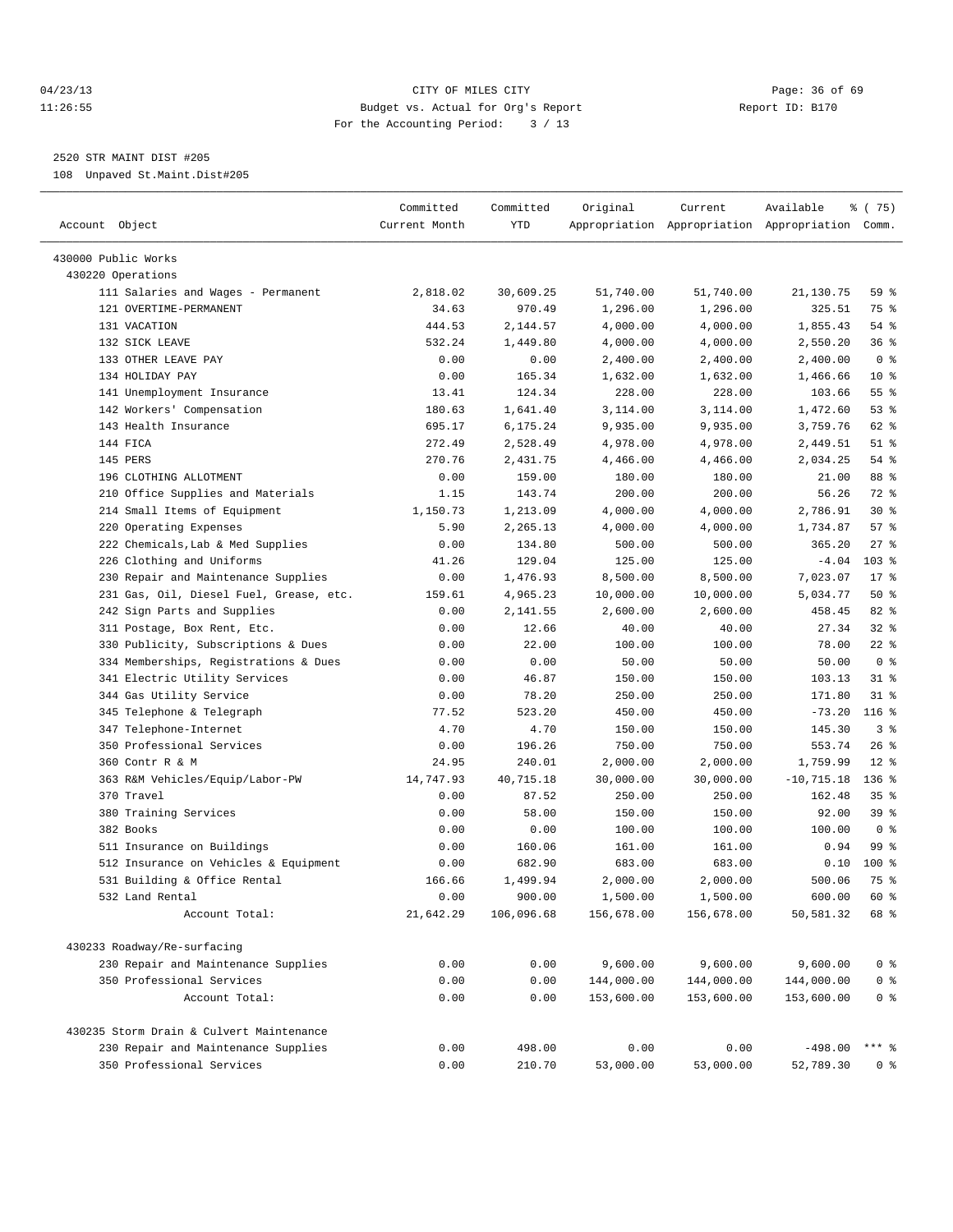# 04/23/13 Page: 37 of 69 11:26:55 Budget vs. Actual for Org's Report Report ID: B170 For the Accounting Period: 3 / 13

# 2520 STR MAINT DIST #205

108 Unpaved St.Maint.Dist#205

| Account Object                           | Committed<br>Current Month | Committed<br><b>YTD</b> | Original   | Current    | Available<br>Appropriation Appropriation Appropriation | % (75)<br>Comm. |
|------------------------------------------|----------------------------|-------------------------|------------|------------|--------------------------------------------------------|-----------------|
| Account Total:                           | 0.00                       | 708.70                  | 53,000.00  | 53,000.00  | 52, 291.30                                             | 1 <sup>8</sup>  |
| Account Group Total:                     | 21,642.29                  | 106,805.38              | 363,278.00 | 363,278.00 | 256,472.62                                             | 29%             |
| 510000 MISCELLANEOUS                     |                            |                         |            |            |                                                        |                 |
| 510330 Comprehensive Liability Insurance |                            |                         |            |            |                                                        |                 |
| 513 Liability                            | 0.00                       | 1,586.00                | 1,586.00   | 1,586.00   | 0.00                                                   | 100 %           |
| Account Total:                           | 0.00                       | 1,586.00                | 1,586.00   | 1,586.00   |                                                        | $0.00 100$ %    |
| Account Group Total:                     | 0.00                       | 1,586.00                | 1,586.00   | 1,586.00   |                                                        | $0.00 100$ %    |
| 520000 OTHER FINANCING USES              |                            |                         |            |            |                                                        |                 |
| 521000 Interfund Operating Transfers Out |                            |                         |            |            |                                                        |                 |
| 820 Transfers to Other Funds             | 908.75                     | 16,305.75               | 23,159.00  | 23,159.00  | 6,853.25                                               | 70 %            |
| Account Total:                           | 908.75                     | 16,305.75               | 23,159.00  | 23,159.00  | 6,853.25                                               | 70 %            |
| Account Group Total:                     | 908.75                     | 16,305.75               | 23,159.00  | 23,159.00  | 6,853.25                                               | 70 %            |
| Organization Total:                      | 22,551.04                  | 124,697.13              | 388,023.00 | 388,023.00 | 263, 325.87                                            | $32*$           |
|                                          |                            |                         |            |            |                                                        |                 |
| Fund Total:                              | 22,551.04                  | 124,697.13              | 388,023.00 | 388,023.00 | 263, 325.87 32 %                                       |                 |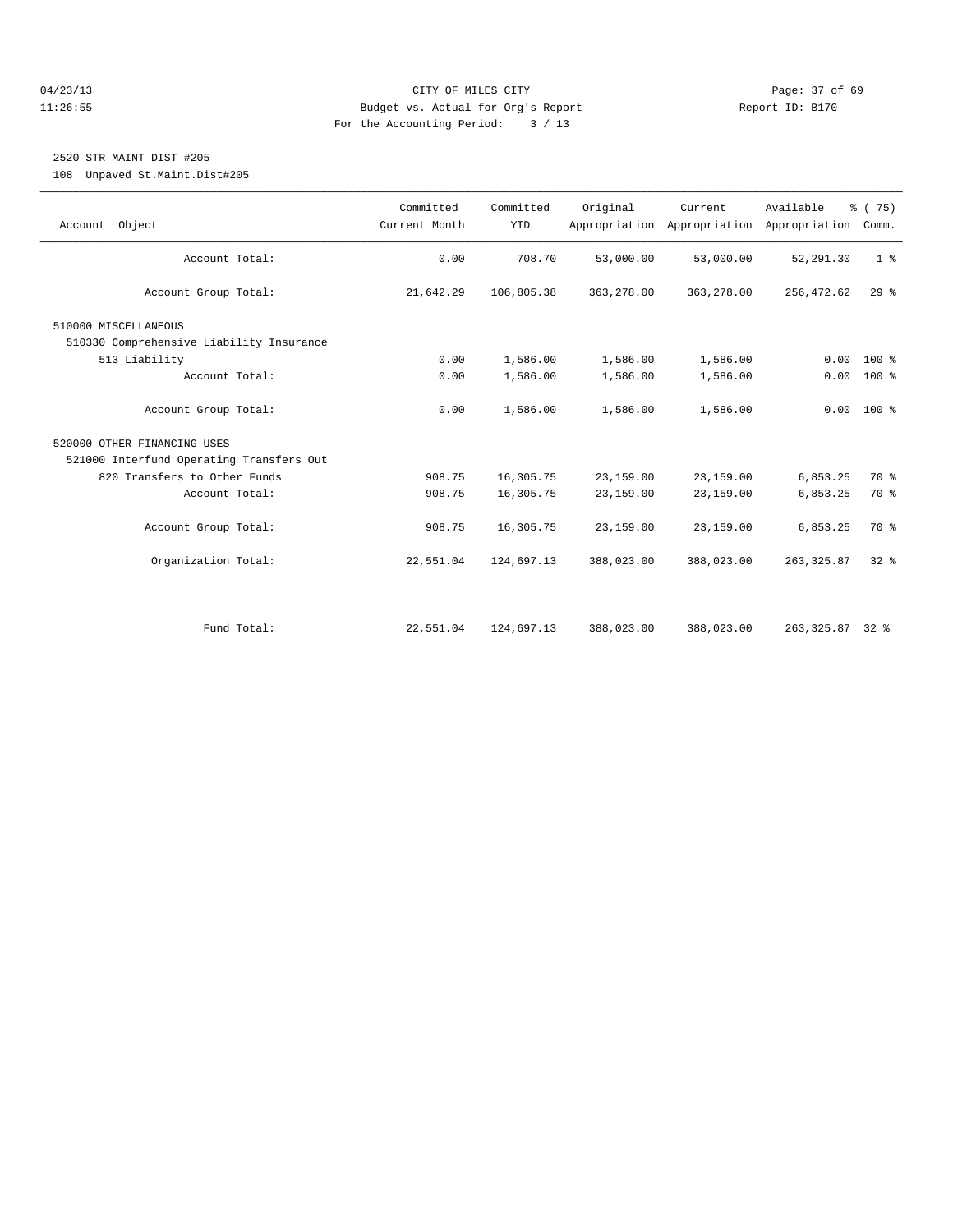## 04/23/13 Page: 38 of 69 11:26:55 Budget vs. Actual for Org's Report Report ID: B170 For the Accounting Period: 3 / 13

#### 2540 STR MAINT DIST#207-(MILESTOWN ESTATES)

109 Milestown Estates Maintenance Dist.

| Account Object                           | Committed<br>Current Month | Committed<br><b>YTD</b> | Original | Current  | Available<br>Appropriation Appropriation Appropriation | % (75)<br>Comm. |  |
|------------------------------------------|----------------------------|-------------------------|----------|----------|--------------------------------------------------------|-----------------|--|
|                                          |                            |                         |          |          |                                                        |                 |  |
| 430000 Public Works                      |                            |                         |          |          |                                                        |                 |  |
| 430220 Operations                        |                            |                         |          |          |                                                        |                 |  |
| 111 Salaries and Wages - Permanent       | 149.78                     | 1,565.32                | 2,600.00 | 2,600.00 | 1,034.68                                               | 60 %            |  |
| 121 OVERTIME-PERMANENT                   | 1.90                       | 54.38                   | 65.00    | 65.00    | 10.62                                                  | 84 %            |  |
| 131 VACATION                             | 22.32                      | 111.97                  | 310.00   | 310.00   | 198.03                                                 | 36%             |  |
| 132 SICK LEAVE                           | 27.72                      | 81.59                   | 100.00   | 100.00   | 18.41                                                  | 82%             |  |
| 133 OTHER LEAVE PAY                      | 0.00                       | 0.00                    | 120.00   | 120.00   | 120.00                                                 | 0 <sup>8</sup>  |  |
| 134 HOLIDAY PAY                          | 0.00                       | 9.57                    | 12.00    | 12.00    | 2.43                                                   | $80*$           |  |
| 141 Unemployment Insurance               | 0.70                       | 6.38                    | 11.00    | 11.00    | 4.62                                                   | 58 %            |  |
| 142 Workers' Compensation                | 10.02                      | 89.91                   | 138.00   | 138.00   | 48.09                                                  | 65 %            |  |
| 143 Health Insurance                     | 36.37                      | 314.63                  | 435.00   | 435.00   | 120.37                                                 | $72$ $%$        |  |
| 144 FICA                                 | 14.21                      | 128.89                  | 245.00   | 245.00   | 116.11                                                 | $53$ $%$        |  |
| 145 PERS                                 | 14.27                      | 125.56                  | 220.00   | 220.00   | 94.44                                                  | 57%             |  |
| 196 CLOTHING ALLOTMENT                   | 0.00                       | 7.50                    | 8.00     | 8.00     | 0.50                                                   | 94%             |  |
| Account Total:                           | 277.29                     | 2,495.70                | 4,264.00 | 4,264.00 | 1,768.30                                               | 59%             |  |
| Account Group Total:                     | 277.29                     | 2,495.70                | 4,264.00 | 4,264.00 | 1,768.30                                               | $59*$           |  |
| 510000 MISCELLANEOUS                     |                            |                         |          |          |                                                        |                 |  |
| 510330 Comprehensive Liability Insurance |                            |                         |          |          |                                                        |                 |  |
| 513 Liability                            | 0.00                       | 62.30                   | 62.00    | 62.00    | $-0.30$                                                | $100*$          |  |
| Account Total:                           | 0.00                       | 62.30                   | 62.00    | 62.00    | $-0.30$                                                | 100 %           |  |
| Account Group Total:                     | 0.00                       | 62.30                   | 62.00    | 62.00    | $-0.30$ 100 %                                          |                 |  |
| Organization Total:                      | 277.29                     | 2,558.00                | 4,326.00 | 4,326.00 | 1,768.00                                               | $59*$           |  |
|                                          |                            |                         |          |          |                                                        |                 |  |
| Fund Total:                              | 277.29                     | 2,558.00                | 4,326.00 | 4,326.00 | 1,768.00                                               | 59 %            |  |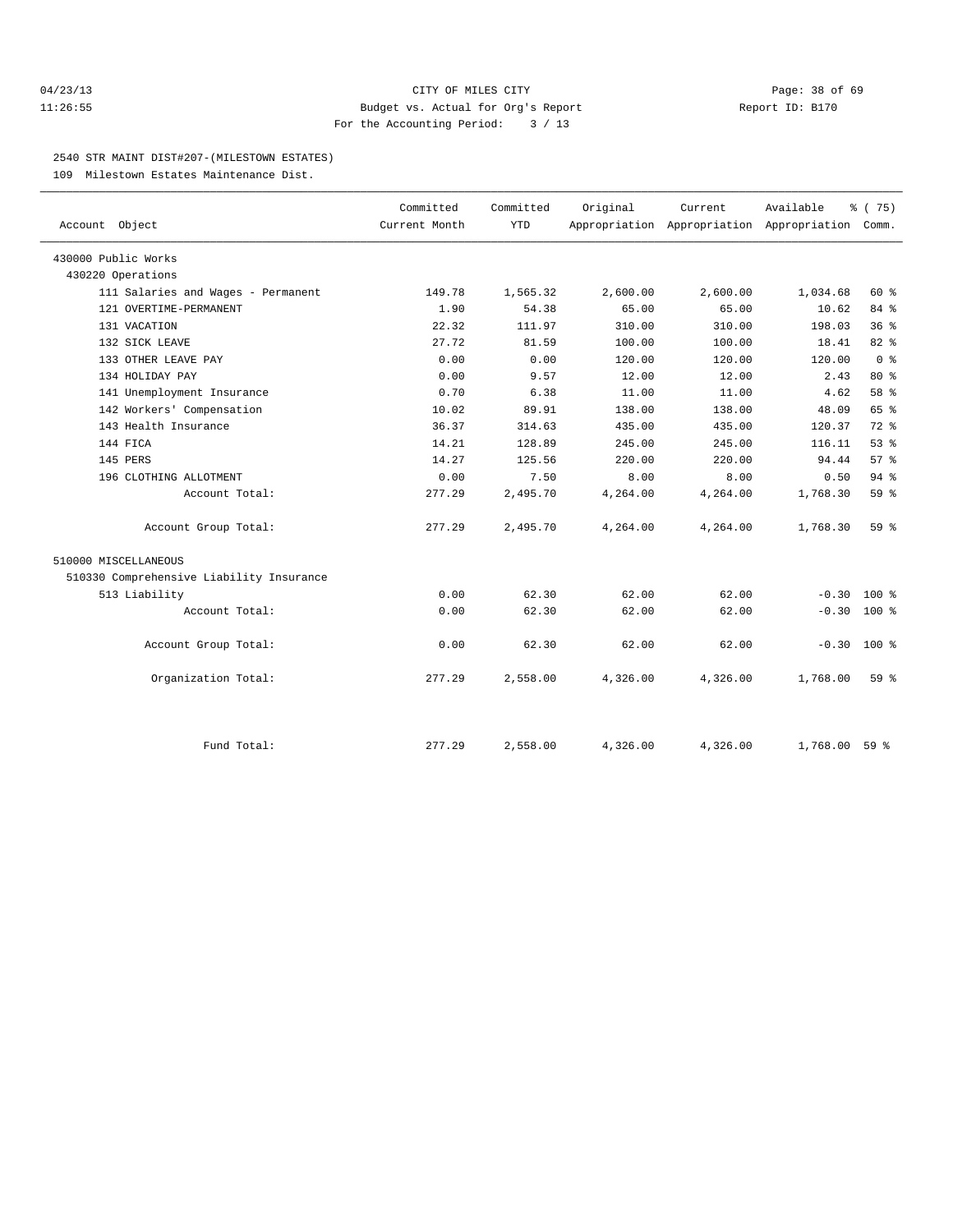# 04/23/13 Page: 39 of 69 11:26:55 Budget vs. Actual for Org's Report Report ID: B170 For the Accounting Period: 3 / 13

#### 2701 Fire Grants

7 Fire

| Account Object                                                           | Committed<br>Current Month | Committed<br>YTD | Original  | Current<br>Appropriation Appropriation | Available<br>Appropriation | % (75)<br>Comm. |
|--------------------------------------------------------------------------|----------------------------|------------------|-----------|----------------------------------------|----------------------------|-----------------|
|                                                                          |                            |                  |           |                                        |                            |                 |
| 420000 PUBLIC SAFETY                                                     |                            |                  |           |                                        |                            |                 |
| 420466 Fire-Wtr Rescue Apparatus Grant                                   |                            |                  |           |                                        |                            |                 |
| 214 Small Items of Equipment                                             | 0.00                       | 3,457.05         | 8,000.00  | 8,000.00                               | 4,542.95                   | $43$ $%$        |
| Account Total:                                                           | 0.00                       | 3,457.05         | 8,000.00  | 8,000.00                               | 4,542.95                   | 43 %            |
| 420473 Rescue Vehicle Replacement Grant #16<br>940 Machinery & Equipment | 0.00                       | 0.00             | 5,250.00  | 5,250.00                               | 5,250.00                   | 0 <sup>8</sup>  |
| Account Total:                                                           | 0.00                       | 0.00             | 5,250.00  | 5,250.00                               | 5,250.00                   | 0 <sup>8</sup>  |
| Account Group Total:                                                     | 0.00                       | 3,457.05         | 13,250.00 | 13,250.00                              | 9,792.95                   | $26$ %          |
| Organization Total:                                                      | 0.00                       | 3,457.05         | 13,250.00 | 13,250.00                              | 9,792.95                   | $26$ $%$        |
|                                                                          |                            |                  |           |                                        |                            |                 |
| Fund Total:                                                              | 0.00                       | 3,457.05         | 13,250.00 | 13,250.00                              | 9,792.95                   | $26$ %          |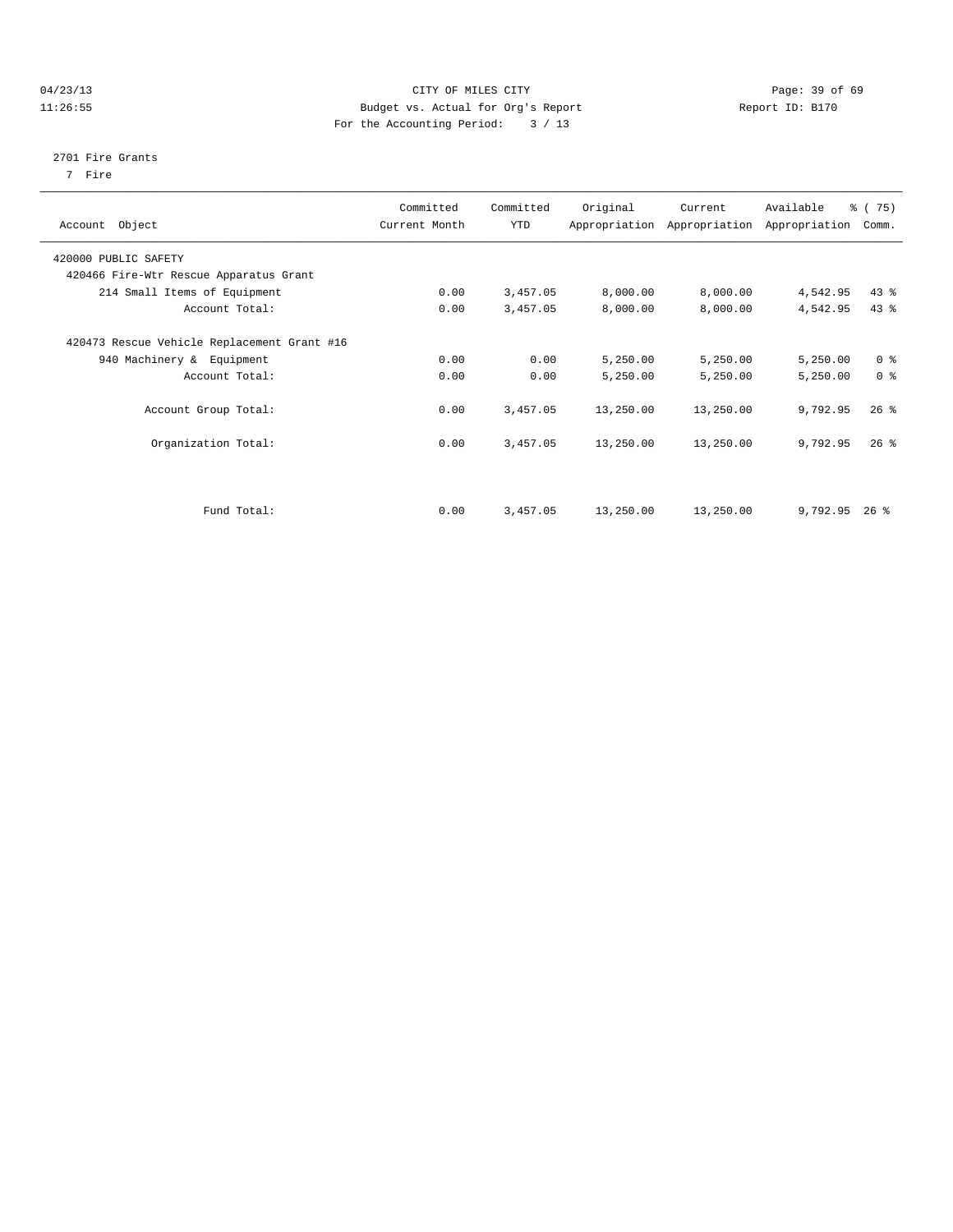# 04/23/13 Page: 40 of 69 11:26:55 Budget vs. Actual for Org's Report Report ID: B170 For the Accounting Period: 3 / 13

 2820 GAS TAX 34 Gas Tax

| Account Object                           | Committed<br>Current Month | Committed<br><b>YTD</b> | Original   | Current    | Available<br>Appropriation Appropriation Appropriation | % (75)<br>Comm. |  |
|------------------------------------------|----------------------------|-------------------------|------------|------------|--------------------------------------------------------|-----------------|--|
| 520000 OTHER FINANCING USES              |                            |                         |            |            |                                                        |                 |  |
| 521000 Interfund Operating Transfers Out |                            |                         |            |            |                                                        |                 |  |
| 820 Transfers to Other Funds             | 472.08                     | 4,248.72                | 5,665.00   | 5,665.00   | 1,416.28                                               | 75 %            |  |
| Account Total:                           | 472.08                     | 4,248.72                | 5,665.00   | 5,665.00   | 1,416.28                                               | 75 %            |  |
| 521204 TRANSFER:<br>SID 204              |                            |                         |            |            |                                                        |                 |  |
| 820 Transfers to Other Funds             | 0.00                       | 0.00                    | 89,695.00  | 89,695.00  | 89,695.00                                              | 0 <sup>8</sup>  |  |
| Account Total:                           | 0.00                       | 0.00                    | 89,695.00  | 89,695.00  | 89,695.00                                              | 0 <sup>8</sup>  |  |
| 521205 TRANSFER:<br>SID 205              |                            |                         |            |            |                                                        |                 |  |
| 820 Transfers to Other Funds             | 0.00                       | 0.00                    | 89,695.00  | 89,695.00  | 89,695.00                                              | 0 <sup>8</sup>  |  |
| Account Total:                           | 0.00                       | 0.00                    | 89,695.00  | 89,695.00  | 89,695.00                                              | 0 <sup>8</sup>  |  |
| Account Group Total:                     | 472.08                     | 4,248.72                | 185,055.00 | 185,055.00 | 180,806.28                                             | 2 <sup>8</sup>  |  |
| Organization Total:                      | 472.08                     | 4,248.72                | 185,055.00 | 185,055.00 | 180,806.28                                             | 2 <sup>8</sup>  |  |
|                                          |                            |                         |            |            |                                                        |                 |  |
| Fund Total:                              | 472.08                     | 4,248.72                | 185,055.00 | 185,055.00 | 180,806.28                                             | 2 <sup>8</sup>  |  |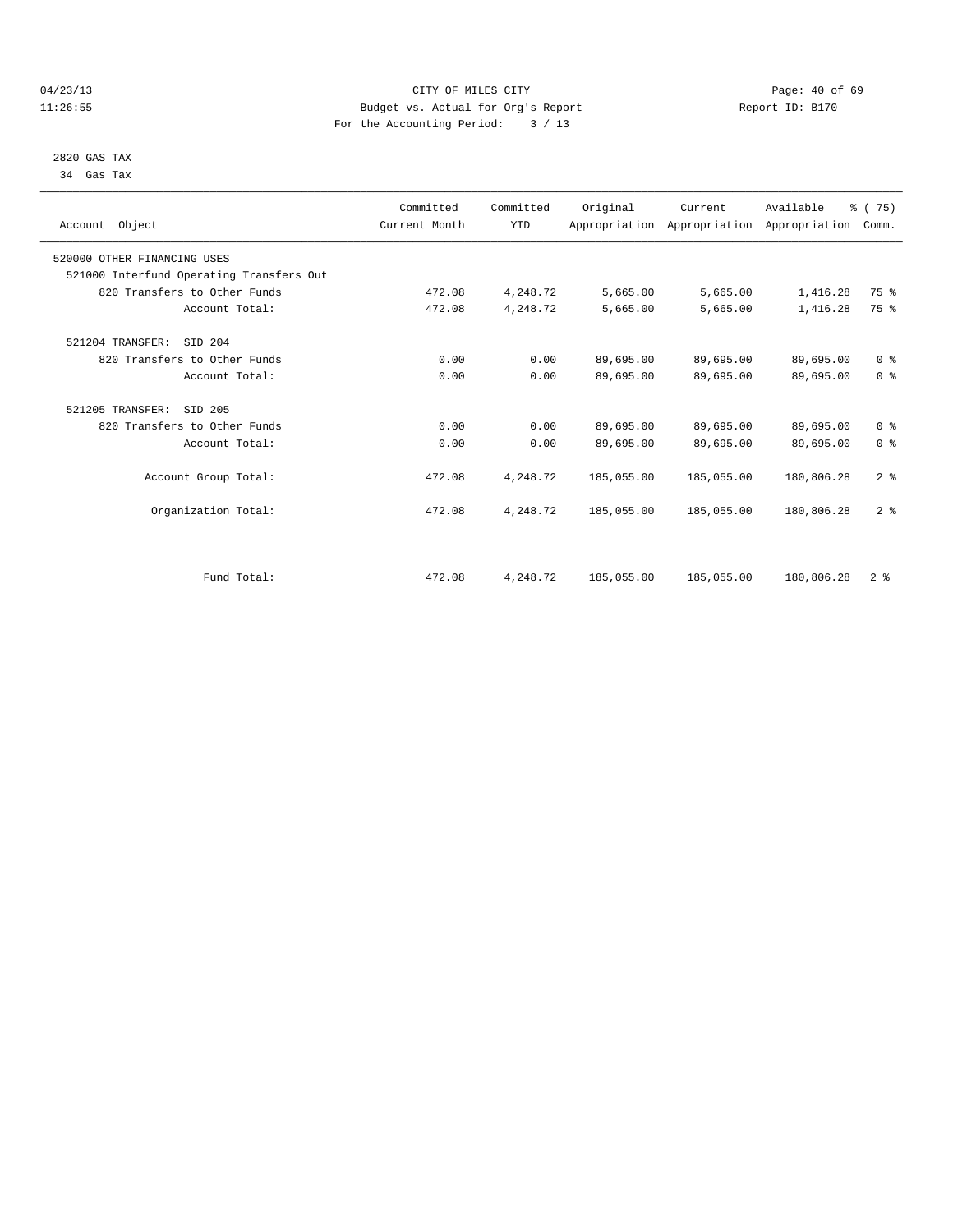# 04/23/13 Page: 41 of 69 11:26:55 Budget vs. Actual for Org's Report Report ID: B170 For the Accounting Period: 3 / 13

# 2850 911 EMERGENCY

105 Enhanced 911

| Account Object                              | Committed<br>Current Month | Committed<br><b>YTD</b> | Original   | Current    | Available<br>Appropriation Appropriation Appropriation Comm. | % (75)             |
|---------------------------------------------|----------------------------|-------------------------|------------|------------|--------------------------------------------------------------|--------------------|
|                                             |                            |                         |            |            |                                                              |                    |
| 420000 PUBLIC SAFETY                        |                            |                         |            |            |                                                              |                    |
| 420140 Crime Control and Investigation (05) |                            |                         |            |            |                                                              | 6 %                |
| 210 Office Supplies and Materials           | 0.00                       | 555.70                  | 10,000.00  | 10,000.00  | 9,444.30                                                     |                    |
| 214 Small Items of Equipment                | 0.00                       | 0.00                    | 10,000.00  | 10,000.00  | 10,000.00                                                    | 0 <sup>8</sup>     |
| Operating Expenses<br>220                   | 2,532.00                   | 8,093.13                | 20,000.00  | 20,000.00  | 11,906.87                                                    | $40*$<br>$***$ $%$ |
| 226 Clothing and Uniforms                   | 0.00                       | 47.27                   | 0.00       | 0.00       | $-47.27$                                                     |                    |
| 230 Repair and Maintenance Supplies         | 0.00                       | 0.00                    | 1,000.00   | 1,000.00   | 1,000.00                                                     | 0 <sup>8</sup>     |
| 231 Gas, Oil, Diesel Fuel, Grease, etc.     | 0.00                       | 0.00                    | 874.00     | 874.00     | 874.00                                                       | 0 <sup>8</sup>     |
| 311 Postage, Box Rent, Etc.                 | 0.00                       | 0.00                    | 1,000.00   | 1,000.00   | 1,000.00                                                     | 0 <sup>8</sup>     |
| Printing, Duplicating, Typing &<br>320      | 0.00                       | 0.00                    | 1,000.00   | 1,000.00   | 1,000.00                                                     | 0 <sup>8</sup>     |
| 334 Memberships, Registrations & Dues       | 0.00                       | 180.00                  | 1,000.00   | 1,000.00   | 820.00                                                       | 18 %               |
| 341 Electric Utility Services               | 44.56                      | 414.42                  | 4,000.00   | 4,000.00   | 3,585.58                                                     | $10*$              |
| 345 Telephone & Telegraph                   | 2,313.07                   | 20,338.10               | 36,000.00  | 36,000.00  | 15,661.90                                                    | 56 %               |
| 347 Telephone-Internet                      | 0.00                       | 0.00                    | 1,000.00   | 1,000.00   | 1,000.00                                                     | 0 <sup>8</sup>     |
| 350 Professional Services                   | 3, 355.61                  | 52, 185.47              | 75,000.00  | 75,000.00  | 22,814.53                                                    | 70 %               |
| 360 Contr R & M                             | 0.00                       | 0.00                    | 5,000.00   | 5,000.00   | 5,000.00                                                     | 0 <sup>8</sup>     |
| 366 R&M Vehicles - Police/Animal Control    | 0.00                       | 39.95                   | 0.00       | 0.00       | $-39.95$                                                     | $***$ %            |
| 370 Travel                                  | 0.00                       | 218.28                  | 10,000.00  | 10,000.00  | 9,781.72                                                     | 2 <sup>8</sup>     |
| 380 Training Services                       | 0.00                       | 599.00                  | 10,000.00  | 10,000.00  | 9,401.00                                                     | 6 %                |
| 512 Insurance on Vehicles & Equipment       | 0.00                       | 124.41                  | 125.00     | 125.00     | 0.59                                                         | $100*$             |
| 940 Machinery & Equipment                   | 0.00                       | 0.00                    | 35,000.00  | 35,000.00  | 35,000.00                                                    | 0 <sup>8</sup>     |
| 941 911 Eq & Software (2/01)                | 0.00                       | 0.00                    | 35,000.00  | 35,000.00  | 35,000.00                                                    | 0 <sup>8</sup>     |
| Account Total:                              | 8,245.24                   | 82,795.73               | 255,999.00 | 255,999.00 | 173, 203. 27                                                 | $32$ $%$           |
| Account Group Total:                        | 8,245.24                   | 82,795.73               | 255,999.00 | 255,999.00 | 173,203.27                                                   | $32*$              |
| 520000 OTHER FINANCING USES                 |                            |                         |            |            |                                                              |                    |
| 521000 Interfund Operating Transfers Out    |                            |                         |            |            |                                                              |                    |
| 820 Transfers to Other Funds                | 26, 474.40                 | 79,839.53               | 112,000.00 | 112,000.00 | 32,160.47                                                    | 71 %               |
| Account Total:                              | 26, 474.40                 | 79,839.53               | 112,000.00 | 112,000.00 | 32,160.47                                                    | 71 %               |
| Account Group Total:                        | 26, 474.40                 | 79,839.53               | 112,000.00 | 112,000.00 | 32,160.47                                                    | 71 %               |
| Organization Total:                         | 34,719.64                  | 162,635.26              | 367,999.00 | 367,999.00 | 205, 363. 74                                                 | 44 %               |
| Fund Total:                                 | 34,719.64                  | 162,635.26              | 367,999.00 | 367,999.00 | 205, 363. 74 44 %                                            |                    |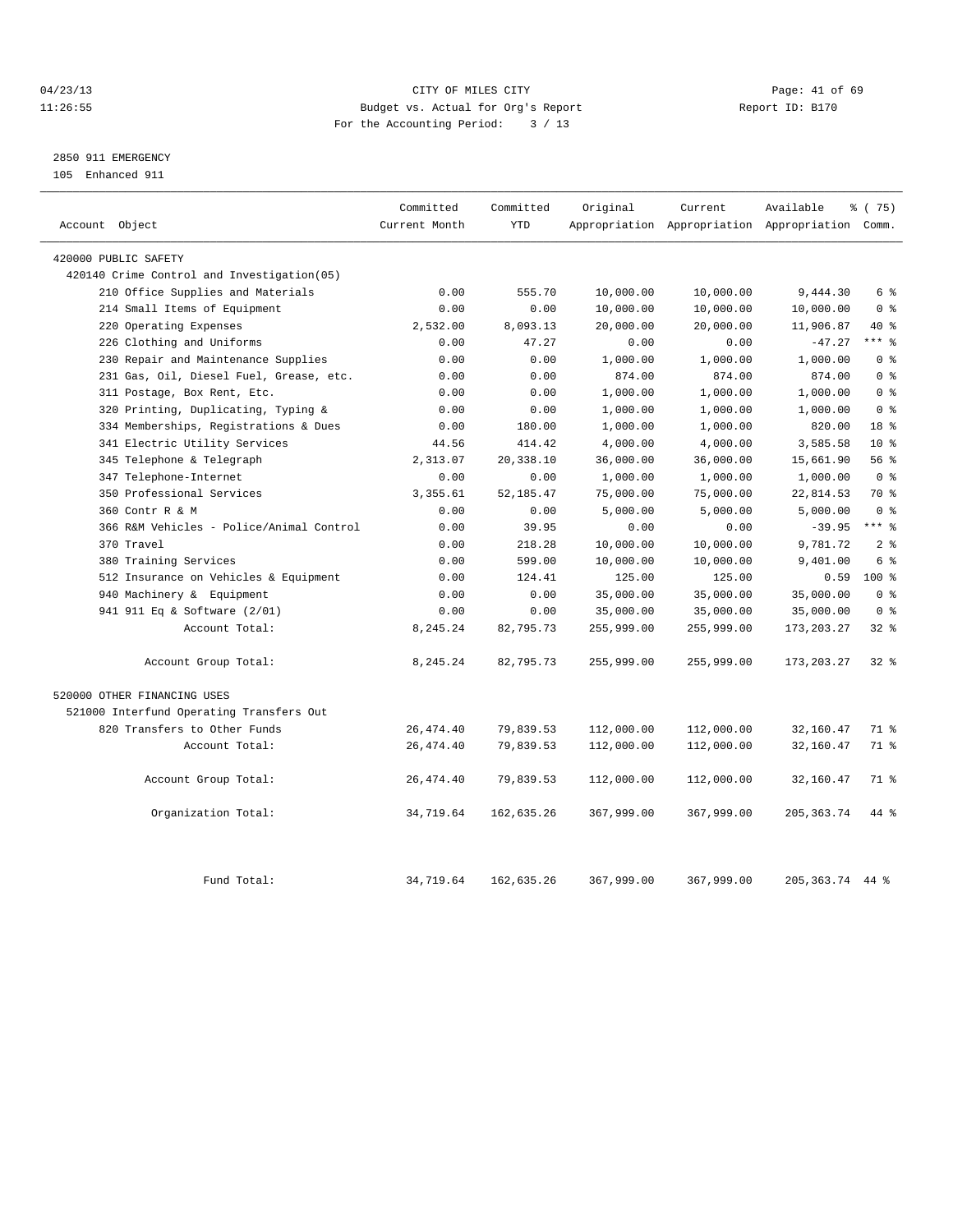# 04/23/13 Page: 42 of 69 11:26:55 Budget vs. Actual for Org's Report Report ID: B170 For the Accounting Period: 3 / 13

#### 2880 LIBRARY GRANTS

39 HB#193-Interlibrary Loan Reimb

| Account Object                                               | Committed<br>Current Month | Committed<br><b>YTD</b> | Original<br>Appropriation | Current<br>Appropriation | Available<br>Appropriation | $\frac{3}{6}$ ( 75)<br>Comm. |
|--------------------------------------------------------------|----------------------------|-------------------------|---------------------------|--------------------------|----------------------------|------------------------------|
| 460000 CULTURE AND RECREATION<br>460100 Library Services(16) |                            |                         |                           |                          |                            |                              |
| 311 Postage, Box Rent, Etc.                                  | 0.00                       | 1,503.00                | 2,900.00                  | 2,900.00                 | 1,397.00                   | $52$ $%$                     |
| 382 Books                                                    | 0.00                       | 0.00                    | 100.00                    | 100.00                   | 100.00                     | 0 <sup>8</sup>               |
| Account Total:                                               | 0.00                       | 1,503.00                | 3,000.00                  | 3.000.00                 | 1,497.00                   | $50*$                        |
| Account Group Total:                                         | 0.00                       | 1,503.00                | 3.000.00                  | 3.000.00                 | 1,497.00                   | $50*$                        |
| Organization Total:                                          | 0.00                       | 1,503.00                | 3,000.00                  | 3.000.00                 | 1,497.00                   | $50*$                        |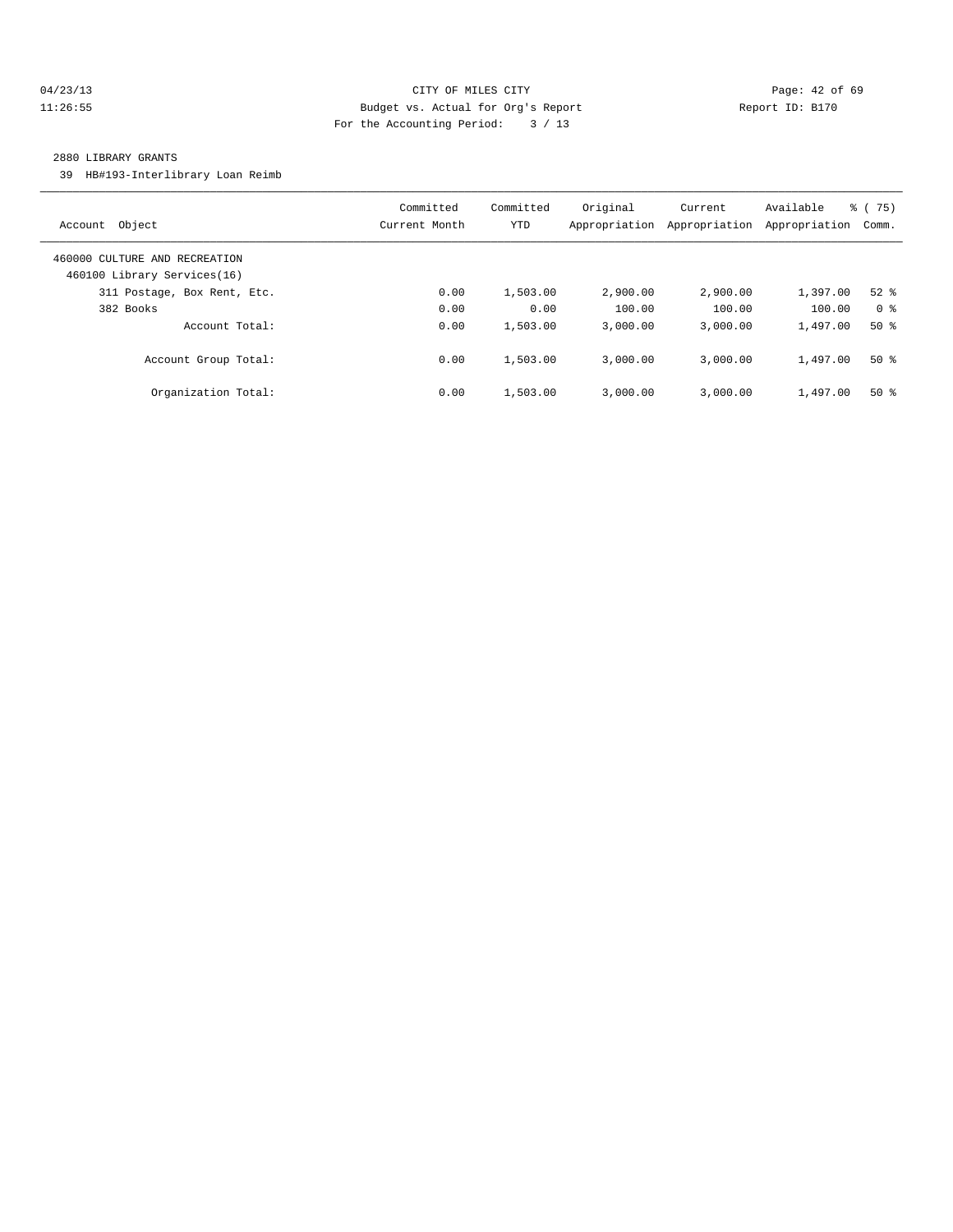# 04/23/13 Page: 43 of 69 11:26:55 Budget vs. Actual for Org's Report Report ID: B170 For the Accounting Period: 3 / 13

#### 2880 LIBRARY GRANTS

41 Sagebrush Fed/Coal Sev Tax

| Account Object                                               | Committed<br>Current Month | Committed<br><b>YTD</b> | Original<br>Appropriation | Current<br>Appropriation | Available<br>Appropriation | % (75)<br>Comm. |
|--------------------------------------------------------------|----------------------------|-------------------------|---------------------------|--------------------------|----------------------------|-----------------|
| 460000 CULTURE AND RECREATION<br>460100 Library Services(16) |                            |                         |                           |                          |                            |                 |
| 210 Office Supplies and Materials                            | 0.00                       | 53.97                   | 1,000.00                  | 1,000.00                 | 946.03                     | 5 <sup>8</sup>  |
| 350 Professional Services                                    | 0.00                       | 765.20                  | 2,400.00                  | 2,400.00                 | 1,634.80                   | $32*$           |
| 370 Travel                                                   | 0.00                       | 0.00                    | 2,104.00                  | 2,104.00                 | 2,104.00                   | 0 <sup>8</sup>  |
| 380 Training Services                                        | 0.00                       | 200.00                  | 500.00                    | 500.00                   | 300.00                     | $40*$           |
| Account Total:                                               | 0.00                       | 1,019.17                | 6.004.00                  | 6,004.00                 | 4,984.83                   | $17*$           |
| Account Group Total:                                         | 0.00                       | 1,019.17                | 6.004.00                  | 6.004.00                 | 4.984.83                   | $17$ %          |
| Organization Total:                                          | 0.00                       | 1,019.17                | 6.004.00                  | 6.004.00                 | 4,984.83                   | $17*$           |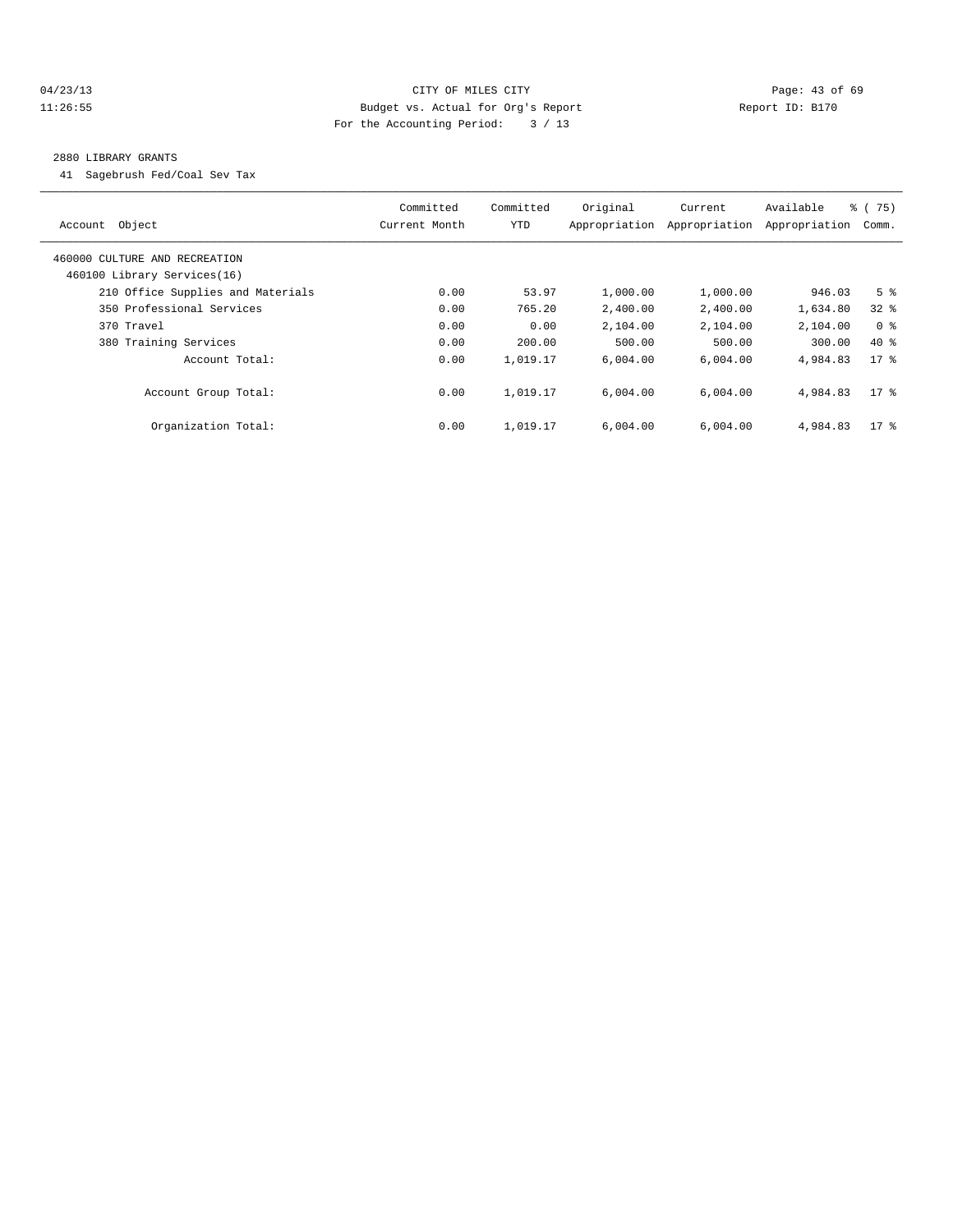## 04/23/13 Page: 44 of 69 11:26:55 Budget vs. Actual for Org's Report Report ID: B170 For the Accounting Period: 3 / 13

#### 2880 LIBRARY GRANTS

43 State Aid Per Capita-Tech Serv

| Object<br>Account                                            | Committed<br>Current Month | Committed<br>YTD | Original<br>Appropriation | Current<br>Appropriation | Available<br>Appropriation | % (75)<br>Comm. |
|--------------------------------------------------------------|----------------------------|------------------|---------------------------|--------------------------|----------------------------|-----------------|
| 460000 CULTURE AND RECREATION<br>460100 Library Services(16) |                            |                  |                           |                          |                            |                 |
| 350 Professional Services                                    | 0.00                       | 0.00             | 1,519.00                  | 1,519.00                 | 1,519.00                   | 0 <sup>8</sup>  |
| Account Total:                                               | 0.00                       | 0.00             | 1,519.00                  | 1,519.00                 | 1,519.00                   | 0 <sup>8</sup>  |
| Account Group Total:                                         | 0.00                       | 0.00             | 1,519.00                  | 1,519.00                 | 1,519.00                   | 0 <sup>8</sup>  |
| Organization Total:                                          | 0.00                       | 0.00             | 1,519.00                  | 1,519.00                 | 1,519.00                   | 0 <sup>8</sup>  |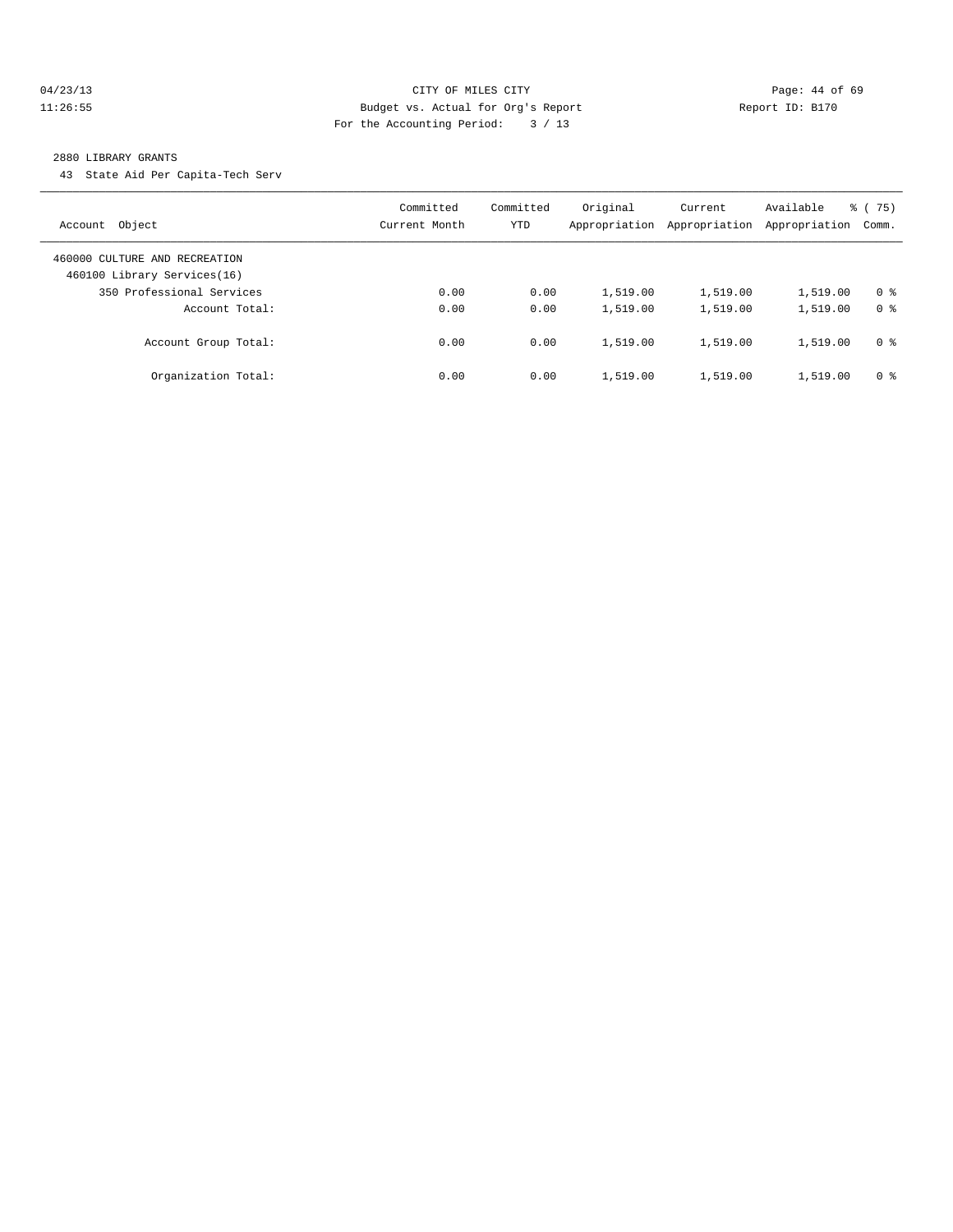# 04/23/13 Page: 45 of 69 11:26:55 Budget vs. Actual for Org's Report Report ID: B170 For the Accounting Period: 3 / 13

# 2880 LIBRARY GRANTS

44 Humanities Grant

| Account Object                      | Committed<br>Current Month | Committed<br>YTD | Original  | Current<br>Appropriation Appropriation Appropriation Comm. | Available       | % (75)         |  |
|-------------------------------------|----------------------------|------------------|-----------|------------------------------------------------------------|-----------------|----------------|--|
| 460000 CULTURE AND RECREATION       |                            |                  |           |                                                            |                 |                |  |
| 460100 Library Services(16)         |                            |                  |           |                                                            |                 |                |  |
| 210 Office Supplies and Materials   | 0.00                       | 257.24           | 0.00      | 570.87                                                     | 313.63          | 45 %           |  |
| 311 Postage, Box Rent, Etc.         | 0.00                       | 45.30            | 0.00      | 87.00                                                      | 41.70           | $52$ $%$       |  |
| 320 Printing, Duplicating, Typing & | 0.00                       | 0.00             | 0.00      | 158.88                                                     | 158.88          | 0 <sup>8</sup> |  |
| 330 Publicity, Subscriptions & Dues | 0.00                       | 0.00             | 0.00      | 250.00                                                     | 250.00          | 0 <sup>8</sup> |  |
| 350 Professional Services           | 0.00                       | 800.00           | 0.00      | 1,066.12                                                   | 266.12          | 75 %           |  |
| 370 Travel                          | 0.00                       | 0.00             | 0.00      | 88.14                                                      | 88.14           | 0 <sup>8</sup> |  |
| 382 Books                           | 0.00                       | 0.00             | 0.00      | 153.00                                                     | 153.00          | 0 <sup>8</sup> |  |
| Account Total:                      | 0.00                       | 1,102.54         | 0.00      | 2,374.01                                                   | 1,271.47        | 46%            |  |
| Account Group Total:                | 0.00                       | 1,102.54         | 0.00      | 2,374.01                                                   | 1,271.47        | $46*$          |  |
| Organization Total:                 | 0.00                       | 1,102.54         | 0.00      | 2,374.01                                                   | 1,271.47        | $46*$          |  |
|                                     |                            |                  |           |                                                            |                 |                |  |
| Fund Total:                         | 0.00                       | 3,624.71         | 10,523.00 | 12,897.01                                                  | $9,272.30$ 28 % |                |  |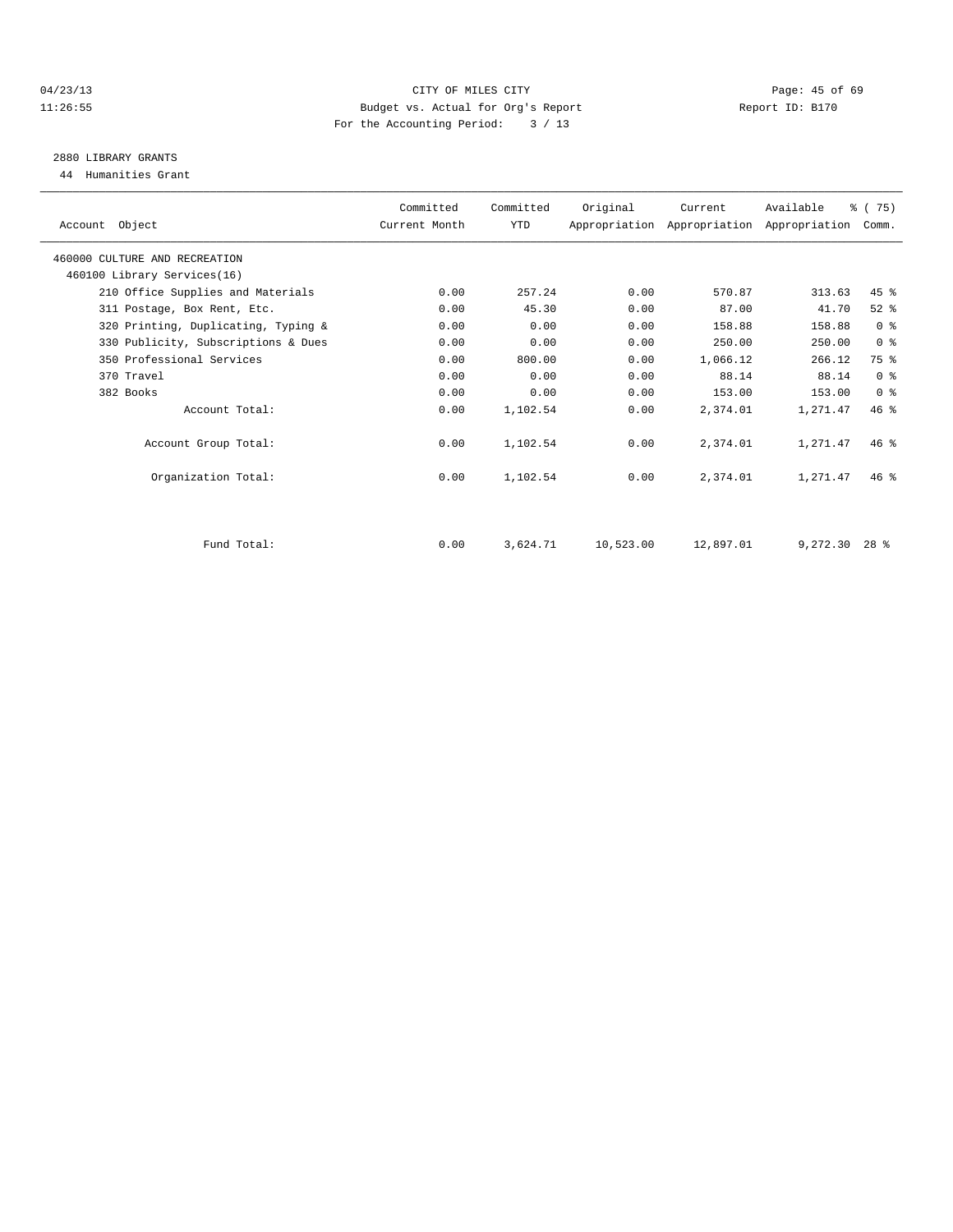# 04/23/13 Page: 46 of 69 11:26:55 Budget vs. Actual for Org's Report Report ID: B170 For the Accounting Period: 3 / 13

2935 Historic Preservation

11 Historic Preservation

| Account Object                              | Committed<br>Current Month | Committed<br><b>YTD</b> | Original  | Current<br>Appropriation Appropriation Appropriation | Available | $\frac{3}{6}$ ( 75)<br>Comm. |  |
|---------------------------------------------|----------------------------|-------------------------|-----------|------------------------------------------------------|-----------|------------------------------|--|
|                                             |                            |                         |           |                                                      |           |                              |  |
| 460000 CULTURE AND RECREATION               |                            |                         |           |                                                      |           |                              |  |
| 460461 Historic Preservation-Administration |                            |                         |           |                                                      |           |                              |  |
| 111 Salaries and Wages - Permanent          | 805.20                     | 6,407.30                | 9,516.00  | 9,516.00                                             | 3,108.70  | 67 %                         |  |
| 141 Unemployment Insurance                  | 2.82                       | 22.42                   | 34.00     | 34.00                                                | 11.58     | 66 %                         |  |
| 142 Workers' Compensation                   | 9.02                       | 71.78                   | 107.00    | 107.00                                               | 35.22     | 67 <sup>8</sup>              |  |
| 144 FICA                                    | 61.60                      | 490.16                  | 728.00    | 728.00                                               | 237.84    | 67 <sup>8</sup>              |  |
| 145 PERS                                    | 56.92                      | 453.01                  | 673.00    | 673.00                                               | 219.99    | 67 <sup>8</sup>              |  |
| 220 Operating Expenses                      | 200.00                     | 200.00                  | 0.00      | 0.00                                                 | $-200.00$ | $***$ $%$                    |  |
| 334 Memberships, Registrations & Dues       | 125.40                     | 125.40                  | 0.00      | 0.00                                                 | $-125.40$ | $***$ $_{8}$                 |  |
| 341 Electric Utility Services               | 0.00                       | 46.01                   | 300.00    | 300.00                                               | 253.99    | 15 <sup>8</sup>              |  |
| 344 Gas Utility Service                     | 0.00                       | 0.00                    | 450.00    | 450.00                                               | 450.00    | 0 <sup>8</sup>               |  |
| 345 Telephone & Telegraph                   | 97.04                      | 97.04                   | 500.00    | 500.00                                               | 402.96    | 19 <sup>°</sup>              |  |
| 360 Contr R & M                             | 0.00                       | 60.00                   | 100.00    | 100.00                                               | 40.00     | 60 %                         |  |
| 531 Building & Office Rental                | 300.00                     | 1,200.00                | 3,660.00  | 3,660.00                                             | 2,460.00  | 33%                          |  |
| Account Total:                              | 1,658.00                   | 9,173.12                | 16,068.00 | 16,068.00                                            | 6,894.88  | 57%                          |  |
| Account Group Total:                        | 1,658.00                   | 9,173.12                | 16,068.00 | 16,068.00                                            | 6,894.88  | $57*$                        |  |
| Organization Total:                         | 1,658.00                   | 9,173.12                | 16,068.00 | 16,068.00                                            | 6,894.88  | 57 <sup>8</sup>              |  |
| Fund Total:                                 | 1,658.00                   | 9,173.12                | 16,068.00 | 16,068.00                                            | 6,894.88  | $57$ $%$                     |  |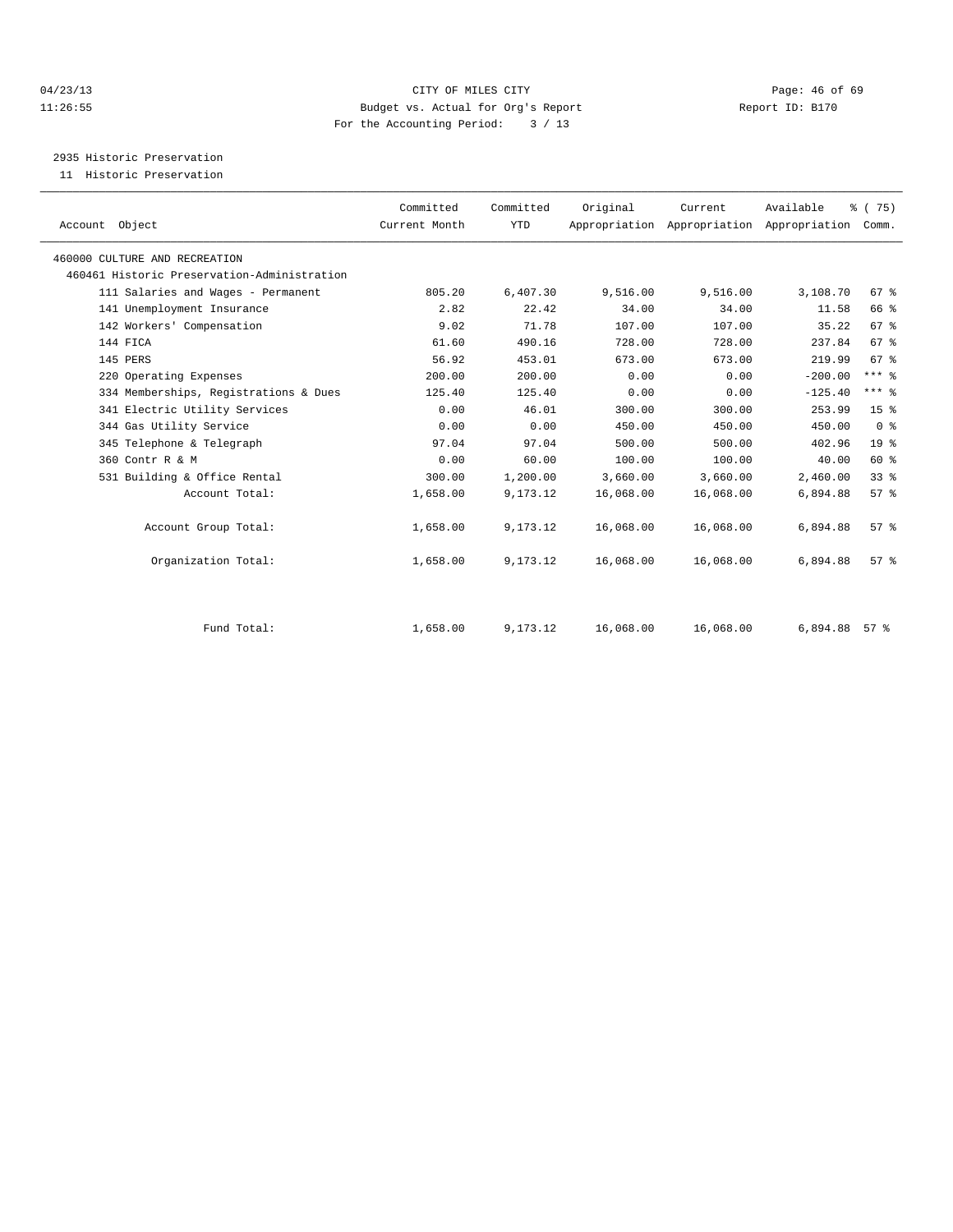# 04/23/13 Page: 47 of 69 11:26:55 Budget vs. Actual for Org's Report Report ID: B170 For the Accounting Period: 3 / 13

————————————————————————————————————————————————————————————————————————————————————————————————————————————————————————————————————

#### 2985 RETIRED SENIOR VOLUNTEER PROG (RSVP)

15 Retired Senior Volunteer Program

|                                            | Committed     | Committed  | Original  | Current   | Available                                       | % (75)          |
|--------------------------------------------|---------------|------------|-----------|-----------|-------------------------------------------------|-----------------|
| Account Object                             | Current Month | <b>YTD</b> |           |           | Appropriation Appropriation Appropriation Comm. |                 |
| 450000 Social and Economic Services        |               |            |           |           |                                                 |                 |
| 450300 RETIRED SENIOR VOLUNTEER PROG(RSVP) |               |            |           |           |                                                 |                 |
| 111 Salaries and Wages - Permanent         | 2,956.61      | 25,764.52  | 40,356.00 | 40,356.00 | 14,591.48                                       | 64 %            |
| 131 VACATION                               | 77.31         | 2,821.99   | 0.00      | 0.00      | $-2,821.99$                                     | $***$ $-$       |
| 132 SICK LEAVE                             | 77.31         | 792.47     | 0.00      | 0.00      | $-792.47$                                       | $***$ $-$       |
| 133 OTHER LEAVE PAY                        | 0.00          | 637.85     | 0.00      | 0.00      | $-637.85$                                       | $***$ $-$       |
| 141 Unemployment Insurance                 | 11.78         | 106.02     | 193.00    | 193.00    | 86.98                                           | $55$ $%$        |
| 142 Workers' Compensation                  | 37.66         | 338.94     | 347.00    | 347.00    | 8.06                                            | 98 %            |
| 143 Health Insurance                       | 604.15        | 5,437.39   | 6,960.00  | 6,960.00  | 1,522.61                                        | 78 %            |
| 144 FICA                                   | 257.28        | 2,315.52   | 3,120.00  | 3,120.00  | 804.48                                          | 74 %            |
| 145 PERS                                   | 237.78        | 2,140.02   | 2,856.00  | 2,856.00  | 715.98                                          | 75 %            |
| 210 Office Supplies and Materials          | 0.00          | 76.60      | 400.00    | 400.00    | 323.40                                          | 19 <sup>°</sup> |
| 311 Postage, Box Rent, Etc.                | 0.00          | 93.60      | 0.00      | 0.00      | $-93.60$                                        | $***$ $-$       |
| 345 Telephone & Telegraph                  | 0.00          | 716.53     | 620.00    | 620.00    | $-96.53$                                        | $116$ %         |
| 347 Telephone-Internet                     | 0.00          | 37.60      | 0.00      | 0.00      | $-37.60$                                        | $***$ $-$       |
| 360 Contr R & M                            | 0.00          | 860.00     | 0.00      | 0.00      | $-860.00$                                       | $***$ $-$       |
| 370 Travel                                 | 0.00          | 0.00       | 1,336.00  | 1,336.00  | 1,336.00                                        | 0 <sup>8</sup>  |
| 530 Rent                                   | 0.00          | 1,515.06   | 2,040.00  | 2,040.00  | 524.94                                          | 74 %            |
| Account Total:                             | 4,259.88      | 43,654.11  | 58,228.00 | 58,228.00 | 14,573.89                                       | 75 %            |
| 450330 RSVP Non-Federal                    |               |            |           |           |                                                 |                 |
| 111 Salaries and Wages - Permanent         | 251.97        | 251.97     | 3,825.00  | 3,825.00  | 3,573.03                                        | 7 %             |
| 141 Unemployment Insurance                 | 0.00          | 0.00       | 9.00      | 9.00      | 9.00                                            | 0 <sup>8</sup>  |
| 142 Workers' Compensation                  | 0.00          | 0.00       | 27.00     | 27.00     | 27.00                                           | 0 <sup>8</sup>  |
| 144 FICA                                   | 0.00          | 0.00       | 240.00    | 240.00    | 240.00                                          | 0 <sup>8</sup>  |
| 145 PERS                                   | 0.00          | 0.00       | 204.00    | 204.00    | 204.00                                          | 0 <sup>8</sup>  |
| 210 Office Supplies and Materials          | 0.00          | 2,107.71   | 3,000.00  | 3,000.00  | 892.29                                          | 70 %            |
| 214 Small Items of Equipment               | 1,330.00      | 1,330.00   | 0.00      | 0.00      | $-1,330.00$                                     | $***$ $-$       |
| 220 Operating Expenses                     | 226.47        | 2,490.62   | 1,700.00  | 1,700.00  | $-790.62$                                       | 147 %           |
| 311 Postage, Box Rent, Etc.                | 138.10        | 801.94     | 700.00    | 700.00    | $-101.94$                                       | $115$ %         |
| 345 Telephone & Telegraph                  | 123.27        | 384.17     | 1,060.00  | 1,060.00  | 675.83                                          | 36%             |
| 370 Travel                                 | 400.00        | 1,908.06   | 4,207.00  | 4,207.00  | 2,298.94                                        | 45 %            |
| 512 Insurance on Vehicles & Equipment      | 0.00          | 0.00       | 546.00    | 546.00    | 546.00                                          | 0 <sup>8</sup>  |
| Account Total:                             | 2,469.81      | 9,274.47   | 15,518.00 | 15,518.00 | 6,243.53                                        | 60 %            |
| Account Group Total:                       | 6,729.69      | 52,928.58  | 73,746.00 | 73,746.00 | 20,817.42                                       | 72 %            |
| 510000 MISCELLANEOUS                       |               |            |           |           |                                                 |                 |
| 510330 Comprehensive Liability Insurance   |               |            |           |           |                                                 |                 |
| 513 Liability                              | 0.00          | 0.00       | 554.00    | 554.00    | 554.00                                          | $0$ %           |
| Account Total:                             | 0.00          | 0.00       | 554.00    | 554.00    | 554.00                                          | $0$ %           |
| Account Group Total:                       | 0.00          | 0.00       | 554.00    | 554.00    | 554.00                                          | 0 <sup>8</sup>  |
| Organization Total:                        | 6,729.69      | 52,928.58  | 74,300.00 | 74,300.00 | 21,371.42                                       | 71 %            |
| Fund Total:                                | 6,729.69      | 52,928.58  | 74,300.00 | 74,300.00 | 21,371.42 71 %                                  |                 |
|                                            |               |            |           |           |                                                 |                 |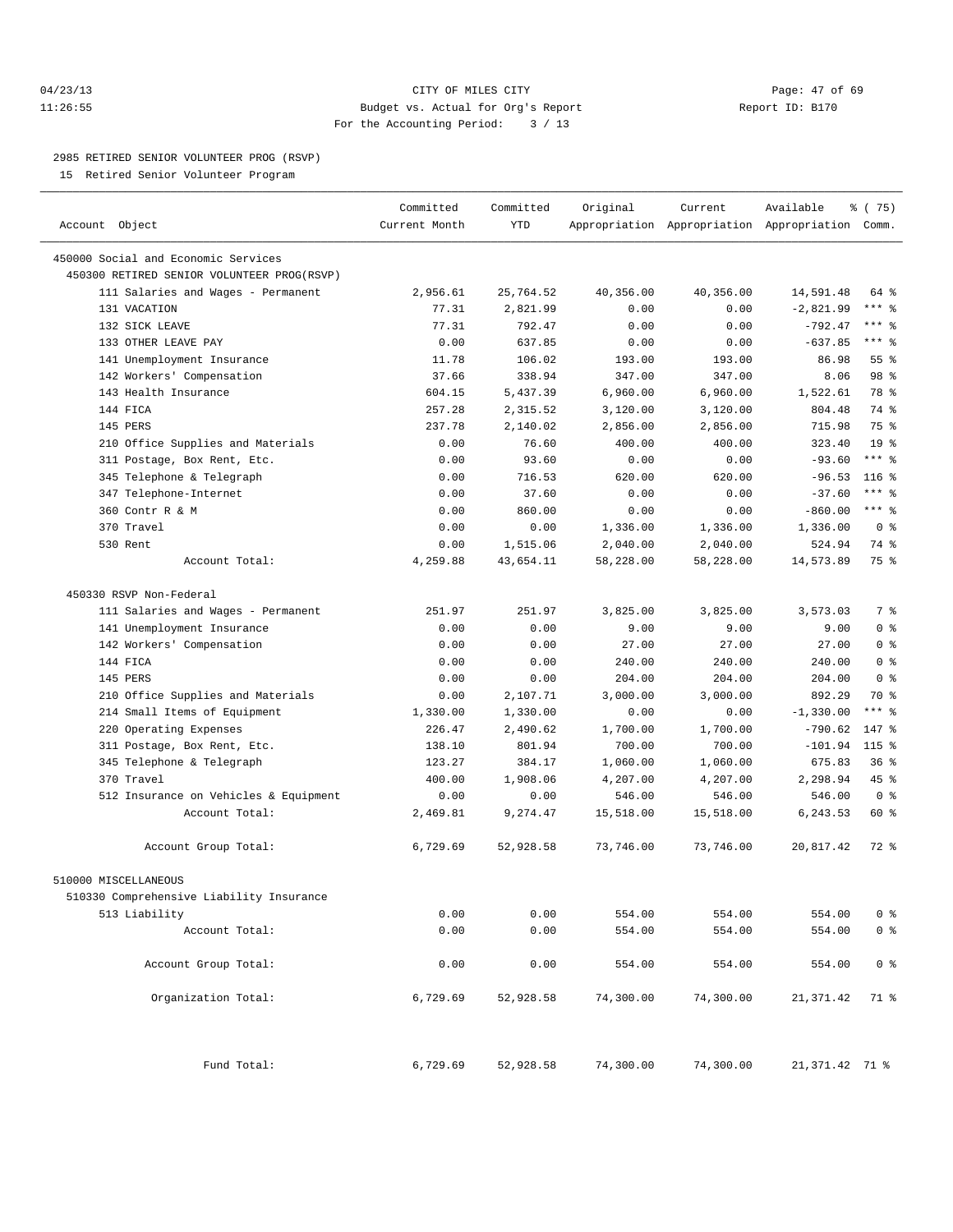# 04/23/13 Page: 48 of 69 11:26:55 Budget vs. Actual for Org's Report Report ID: B170 For the Accounting Period: 3 / 13

#### 4000 General Fund Capitol Improvement Fund

501 Capital Purchases

| Object<br>Account                                            | Committed<br>Current Month | Committed<br>YTD | Original<br>Appropriation | Current<br>Appropriation | Available<br>Appropriation | % (75)<br>Comm. |
|--------------------------------------------------------------|----------------------------|------------------|---------------------------|--------------------------|----------------------------|-----------------|
| 410000 GENERAL GOVERNMENT<br>410100 Legislative Services(02) |                            |                  |                           |                          |                            |                 |
| 940 Machinery & Equipment                                    | 0.00                       | 57,607.00        | 133,000.00                | 148,000.00               | 90,393.00                  | 39 <sub>8</sub> |
| Account Total:                                               | 0.00                       | 57,607.00        | 133,000.00                | 148,000.00               | 90,393.00                  | 39 <sup>8</sup> |
| Account Group Total:                                         | 0.00                       | 57,607.00        | 133,000.00                | 148,000.00               | 90,393.00                  | 39 <sup>8</sup> |
| Organization Total:                                          | 0.00                       | 57,607.00        | 133,000.00                | 148,000.00               | 90,393.00                  | 39 <sup>8</sup> |
| Fund Total:                                                  | 0.00                       | 57,607.00        | 133,000.00                | 148,000.00               | 90,393.00                  | 39 %            |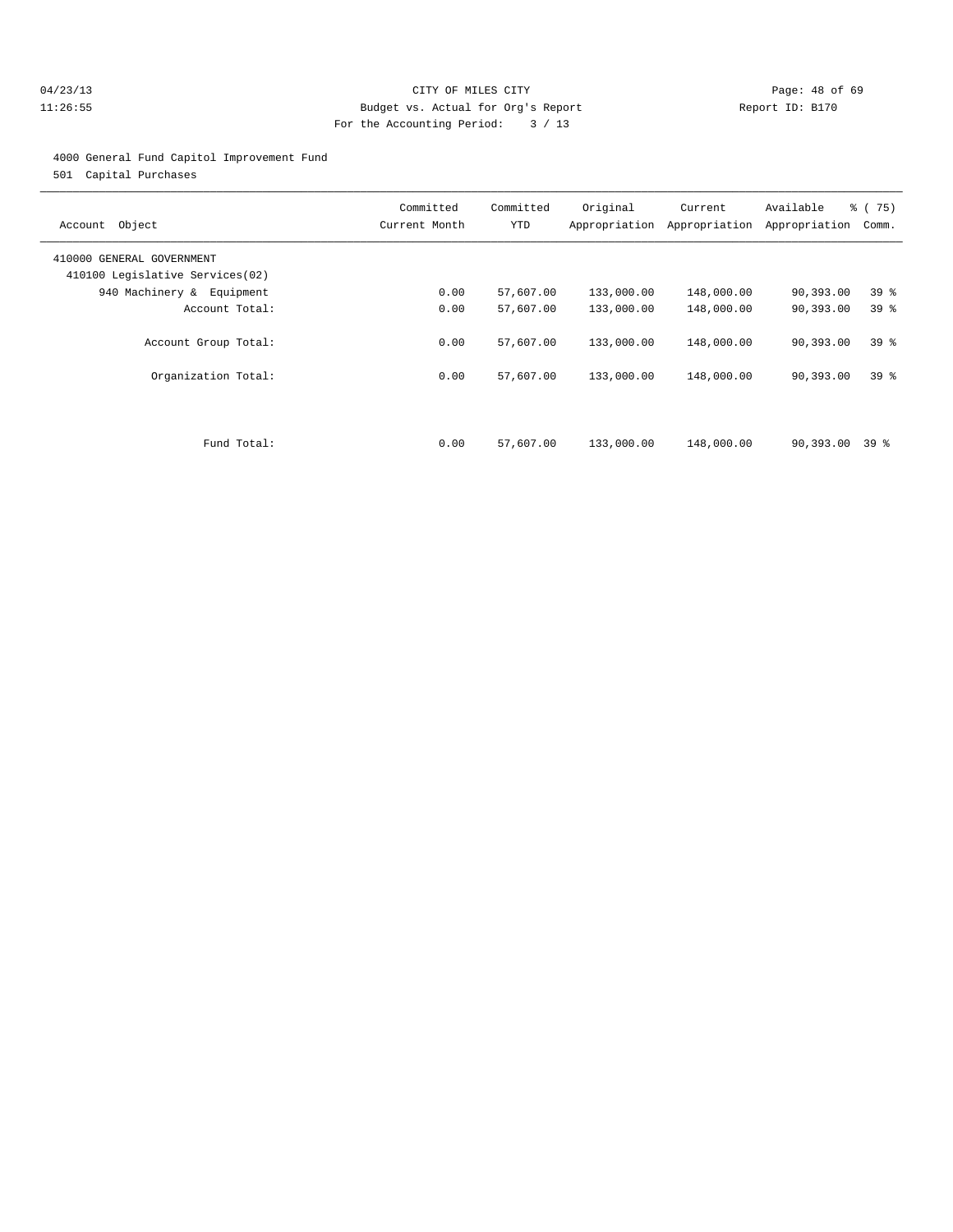## 04/23/13 Page: 49 of 69 11:26:55 Budget vs. Actual for Org's Report Report ID: B170 For the Accounting Period: 3 / 13

# 4060 CAPITAL IMPROV-PUBLIC WORKS

911 Public Works Operations

| Object<br>Account                                  | Committed<br>Current Month | Committed<br>YTD | Original<br>Appropriation | Current<br>Appropriation | Available<br>Appropriation | % (75)<br>Comm. |
|----------------------------------------------------|----------------------------|------------------|---------------------------|--------------------------|----------------------------|-----------------|
| 430000 Public Works<br>430233 Roadway/Re-surfacing |                            |                  |                           |                          |                            |                 |
| 940 Machinery & Equipment                          | 0.00                       | 0.00             | 74,400.00                 | 74,400.00                | 74,400.00                  | 0 <sup>8</sup>  |
| Account Total:                                     | 0.00                       | 0.00             | 74,400.00                 | 74,400.00                | 74,400.00                  | 0 <sup>8</sup>  |
| Account Group Total:                               | 0.00                       | 0.00             | 74,400.00                 | 74,400.00                | 74,400.00                  | 0 <sup>8</sup>  |
| Organization Total:                                | 0.00                       | 0.00             | 74,400.00                 | 74,400.00                | 74,400.00                  | 0 <sup>8</sup>  |
|                                                    |                            |                  |                           |                          |                            |                 |
| Fund Total:                                        | 0.00                       | 0.00             | 74,400.00                 | 74,400.00                | 74,400.00                  | 0 <sup>8</sup>  |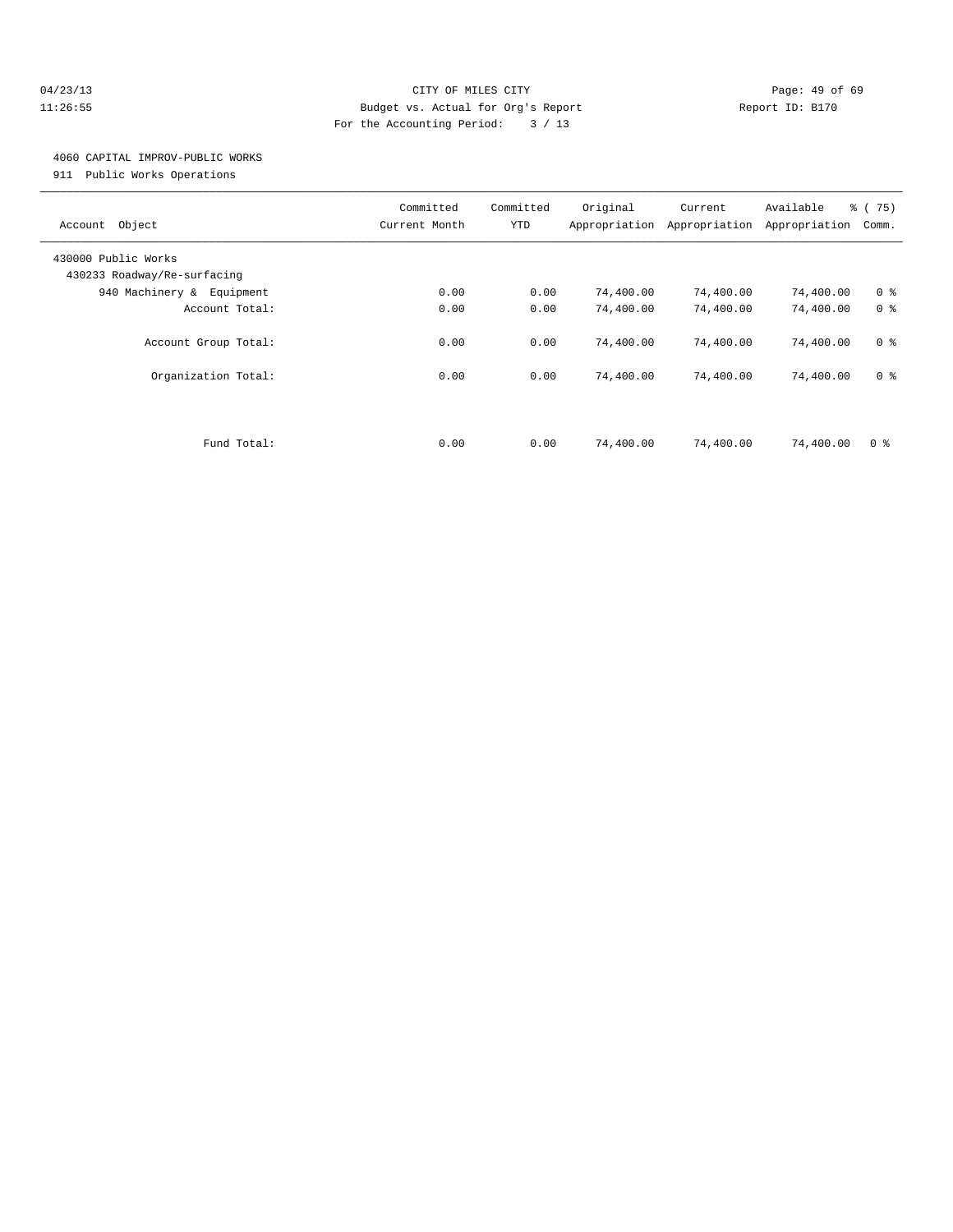# 04/23/13 Page: 50 of 69 11:26:55 Budget vs. Actual for Org's Report Report ID: B170 For the Accounting Period: 3 / 13

————————————————————————————————————————————————————————————————————————————————————————————————————————————————————————————————————

# 5210 WATER UTILITY

22 Water Plant

|                                                                 | Committed     | Committed          | Original         | Current                                         | Available          | ៖ (75)          |
|-----------------------------------------------------------------|---------------|--------------------|------------------|-------------------------------------------------|--------------------|-----------------|
| Account Object                                                  | Current Month | YTD                |                  | Appropriation Appropriation Appropriation Comm. |                    |                 |
| 430000 Public Works                                             |               |                    |                  |                                                 |                    |                 |
| 430530 Water Source of Supply and Pumping(22)                   |               |                    |                  |                                                 |                    |                 |
| 111 Salaries and Wages - Permanent                              | 15,740.40     | 136,958.17         | 204,679.00       | 204,679.00                                      | 67,720.83          | 67 %            |
| 121 OVERTIME-PERMANENT                                          | 1,331.53      | 8,611.42           | 16,709.00        | 16,709.00                                       | 8,097.58           | $52$ $%$        |
| 131 VACATION                                                    | 1,258.87      | 9,620.79           | 15,773.00        | 15,773.00                                       | 6,152.21           | 61 %            |
| 132 SICK LEAVE                                                  | 100.07        | 1,978.36           | 7,093.00         | 7,093.00                                        | 5,114.64           | $28$ %          |
| 133 OTHER LEAVE PAY                                             | 239.32        | 573.94             | 2,516.00         | 2,516.00                                        | 1,942.06           | $23$ $%$        |
| 134 HOLIDAY PAY                                                 | 0.00          | 4,259.40           | 5,002.00         | 5,002.00                                        | 742.60             | 85%             |
| 141 Unemployment Insurance                                      | 65.41         | 570.19             | 402.00           | 402.00                                          | $-168.19$          | 142 %           |
| 142 Workers' Compensation                                       | 1,134.90      | 9,914.40           | 12,215.00        | 12,215.00                                       | 2,300.60           | 81 %            |
| 143 Health Insurance                                            | 3,022.40      | 27, 202.40         | 40,610.00        | 40,610.00                                       | 13,407.60          | 67%             |
| 144 FICA                                                        | 1,322.58      | 11,499.47          | 19,197.00        | 19,197.00                                       | 7,697.53           | 60 %            |
| 145 PERS                                                        | 1,319.97      | 11, 453.25         | 17,742.00        | 17,742.00                                       | 6,288.75           | 65 %            |
| 196 CLOTHING ALLOTMENT                                          | 0.00          | 750.00             | 800.00           | 800.00                                          | 50.00              | 94 %            |
| 210 Office Supplies and Materials                               | 0.00          | 60.54              | 200.00           | 200.00                                          | 139.46             | $30*$           |
|                                                                 |               |                    |                  |                                                 |                    | 0 <sup>8</sup>  |
| 214 Small Items of Equipment<br>220 Operating Expenses          | 0.00          | 0.00               | 3,600.00         | 3,600.00                                        | 3,600.00<br>418.23 | 79 %            |
|                                                                 | 118.04        | 1,581.77<br>394.22 | 2,000.00         | 2,000.00                                        |                    | $263$ %         |
| 222 Chemicals, Lab & Med Supplies                               | 0.00          |                    | 150.00<br>400.00 | 150.00                                          | $-244.22$          | 79 %            |
| 226 Clothing and Uniforms                                       | 87.71         | 314.34             |                  | 400.00                                          | 85.66              |                 |
| 230 Repair and Maintenance Supplies                             | 150.21        | 1,552.04           | 8,000.00         | 8,000.00                                        | 6,447.96           | 19 <sup>°</sup> |
| 231 Gas, Oil, Diesel Fuel, Grease, etc.<br>241 Consumable Tools | 0.00          | 1,086.91           | 1,100.00         | 1,100.00                                        | 13.09              | 99 %            |
| 300 PURCHASED SERVICES                                          | 0.00          | 99.52              | 100.00           | 100.00                                          | 0.48               | 100 %           |
|                                                                 | 0.00          | 0.00               | 500.00           | 500.00                                          | 500.00             | 0 <sup>8</sup>  |
| 311 Postage, Box Rent, Etc.                                     | 0.00          | 3.80               | 50.00            | 50.00                                           | 46.20              | 8 %             |
| 320 Printing, Duplicating, Typing &                             | 0.00          | 0.00               | 50.00            | 50.00                                           | 50.00              | 0 <sup>8</sup>  |
| 330 Publicity, Subscriptions & Dues                             | 0.00          | 0.00               | 500.00           | 500.00                                          | 500.00             | 0 <sup>8</sup>  |
| 334 Memberships, Registrations & Dues                           | 70.00         | 285.00             | 400.00           | 400.00                                          | 115.00             | 71 %            |
| 341 Electric Utility Services                                   | 330.84        | 37,405.51          | 55,000.00        | 55,000.00                                       | 17,594.49          | 68 %            |
| 344 Gas Utility Service                                         | 0.00          | 6,012.75           | 20,000.00        | 20,000.00                                       | 13,987.25          | $30*$           |
| 345 Telephone & Telegraph                                       | 48.13         | 695.28             | 1,200.00         | 1,200.00                                        | 504.72             | 58 %            |
| 346 Garbage Service                                             | 71.12         | 213.36             | 300.00           | 300.00                                          | 86.64              | 71 %            |
| 347 Telephone-Internet                                          | 45.60         | 549.00             | 150.00           | 150.00                                          | $-399.00$          | $366$ %         |
| 350 Professional Services                                       | 0.00          | 238.50             | 400.00           | 400.00                                          | 161.50             | 60 %            |
| 352 Wtr/Swr Lab Testing                                         | 0.00          | 0.00               | 1,000.00         | 1,000.00                                        | 1,000.00           | 0 <sup>8</sup>  |
| 357 Architectual, Engineering Serv Etc.                         | 0.00          | 0.00               | 10,000.00        | 10,000.00                                       | 10,000.00          | 0 <sup>8</sup>  |
| 360 Contr R & M                                                 | 0.00          | 9,202.49           | 35,300.00        | 35,300.00                                       | 26,097.51          | $26$ %          |
| 363 R&M Vehicles/Equip/Labor-PW                                 | 1,374.68      | 4,453.00           | 7,000.00         | 7,000.00                                        | 2,547.00           | 64 %            |
| 369 Other Repair and Maintenance                                | 0.00          | 0.00               | 3,000.00         | 3,000.00                                        | 3,000.00           | 0 <sup>8</sup>  |
| 370 Travel                                                      | $-4.28$       | 818.87             | 1,500.00         | 1,500.00                                        | 681.13             | 55 %            |
| 380 Training Services                                           | 0.00          | 806.87             | 1,675.00         | 1,675.00                                        | 868.13             | 48 %            |
| 382 Books                                                       | 0.00          | 62.55              | 200.00           | 200.00                                          | 137.45             | $31$ %          |
| 400 BUILDING MATERIALS                                          | 0.00          | 0.00               | 500.00           | 500.00                                          | 500.00             | 0 <sup>8</sup>  |
| 511 Insurance on Buildings                                      | 0.00          | 9,343.20           | 9,722.00         | 9,722.00                                        | 378.80             | 96 %            |
| 512 Insurance on Vehicles & Equipment                           | 0.00          | 201.17             | 202.00           | 202.00                                          | 0.83               | 100 %           |
| 940 Machinery & Equipment                                       | 0.00          | 0.00               | 138,000.00       | 138,000.00                                      | 138,000.00         | 0 <sup>8</sup>  |
| Account Total:                                                  | 27,827.50     | 298,772.48         | 644,937.00       | 644,937.00                                      | 346,164.52         | 46 %            |
| Account Group Total:                                            | 27,827.50     | 298,772.48         | 644,937.00       | 644,937.00                                      | 346, 164.52        | 46%             |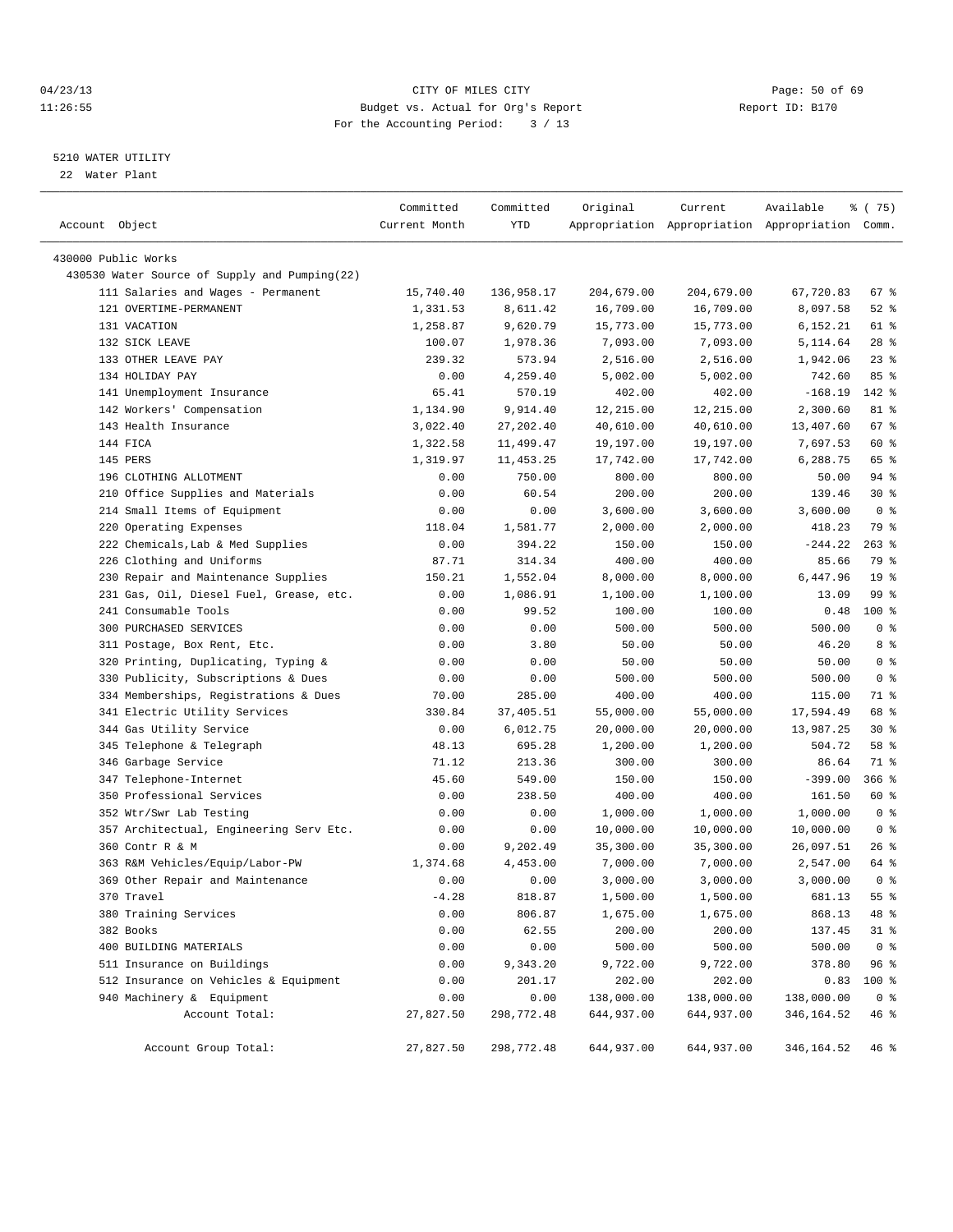# 04/23/13 Page: 51 of 69 11:26:55 Budget vs. Actual for Org's Report Report ID: B170 For the Accounting Period: 3 / 13

# 5210 WATER UTILITY

22 Water Plant

| Object<br>Account                                                       | Committed<br>Current Month | Committed<br><b>YTD</b> | Original<br>Appropriation | Current<br>Appropriation | Available<br>Appropriation | % (75)<br>Comm. |
|-------------------------------------------------------------------------|----------------------------|-------------------------|---------------------------|--------------------------|----------------------------|-----------------|
| 520000 OTHER FINANCING USES<br>521000 Interfund Operating Transfers Out |                            |                         |                           |                          |                            |                 |
| 820 Transfers to Other Funds                                            | 0.00                       | 0.00                    | 6.419.00                  | 6,419.00                 | 6.419.00                   | 0 <sup>8</sup>  |
| Account Total:                                                          | 0.00                       | 0.00                    | 6.419.00                  | 6.419.00                 | 6.419.00                   | 0 <sup>8</sup>  |
| Account Group Total:                                                    | 0.00                       | 0.00                    | 6.419.00                  | 6.419.00                 | 6.419.00                   | 0 <sup>8</sup>  |
| Organization Total:                                                     | 27,827.50                  | 298,772.48              | 651,356.00                | 651,356.00               | 352,583.52                 | 46%             |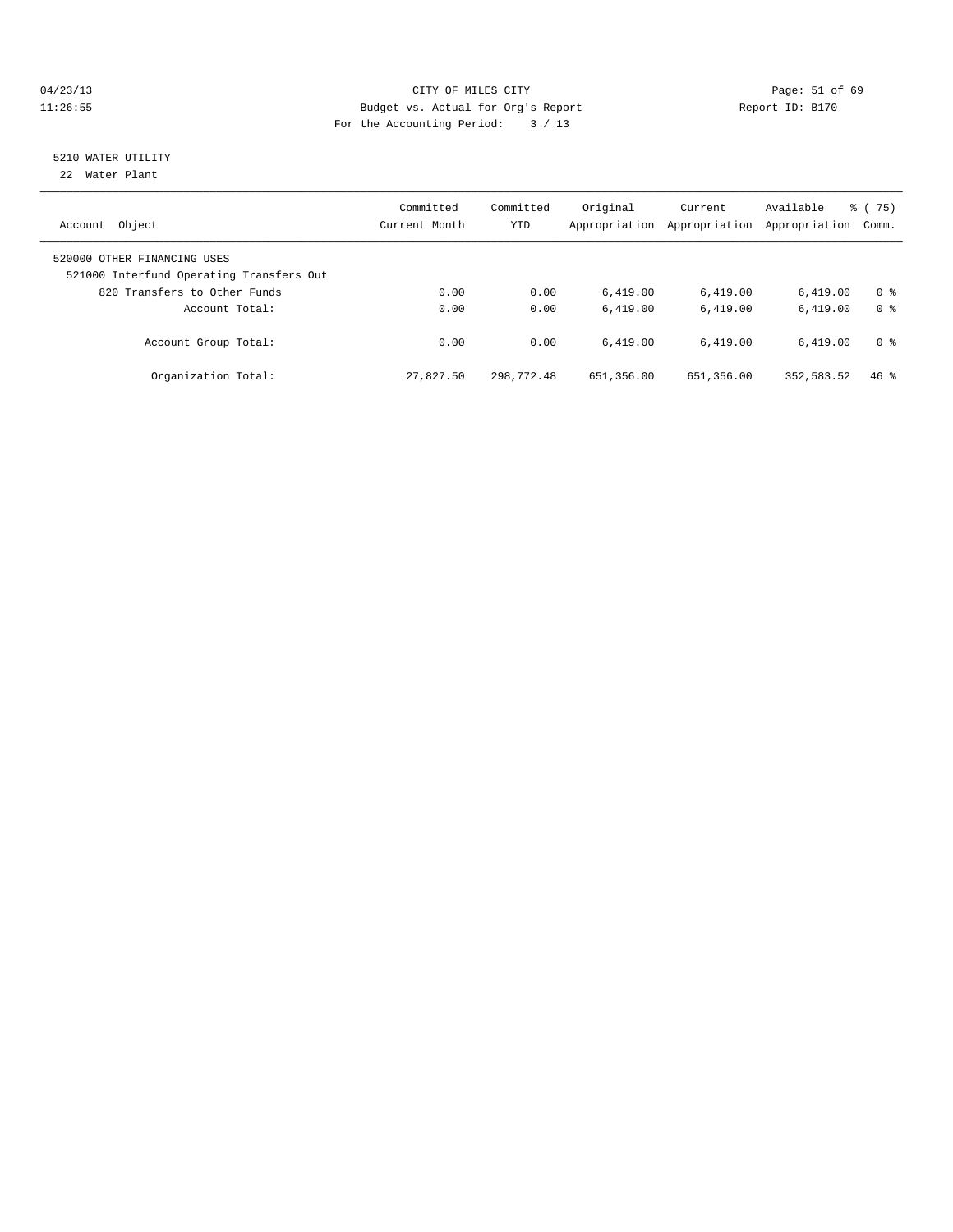# 04/23/13 Page: 52 of 69 11:26:55 Budget vs. Actual for Org's Report Report ID: B170 For the Accounting Period: 3 / 13

————————————————————————————————————————————————————————————————————————————————————————————————————————————————————————————————————

# 5210 WATER UTILITY

23 Water Lines

| Account Object                           | Committed<br>Current Month | Committed<br>YTD | Original   | Current    | Available<br>Appropriation Appropriation Appropriation Comm. | ៖ (75)          |  |
|------------------------------------------|----------------------------|------------------|------------|------------|--------------------------------------------------------------|-----------------|--|
| 430000 Public Works                      |                            |                  |            |            |                                                              |                 |  |
| 430550 Transmission and Distribution(23) |                            |                  |            |            |                                                              |                 |  |
| 111 Salaries and Wages - Permanent       | 11,471.83                  | 107,026.42       | 150,601.00 | 150,601.00 | 43,574.58                                                    | 71 %            |  |
| 121 OVERTIME-PERMANENT                   | 781.99                     | 4,687.64         | 10,598.00  | 10,598.00  | 5,910.36                                                     | 44 %            |  |
| 131 VACATION                             | 1,189.37                   | 9,827.19         | 15,773.00  | 15,773.00  | 5,945.81                                                     | 62 %            |  |
| 132 SICK LEAVE                           | 558.06                     | 3,662.85         | 7,093.00   | 7,093.00   | 3,430.15                                                     | $52$ $%$        |  |
| 133 OTHER LEAVE PAY                      | 0.00                       | 0.00             | 2,738.00   | 2,738.00   | 2,738.00                                                     | 0 <sup>8</sup>  |  |
| 134 HOLIDAY PAY                          | 242.54                     |                  |            |            |                                                              | 54 %            |  |
| 141 Unemployment Insurance               |                            | 2,465.57         | 4,558.00   | 4,558.00   | 2,092.43                                                     | 142 %           |  |
|                                          | 49.82                      | 448.76           | 317.00     | 317.00     | $-131.76$                                                    |                 |  |
| 142 Workers' Compensation                | 713.98                     | 6,447.91         | 10,556.00  | 10,556.00  | 4,108.09                                                     | 61 %            |  |
| 143 Health Insurance                     | 2,327.10                   | 21,564.11        | 31,546.00  | 31,546.00  | 9,981.89                                                     | 68 %            |  |
| 144 FICA                                 | 1,066.17                   | 9,605.65         | 15,174.00  | 15,174.00  | 5,568.35                                                     | 63 %            |  |
| 145 PERS                                 | 1,007.06                   | 9,026.36         | 14,023.00  | 14,023.00  | 4,996.64                                                     | 64 %            |  |
| 196 CLOTHING ALLOTMENT                   | 0.00                       | 615.00           | 670.00     | 670.00     | 55.00                                                        | $92$ $%$        |  |
| 210 Office Supplies and Materials        | 0.00                       | 376.51           | 500.00     | 500.00     | 123.49                                                       | 75 %            |  |
| 214 Small Items of Equipment             | 4,103.64                   | 5,347.54         | 8,000.00   | 8,000.00   | 2,652.46                                                     | 67%             |  |
| 220 Operating Expenses                   | $-134.19$                  | 10,778.09        | 13,000.00  | 13,000.00  | 2,221.91                                                     | 83%             |  |
| 222 Chemicals, Lab & Med Supplies        | 0.00                       | 0.00             | 300.00     | 300.00     | 300.00                                                       | 0 <sup>8</sup>  |  |
| 226 Clothing and Uniforms                | 162.59                     | 369.07           | 1,000.00   | 1,000.00   | 630.93                                                       | 37%             |  |
| 230 Repair and Maintenance Supplies      | 777.61                     | 16,642.17        | 45,000.00  | 45,000.00  | 28, 357.83                                                   | 37%             |  |
| 231 Gas, Oil, Diesel Fuel, Grease, etc.  | 398.99                     | 8,307.82         | 12,000.00  | 12,000.00  | 3,692.18                                                     | 69 %            |  |
| 233 Water Main Replacement and Street    | 0.00                       | 1,289.16         | 46,640.00  | 46,640.00  | 45,350.84                                                    | 3%              |  |
| 234 Hydrant Replacement, Valves          | 1,791.75                   | 8,281.24         | 56,180.00  | 56,180.00  | 47,898.76                                                    | 15 <sup>8</sup> |  |
| 235 Curb Stop Replacement                | 0.00                       | 5,470.72         | 10,000.00  | 10,000.00  | 4,529.28                                                     | $55$ $%$        |  |
| 241 Consumable Tools                     | 86.70                      | 136.47           | 200.00     | 200.00     | 63.53                                                        | 68 %            |  |
| 311 Postage, Box Rent, Etc.              | 0.00                       | 14.00            | 100.00     | 100.00     | 86.00                                                        | $14*$           |  |
| 320 Printing, Duplicating, Typing &      | 0.00                       | 112.29           | 200.00     | 200.00     | 87.71                                                        | 56%             |  |
| 330 Publicity, Subscriptions & Dues      | 0.00                       | 76.35            | 300.00     | 300.00     | 223.65                                                       | $25$ $%$        |  |
| 334 Memberships, Registrations & Dues    | 0.00                       | 250.00           | 300.00     | 300.00     | 50.00                                                        | 83%             |  |
| 341 Electric Utility Services            | 0.00                       | 130.80           | 350.00     | 350.00     | 219.20                                                       | 37%             |  |
| 344 Gas Utility Service                  | 0.00                       | 195.53           | 1,000.00   | 1,000.00   | 804.47                                                       | $20*$           |  |
| 345 Telephone & Telegraph                | 43.41                      | 387.23           | 1,000.00   | 1,000.00   | 612.77                                                       | 39%             |  |
| 346 Garbage Service                      | 0.00                       | 0.00             |            |            | 250.00                                                       | 0 <sup>8</sup>  |  |
|                                          |                            | 100.60           | 250.00     | 250.00     |                                                              |                 |  |
| 347 Telephone-Internet                   | 9.40                       |                  | 300.00     | 300.00     | 199.40                                                       | 34 %            |  |
| 350 Professional Services                | 0.00                       | 1,916.83         | 10,000.00  | 10,000.00  | 8,083.17                                                     | 19 <sup>°</sup> |  |
| 357 Architectual, Engineering Serv Etc.  | 0.00                       | 9,736.80         | 10,000.00  | 10,000.00  | 263.20                                                       | 97%             |  |
| 360 Contr R & M                          | 44.00                      | 6,302.20         | 13,000.00  | 13,000.00  | 6,697.80                                                     | 48 %            |  |
| 363 R&M Vehicles/Equip/Labor-PW          | 7,119.69                   | 22,060.92        | 25,000.00  | 25,000.00  | 2,939.08                                                     | 88 %            |  |
| 369 Other Repair and Maintenance         | 0.00                       | 118.47           | 3,000.00   | 3,000.00   | 2,881.53                                                     | $4\degree$      |  |
| 370 Travel                               | 0.00                       | 345.27           | 1,500.00   | 1,500.00   | 1,154.73                                                     | $23$ %          |  |
| 380 Training Services                    | 0.00                       | 180.00           | 1,200.00   | 1,200.00   | 1,020.00                                                     | 15 <sup>°</sup> |  |
| 382 Books                                | 0.00                       | 0.00             | 200.00     | 200.00     | 200.00                                                       | 0 <sup>8</sup>  |  |
| 396 Demolitions                          | 0.00                       | 0.00             | 500.00     | 500.00     | 500.00                                                       | $0$ %           |  |
| 400 BUILDING MATERIALS                   | 0.00                       | 0.00             | 1,000.00   | 1,000.00   | 1,000.00                                                     | 0 <sup>8</sup>  |  |
| 511 Insurance on Buildings               | 0.00                       | 2,792.88         | 2,793.00   | 2,793.00   | 0.12                                                         | $100$ %         |  |
| 512 Insurance on Vehicles & Equipment    | 0.00                       | 641.21           | 642.00     | 642.00     | 0.79                                                         | 100 %           |  |
| 532 Land Rental                          | 0.00                       | 784.11           | 1,500.00   | 1,500.00   | 715.89                                                       | $52$ $%$        |  |
| 533 Machinery and Equipment Rental       | 0.00                       | 0.00             | 1,000.00   | 1,000.00   | 1,000.00                                                     | 0 <sup>8</sup>  |  |
| 940 Machinery & Equipment                | 0.00                       | 55,537.00        | 89,280.00  | 89,280.00  | 33,743.00                                                    | 62 %            |  |
| 957 Cenex /Dickinson Water Line          | 0.00                       | 165, 387.31      | 260,000.00 | 260,000.00 | 94,612.69                                                    | 64 %            |  |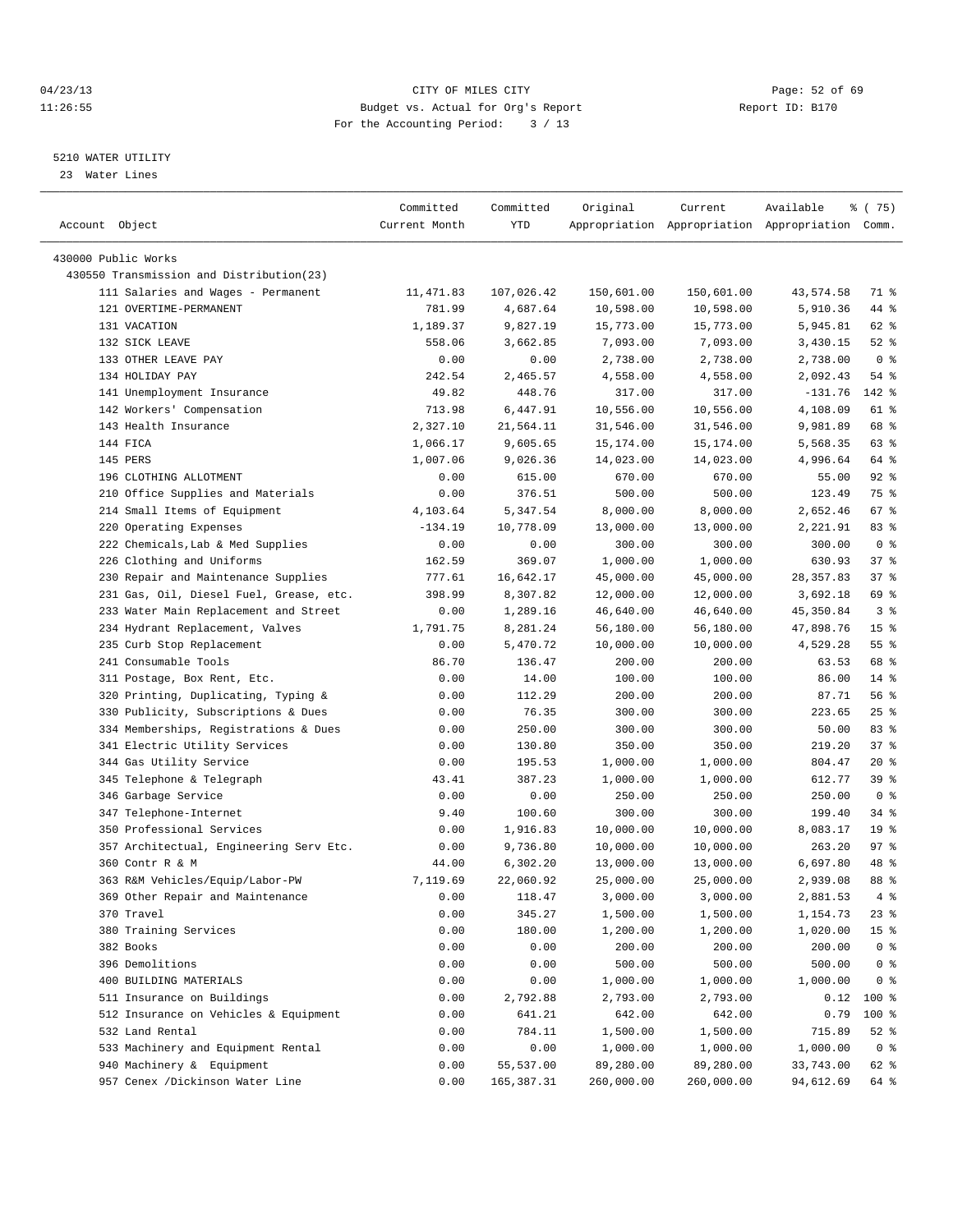# 04/23/13 Page: 53 of 69 11:26:55 Budget vs. Actual for Org's Report Report ID: B170 For the Accounting Period: 3 / 13

#### 5210 WATER UTILITY

23 Water Lines

|                                            | Committed     | Committed   | Original     | Current      | Available                                 | % (75)         |
|--------------------------------------------|---------------|-------------|--------------|--------------|-------------------------------------------|----------------|
| Account Object                             | Current Month | <b>YTD</b>  |              |              | Appropriation Appropriation Appropriation | Comm.          |
| 958 Strevell/Merriam Wtr Line Proj         | 0.00          | 9,383.81    | 695,000.00   | 695,000.00   | 685, 616.19                               | 1 <sup>8</sup> |
| 959 Riverside Tank Demo                    | 0.00          | 47, 141.99  | 60,000.00    | 60,000.00    | 12,858.01                                 | 79 %           |
| Account Total:                             | 33,811.51     | 555, 971.85 | 1,635,882.00 | 1,635,882.00 | 1,079,910.15                              | 34%            |
| Account Group Total:                       | 33,811.51     | 555, 971.85 | 1,635,882.00 | 1,635,882.00 | 1,079,910.15                              | 34 %           |
| 490000 DEBT SERVICE                        |               |             |              |              |                                           |                |
| 490200 Revenue Bonds                       |               |             |              |              |                                           |                |
| 611 Principal-NE Wtr Line Phase II         | 0.00          | 8,000.00    | 16,000.00    | 16,000.00    | 8,000.00                                  | 50%            |
| 615 Principal-Northeast Water Ln \$2.2     | 0.00          | 25,000.00   | 48,000.00    | 48,000.00    | 23,000.00                                 | 52%            |
| 616 Principal-Carbon Hill Water Tank \$2.2 | 0.00          | 25,000.00   | 48,000.00    | 48,000.00    | 23,000.00                                 | 52%            |
| 617 Principal - NE Wtr Line \$500k         | 0.00          | 6,000.00    | 13,000.00    | 13,000.00    | 7,000.00                                  | 46 %           |
| 618 Principal-Carbon Hill \$500k           | 0.00          | 6,000.00    | 13,000.00    | 13,000.00    | 7,000.00                                  | 46 %           |
| 622 Interest-NE Wtr Line Phase II          | 0.00          | 1,098.75    | 2,288.00     | 2,288.00     | 1,189.25                                  | 48 %           |
| 631 Interest - NE Wtr Line \$500k          | 0.00          | 6,380.00    | 12,678.00    | 12,678.00    | 6,298.00                                  | $50*$          |
| 632 Interest - Carbon Hill Wtr Tank \$500k | 0.00          | 6,380.00    | 12,678.00    | 12,678.00    | 6, 298.00                                 | 50%            |
| 634 Interest-Northeast Wtr Ln \$2.2        | 0.00          | 38,868.75   | 79,088.00    | 79,088.00    | 40, 219. 25                               | 49 %           |
| 638 Interest-Carbon Hill Tank \$2.2        | 0.00          | 33, 911.78  | 79,088.00    | 79,088.00    | 45, 176. 22                               | 43 %           |
| Account Total:                             | 0.00          | 156,639.28  | 323,820.00   | 323,820.00   | 167, 180. 72                              | 48 %           |
| Account Group Total:                       | 0.00          | 156,639.28  | 323,820.00   | 323,820.00   | 167,180.72                                | 48 %           |
| 520000 OTHER FINANCING USES                |               |             |              |              |                                           |                |
| 521000 Interfund Operating Transfers Out   |               |             |              |              |                                           |                |
| 820 Transfers to Other Funds               | 0.00          | 0.00        | 6,420.00     | 6,420.00     | 6,420.00                                  | 0 <sup>°</sup> |
| Account Total:                             | 0.00          | 0.00        | 6,420.00     | 6,420.00     | 6,420.00                                  | 0 <sup>°</sup> |
| Account Group Total:                       | 0.00          | 0.00        | 6,420.00     | 6,420.00     | 6,420.00                                  | 0 <sup>8</sup> |
| Organization Total:                        | 33,811.51     | 712,611.13  | 1,966,122.00 | 1,966,122.00 | 1,253,510.87                              | 36%            |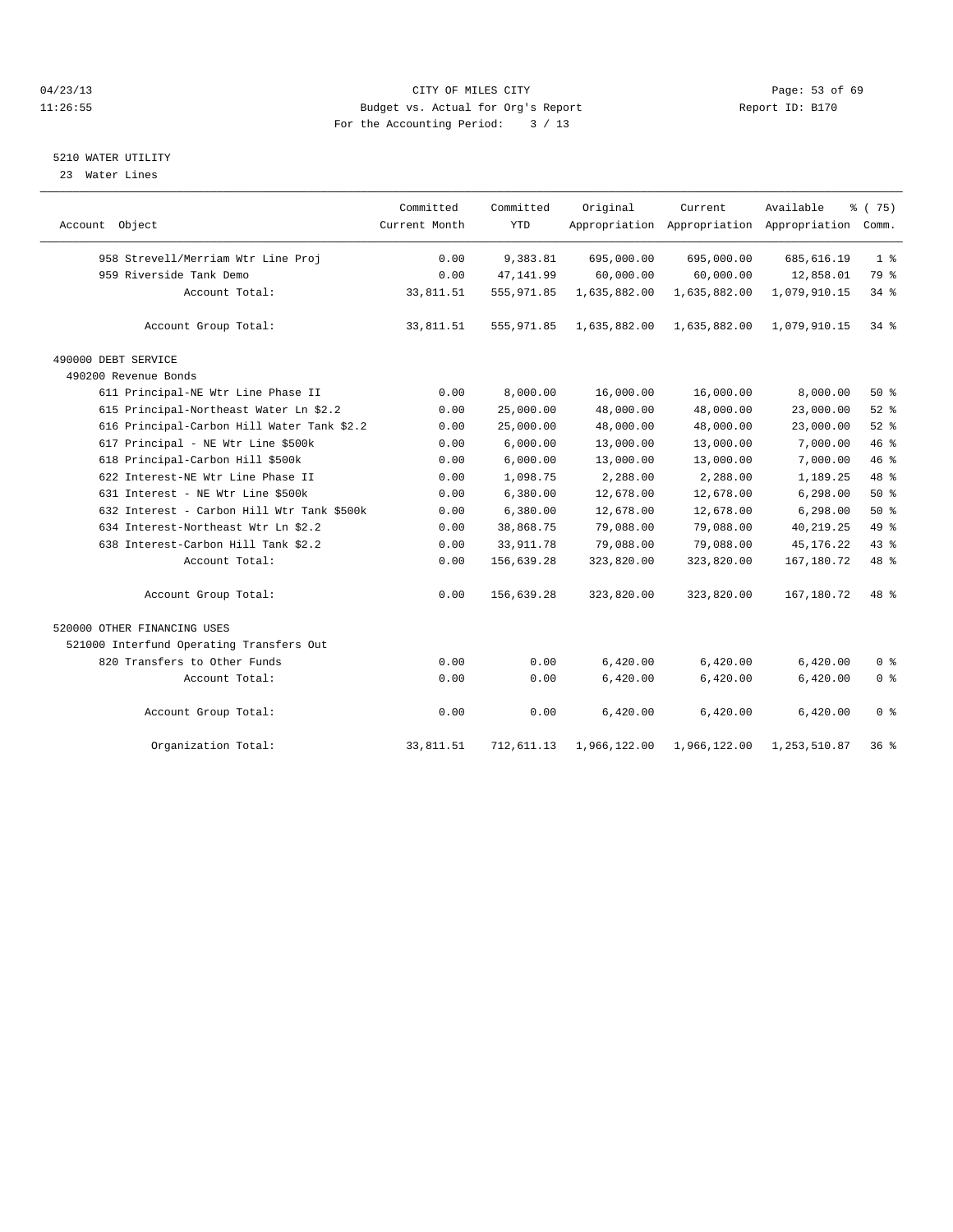# 04/23/13 Page: 54 of 69 11:26:55 Budget vs. Actual for Org's Report Report ID: B170 For the Accounting Period: 3 / 13

————————————————————————————————————————————————————————————————————————————————————————————————————————————————————————————————————

# 5210 WATER UTILITY

25 Water Administration

|                                            | Committed     | Committed  | Original  | Current   | Available                                       | १८(75)          |
|--------------------------------------------|---------------|------------|-----------|-----------|-------------------------------------------------|-----------------|
| Account Object                             | Current Month | <b>YTD</b> |           |           | Appropriation Appropriation Appropriation Comm. |                 |
| 430000 Public Works                        |               |            |           |           |                                                 |                 |
| 430510 Water Administration(25)            |               |            |           |           |                                                 |                 |
| 111 Salaries and Wages - Permanent         | 3,947.66      | 25,789.81  | 35,884.00 | 35,884.00 | 10,094.19                                       | 72 %            |
| 121 OVERTIME-PERMANENT                     | 0.00          | 105.53     | 339.00    | 339.00    | 233.47                                          | $31$ %          |
| 131 VACATION                               | 77.40         | 842.46     | 1,600.00  | 1,600.00  | 757.54                                          | $53$ $%$        |
| 132 SICK LEAVE                             | 0.00          | 633.11     | 1,200.00  | 1,200.00  | 566.89                                          | 53%             |
| 141 Unemployment Insurance                 | 14.09         | 96.24      | 137.00    | 137.00    | 40.76                                           | 70 %            |
| 142 Workers' Compensation                  | 45.08         | 294.52     | 437.00    | 437.00    | 142.48                                          | 67 %            |
| 143 Health Insurance                       | 604.31        | 4,351.19   | 7,977.00  | 7,977.00  | 3,625.81                                        | 55 <sup>8</sup> |
| 144 FICA                                   | 307.89        | 2,102.99   | 2,985.00  | 2,985.00  | 882.01                                          | 70 %            |
| 145 PERS                                   | 200.34        | 1,405.21   | 2,759.00  | 2,759.00  | 1,353.79                                        | $51$ %          |
| 196 CLOTHING ALLOTMENT                     | 0.00          | 127.50     | 315.00    | 315.00    | 187.50                                          | 40 %            |
| 210 Office Supplies and Materials          | 52.76         | 1,852.05   | 1,800.00  | 1,800.00  | $-52.05$                                        | 103 %           |
| 214 Small Items of Equipment               | 0.00          | 95.33      | 3,067.00  | 3,067.00  | 2,971.67                                        | 3 <sup>8</sup>  |
| 220 Operating Expenses                     | 0.00          | 385.08     | 1,700.00  | 1,700.00  | 1,314.92                                        | $23$ $%$        |
| 230 Repair and Maintenance Supplies        | 0.00          | 106.63     | 200.00    | 200.00    | 93.37                                           | $53$ $%$        |
| 311 Postage, Box Rent, Etc.                | 619.33        | 8,841.75   | 7,000.00  | 7,000.00  | $-1,841.75$                                     | $126$ %         |
| 320 Printing, Duplicating, Typing &        | 0.00          | 355.93     | 2,100.00  | 2,100.00  | 1,744.07                                        | $17*$           |
| 330 Publicity, Subscriptions & Dues        | 0.00          | 513.94     | 1,500.00  | 1,500.00  | 986.06                                          | $34$ $%$        |
| 345 Telephone & Telegraph                  | 53.59         | 478.85     | 600.00    | 600.00    | 121.15                                          | $80*$           |
| 347 Telephone-Internet                     | 21.87         | 178.03     | 100.00    | 100.00    | $-78.03$                                        | $178$ %         |
| 350 Professional Services                  | 0.00          | 2,338.19   | 8,500.00  | 8,500.00  | 6,161.81                                        | $28$ %          |
| 360 Contr R & M                            | 145.82        | 5,447.17   | 2,000.00  | 2,000.00  | $-3,447.17$                                     | $272$ %         |
| 370 Travel                                 | 0.00          | 0.00       | 200.00    | 200.00    | 200.00                                          | 0 <sup>8</sup>  |
| 380 Training Services                      | 0.00          | 0.00       | 300.00    | 300.00    | 300.00                                          | 0 <sup>8</sup>  |
| 382 Books                                  | 0.00          | 305.99     | 0.00      | 0.00      | $-305.99$                                       | $***$ $-$       |
| 513 Liability                              | 0.00          | 410.17     | 0.00      | 0.00      | $-410.17$                                       | $***$ $%$       |
| 521 Surety Bonds for Officials & Employees | 0.00          | 0.00       | 400.00    | 400.00    | 400.00                                          | 0 <sup>8</sup>  |
| 531 Building & Office Rental               | 500.00        | 4,500.00   | 6,000.00  | 6,000.00  | 1,500.00                                        | 75 %            |
| 810 Losses (Bad debt expense - Enterprise  | 0.00          | $-206.05$  | 500.00    | 500.00    | 706.05                                          | $-41$ %         |
| Account Total:                             | 6,590.14      | 61, 351.62 | 89,600.00 | 89,600.00 | 28, 248.38                                      | 68 %            |
| Account Group Total:                       | 6,590.14      | 61,351.62  | 89,600.00 | 89,600.00 | 28, 248.38                                      | 68 %            |
| 510000 MISCELLANEOUS                       |               |            |           |           |                                                 |                 |
| 510330 Comprehensive Liability Insurance   |               |            |           |           |                                                 |                 |
| 513 Liability                              | 0.00          | 12,016.79  | 12,017.00 | 12,017.00 |                                                 | $0.21$ 100 %    |
| Account Total:                             | 0.00          | 12,016.79  | 12,017.00 | 12,017.00 |                                                 | $0.21$ 100 %    |
| Account Group Total:                       | 0.00          | 12,016.79  | 12,017.00 | 12,017.00 |                                                 | $0.21$ 100 %    |
| 520000 OTHER FINANCING USES                |               |            |           |           |                                                 |                 |
| 521000 Interfund Operating Transfers Out   |               |            |           |           |                                                 |                 |
| 820 Transfers to Other Funds               | 4,519.00      | 47,090.50  | 54,228.00 | 54,228.00 | 7,137.50                                        | 87 %            |
| Account Total:                             | 4,519.00      | 47,090.50  | 54,228.00 | 54,228.00 | 7,137.50                                        | 87 %            |
| Account Group Total:                       | 4,519.00      | 47,090.50  | 54,228.00 | 54,228.00 | 7,137.50                                        | 87%             |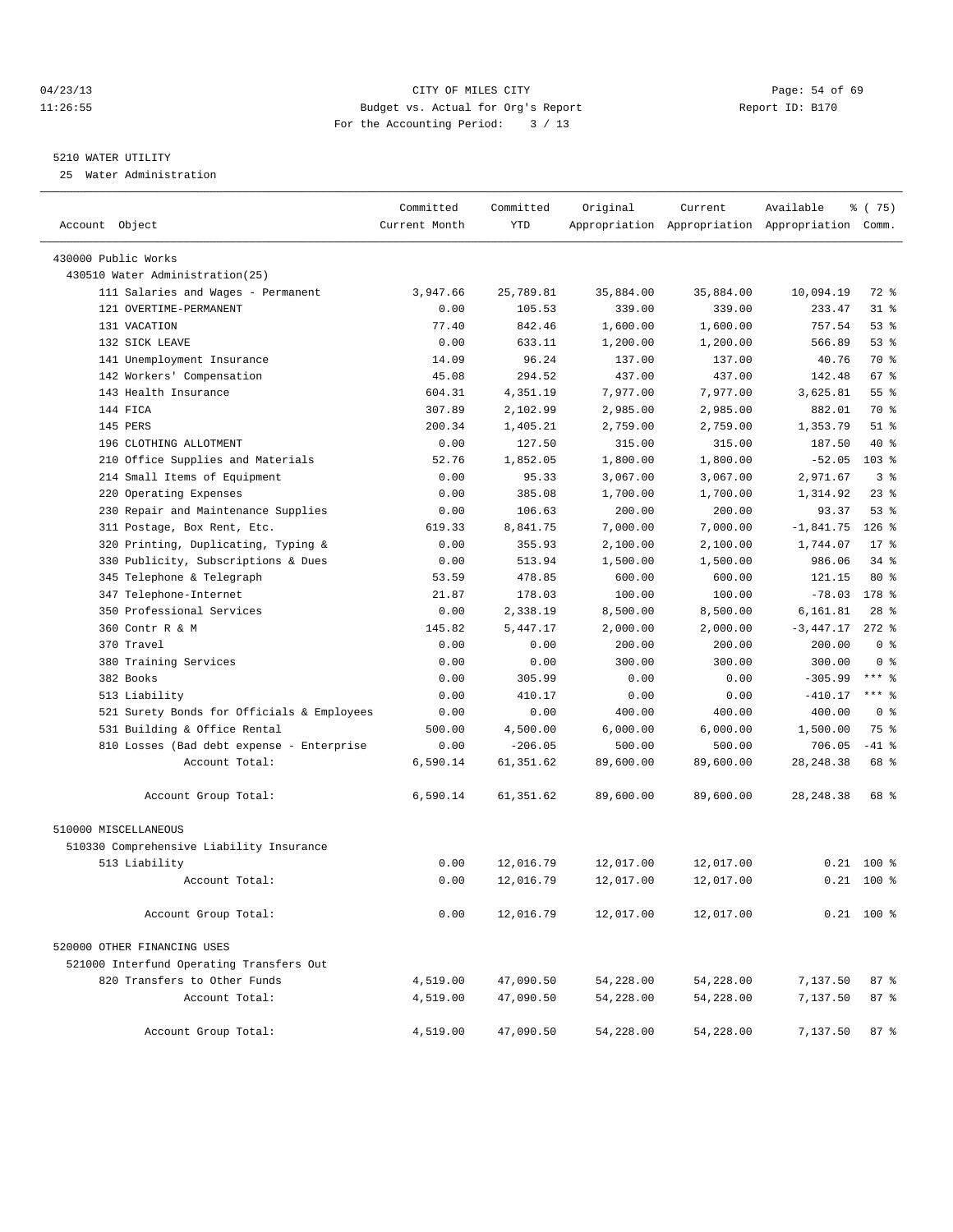# 04/23/13 Page: 55 of 69 11:26:55 Budget vs. Actual for Org's Report Report ID: B170 For the Accounting Period: 3 / 13

# 5210 WATER UTILITY

25 Water Administration

| Account Object      | Committed<br>Current Month | Committed<br>YTD | Original   | Current<br>Appropriation Appropriation Appropriation Comm. | Available % (75) |  |
|---------------------|----------------------------|------------------|------------|------------------------------------------------------------|------------------|--|
| Organization Total: | 11,109.14                  | 120,458.91       | 155,845.00 | 155,845.00                                                 | 35,386.09 77 %   |  |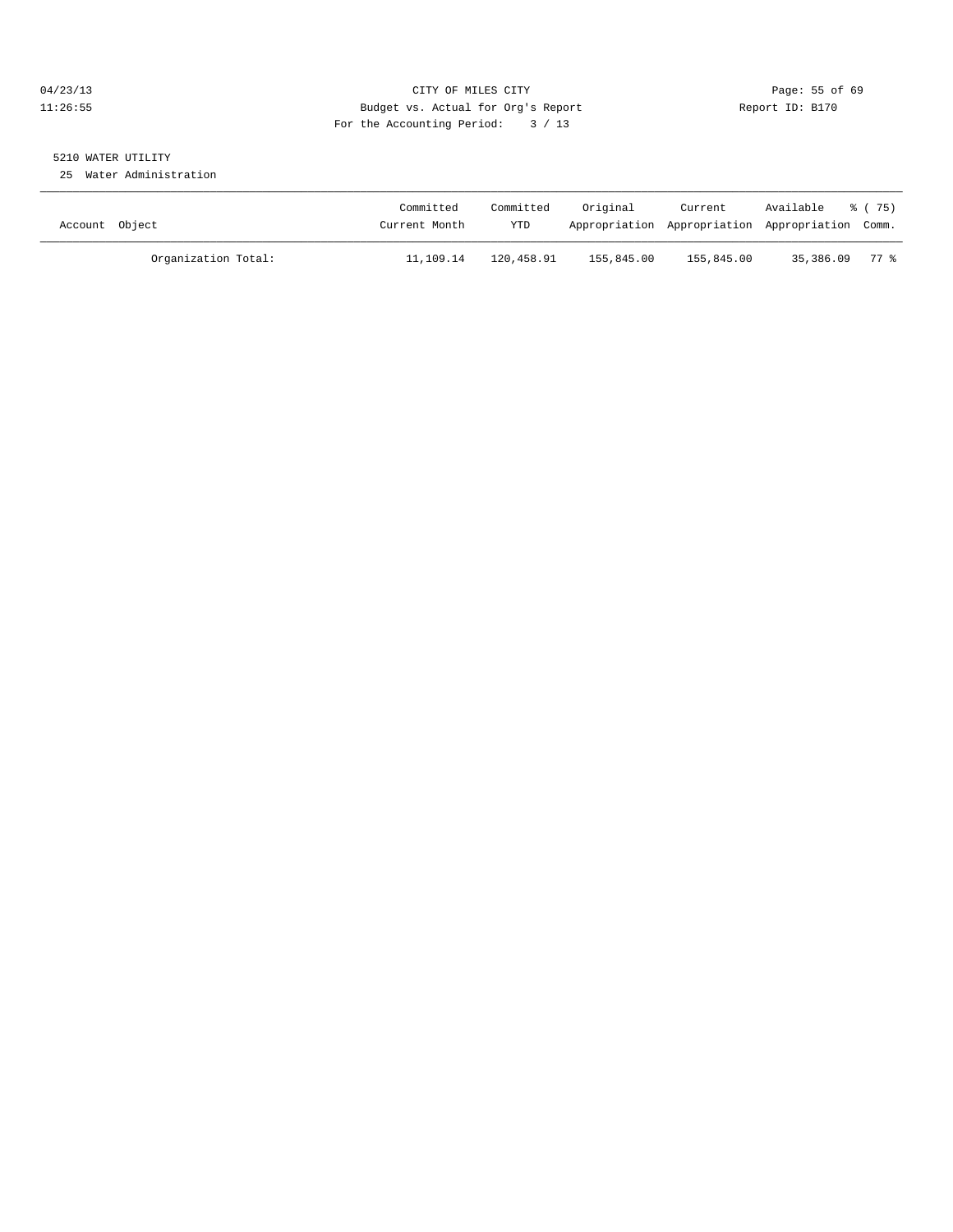## 04/23/13 Page: 56 of 69 11:26:55 Budget vs. Actual for Org's Report Report ID: B170 For the Accounting Period: 3 / 13

# 5210 WATER UTILITY

80 Water Purification

| Account Object                          | Committed<br>Current Month | Committed<br><b>YTD</b> | Original   | Current    | Available<br>Appropriation Appropriation Appropriation Comm. | 8 (75)         |  |
|-----------------------------------------|----------------------------|-------------------------|------------|------------|--------------------------------------------------------------|----------------|--|
|                                         |                            |                         |            |            |                                                              |                |  |
| 430000 Public Works                     |                            |                         |            |            |                                                              |                |  |
| 430540 Water Purification and Treatment |                            |                         |            |            |                                                              |                |  |
| 210 Office Supplies and Materials       | 0.00                       | 57.88                   | 200.00     | 200.00     | 142.12                                                       | $29*$          |  |
| 214 Small Items of Equipment            | 0.00                       | 39.99                   | 21,000.00  | 21,000.00  | 20,960.01                                                    | 0 <sup>8</sup> |  |
| 220 Operating Expenses                  | 118.04                     | 1,303.85                | 3,000.00   | 3,000.00   | 1,696.15                                                     | 43.8           |  |
| 222 Chemicals, Lab & Med Supplies       | 1,923.35                   | 31,784.66               | 58,350.00  | 58,350.00  | 26,565.34                                                    | 54 %           |  |
| 226 Clothing and Uniforms               | 31.00                      | 257.62                  | 400.00     | 400.00     | 142.38                                                       | 64 %           |  |
| 230 Repair and Maintenance Supplies     | 219.82                     | 4,578.12                | 9,500.00   | 9,500.00   | 4,921.88                                                     | 48 %           |  |
| 231 Gas, Oil, Diesel Fuel, Grease, etc. | 0.00                       | 846.22                  | 1,290.00   | 1,290.00   | 443.78                                                       | 66 %           |  |
| 241 Consumable Tools                    | 0.00                       | 20.04                   | 50.00      | 50.00      | 29.96                                                        | $40*$          |  |
| 311 Postage, Box Rent, Etc.             | 0.00                       | 25.48                   | 150.00     | 150.00     | 124.52                                                       | $17*$          |  |
| 320 Printing, Duplicating, Typing &     | 0.00                       | 0.00                    | 100.00     | 100.00     | 100.00                                                       | 0 <sup>8</sup> |  |
| 330 Publicity, Subscriptions & Dues     | 0.00                       | 0.00                    | 400.00     | 400.00     | 400.00                                                       | 0 <sup>8</sup> |  |
| 334 Memberships, Registrations & Dues   | 70.00                      | 285.00                  | 430.00     | 430.00     | 145.00                                                       | 66 %           |  |
| 345 Telephone & Telegraph               | 0.00                       | 0.00                    | 200.00     | 200.00     | 200.00                                                       | 0 <sup>8</sup> |  |
| 352 Wtr/Swr Lab Testing                 | 536.75                     | 2,016.19                | 12,000.00  | 12,000.00  | 9,983.81                                                     | $17*$          |  |
| 357 Architectual, Engineering Serv Etc. | 0.00                       | 0.00                    | 14,000.00  | 14,000.00  | 14,000.00                                                    | 0 <sup>8</sup> |  |
| 360 Contr R & M                         | 18.52                      | 160.50                  | 6,000.00   | 6,000.00   | 5,839.50                                                     | 3 <sup>8</sup> |  |
| 369 Other Repair and Maintenance        | 0.00                       | 0.00                    | 1,500.00   | 1,500.00   | 1,500.00                                                     | 0 <sup>8</sup> |  |
| 370 Travel                              | $-4.28$                    | 818.87                  | 1,200.00   | 1,200.00   | 381.13                                                       | 68 %           |  |
| 380 Training Services                   | 0.00                       | 774.75                  | 1,000.00   | 1,000.00   | 225.25                                                       | $77*$          |  |
| 382 Books                               | 0.00                       | 129.80                  | 200.00     | 200.00     | 70.20                                                        | 65 %           |  |
| 400 BUILDING MATERIALS                  | 0.00                       | 0.00                    | 250.00     | 250.00     | 250.00                                                       | 0 <sup>8</sup> |  |
| 533 Machinery and Equipment Rental      | 0.00                       | 0.00                    | 1,000.00   | 1,000.00   | 1,000.00                                                     | 0 <sup>8</sup> |  |
| Account Total:                          | 2,913.20                   | 43,098.97               | 132,220.00 | 132,220.00 | 89, 121.03                                                   | $33*$          |  |
| Account Group Total:                    | 2,913.20                   | 43,098.97               | 132,220.00 | 132,220.00 | 89, 121.03                                                   | $33*$          |  |
| Organization Total:                     | 2,913.20                   | 43,098.97               | 132,220.00 | 132,220.00 | 89, 121.03                                                   | $33*$          |  |
|                                         |                            |                         |            |            |                                                              |                |  |

Fund Total: 75,661.35 1,174,941.49 2,905,543.00 2,905,543.00 1,730,601.51 40 %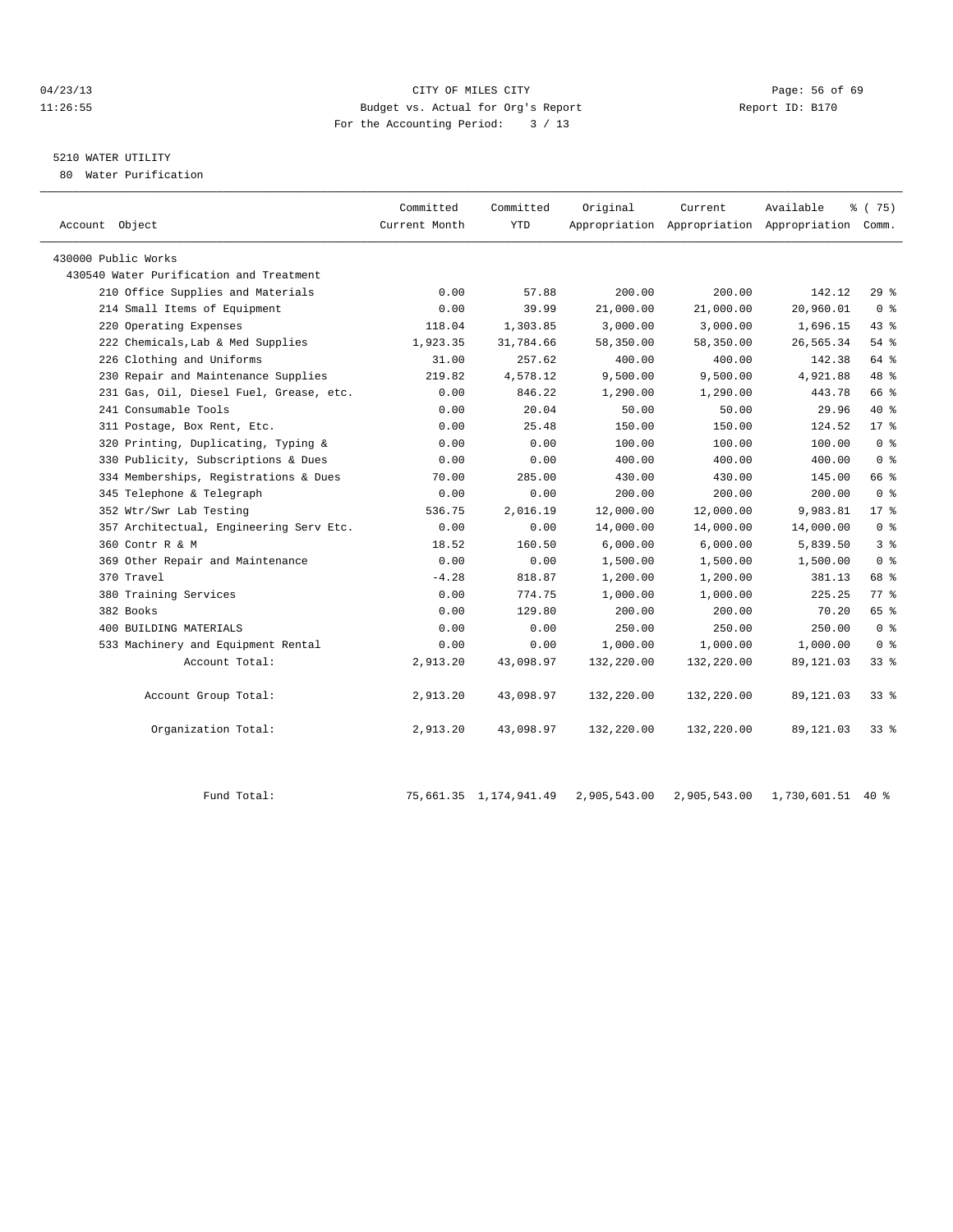# 04/23/13 Page: 57 of 69 11:26:55 Budget vs. Actual for Org's Report Report ID: B170 For the Accounting Period: 3 / 13

#### 5310 SEWER UTILITY

29 Sewer Administration

| Account Object                                          | Committed<br>Current Month | Committed<br>YTD | Original           | Current             | Available<br>Appropriation Appropriation Appropriation Comm. | १८(75)          |  |
|---------------------------------------------------------|----------------------------|------------------|--------------------|---------------------|--------------------------------------------------------------|-----------------|--|
|                                                         |                            |                  |                    |                     |                                                              |                 |  |
| 430000 Public Works<br>430610 Sewer Administration (29) |                            |                  |                    |                     |                                                              |                 |  |
| 111 Salaries and Wages - Permanent                      | 3,947.68                   | 25,789.76        |                    |                     | 10,094.24                                                    | 72 %            |  |
| 121 OVERTIME-PERMANENT                                  | 0.00                       | 105.53           | 35,884.00          | 35,884.00<br>339.00 | 233.47                                                       | $31$ $%$        |  |
| 131 VACATION                                            | 77.42                      | 842.48           | 339.00             | 1,600.00            | 757.52                                                       | 53%             |  |
| 132 SICK LEAVE                                          |                            | 633.13           | 1,600.00           |                     | 566.87                                                       | 53%             |  |
| 141 Unemployment Insurance                              | 0.00<br>14.09              | 96.25            | 1,200.00<br>137.00 | 1,200.00<br>137.00  | 40.75                                                        | 70 %            |  |
|                                                         |                            | 294.53           |                    |                     | 142.47                                                       | 67 %            |  |
| 142 Workers' Compensation                               | 45.08<br>604.34            |                  | 437.00             | 437.00<br>7,977.00  |                                                              | 55 <sup>8</sup> |  |
| 143 Health Insurance<br>144 FICA                        |                            | 4,351.85         | 7,977.00           |                     | 3,625.15                                                     |                 |  |
|                                                         | 307.95                     | 2,103.38         | 2,985.00           | 2,985.00            | 881.62                                                       | 70 %<br>$51$ %  |  |
| 145 PERS                                                | 200.34                     | 1,405.22         | 2,759.00           | 2,759.00            | 1,353.78                                                     | $40*$           |  |
| 196 CLOTHING ALLOTMENT                                  | 0.00                       | 127.50           | 315.00             | 315.00              | 187.50                                                       |                 |  |
| 210 Office Supplies and Materials                       | 52.76                      | 1,797.60         | 1,800.00           | 1,800.00            | 2.40                                                         | $100$ %         |  |
| 214 Small Items of Equipment                            | 0.00                       | 95.33            | 3,067.00           | 3,067.00            | 2,971.67                                                     | 3 <sup>8</sup>  |  |
| Operating Expenses<br>220                               | 0.00                       | 341.30           | 1,700.00           | 1,700.00            | 1,358.70                                                     | $20*$           |  |
| 230 Repair and Maintenance Supplies                     | 0.00                       | 0.00             | 200.00             | 200.00              | 200.00                                                       | 0 <sup>8</sup>  |  |
| 311 Postage, Box Rent, Etc.                             | 619.33                     | 3,981.57         | 7,000.00           | 7,000.00            | 3,018.43                                                     | 57%             |  |
| 320 Printing, Duplicating, Typing &                     | 0.00                       | 570.69           | 2,100.00           | 2,100.00            | 1,529.31                                                     | 27%             |  |
| 330 Publicity, Subscriptions & Dues                     | 0.00                       | 513.91           | 1,500.00           | 1,500.00            | 986.09                                                       | $34$ $%$        |  |
| Telephone & Telegraph<br>345                            | 53.57                      | 478.67           | 600.00             | 600.00              | 121.33                                                       | $80*$           |  |
| 347 Telephone-Internet                                  | 21.86                      | 177.94           | 100.00             | 100.00              | $-77.94$                                                     | 178 %           |  |
| 350 Professional Services                               | 0.00                       | 2,338.19         | 8,500.00           | 8,500.00            | 6,161.81                                                     | $28$ %          |  |
| 360 Contr R & M                                         | 145.82                     | 5,447.18         | 2,000.00           | 2,000.00            | $-3,447.18$                                                  | $272$ %         |  |
| 370 Travel                                              | 0.00                       | 0.00             | 200.00             | 200.00              | 200.00                                                       | 0 <sup>8</sup>  |  |
| 380 Training Services                                   | 0.00                       | 0.00             | 300.00             | 300.00              | 300.00                                                       | 0 <sup>8</sup>  |  |
| 382 Books                                               | 0.00                       | 305.98           | 0.00               | 0.00                | $-305.98$                                                    | $***$ $_{8}$    |  |
| 513 Liability                                           | 0.00                       | 649.01           | 0.00               | 0.00                | $-649.01$                                                    | *** 8           |  |
| 521 Surety Bonds for Officials & Employees              | 0.00                       | 0.00             | 400.00             | 400.00              | 400.00                                                       | 0 <sup>8</sup>  |  |
| 531 Building & Office Rental                            | 333.33                     | 2,999.97         | 6,000.00           | 6,000.00            | 3,000.03                                                     | 50%             |  |
| 540 Special Assessments                                 | 0.00                       | 0.00             | 5,500.00           | 5,500.00            | 5,500.00                                                     | 0 <sup>8</sup>  |  |
| 810 Losses (Bad debt expense - Enterprise               | 0.00                       | $-907.90$        | 500.00             | 500.00              | 1,407.90                                                     | $***$ $%$       |  |
| Account Total:                                          | 6,423.57                   | 54,539.07        | 95,100.00          | 95,100.00           | 40,560.93                                                    | $57$ $%$        |  |
| Account Group Total:                                    | 6,423.57                   | 54,539.07        | 95,100.00          | 95,100.00           | 40,560.93                                                    | 57%             |  |
| 490000 DEBT SERVICE                                     |                            |                  |                    |                     |                                                              |                 |  |
| 490200 Revenue Bonds                                    |                            |                  |                    |                     |                                                              |                 |  |
| 608 Prpl-Wastewater Project Phase I                     | 0.00                       | 28,000.00        | 56,000.00          | 56,000.00           | 28,000.00                                                    | $50*$           |  |
| 626 Interest-Wastewater Project Phase I                 | 0.00                       | 401.92           | 38,211.00          | 38,211.00           | 37,809.08                                                    | 1 <sup>8</sup>  |  |
| Account Total:                                          | 0.00                       | 28,401.92        | 94, 211.00         | 94, 211.00          | 65,809.08                                                    | $30*$           |  |
| Account Group Total:                                    | 0.00                       | 28,401.92        | 94,211.00          | 94,211.00           | 65,809.08                                                    | $30*$           |  |
| 510000 MISCELLANEOUS                                    |                            |                  |                    |                     |                                                              |                 |  |
| 510330 Comprehensive Liability Insurance                |                            |                  |                    |                     |                                                              |                 |  |
| 513 Liability                                           | 0.00                       | 71,720.19        | 71,720.00          | 71,720.00           | $-0.19$ 100 %                                                |                 |  |
| Account Total:                                          | 0.00                       | 71,720.19        | 71,720.00          | 71,720.00           | $-0.19$ 100 %                                                |                 |  |
|                                                         |                            |                  |                    |                     |                                                              |                 |  |
| Account Group Total:                                    | 0.00                       | 71,720.19        | 71,720.00          | 71,720.00           | $-0.19$ 100 %                                                |                 |  |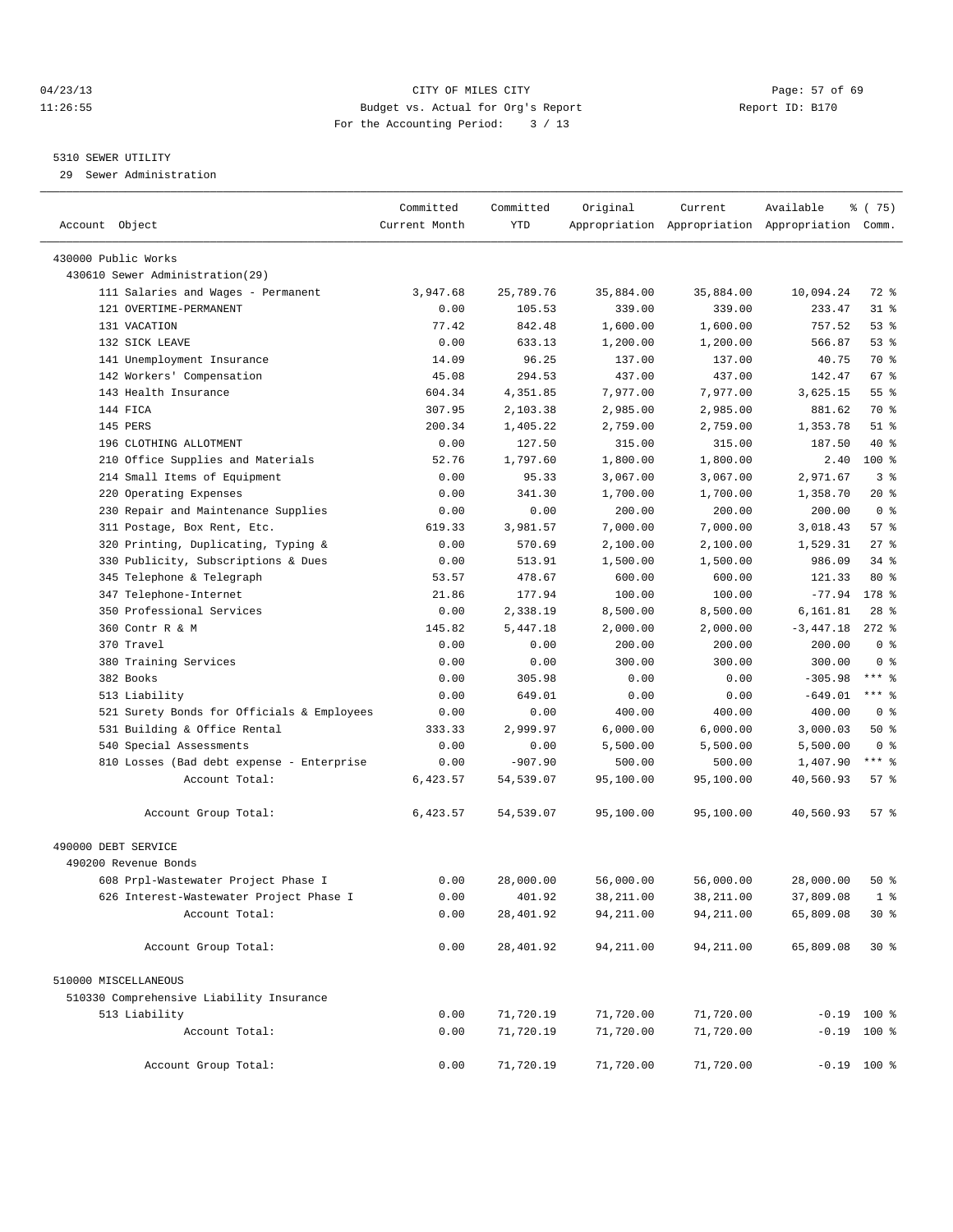# 04/23/13 Page: 58 of 69 11:26:55 Budget vs. Actual for Org's Report Report ID: B170 For the Accounting Period: 3 / 13

# 5310 SEWER UTILITY

29 Sewer Administration

| Object<br>Account                                                                                       | Committed<br>Current Month | Committed<br><b>YTD</b> | Original<br>Appropriation | Current<br>Appropriation | Available<br>Appropriation | $\frac{3}{6}$ (75)<br>Comm. |
|---------------------------------------------------------------------------------------------------------|----------------------------|-------------------------|---------------------------|--------------------------|----------------------------|-----------------------------|
| 520000 OTHER FINANCING USES<br>521000 Interfund Operating Transfers Out<br>820 Transfers to Other Funds | 3, 344, 16                 | 36,516.94               | 40,130.00                 | 40,130.00                | 3,613.06                   | $91$ %                      |
| Account Total:                                                                                          | 3,344.16                   | 36,516.94               | 40,130.00                 | 40,130.00                | 3,613.06                   | $91*$                       |
| Account Group Total:                                                                                    | 3,344.16                   | 36,516.94               | 40,130.00                 | 40,130.00                | 3,613.06                   | $91$ %                      |
| Organization Total:                                                                                     | 9,767.73                   | 191, 178. 12            | 301,161.00                | 301,161.00               | 109,982.88                 | 63 %                        |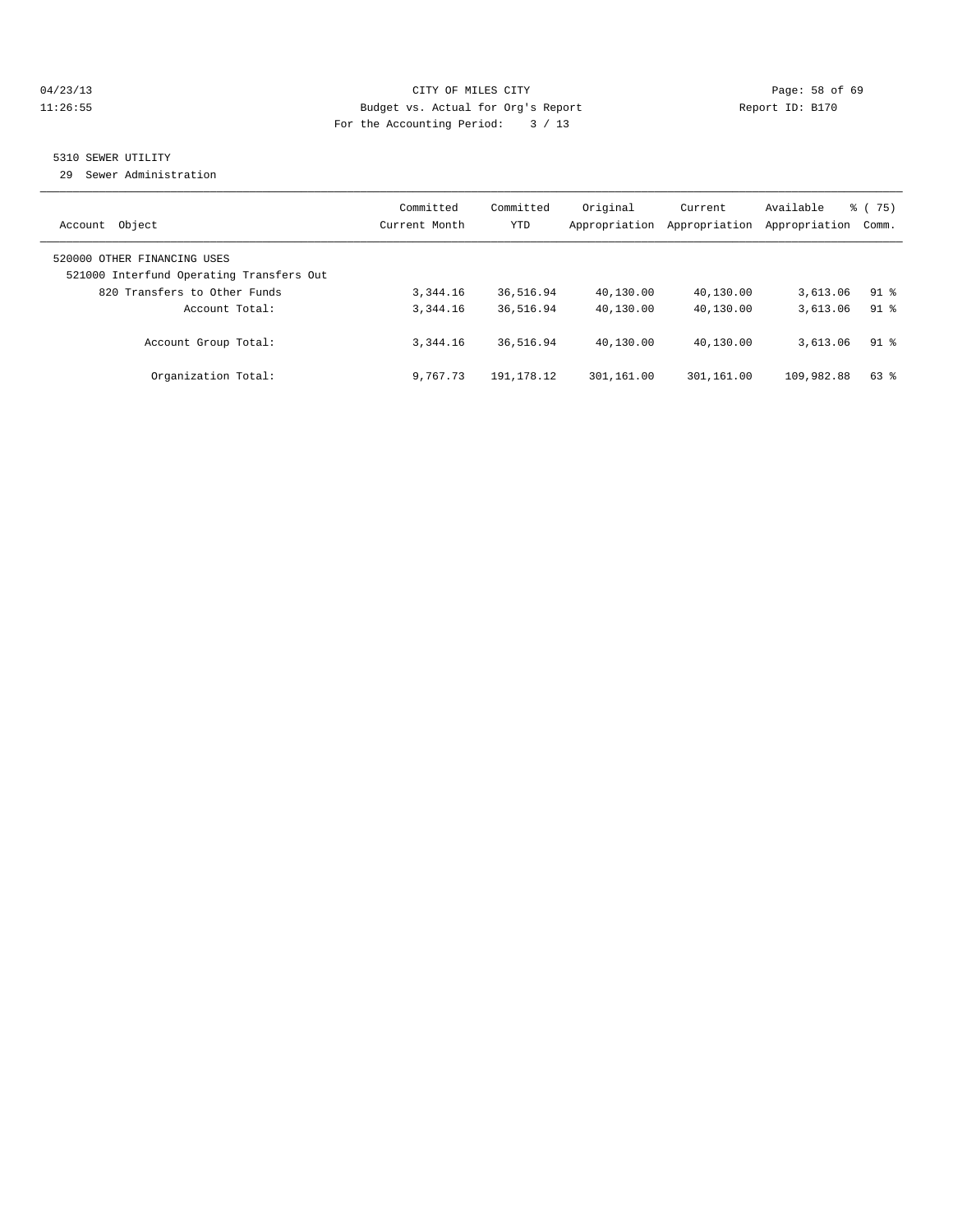# 04/23/13 Page: 59 of 69 11:26:55 Budget vs. Actual for Org's Report Report ID: B170 For the Accounting Period: 3 / 13

————————————————————————————————————————————————————————————————————————————————————————————————————————————————————————————————————

# 5310 SEWER UTILITY

31 Sewer Lines

|                                              | Committed     | Committed | Original   | Current    | Available                                       | % (75)          |
|----------------------------------------------|---------------|-----------|------------|------------|-------------------------------------------------|-----------------|
| Account Object                               | Current Month | YTD       |            |            | Appropriation Appropriation Appropriation Comm. |                 |
| 430000 Public Works                          |               |           |            |            |                                                 |                 |
| 430630 Sewer Collection and Transmission(31) |               |           |            |            |                                                 |                 |
| 111 Salaries and Wages - Permanent           | 8,419.38      | 75,940.55 | 105,798.00 | 105,798.00 | 29,857.45                                       | 72 %            |
| 121 OVERTIME-PERMANENT                       | 782.00        | 4,499.08  | 10,598.00  | 10,598.00  | 6,098.92                                        | $42$ %          |
| 131 VACATION                                 | 323.82        | 5,882.53  | 15,773.00  | 15,773.00  | 9,890.47                                        | 37%             |
| 132 SICK LEAVE                               | 533.04        | 3,581.88  | 7,093.00   | 7,093.00   | 3,511.12                                        | 50%             |
| 133 OTHER LEAVE PAY                          | 0.00          | 0.00      | 2,738.00   | 2,738.00   | 2,738.00                                        | 0 <sup>8</sup>  |
| 134 HOLIDAY PAY                              | 242.54        | 2,465.56  | 4,558.00   | 4,558.00   | 2,092.44                                        | 54 %            |
| 141 Unemployment Insurance                   | 36.10         | 324.96    | 235.00     | 235.00     | $-89.96$                                        | 138 %           |
| 142 Workers' Compensation                    | 499.13        | 4,519.00  | 8,114.00   | 8,114.00   | 3,595.00                                        | 56%             |
| 143 Health Insurance                         | 1,692.50      | 15,850.98 | 23,931.00  | 23,931.00  | 8,080.02                                        | 66 %            |
| 144 FICA                                     | 764.76        | 6,895.98  | 11,215.00  | 11,215.00  | 4,319.02                                        | 61 %            |
| 145 PERS                                     | 728.27        | 6,530.53  | 10,362.00  | 10,362.00  | 3,831.47                                        | 63 %            |
| 196 CLOTHING ALLOTMENT                       | 0.00          | 457.50    | 475.00     | 475.00     | 17.50                                           | 96 %            |
| 210 Office Supplies and Materials            | 0.00          | 433.29    | 300.00     | 300.00     | $-133.29$                                       | 144 %           |
| 214 Small Items of Equipment                 | 6,703.65      | 6,802.54  | 5,600.00   | 5,600.00   | $-1, 202.54$                                    | $121$ %         |
| 220 Operating Expenses                       | 52.43         | 427.02    | 5,000.00   | 5,000.00   | 4,572.98                                        | 9%              |
| 222 Chemicals, Lab & Med Supplies            | 0.00          | 1,422.50  | 3,000.00   | 3,000.00   | 1,577.50                                        | 47 %            |
| 226 Clothing and Uniforms                    | 146.92        | 372.47    | 700.00     | 700.00     | 327.53                                          | 53%             |
| 230 Repair and Maintenance Supplies          | 457.16        | 2,643.29  | 7,500.00   | 7,500.00   | 4,856.71                                        | 35 <sup>8</sup> |
| 231 Gas, Oil, Diesel Fuel, Grease, etc.      | 398.99        | 8,285.48  | 11,000.00  | 11,000.00  | 2,714.52                                        | 75 %            |
| 233 Water Main Replacement and Street        | 0.00          | 2,205.00  | 12,000.00  | 12,000.00  | 9,795.00                                        | 18 %            |
| 234 Hydrant Replacement, Valves              | 0.00          | 1,670.00  | 10,000.00  | 10,000.00  | 8,330.00                                        | $17*$           |
| 241 Consumable Tools                         | 0.00          | 38.30     | 300.00     | 300.00     | 261.70                                          | $13*$           |
| 311 Postage, Box Rent, Etc.                  | 0.00          | 6.15      | 100.00     | 100.00     | 93.85                                           | 6 %             |
| 320 Printing, Duplicating, Typing &          | 0.00          | 92.77     | 75.00      | 75.00      | $-17.77$                                        | 124 %           |
| 330 Publicity, Subscriptions & Dues          | 0.00          | 0.00      | 125.00     | 125.00     | 125.00                                          | 0 <sup>8</sup>  |
| 334 Memberships, Registrations & Dues        | 57.00         | 57.00     | 200.00     | 200.00     | 143.00                                          | 29%             |
| 341 Electric Utility Services                | 0.00          | 130.79    | 350.00     | 350.00     | 219.21                                          | 37%             |
| 344 Gas Utility Service                      | 0.00          | 195.53    | 600.00     | 600.00     | 404.47                                          | $33$ $%$        |
| 345 Telephone & Telegraph                    | 43.40         | 387.14    | 550.00     | 550.00     | 162.86                                          | 70 %            |
| 346 Garbage Service                          | 0.00          | 0.00      | 300.00     | 300.00     | 300.00                                          | 0 <sup>8</sup>  |
| 347 Telephone-Internet                       | 9.40          | 100.60    | 100.00     | 100.00     | $-0.60$                                         | $101$ %         |
| 350 Professional Services                    | 0.00          | 9,315.82  | 13,000.00  | 13,000.00  | 3,684.18                                        | 72 %            |
| 356 Purchsed Services (MMIA Div '01)         | 0.00          | 0.00      | 2,000.00   | 2,000.00   | 2,000.00                                        | 0 <sup>8</sup>  |
| 357 Architectual, Engineering Serv Etc.      | 0.00          | 0.00      | 10,000.00  | 10,000.00  | 10,000.00                                       | 0 <sup>8</sup>  |
| 360 Contr R & M                              | 43.34         | 1,306.30  | 3,000.00   | 3,000.00   | 1,693.70                                        | 44 %            |
| 363 R&M Vehicles/Equip/Labor-PW              | 6,894.68      | 21,207.29 | 27,000.00  | 27,000.00  | 5,792.71                                        | 79 %            |
| 369 Other Repair and Maintenance             | 0.00          | 75.06     | 5,000.00   | 5,000.00   | 4,924.94                                        | 2 <sup>8</sup>  |
| 370 Travel                                   | 0.00          | 0.00      | 500.00     | 500.00     | 500.00                                          | 0 <sup>8</sup>  |
| 380 Training Services                        | 0.00          | 145.00    | 600.00     | 600.00     | 455.00                                          | 24 %            |
| 382 Books                                    | 0.00          | 0.00      | 100.00     | 100.00     | 100.00                                          | 0 <sup>8</sup>  |
| 396 Demolitions                              | 0.00          | 0.00      | 500.00     | 500.00     | 500.00                                          | 0 <sup>8</sup>  |
| 400 BUILDING MATERIALS                       | 0.00          | 0.00      | 1,000.00   | 1,000.00   | 1,000.00                                        | 0 <sup>8</sup>  |
| 512 Insurance on Vehicles & Equipment        | 0.00          | 1,497.33  | 1,498.00   | 1,498.00   | 0.67                                            | 100 %           |
| 513 Liability                                | 0.00          | 3,750.00  | 5,000.00   | 5,000.00   | 1,250.00                                        | 75 %            |
| 532 Land Rental                              | 0.00          | 120.79    | 500.00     | 500.00     | 379.21                                          | $24$ %          |
| 533 Machinery and Equipment Rental           | 0.00          | 0.00      | 1,000.00   | 1,000.00   | 1,000.00                                        | 0 <sup>8</sup>  |
| 940 Machinery & Equipment                    | 0.00          | 0.00      | 134,520.00 | 134,520.00 | 134,520.00                                      | 0 <sup>8</sup>  |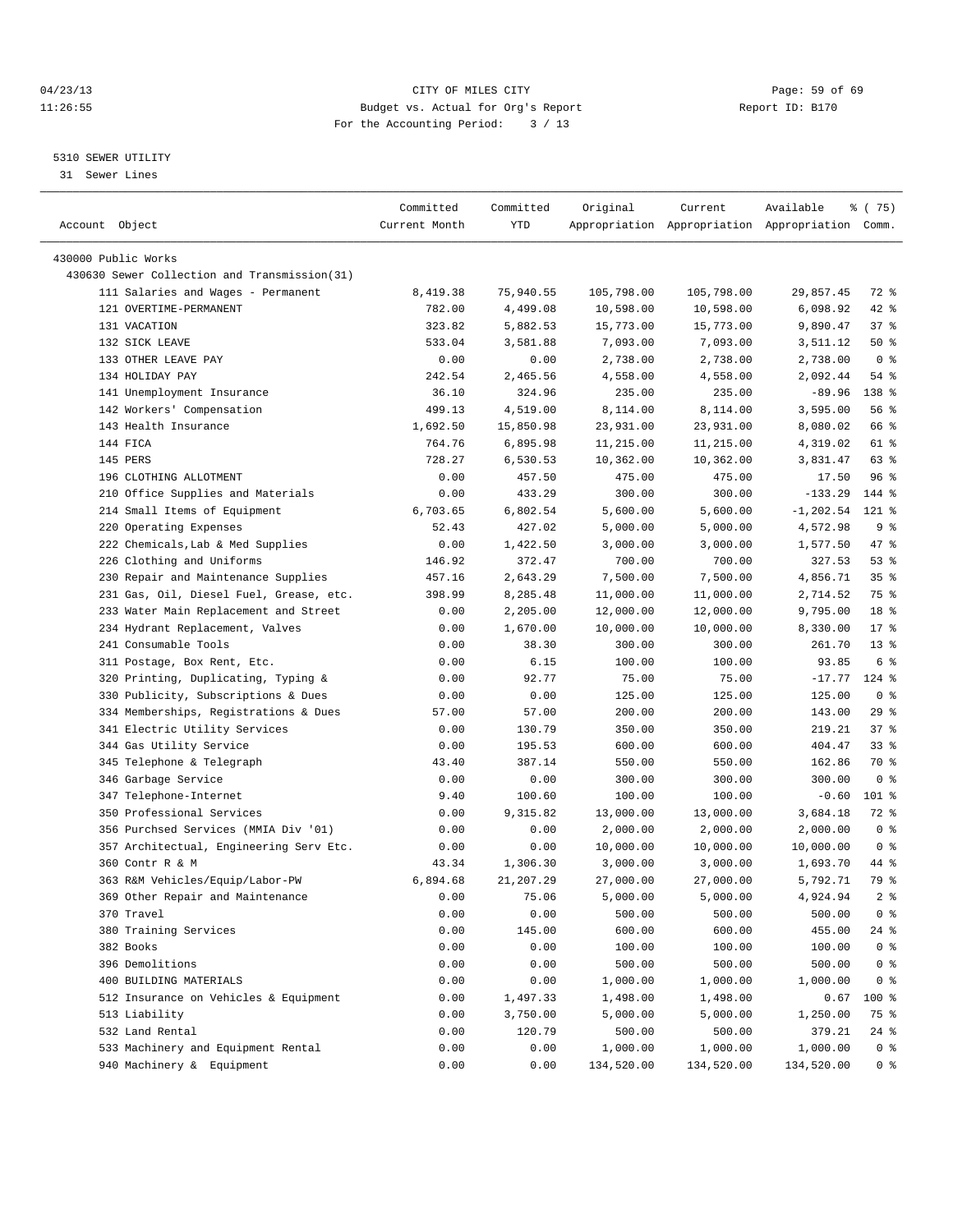# 04/23/13 Page: 60 of 69 11:26:55 Budget vs. Actual for Org's Report Report ID: B170 For the Accounting Period: 3 / 13

# 5310 SEWER UTILITY

31 Sewer Lines

| Object<br>Account                                                       | Committed<br>Current Month | Committed<br>YTD | Original   | Current<br>Appropriation Appropriation | Available<br>Appropriation | % (75)<br>Comm. |
|-------------------------------------------------------------------------|----------------------------|------------------|------------|----------------------------------------|----------------------------|-----------------|
| Account Total:                                                          | 28,828.51                  | 189,636.01       | 463,908.00 | 463,908.00                             | 274, 271.99                | $41*$           |
| Account Group Total:                                                    | 28,828.51                  | 189,636.01       | 463,908.00 | 463,908.00                             | 274, 271.99                | $41$ %          |
| 520000 OTHER FINANCING USES<br>521000 Interfund Operating Transfers Out |                            |                  |            |                                        |                            |                 |
| 820 Transfers to Other Funds                                            | 0.00                       | 0.00             | 6,419.00   | 6,419.00                               | 6,419.00                   | 0 <sup>8</sup>  |
| Account Total:                                                          | 0.00                       | 0.00             | 6,419.00   | 6,419.00                               | 6,419.00                   | 0 <sup>8</sup>  |
| Account Group Total:                                                    | 0.00                       | 0.00             | 6,419.00   | 6,419.00                               | 6,419.00                   | 0 <sup>8</sup>  |
| Organization Total:                                                     | 28,828.51                  | 189,636.01       | 470,327.00 | 470,327.00                             | 280,690.99                 | $40*$           |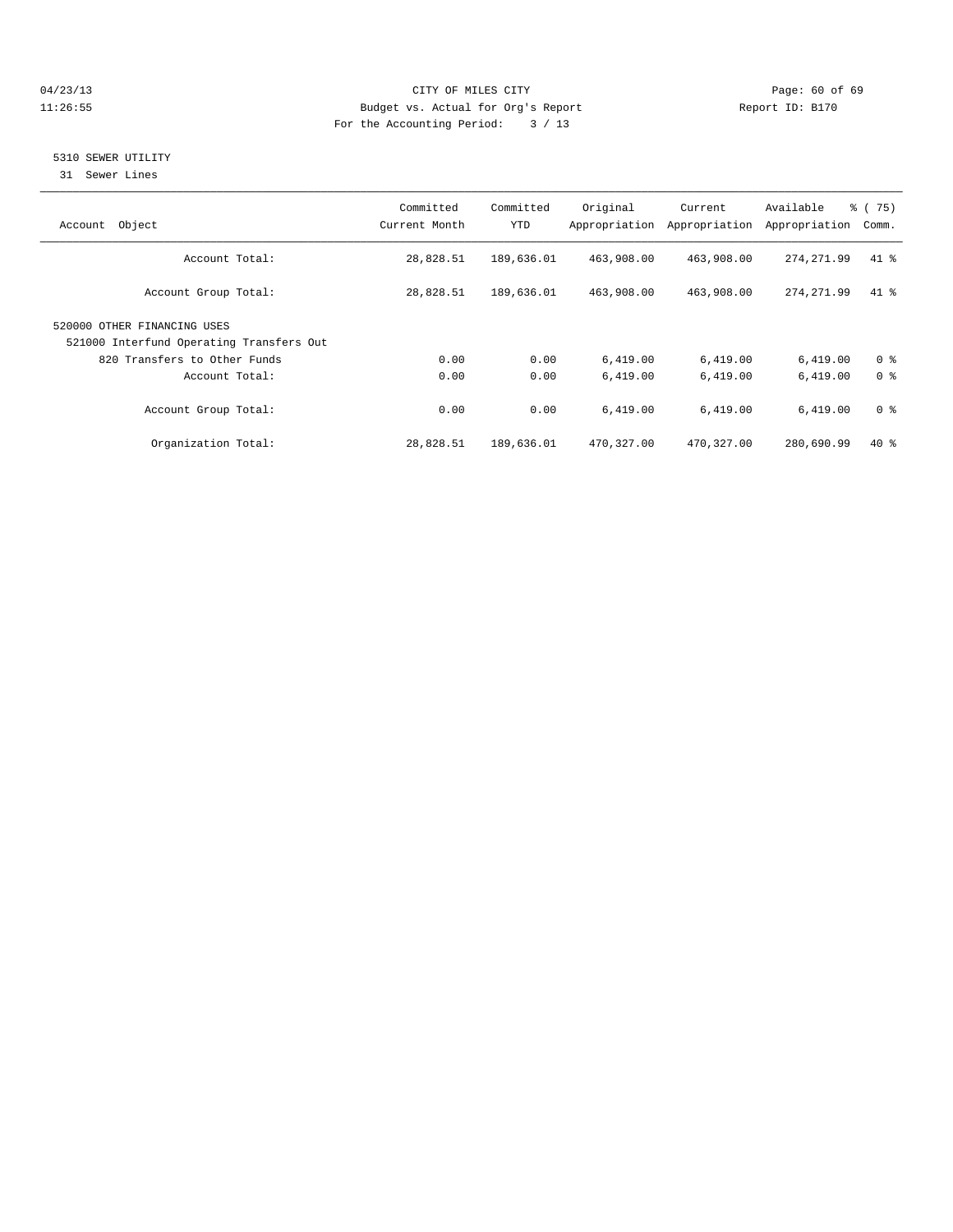# 04/23/13 Page: 61 of 69 11:26:55 Budget vs. Actual for Org's Report Report ID: B170 For the Accounting Period: 3 / 13

# 5310 SEWER UTILITY

32 Sewer Lifts

|                                         | Committed     | Committed   | Original     | Current      | Available                                       | % (75)          |  |
|-----------------------------------------|---------------|-------------|--------------|--------------|-------------------------------------------------|-----------------|--|
| Account Object                          | Current Month | <b>YTD</b>  |              |              | Appropriation Appropriation Appropriation Comm. |                 |  |
| 430000 Public Works                     |               |             |              |              |                                                 |                 |  |
| 430690 Sewer Lift Stations(32)          |               |             |              |              |                                                 |                 |  |
| 111 Salaries and Wages - Permanent      | 4,268.95      | 37, 224.80  | 55,163.00    | 55,163.00    | 17,938.20                                       | 67%             |  |
| 121 OVERTIME-PERMANENT                  | 354.77        | 2,296.30    | 3,134.00     | 3,134.00     | 837.70                                          | 73 %            |  |
| 131 VACATION                            | 345.84        | 2,665.84    | 4,206.00     | 4,206.00     | 1,540.16                                        | 63 %            |  |
| 132 SICK LEAVE                          | 35.03         | 540.06      | 1,840.00     | 1,840.00     | 1,299.94                                        | 29%             |  |
| 133 OTHER LEAVE PAY                     | 63.83         | 153.05      | 705.00       | 705.00       | 551.95                                          | $22$ $%$        |  |
| 134 HOLIDAY PAY                         | 0.00          | 1,136.19    | 1,133.00     | 1,133.00     | $-3.19$                                         | 100 %           |  |
| 141 Unemployment Insurance              | 17.69         | 154.39      | 106.00       | 106.00       | $-48.39$                                        | $146$ %         |  |
| 142 Workers' Compensation               | 307.55        | 2,688.78    | 3,607.00     | 3,607.00     | 918.22                                          | 75 %            |  |
| 143 Health Insurance                    | 815.90        | 7,344.50    | 10,950.00    | 10,950.00    | 3,605.50                                        | 67 %            |  |
| 144 FICA                                | 359.44        | 3,128.08    | 5,063.00     | 5,063.00     | 1,934.92                                        | 62 %            |  |
| 145 PERS                                | 358.35        | 3, 112.33   | 4,679.00     | 4,679.00     | 1,566.67                                        | 67 %            |  |
| 196 CLOTHING ALLOTMENT                  | 0.00          | 202.50      | 236.00       | 236.00       | 33.50                                           | 86 %            |  |
| 210 Office Supplies and Materials       | 0.00          | 9.00        | 100.00       | 100.00       | 91.00                                           | 9 <sup>8</sup>  |  |
| 214 Small Items of Equipment            | 0.00          | 0.00        | 3,500.00     | 3,500.00     | 3,500.00                                        | 0 <sup>8</sup>  |  |
| 220 Operating Expenses                  | 26.06         | 338.20      | 1,500.00     | 1,500.00     | 1,161.80                                        | 23%             |  |
| 222 Chemicals, Lab & Med Supplies       | 0.00          | 2,277.50    | 3,000.00     | 3,000.00     | 722.50                                          | 76 %            |  |
| 226 Clothing and Uniforms               | 16.54         | 118.28      | 400.00       | 400.00       | 281.72                                          | $30*$           |  |
| 230 Repair and Maintenance Supplies     | 274.66        | 1,933.42    | 6,100.00     | 6,100.00     | 4,166.58                                        | $32$ %          |  |
| 231 Gas, Oil, Diesel Fuel, Grease, etc. | 0.00          | 1,509.60    | 2,500.00     | 2,500.00     | 990.40                                          | 60 %            |  |
| 241 Consumable Tools                    | 0.00          | 0.00        | 50.00        | 50.00        | 50.00                                           | 0 <sup>8</sup>  |  |
| 311 Postage, Box Rent, Etc.             | 0.00          | 0.00        | 50.00        | 50.00        | 50.00                                           | 0 <sup>8</sup>  |  |
| 341 Electric Utility Services           | 786.81        | 7,060.28    | 11,170.00    | 11,170.00    | 4,109.72                                        | 63 %            |  |
| 344 Gas Utility Service                 | 0.00          | 1,038.72    | 1,000.00     | 1,000.00     | $-38.72$                                        | $104$ %         |  |
| 345 Telephone & Telegraph               | 0.00          | 0.00        | 750.00       | 750.00       | 750.00                                          | 0 <sup>8</sup>  |  |
| 347 Telephone-Internet                  | 0.00          | 0.00        | 230.00       | 230.00       | 230.00                                          | 0 <sup>8</sup>  |  |
| 352 Wtr/Swr Lab Testing                 | 0.00          | 0.00        | 250.00       | 250.00       | 250.00                                          | 0 <sup>8</sup>  |  |
| 360 Contr R & M                         | 0.00          | 490.00      | 3,000.00     | 3,000.00     | 2,510.00                                        | 16 <sup>8</sup> |  |
| 369 Other Repair and Maintenance        | 0.00          | 0.00        | 1,000.00     | 1,000.00     | 1,000.00                                        | 0 <sup>8</sup>  |  |
| 370 Travel                              | 0.00          | 283.21      | 500.00       | 500.00       | 216.79                                          | 57 <sub>8</sub> |  |
| 380 Training Services                   | 0.00          | 281.76      | 500.00       | 500.00       | 218.24                                          | 56 %            |  |
| 382 Books                               | 0.00          | 7.60        | 50.00        | 50.00        | 42.40                                           | 15 <sup>8</sup> |  |
| 400 BUILDING MATERIALS                  | 0.00          | 0.00        | 100.00       | 100.00       | 100.00                                          | 0 <sup>8</sup>  |  |
| 511 Insurance on Buildings              | 0.00          | 550.04      | 551.00       | 551.00       | 0.96                                            | 100 %           |  |
| 513 Liability                           | 0.00          | 0.00        | 3,750.00     | 3,750.00     | 3,750.00                                        | 0 <sup>8</sup>  |  |
| 532 Land Rental                         | 0.00          | 500.00      | 150.00       | 150.00       | $-350.00$                                       | $333$ $%$       |  |
| 533 Machinery and Equipment Rental      | 0.00          | 0.00        | 150.00       | 150.00       | 150.00                                          | 0 <sup>8</sup>  |  |
| 940 Machinery & Equipment               | 125, 268.42   | 891,284.79  | 1,003,099.00 | 1,003,099.00 | 111,814.21                                      | 89%             |  |
| Account Total:                          | 133, 299.84   | 968, 329.22 | 1,134,272.00 | 1,134,272.00 | 165, 942. 78                                    | 85%             |  |
| Account Group Total:                    | 133, 299.84   | 968, 329.22 | 1,134,272.00 | 1,134,272.00 | 165,942.78                                      | 85%             |  |
| Organization Total:                     | 133, 299.84   | 968, 329.22 | 1,134,272.00 | 1,134,272.00 | 165, 942. 78                                    | 85%             |  |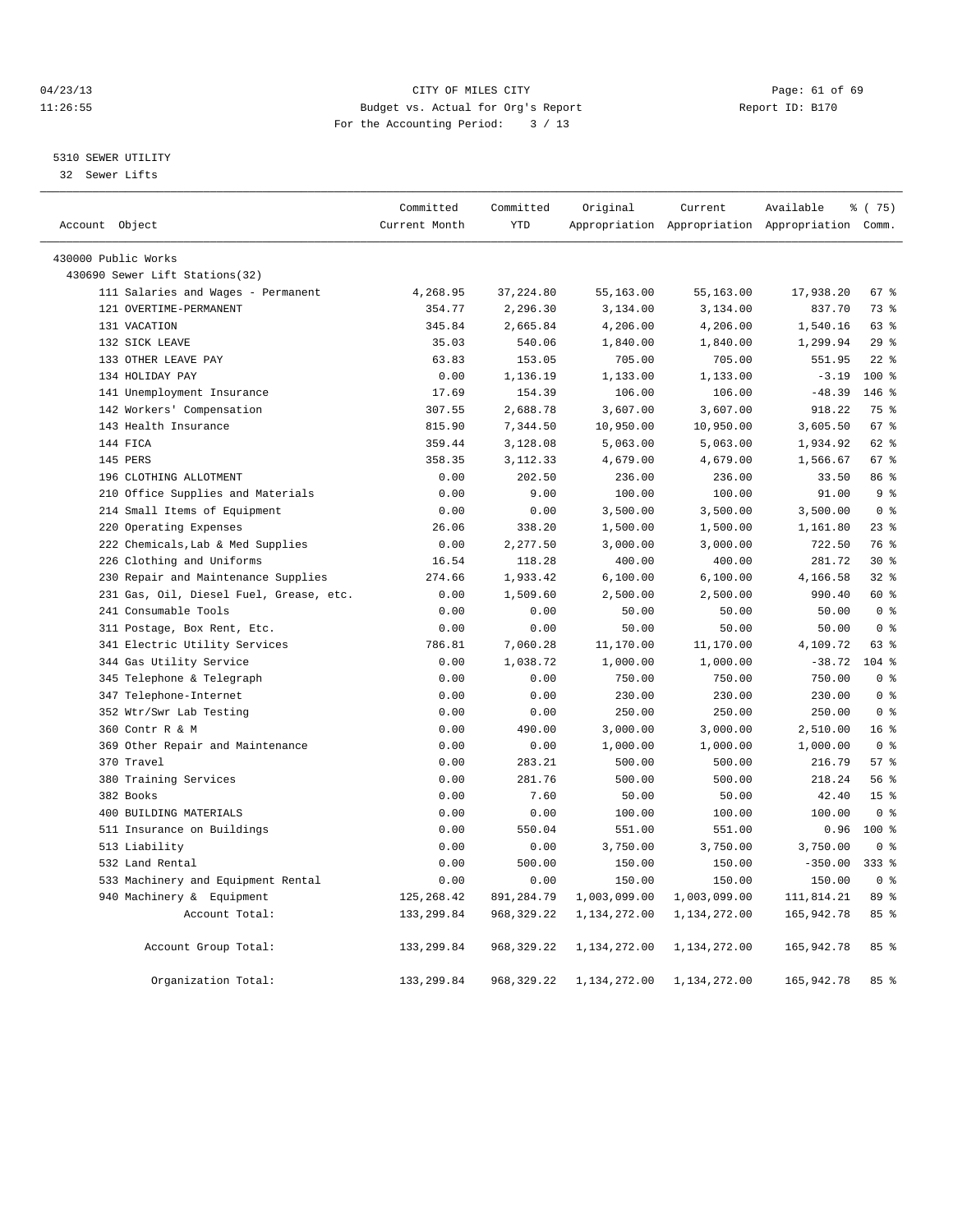# 04/23/13 Page: 62 of 69 11:26:55 Budget vs. Actual for Org's Report Report ID: B170 For the Accounting Period: 3 / 13

————————————————————————————————————————————————————————————————————————————————————————————————————————————————————————————————————

# 5310 SEWER UTILITY

33 Sewer Plant

|                                                                | Committed     | Committed  | Original     | Current    | Available                                       | १८(75)         |
|----------------------------------------------------------------|---------------|------------|--------------|------------|-------------------------------------------------|----------------|
| Account Object                                                 | Current Month | YTD        |              |            | Appropriation Appropriation Appropriation Comm. |                |
|                                                                |               |            |              |            |                                                 |                |
| 430000 Public Works<br>430640 Sewer Treatment and Disposal(33) |               |            |              |            |                                                 |                |
| 111 Salaries and Wages - Permanent                             | 6,727.74      | 59,002.06  | 87,472.00    | 87, 472.00 | 28,469.94                                       | 67%            |
| 121 OVERTIME-PERMANENT                                         | 532.93        | 3,444.68   | 6,848.00     | 6,848.00   | 3,403.32                                        | $50*$          |
| 131 VACATION                                                   | 566.09        | 4,451.90   | 6,309.00     | 6,309.00   | 1,857.10                                        | 71 %           |
| 132 SICK LEAVE                                                 | 90.07         | 866.45     | 2,810.00     | 2,810.00   | 1,943.55                                        | $31$ %         |
| 133 OTHER LEAVE PAY                                            | 95.73         | 229.57     | 1,170.00     | 1,170.00   | 940.43                                          | $20*$          |
| 134 HOLIDAY PAY                                                | 0.00          | 1,703.39   | 2,167.00     | 2,167.00   | 463.61                                          | 79 %           |
| 141 Unemployment Insurance                                     | 28.05         | 244.86     | 171.00       | 171.00     | $-73.86$                                        | 143 %          |
| 142 Workers' Compensation                                      | 483.68        | 4,233.71   | 5,892.00     | 5,892.00   | 1,658.29                                        | 72 %           |
| 143 Health Insurance                                           | 1,269.29      | 11,424.23  | 16,534.00    | 16,534.00  | 5,109.77                                        | 69 %           |
| 144 FICA                                                       | 570.07        | 4,969.85   | 8,169.00     | 8,169.00   | 3,199.15                                        | 61 %           |
| 145 PERS                                                       | 566.52        | 4,927.61   | 7,549.00     | 7,549.00   | 2,621.39                                        | 65 %           |
| 196 CLOTHING ALLOTMENT                                         | 0.00          | 315.00     | 351.00       | 351.00     | 36.00                                           | $90*$          |
| 210 Office Supplies and Materials                              | 0.00          | 148.33     | 150.00       | 150.00     | 1.67                                            | 99 %           |
| 214 Small Items of Equipment                                   | 0.00          | 296.96     | 15,000.00    | 15,000.00  | 14,703.04                                       | 2 <sup>8</sup> |
| 220 Operating Expenses                                         | 39.08         | 1,263.55   | 3,000.00     | 3,000.00   | 1,736.45                                        | 42 %           |
| 222 Chemicals, Lab & Med Supplies                              | 30.00         | 4,415.30   | 7,000.00     | 7,000.00   | 2,584.70                                        | 63 %           |
| 226 Clothing and Uniforms                                      | 81.50         | 251.28     | 500.00       | 500.00     | 248.72                                          | 50%            |
| 230 Repair and Maintenance Supplies                            | 66.17         | 3,171.85   | 11,000.00    | 11,000.00  | 7,828.15                                        | 29 %           |
| 231 Gas, Oil, Diesel Fuel, Grease, etc.                        | 0.00          | 654.14     | 2,000.00     | 2,000.00   | 1,345.86                                        | 338            |
| 241 Consumable Tools                                           | 0.00          | 0.00       | 50.00        | 50.00      | 50.00                                           | 0 <sup>8</sup> |
| 300 PURCHASED SERVICES                                         | 0.00          | 0.00       | 750.00       | 750.00     | 750.00                                          | 0 <sup>8</sup> |
| 311 Postage, Box Rent, Etc.                                    | 20.76         | 53.01      | 100.00       | 100.00     | 46.99                                           | 53%            |
| 320 Printing, Duplicating, Typing &                            | 0.00          | 0.00       | 100.00       | 100.00     | 100.00                                          | 0 <sup>8</sup> |
| 330 Publicity, Subscriptions & Dues                            | 0.00          | 0.00       | 100.00       | 100.00     | 100.00                                          | 0 <sup>8</sup> |
| 334 Memberships, Registrations & Dues                          | 57.00         | 97.00      | 700.00       | 700.00     | 603.00                                          | $14*$          |
| 341 Electric Utility Services                                  | 4,145.25      | 35,811.08  | 49,000.00    | 49,000.00  | 13,188.92                                       | 73 %           |
| 342 Water Utility Services                                     | 72.39         | 764.81     | 800.00       | 800.00     | 35.19                                           | 96%            |
| 343 Sewer Utility Services                                     | 21.33         | 182.97     | 225.00       | 225.00     | 42.03                                           | 81 %           |
| 345 Telephone & Telegraph                                      | 41.37         | 448.36     | 800.00       | 800.00     | 351.64                                          | 56%            |
| 346 Garbage Service                                            | 47.41         | 142.23     | 250.00       | 250.00     | 107.77                                          | 57%            |
| 347 Telephone-Internet                                         | 45.60         | 410.40     | 250.00       | 250.00     | $-160.40$                                       | $164$ %        |
| 350 Professional Services                                      | 0.00          | 735.50     | 500.00       | 500.00     | $-235.50$                                       | 147 %          |
| 352 Wtr/Swr Lab Testing                                        | 717.00        | 3,107.85   | 14,470.00    | 14,470.00  | 11,362.15                                       | $21$ %         |
| 357 Architectual, Engineering Serv Etc.                        | 0.00          | 1,997.70   | 15,000.00    | 15,000.00  | 13,002.30                                       | $13*$          |
| 360 Contr R & M                                                | 20.32         | 630.27     | 10,000.00    | 10,000.00  | 9,369.73                                        | 6 %            |
| 363 R&M Vehicles/Equip/Labor-PW                                | 1,329.68      | 4,656.20   | 8,000.00     | 8,000.00   | 3,343.80                                        | 58 %           |
| 369 Other Repair and Maintenance                               | 0.00          | 0.00       | 1,000.00     | 1,000.00   | 1,000.00                                        | 0 <sup>8</sup> |
| 370 Travel                                                     | 0.00          | 424.83     | 1,000.00     | 1,000.00   | 575.17                                          | 42 %           |
| 380 Training Services                                          | 0.00          | 387.66     | 1,000.00     | 1,000.00   | 612.34                                          | 39 %           |
| 382 Books                                                      | 0.00          | 94.80      | 200.00       | 200.00     | 105.20                                          | 47 %           |
| 400 BUILDING MATERIALS                                         | 0.00          | 0.00       | 100.00       | 100.00     | 100.00                                          | 0 <sup>8</sup> |
| 511 Insurance on Buildings                                     | 0.00          | 6,486.38   | 6,487.00     | 6,487.00   | 0.62                                            | 100 %          |
| 512 Insurance on Vehicles & Equipment                          | 0.00          | 254.40     | 255.00       | 255.00     | 0.60                                            | $100$ %        |
| 513 Liability                                                  | 0.00          | 0.00       | 2,000.00     | 2,000.00   | 2,000.00                                        | 0 <sup>8</sup> |
| 533 Machinery and Equipment Rental                             | 0.00          | 0.00       | 2,000.00     | 2,000.00   | 2,000.00                                        | 0 <sup>8</sup> |
| 810 Losses (Bad debt expense - Enterprise                      | 0.00          | 0.00       | 3,750.00     | 3,750.00   | 3,750.00                                        | 0 <sup>8</sup> |
| 940 Machinery & Equipment                                      | 239,915.54    | 595,146.76 | 2,198,488.00 |            | 2, 198, 488.00 1, 603, 341.24                   | $27$ %         |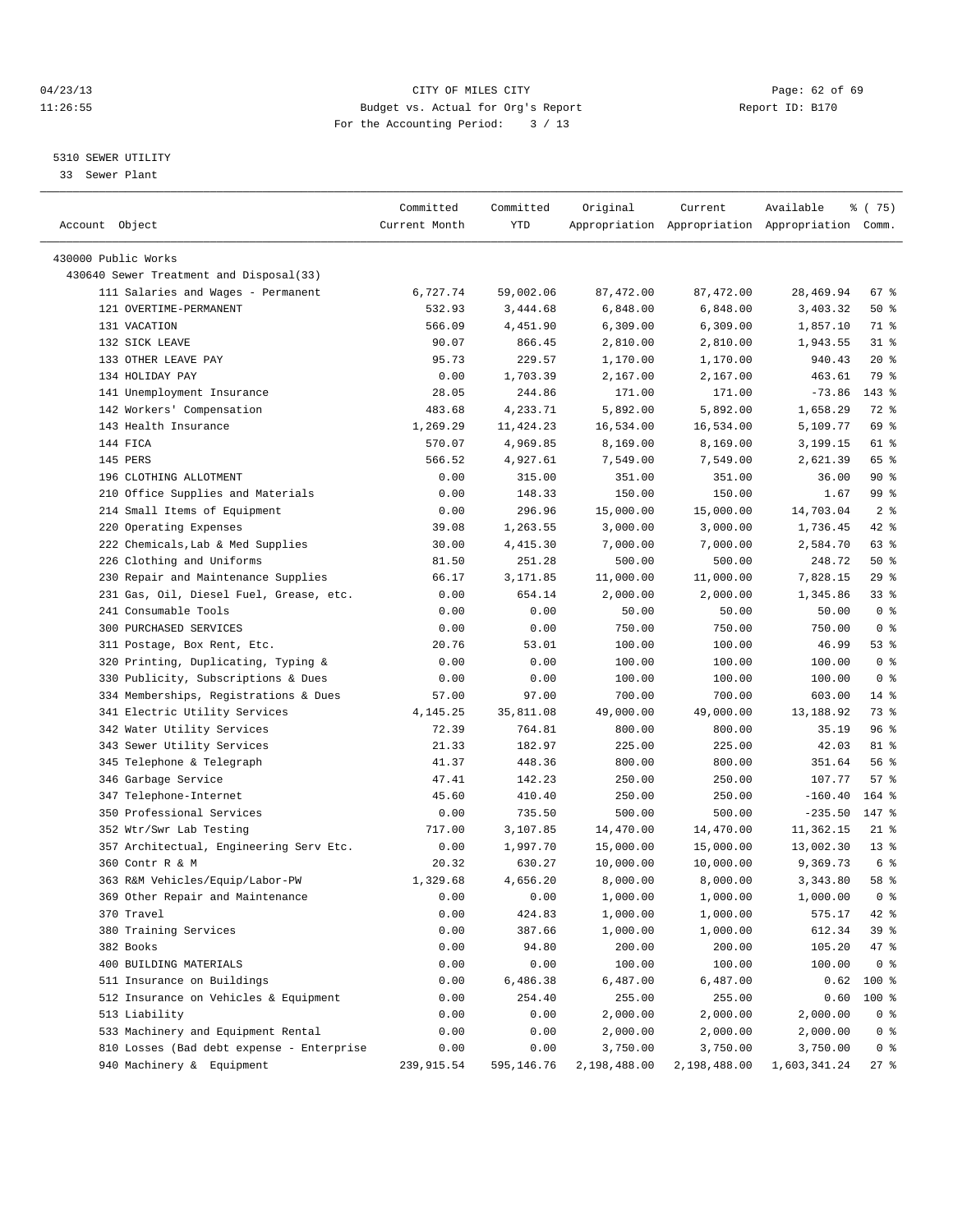# 04/23/13 Page: 63 of 69 11:26:55 Budget vs. Actual for Org's Report Report ID: B170 For the Accounting Period: 3 / 13

# 5310 SEWER UTILITY

33 Sewer Plant

| Account Object                                                                                          | Committed<br>Current Month | Committed<br><b>YTD</b>    | Original     | Current<br>Appropriation Appropriation | Available<br>Appropriation | $\frac{3}{6}$ ( 75)<br>Comm. |
|---------------------------------------------------------------------------------------------------------|----------------------------|----------------------------|--------------|----------------------------------------|----------------------------|------------------------------|
| Account Total:                                                                                          | 257,580.57                 | 757,846.93                 | 2,501,467.00 | 2,501,467.00                           | 1,743,620.07               | $30*$                        |
| Account Group Total:                                                                                    | 257,580.57                 | 757,846.93                 | 2,501,467.00 | 2,501,467.00                           | 1,743,620.07               | $30*$                        |
| 520000 OTHER FINANCING USES<br>521000 Interfund Operating Transfers Out<br>820 Transfers to Other Funds | 0.00                       | 0.00                       | 6,420.00     | 6,420.00                               | 6,420.00                   | 0 <sup>8</sup>               |
| Account Total:                                                                                          | 0.00                       | 0.00                       | 6,420.00     | 6,420.00                               | 6,420.00                   | 0 <sup>8</sup>               |
| Account Group Total:                                                                                    | 0.00                       | 0.00                       | 6,420.00     | 6,420.00                               | 6,420.00                   | 0 <sup>8</sup>               |
| Organization Total:                                                                                     | 257,580.57                 | 757,846.93                 | 2,507,887.00 | 2,507,887.00                           | 1,750,040.07               | $30*$                        |
|                                                                                                         |                            |                            |              |                                        |                            |                              |
| Fund Total:                                                                                             |                            | 429, 476.65 2, 106, 990.28 | 4,413,647.00 | 4,413,647.00                           | 2,306,656.72               | 48 %                         |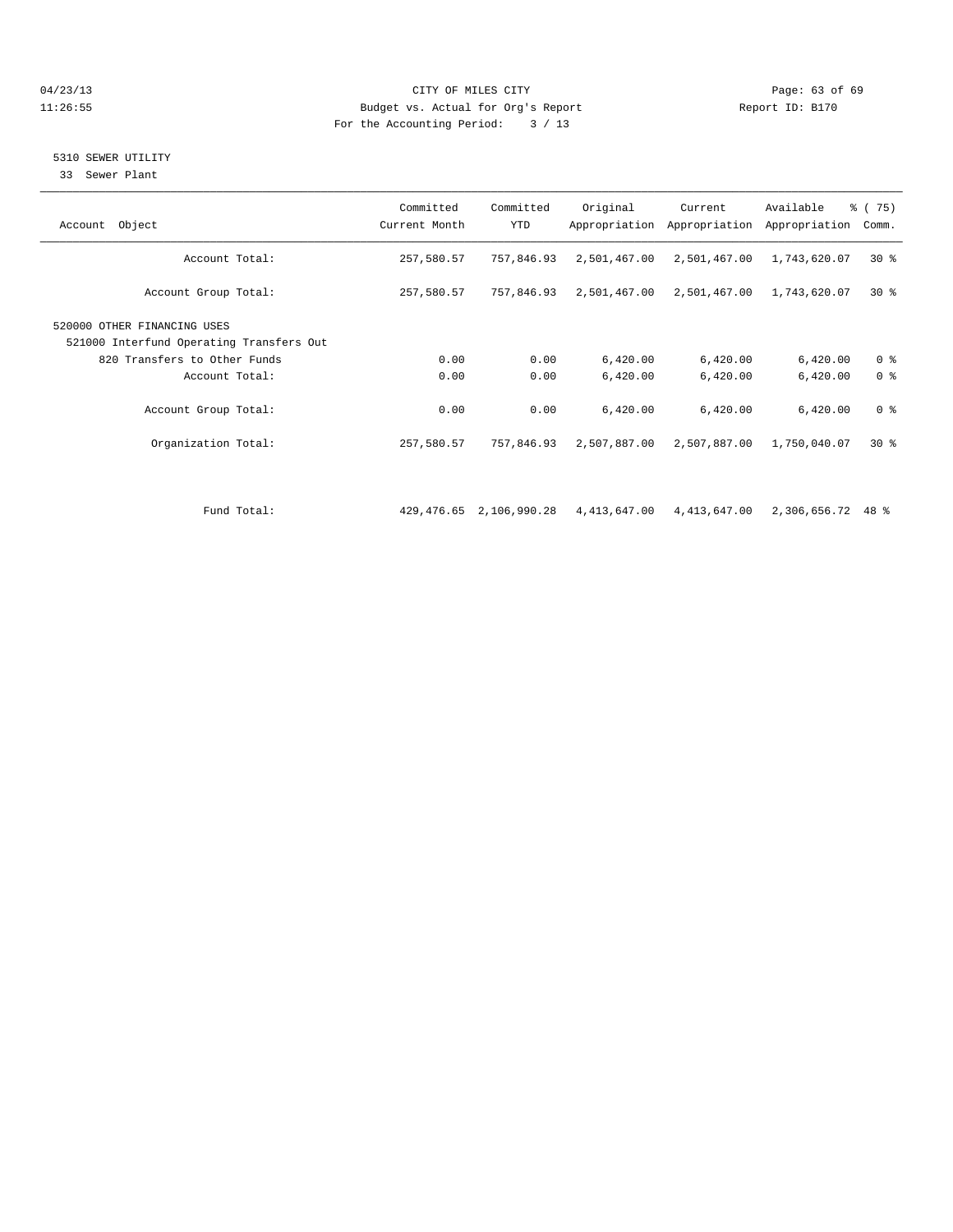# 04/23/13 Page: 64 of 69 11:26:55 Budget vs. Actual for Org's Report Report ID: B170 For the Accounting Period: 3 / 13

————————————————————————————————————————————————————————————————————————————————————————————————————————————————————————————————————

### 5510 AMBULANCE FUND

10 Ambulance

|                |                                             | Committed     | Committed    | Original   | Current    | Available                                       | 8 (75)          |
|----------------|---------------------------------------------|---------------|--------------|------------|------------|-------------------------------------------------|-----------------|
| Account Object |                                             | Current Month | YTD          |            |            | Appropriation Appropriation Appropriation Comm. |                 |
|                | 420000 PUBLIC SAFETY                        |               |              |            |            |                                                 |                 |
|                | 420730 Emergency Medical Services-Ambulance |               |              |            |            |                                                 |                 |
|                | 111 Salaries and Wages - Permanent          | 20,399.96     | 189,932.18   | 273,451.00 | 273,451.00 | 83,518.82                                       | 69 %            |
|                | 112 SALARIES AND WAGES - PART PAID          | 803.79        | 3,116.86     | 3,000.00   | 3,000.00   | $-116.86$                                       | $104$ %         |
|                | 121 OVERTIME-PERMANENT                      | 5,262.61      | 58, 238.34   | 65,000.00  | 65,000.00  | 6,761.66                                        | 90%             |
|                | 131 VACATION                                | 124.66        | 9,266.41     | 8,624.00   | 8,624.00   | $-642.41$                                       | 107 %           |
|                | 132 SICK LEAVE                              | 163.78        | 5,068.54     | 15,000.00  | 15,000.00  | 9,931.46                                        | 34 %            |
|                | 133 OTHER LEAVE PAY                         | 0.00          | 222.83       | 950.00     | 950.00     | 727.17                                          | $23$ $%$        |
|                | 134 HOLIDAY PAY                             | 0.00          | 5,537.01     | 7,500.00   | 7,500.00   | 1,962.99                                        | 74 %            |
|                | 141 Unemployment Insurance                  | 93.65         | 943.21       | 957.00     | 957.00     | 13.79                                           | 99 %            |
|                | 142 Workers' Compensation                   | 903.81        | 8,591.71     | 9,708.00   | 9,708.00   | 1,116.29                                        | 89 %            |
|                | 143 Health Insurance                        | 3,641.00      | 34,780.84    | 45,469.00  | 45,469.00  | 10,688.16                                       | 76 %            |
|                | 144 FICA                                    | 436.85        | 4,679.79     | 4,484.00   | 4,484.00   | $-195.79$                                       | $104$ %         |
|                | 145 PERS                                    | 0.00          | 683.98       | 591.00     | 591.00     | $-92.98$                                        | $116$ %         |
|                | 147 Firemen's Pension                       | 2,929.44      | 26, 134.99   | 38,067.00  | 38,067.00  | 11,932.01                                       | 69 %            |
|                | 196 CLOTHING ALLOTMENT                      | 0.00          | 0.00         | 100.00     | 100.00     | 100.00                                          | 0 <sup>8</sup>  |
|                | 210 Office Supplies and Materials           | 284.41        | 1,220.02     | 1,300.00   | 1,300.00   | 79.98                                           | 94 %            |
|                | 214 Small Items of Equipment                | 430.07        | 1,957.95     | 3,800.00   | 3,800.00   | 1,842.05                                        | $52$ $%$        |
|                | 220 Operating Expenses                      | 149.60        | 1,806.75     | 4,000.00   | 4,000.00   | 2,193.25                                        | 45 %            |
|                | 222 Chemicals, Lab & Med Supplies           | 0.00          | 7,894.32     | 7,000.00   | 7,000.00   | $-894.32$                                       | $113*$          |
|                | 226 Clothing and Uniforms                   | 0.00          | 0.00         | 125.00     | 125.00     | 125.00                                          | 0 <sup>8</sup>  |
|                | 230 Repair and Maintenance Supplies         | 1,044.00      | 2,160.67     | 5,000.00   | 5,000.00   | 2,839.33                                        | $43$ %          |
|                | 231 Gas, Oil, Diesel Fuel, Grease, etc.     | 424.85        | 12,060.70    | 18,000.00  | 18,000.00  | 5,939.30                                        | 67%             |
|                | 241 Consumable Tools                        | 0.00          | 0.00         | 50.00      | 50.00      | 50.00                                           | 0 <sup>8</sup>  |
|                | 300 PURCHASED SERVICES                      | 376.86        | 376.86       | 2,500.00   | 2,500.00   | 2,123.14                                        | 15 <sup>°</sup> |
|                | 311 Postage, Box Rent, Etc.                 | 50.30         | 414.65       | 900.00     | 900.00     | 485.35                                          | 46 %            |
|                | 320 Printing, Duplicating, Typing &         | 0.00          | 336.54       | 250.00     | 250.00     | $-86.54$                                        | $135$ %         |
|                | 330 Publicity, Subscriptions & Dues         | 0.00          | 0.00         | 150.00     | 150.00     | 150.00                                          | 0 <sup>8</sup>  |
|                | 334 Memberships, Registrations & Dues       | 0.00          | 0.00         | 150.00     | 150.00     | 150.00                                          | 0 <sup>8</sup>  |
|                | 341 Electric Utility Services               | 190.88        | 1,707.84     | 2,500.00   | 2,500.00   | 792.16                                          | 68 %            |
|                | 342 Water Utility Services                  | 25.09         | 245.89       | 350.00     | 350.00     | 104.11                                          | 70 %            |
|                | 343 Sewer Utility Services                  | 15.17         | 132.66       | 175.00     | 175.00     | 42.34                                           | 76 %            |
|                | 344 Gas Utility Service                     | 157.92        | 784.09       | 2,000.00   | 2,000.00   | 1,215.91                                        | 39 %            |
|                | 345 Telephone & Telegraph                   | 215.88        | 1,544.66     | 1,500.00   | 1,500.00   | $-44.66$                                        | $103$ %         |
|                | 346 Garbage Service                         | 47.41         | 577.23       | 500.00     | 500.00     | $-77.23$                                        | $115$ %         |
|                | 347 Telephone-Internet                      | 28.24         | 254.16       | 300.00     | 300.00     | 45.84                                           | 85%             |
|                | 350 Professional Services                   | 1,294.28      | 15,181.86    | 28,000.00  | 28,000.00  | 12,818.14                                       | 54 %            |
|                | 352 Wtr/Swr Lab Testing                     | 0.00          | 949.00       | 1,000.00   | 1,000.00   | 51.00                                           | 95%             |
|                | 360 Contr R & M                             | 150.00        | 440.40       | 1,000.00   | 1,000.00   | 559.60                                          | $44*$           |
|                | 364 R&M Vehicles - Fire/Amb                 | 0.00          | 380.96       | 6,000.00   | 6,000.00   | 5,619.04                                        | 6 <sup>8</sup>  |
|                | 370 Travel                                  | 0.00          | $-11.53$     | 2,500.00   | 2,500.00   | 2,511.53                                        | 0 <sup>8</sup>  |
|                | 380 Training Services                       | 1,310.74      | 1,310.74     | 2,500.00   | 2,500.00   | 1,189.26                                        | 52 %            |
|                | 382 Books                                   | 150.00        | 150.00       | 150.00     | 150.00     | 0.00                                            | 100 %           |
|                | 400 BUILDING MATERIALS                      | 26.77         | 869.01       | 1,000.00   | 1,000.00   | 130.99                                          | 87%             |
|                | 512 Insurance on Vehicles & Equipment       | 0.00          | 2,191.41     | 2,192.00   | 2,192.00   | 0.59                                            | 100 %           |
|                | 810 Losses (Bad debt expense - Enterprise   | 46,925.42     | 52,963.59    | 72,000.00  | 72,000.00  | 19,036.41                                       | 74 %            |
|                | 811 Contractual Allowances (Ambl)           | 38,031.09     | 216, 112. 43 | 170,000.00 | 170,000.00 | $-46, 112.43$ 127 %                             |                 |
|                | Account Total:                              | 126,088.53    | 671,209.55   | 809,793.00 | 809,793.00 | 138,583.45                                      | 83 %            |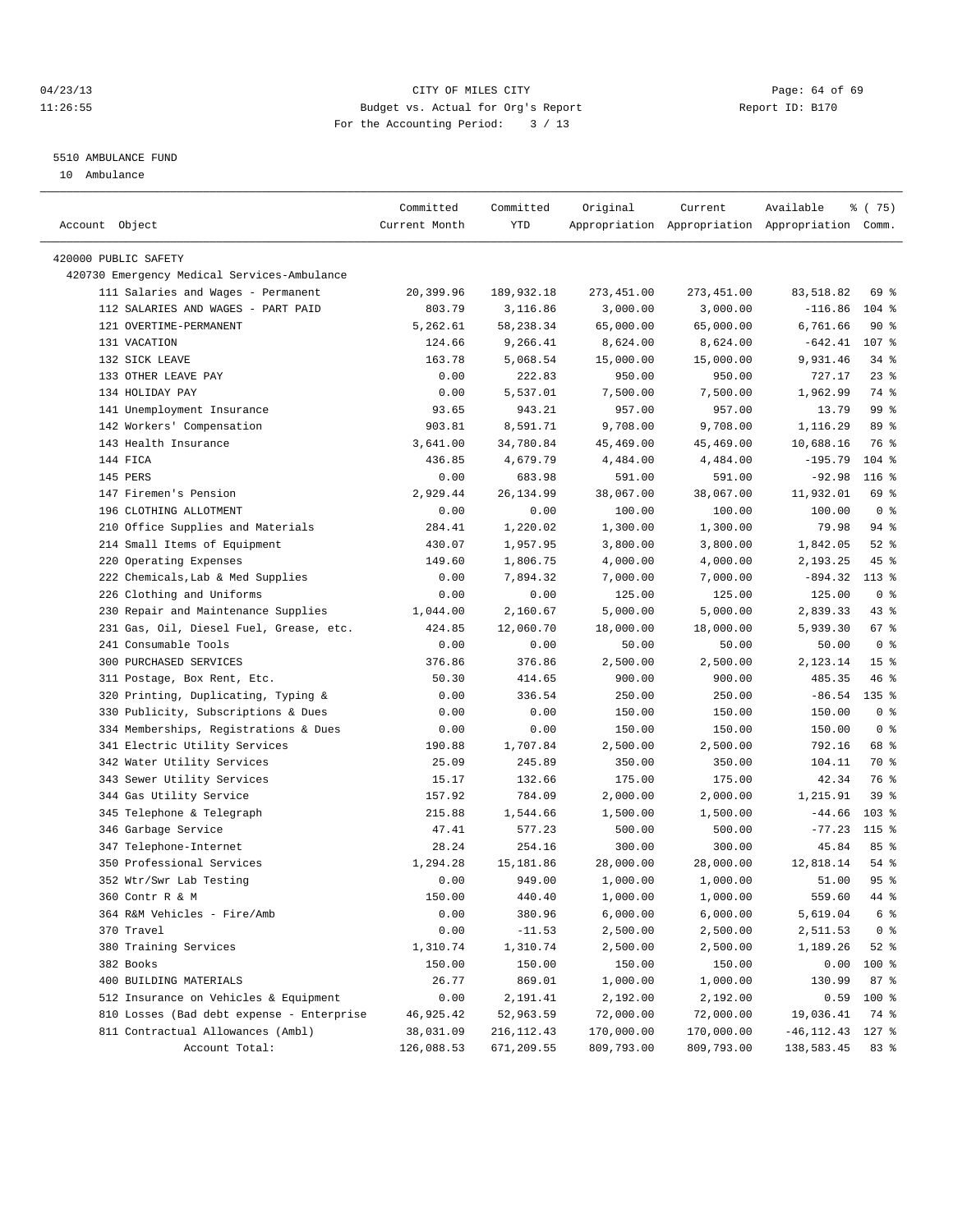# 04/23/13 Page: 65 of 69 11:26:55 Budget vs. Actual for Org's Report Report ID: B170 For the Accounting Period: 3 / 13

# 5510 AMBULANCE FUND

10 Ambulance

| Account Object                           | Committed<br>Current Month | Committed<br><b>YTD</b> | Original   | Current<br>Appropriation Appropriation Appropriation | Available       | % (75)<br>Comm. |  |
|------------------------------------------|----------------------------|-------------------------|------------|------------------------------------------------------|-----------------|-----------------|--|
| Account Group Total:                     | 126,088.53                 | 671,209.55              | 809,793.00 | 809,793.00                                           | 138,583.45      | 83 %            |  |
| 490000 DEBT SERVICE                      |                            |                         |            |                                                      |                 |                 |  |
| 490500 Other Debt Service Payments       |                            |                         |            |                                                      |                 |                 |  |
| 602 Prpl-Ambulance                       | 0.00                       | 24,831.00               | 24,831.00  | 24,831.00                                            | 0.00            | $100$ %         |  |
| 629 Interest-Ambulance                   | 0.00                       | 1,365.61                | 1,366.00   | 1,366.00                                             | 0.39            | $100*$          |  |
| Account Total:                           | 0.00                       | 26,196.61               | 26,197.00  | 26,197.00                                            | 0.39            | 100 %           |  |
| Account Group Total:                     | 0.00                       | 26,196.61               | 26,197.00  | 26,197.00                                            |                 | $0.39$ 100 %    |  |
| 510000 MISCELLANEOUS                     |                            |                         |            |                                                      |                 |                 |  |
| 510330 Comprehensive Liability Insurance |                            |                         |            |                                                      |                 |                 |  |
| 513 Liability                            | 0.00                       | 12,378.45               | 12,378.00  | 12,378.00                                            | $-0.45$         | $100*$          |  |
| Account Total:                           | 0.00                       | 12,378.45               | 12,378.00  | 12,378.00                                            |                 | $-0.45$ 100 %   |  |
| Account Group Total:                     | 0.00                       | 12,378.45               | 12,378.00  | 12,378.00                                            |                 | $-0.45$ 100 %   |  |
| 520000 OTHER FINANCING USES              |                            |                         |            |                                                      |                 |                 |  |
| 521000 Interfund Operating Transfers Out |                            |                         |            |                                                      |                 |                 |  |
| 820 Transfers to Other Funds             | 2,047.83                   | 28, 430.47              | 34,574.00  | 34,574.00                                            | 6,143.53        | $82*$           |  |
| Account Total:                           | 2,047.83                   | 28,430.47               | 34,574.00  | 34,574.00                                            | 6,143.53        | 82 %            |  |
| Account Group Total:                     | 2,047.83                   | 28,430.47               | 34,574.00  | 34,574.00                                            | 6,143.53        | 82%             |  |
| Organization Total:                      | 128, 136.36                | 738, 215.08             | 882,942.00 | 882,942.00                                           | 144,726.92      | 84 %            |  |
|                                          |                            |                         |            |                                                      |                 |                 |  |
| Fund Total:                              | 128, 136.36                | 738,215.08              | 882,942.00 | 882,942.00                                           | 144,726.92 84 % |                 |  |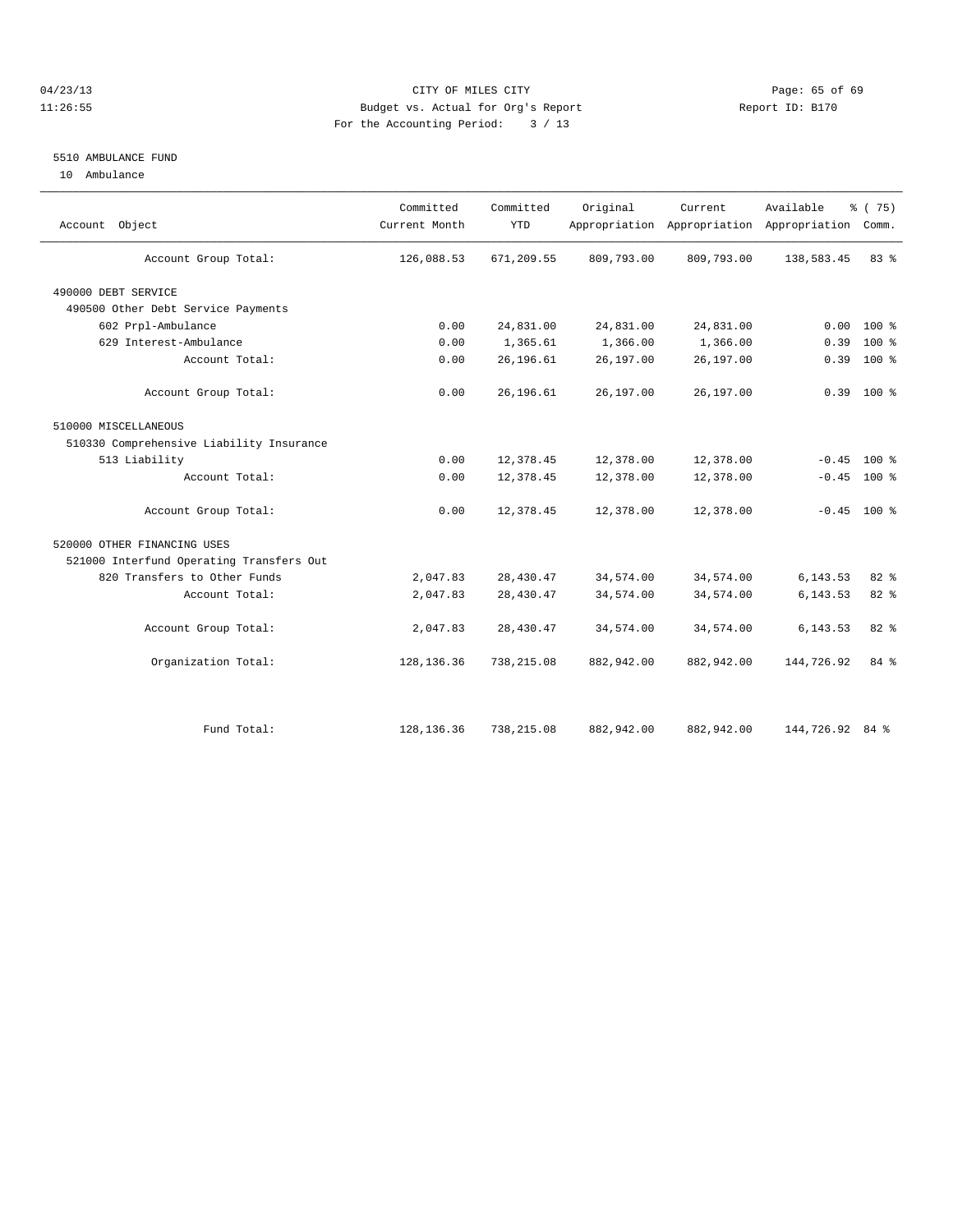# 04/23/13 Page: 66 of 69 11:26:55 Budget vs. Actual for Org's Report Report ID: B170 For the Accounting Period: 3 / 13

————————————————————————————————————————————————————————————————————————————————————————————————————————————————————————————————————

# 5610 AIRPORT OPERATING

87 Airport

|                                            | Committed     | Committed   | Original   | Current    | Available                                       | % (75)                              |
|--------------------------------------------|---------------|-------------|------------|------------|-------------------------------------------------|-------------------------------------|
| Account Object                             | Current Month | YTD         |            |            | Appropriation Appropriation Appropriation Comm. |                                     |
| 430000 Public Works                        |               |             |            |            |                                                 |                                     |
| 430300 Airport (87)                        |               |             |            |            |                                                 |                                     |
| 111 Salaries and Wages - Permanent         | 4,929.64      | 46,124.95   | 81,458.00  | 81,458.00  | 35, 333.05                                      | 57%                                 |
| 121 OVERTIME-PERMANENT                     | 0.00          | 18,139.84   | 3,611.00   | 3,611.00   | $-14,528.84$                                    | $502$ %                             |
| 131 VACATION                               | 0.00          | 2,281.15    | 0.00       | 0.00       | $-2, 281.15$                                    | $***$ $-$                           |
| 132 SICK LEAVE                             | 0.00          | 456.23      | 0.00       | 0.00       | $-456.23$                                       | *** 응                               |
| 133 OTHER LEAVE PAY                        | 0.00          | 0.00        | 3,416.00   | 3,416.00   | 3,416.00                                        | 0 <sup>8</sup>                      |
| 134 HOLIDAY PAY                            | 0.00          | 576.60      | 0.00       | 0.00       | $-576.60$                                       | $***$ $-$                           |
| 141 Unemployment Insurance                 | 17.27         | 237.11      | 310.00     | 310.00     | 72.89                                           | 76 %                                |
| 142 Workers' Compensation                  | 268.68        | 3,336.71    | 4,823.00   | 4,823.00   | 1,486.29                                        | 69 %                                |
| 143 Health Insurance                       | 1,208.65      | 7,857.13    | 14,504.00  | 14,504.00  | 6,646.87                                        | 54 %                                |
| 144 FICA                                   | 377.13        | 5,181.33    | 6,769.00   | 6,769.00   | 1,587.67                                        | 77 %                                |
| 145 PERS                                   | 278.52        | 4,292.10    | 6, 256.00  | 6,256.00   | 1,963.90                                        | 69 %                                |
| 196 CLOTHING ALLOTMENT                     | 0.00          | 150.00      | 300.00     | 300.00     | 150.00                                          | 50%                                 |
| 210 Office Supplies and Materials          | 0.00          | 446.40      | 700.00     | 700.00     | 253.60                                          | 64 %                                |
| 214 Small Items of Equipment               | 0.00          | 314.95      | 3,500.00   | 3,500.00   | 3,185.05                                        | 9 <sub>8</sub>                      |
| 220 Operating Expenses                     | $-1,474.57$   | 13,538.85   | 3,000.00   | 3,000.00   | $-10,538.85$                                    | 451 %                               |
| 230 Repair and Maintenance Supplies        | 160.98        | 11,321.95   | 13,000.00  | 13,000.00  | 1,678.05                                        | 87%                                 |
| 231 Gas, Oil, Diesel Fuel, Grease, etc.    | 28.01         | 5,370.16    | 6,000.00   | 6,000.00   | 629.84                                          | 90%                                 |
| 237 Aviation Fuel                          | 22, 159.43    | 545, 376.05 | 300,000.00 | 300,000.00 | $-245, 376.05$                                  | 182 %                               |
| 239 Tires, Tubes Etc.                      | 0.00          | 374.00      | 0.00       | 0.00       | $-374.00$                                       | $***$ $-$                           |
| 250 Supplies for Resale                    | 0.00          | 0.00        | 1,000.00   | 1,000.00   | 1,000.00                                        | 0 <sup>8</sup>                      |
| 311 Postage, Box Rent, Etc.                | 90.00         | 142.75      | 250.00     | 250.00     | 107.25                                          | 57%                                 |
| 319 Other Communication and Transportation | 36.74         | 258.04      | 250.00     | 250.00     | $-8.04$                                         | $103$ %                             |
| 320 Printing, Duplicating, Typing &        | 9.14          | 9.14        | 0.00       | 0.00       | $-9.14$                                         | $***$ $%$                           |
| 330 Publicity, Subscriptions & Dues        | 0.00          | 0.00        | 100.00     | 100.00     | 100.00                                          | 0 <sup>8</sup>                      |
| 334 Memberships, Registrations & Dues      | 0.00          | 0.00        | 1,250.00   | 1,250.00   | 1,250.00                                        | 0 <sup>8</sup>                      |
| 341 Electric Utility Services              | 0.00          | 6,690.37    | 9,000.00   | 9,000.00   | 2,309.63                                        | 74 %                                |
| 344 Gas Utility Service                    | 0.00          | 2,558.69    | 5,000.00   | 5,000.00   | 2,441.31                                        | $51$ %                              |
| 345 Telephone & Telegraph                  | 200.49        | 2,328.61    | 2,500.00   | 2,500.00   | 171.39                                          | $93$ $%$                            |
| 347 Telephone-Internet                     | 37.60         | 336.68      | 450.00     | 450.00     | 113.32                                          | 75 %                                |
| 350 Professional Services                  | 750.00        | 2,914.95    | 5,000.00   | 5,000.00   | 2,085.05                                        | 58 %                                |
| 360 Contr R & M                            | 968.34        | 3,312.90    | 3,000.00   | 3,000.00   | $-312.90$                                       | 110 %                               |
| 363 R&M Vehicles/Equip/Labor-PW            | 0.00          | 94.73       | 1,000.00   | 1,000.00   | 905.27                                          | 9%                                  |
| 367 Plumbing, Heating, Electrical          | 0.00          | 434.13      | 2,500.00   | 2,500.00   | 2,065.87                                        | $17*$                               |
| 370 Travel                                 | 0.00          | 0.00        | 500.00     | 500.00     | 500.00                                          | 0 <sup>8</sup>                      |
| 380 Training Services                      | 0.00          | 0.00        | 200.00     | 200.00     | 200.00                                          | 0 <sup>8</sup>                      |
| 511 Insurance on Buildings                 | 0.00          | 3,319.49    | 3,320.00   | 3,320.00   |                                                 | $0.51$ 100 %                        |
| 512 Insurance on Vehicles & Equipment      | 0.00          | 1,908.07    | 1,909.00   | 1,909.00   |                                                 | $0.93$ 100 %                        |
| 940 Machinery & Equipment                  | 0.00          | 0.00        | 10,000.00  | 10,000.00  | 10,000.00                                       | 0 <sup>8</sup>                      |
| Account Total:                             | 30,046.05     | 689,684.06  | 494,876.00 | 494,876.00 | $-194,808.06$ 139 %                             |                                     |
| 430376 FAA Grant                           |               |             |            |            |                                                 |                                     |
| 933 2010 State Aero Grant Match            | 0.00          | 0.00        | 5,000.00   | 5,000.00   | 5,000.00                                        | 0 <sup>8</sup>                      |
|                                            | 0.00          | 0.00        | 15,000.00  | 15,000.00  | 15,000.00                                       | $0$ %                               |
| 937 2010 FAA Match                         | 0.00          | 3,767.18    | 180,000.00 | 180,000.00 | 176, 232.82                                     |                                     |
| 938 2010 FAA Grant<br>Account Total:       | 0.00          | 3,767.18    | 200,000.00 | 200,000.00 | 196, 232.82                                     | $2$ $\frac{6}{9}$<br>2 <sub>8</sub> |
|                                            |               |             |            |            |                                                 |                                     |
| Account Group Total:                       | 30,046.05     | 693, 451.24 | 694,876.00 | 694,876.00 | 1,424.76 100 %                                  |                                     |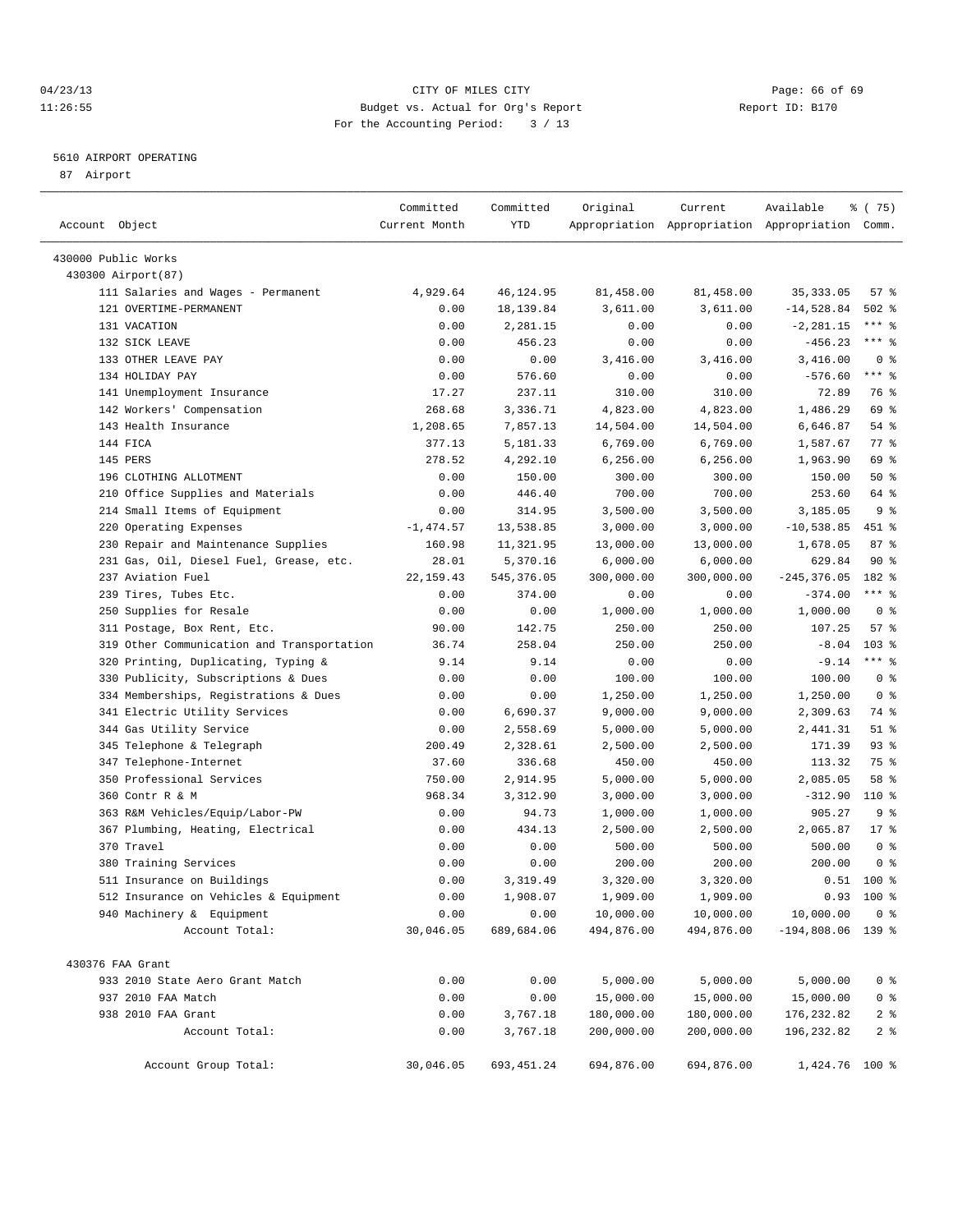# 04/23/13 Page: 67 of 69 11:26:55 Budget vs. Actual for Org's Report Report ID: B170 For the Accounting Period: 3 / 13

# 5610 AIRPORT OPERATING

87 Airport

| Account Object                           | Committed<br>Current Month | Committed<br><b>YTD</b> | Original   | Current.   | Available<br>Appropriation Appropriation Appropriation Comm. | % (75)          |
|------------------------------------------|----------------------------|-------------------------|------------|------------|--------------------------------------------------------------|-----------------|
| 490000 DEBT SERVICE                      |                            |                         |            |            |                                                              |                 |
| 490500 Other Debt Service Payments       |                            |                         |            |            |                                                              |                 |
| 641 Principal - Aeronautics Loan 08      | 0.00                       | 4,921.00                | 4,921.00   | 4,921.00   | 0.00                                                         | 100 %           |
| 642 Interest - Aeronautics Loan 08       | 0.00                       | 1,070.32                | 1,249.00   | 1,249.00   | 178.68                                                       | 86 %            |
| Account Total:                           | 0.00                       | 5,991.32                | 6,170.00   | 6,170.00   | 178.68                                                       | 97 <sub>8</sub> |
| Account Group Total:                     | 0.00                       | 5,991.32                | 6, 170.00  | 6,170.00   | 178.68                                                       | 97%             |
| 510000 MISCELLANEOUS                     |                            |                         |            |            |                                                              |                 |
| 510330 Comprehensive Liability Insurance |                            |                         |            |            |                                                              |                 |
| 513 Liability                            | 0.00                       | 0.00                    | 5,800.00   | 5,800.00   | 5,800.00                                                     | 0 <sup>8</sup>  |
| Account Total:                           | 0.00                       | 0.00                    | 5,800.00   | 5,800.00   | 5,800.00                                                     | 0 <sup>8</sup>  |
| Account Group Total:                     | 0.00                       | 0.00                    | 5,800.00   | 5,800.00   | 5,800.00                                                     | 0 <sup>8</sup>  |
| 520000 OTHER FINANCING USES              |                            |                         |            |            |                                                              |                 |
| 521000 Interfund Operating Transfers Out |                            |                         |            |            |                                                              |                 |
| 820 Transfers to Other Funds             | 1,246.75                   | 11,220.75               | 14,961.00  | 14,961.00  | 3,740.25                                                     | 75 %            |
| Account Total:                           | 1,246.75                   | 11,220.75               | 14,961.00  | 14,961.00  | 3,740.25                                                     | 75 %            |
| Account Group Total:                     | 1,246.75                   | 11,220.75               | 14,961.00  | 14,961.00  | 3,740.25                                                     | 75 %            |
| Organization Total:                      | 31,292.80                  | 710,663.31              | 721,807.00 | 721,807.00 | 11, 143.69                                                   | 98 %            |
|                                          |                            |                         |            |            |                                                              |                 |
| Fund Total:                              | 31,292.80                  | 710,663.31              | 721,807.00 | 721,807.00 | 11,143.69                                                    | 98 %            |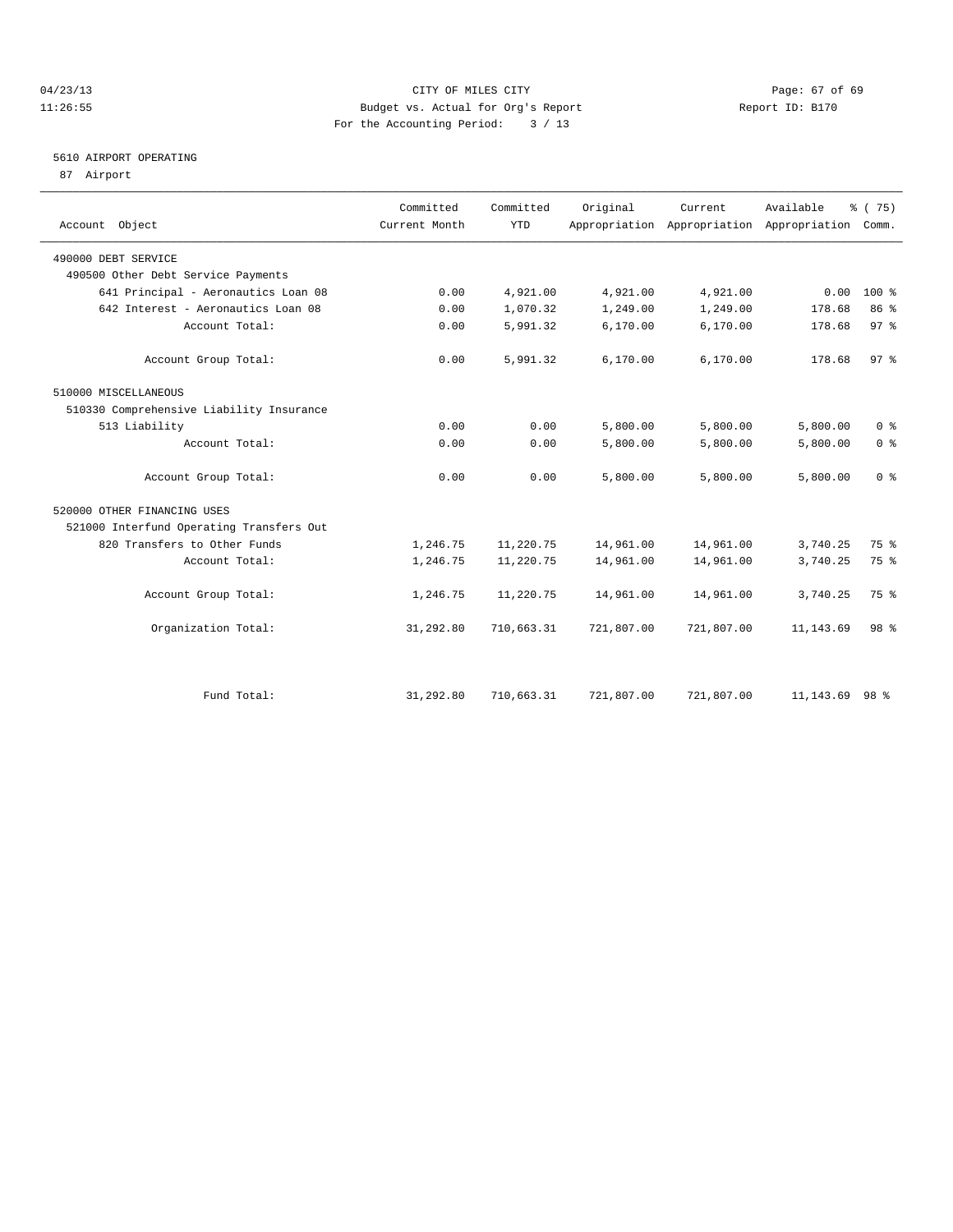# 04/23/13 Page: 68 of 69 11:26:55 Budget vs. Actual for Org's Report Report ID: B170 For the Accounting Period: 3 / 13

## 6040 PUBLIC WORKS

910 Public Works City Garage

| Account Object                           | Committed<br>Current Month | Committed<br><b>YTD</b> | Original   | Current    | Available<br>Appropriation Appropriation Appropriation Comm. | 8 (75)          |
|------------------------------------------|----------------------------|-------------------------|------------|------------|--------------------------------------------------------------|-----------------|
| 430000 Public Works                      |                            |                         |            |            |                                                              |                 |
| 430220 Operations                        |                            |                         |            |            |                                                              |                 |
| 111 Salaries and Wages - Permanent       | 6,067.76                   | 51,669.40               | 66,928.00  | 66,928.00  | 15,258.60                                                    | 77 %            |
| 121 OVERTIME-PERMANENT                   | 108.10                     | 859.55                  | 1,000.00   | 1,000.00   | 140.45                                                       | 86 %            |
| 131 VACATION                             | 137.76                     | 2,221.80                | 7,000.00   | 7,000.00   | 4,778.20                                                     | $32$ $%$        |
| 132 STCK LEAVE                           | 137.76                     | 1,548.16                | 4,000.00   | 4,000.00   | 2,451.84                                                     | 39 <sup>8</sup> |
| 133 OTHER LEAVE PAY                      | 0.00                       | 0.00                    | 1,000.00   | 1,000.00   | 1,000.00                                                     | 0 <sup>8</sup>  |
| 134 HOLIDAY PAY                          | 0.00                       | 0.00                    | 3,000.00   | 3,000.00   | 3,000.00                                                     | 0 <sup>8</sup>  |
| 141 Unemployment Insurance               | 22.57                      | 198.04                  | 290.00     | 290.00     | 91.96                                                        | 68 %            |
| 142 Workers' Compensation                | 349.63                     | 3,069.00                | 4,520.00   | 4,520.00   | 1,451.00                                                     | 68 %            |
| 143 Health Insurance                     | 1,208.65                   | 10,877.89               | 14,721.00  | 14,721.00  | 3,843.11                                                     | 74 %            |
| 144 FICA                                 | 489.91                     | 4,297.25                | 6,344.00   | 6,344.00   | 2,046.75                                                     | 68 %            |
| 145 PERS                                 | 456.12                     | 3,980.38                | 5,863.00   | 5,863.00   | 1,882.62                                                     | 68 %            |
| 196 CLOTHING ALLOTMENT                   | 0.00                       | 300.00                  | 300.00     | 300.00     | 0.00                                                         | 100 %           |
| Office Supplies and Materials<br>210     | 0.00                       | 41.94                   | 500.00     | 500.00     | 458.06                                                       | 8 %             |
| 214 Small Items of Equipment             | 0.00                       | 2,436.44                | 0.00       | 0.00       | $-2,436.44$                                                  | $***$ $=$       |
| 220 Operating Expenses                   | 41.24                      | 1,551.49                | 1,800.00   | 1,800.00   | 248.51                                                       | 86 %            |
| 222 Chemicals, Lab & Med Supplies        | 0.00                       | 0.00                    | 150.00     | 150.00     | 150.00                                                       | 0 <sup>8</sup>  |
| 226 Clothing and Uniforms                | 73.20                      | 73.20                   | 450.00     | 450.00     | 376.80                                                       | 16 <sup>°</sup> |
| Repair and Maintenance Supplies<br>230   | 0.00                       | 1,154.88                | 500.00     | 500.00     | $-654.88$                                                    | $231$ %         |
| 231 Gas, Oil, Diesel Fuel, Grease, etc.  | 0.00                       | 407.14                  | 1,500.00   | 1,500.00   | 1,092.86                                                     | 27%             |
| 241 Consumable Tools                     | 0.00                       | 39.95                   | 100.00     | 100.00     | 60.05                                                        | 40 %            |
| 341 Electric Utility Services            | 0.00                       | 3,164.27                | 5,000.00   | 5,000.00   | 1,835.73                                                     | 63 %            |
| 342 Water Utility Services               | 104.29                     | 973.56                  | 1,300.00   | 1,300.00   | 326.44                                                       | 75 %            |
| 343 Sewer Utility Services               | 60.43                      | 534.87                  | 750.00     | 750.00     | 215.13                                                       | 71 %            |
| 344 Gas Utility Service                  | 0.00                       | 802.80                  | 1,800.00   | 1,800.00   | 997.20                                                       | 45%             |
| 345 Telephone & Telegraph                | 42.18                      | 352.26                  | 750.00     | 750.00     | 397.74                                                       | 47 %            |
| 346 Garbage Service                      | 71.12                      | 213.36                  | 400.00     | 400.00     | 186.64                                                       | $53$ $%$        |
| 347 Telephone-Internet                   | 27.48                      | 169.68                  | 200.00     | 200.00     | 30.32                                                        | 85 %            |
| 350 Professional Services                | 0.00                       | 77.65                   | 0.00       | 0.00       | $-77.65$                                                     | $***$ $_{8}$    |
| 360 Contr R & M                          | 0.00                       | 990.00                  | 3,600.00   | 3,600.00   | 2,610.00                                                     | $28$ %          |
| 370 Travel                               | 0.00                       | 0.00                    | 200.00     | 200.00     | 200.00                                                       | 0 <sup>8</sup>  |
| 380 Training Services                    | 0.00                       | 75.00                   | 0.00       | 0.00       | $-75.00$                                                     | $***$ $%$       |
| 940 Machinery & Equipment                | 0.00                       | 10,197.00               | 15,000.00  | 15,000.00  | 4,803.00                                                     | 68 %            |
| Account Total:                           | 9,398.20                   | 102,276.96              | 148,966.00 | 148,966.00 | 46,689.04                                                    | 69 %            |
| Account Group Total:                     | 9,398.20                   | 102,276.96              | 148,966.00 | 148,966.00 | 46,689.04                                                    | 69 %            |
| 510000 MISCELLANEOUS                     |                            |                         |            |            |                                                              |                 |
| 510330 Comprehensive Liability Insurance |                            |                         |            |            |                                                              |                 |
| 513 Liability                            | 0.00                       | 1,561.13                | 1,561.00   | 1,561.00   |                                                              | $-0.13$ 100 %   |
| Account Total:                           | 0.00                       | 1,561.13                | 1,561.00   | 1,561.00   |                                                              | $-0.13$ 100 %   |
| Account Group Total:                     | 0.00                       | 1,561.13                | 1,561.00   | 1,561.00   |                                                              | $-0.13$ 100 %   |
| Organization Total:                      | 9,398.20                   | 103,838.09              | 150,527.00 | 150,527.00 | 46,688.91                                                    | 69 %            |